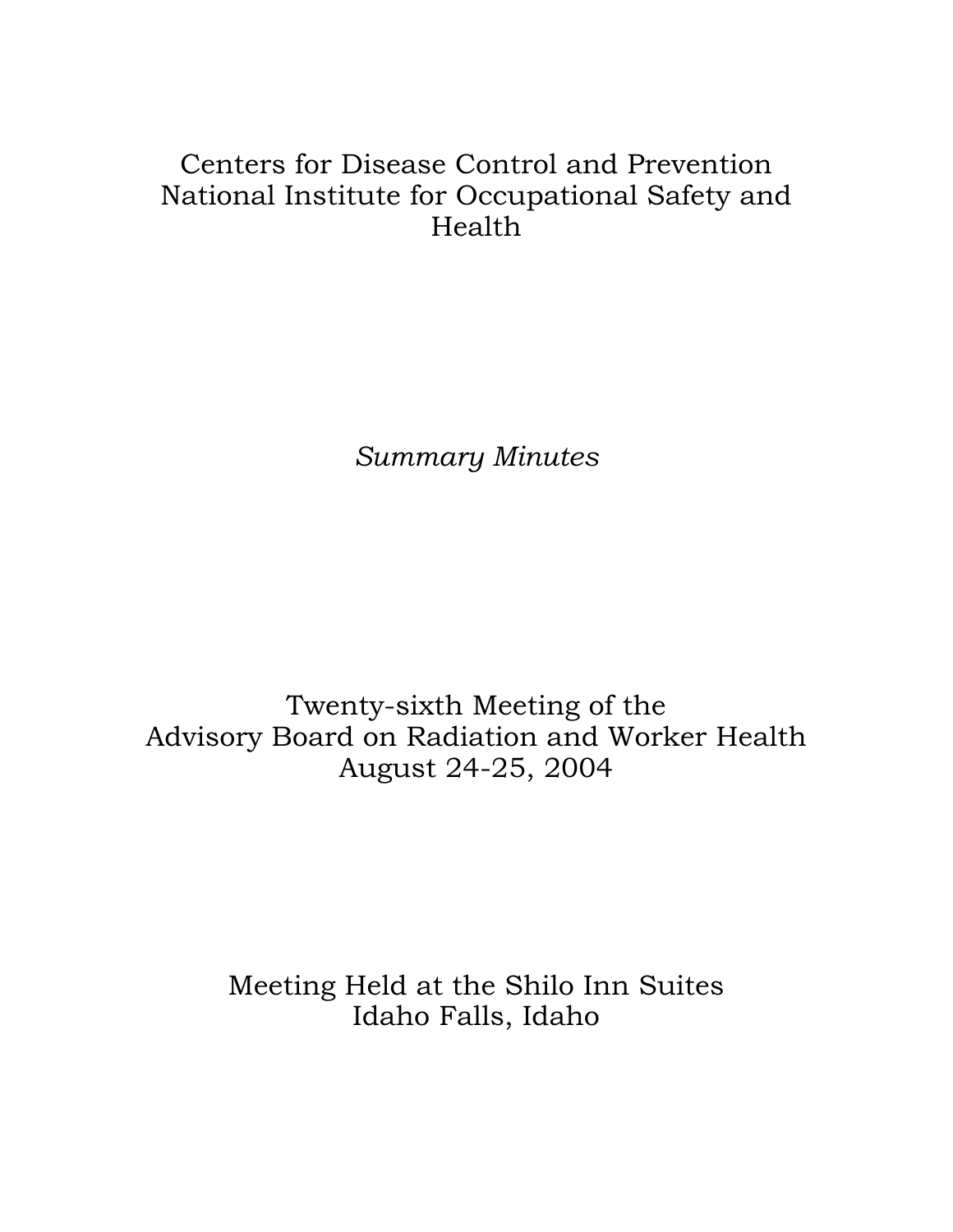# **The Advisory Board on Radiation and Worker Health National Institute for Occupational Safety and Health Centers for Disease Control and Prevention**

# **Summary Minutes of the Twenty-sixth Meeting August 24-25, 2004**

The Twenty-sixth Meeting of the Advisory Board on Radiation and Worker Health (ABRWH or the Board) was held at the Shilo Inn Suites in Idaho Falls, Idaho on August 24 and 25, 2004. The meeting was called by the Centers for Disease Control and Prevention's (CDC's) National Institute for Occupational Safety and Health (NIOSH), the agency charged with administering the ABRWH. These summary minutes, as well as a verbatim transcript certified by a court reporter, are available on the internet on the NIOSH/Office of Compensation Analysis and Support (OCAS) web site located at www.cdc.gov/niosh/ocas. Those present included the following:

 **\_\_\_\_\_\_\_\_\_\_\_\_\_\_\_\_\_\_\_\_\_\_\_\_\_\_\_\_\_\_\_\_\_\_\_\_\_\_\_\_\_\_\_\_\_\_\_\_\_\_\_\_\_\_\_\_\_\_\_\_\_\_\_\_\_** 

 **\_\_\_\_\_\_\_\_\_\_\_\_\_\_\_\_\_\_\_\_\_\_\_\_\_\_\_\_\_\_\_\_\_\_\_\_\_\_\_\_\_\_\_\_\_\_\_\_\_\_\_\_\_\_\_\_\_\_\_\_\_\_\_\_\_**

**ABRWH Members:** Dr. Paul Ziemer, Chair; Dr. Henry Anderson; Dr. Antonio Andrade; Dr. Roy DeHart; Mr. Richard Espinosa; Mr. Michael Gibson; Mr. Mark Griffon; Dr. James Melius; Ms. Wanda Munn; Mr. Robert Presley; and Dr. Genevieve Roessler.

**Designated Federal Official:** Mr. Larry Elliott, Executive Secretary.

### **Federal Agency Attendees:**

Department of Defense: D. Michael Schaeffer

Department of Energy: Mr. Tom Rollow

Department of Health and Human Services: Ms. Lynda Brandal, Mr. Todd Braswell, Ms. Chia Chia Chang, Ms. Heidi Deep, Ms. Chris Ellison, Mr. Russ Henshaw, Ms. Cori Homer, Ms. Liz Homoki-Titus, Ms. Laurie Ishak, Mr. Ted Katz, and Dr. James Neton

Department of Labor: Ms. Diane Case, Mr. Larry Hoss, and Mr. Pete Turcic

**Contractors:** Dr. John Mauro, Mr. Joe Fitzgerald, Dr. Stephen Ostrow, and Dr. R E Toohey

**Public Attendees:** See Registration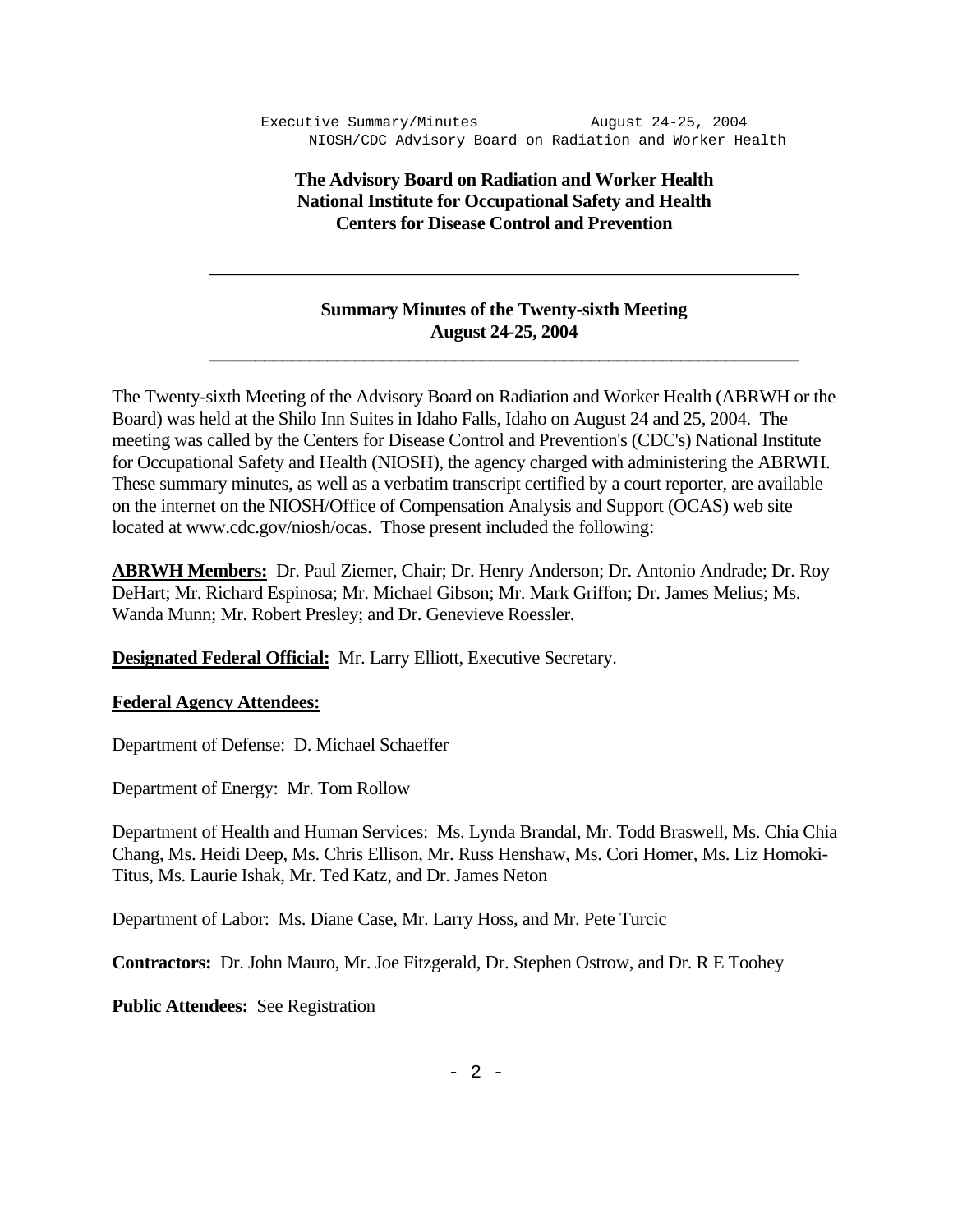### **Executive Summary**

The Twenty-sixth Meeting of the Advisory Board on Radiation and Worker Health (ABRWH or the Board) was held at the Shilo Inn Suites in Idaho Falls, Idaho on August 24-25, 2004. All members were in attendance except Mr. Leon Owens. Others in attendance included staff of various Federal agencies, as well as members of the public. The Summary Minutes of Meeting Twenty-five was approved with minor changes.

**\* \* \* \* \***

### **Tuesday, August 24, 2004**

#### **NIOSH Program Status Report**

**Mr. Larry Elliott** introduced **Ms. Laurie Ishak**, who has joined the National Institute for Occupational Safety and Health (NIOSH) in the Office of Compensation Analysis and Support (OCAS) as a health communications specialist. **Ms. Ishak** offered a statistical update activities with figures through August 13, noting some periods would be incomplete.

The Department of Labor DOL has referred 16,735 cases for dose reconstruction, with 37 percent coming from the Jacksonville, Florida district office. The number of referrals peaked in the fourth quarter of '02 and has stabilized at roughly 800 cases per quarter.

Draft dose reconstruction reports to claimants total 4,588. Final reports to the DOL now total 4,097. NIOSH has made 16,653 requests to the Department of Energy (DOE) for exposure records, and has received 15,985 responses.

There are 16,230 cases for which at least one telephone interview has been conducted by Oak Ridge Associated Universities (ORAU). Draft interview summaries to claimants now total 21,813. NIOSH currently has 5,123 cases staged for dose reconstruction, and 1,466 have been assigned. **Ms. Ishak** also provided statistics and updates on the use of chronological case tracking numbers, administratively closed records, and reworks.

The Special Exposure Cohort (SEC) final rule 42 CFR 83 was published May 28, 2004. There are currently nine petitions being reviewed.

Recent NIOSH accomplishments included having exceeded 4,000 final dose reconsruction (DR) reports to DOL, over 300 physicians appointed to staff the DOE physicians panel, and a change in the conflict of interest policy to include work on site profiles.

Included in the OCAS staffing update was the announcement of **Dr. James Neton**'s move from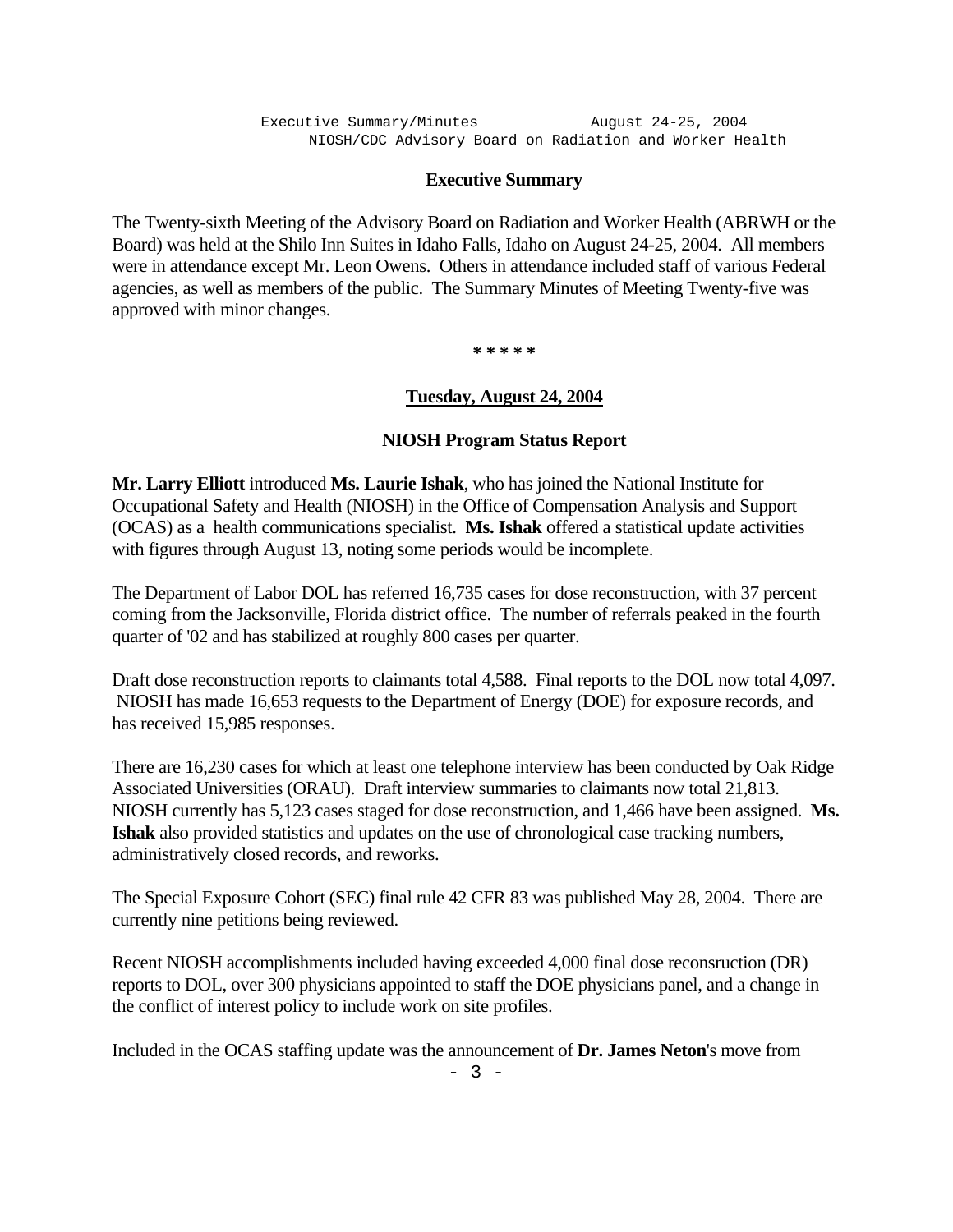Technical Program Manager to Associate Director for Science.

Following her presentation, **Ms. Ishak** took questions from the Board.

**\* \* \* \* \***

### **Department of Labor Status Report**

The update was presented by **Mr. Pete Turcic**, who reported DOL had received 57,112 claims, with cancer still representing the greatest number. There have been 13,815 recommended decisions to approve and 21,953 recommended decisions to deny award. A total of 11,671 payments have been made representing \$874,448,662 paid in compensation and \$38,542,768 paid in medical benefits.

There have been 1,179 cases filed from Idaho National Engineering Laboratory (INEEL), with 395 receiving final decisions to deny and 37 receiving final decisions to award benefits. To date 14 payments totaling \$2,100,000 have been issued.

DOL has referred 17,182 cases to NIOSH for dose reconstruction. NIOSH has returned 4,597. A total of 764 individuals have received compensation in the amount of \$86,927,500 from cases with NIOSH dose reconstructions. In the past 12 months DOL has sent 3,400 cases to NIOSH and they have returned 4,142, a reflection of backlog reduction for which **Mr. Turcic** indicated he felt NIOSH should be complimented.

For the Board's edification, **Mr. Turcic** reviewed the process by which a claimant exercises his right to appeal a decision based on a dose reconstruction. He explained the Final Adjudication Branch allows a claimant the opportunity to pursue a hearing, review of the written record, or waiver of objections. From October '03 to June '04 there have been 420 requests for hearing, with 311 having been conducted. There were 653 requests for a written record review, 567 of which have been conducted. Waiver of objection triggers immediate process of a claim, usually an acceptance, and there have been 2,995 such waivers.

Assertions upon which a hearing or review request is based are generally a result of not understanding how information use is presented in the dose reconstruction report.

As of August 15, there have been 328 NIOSH cases remanded, 75 of which had a recommended decision to approve, with 36 receiving a final decision of approval; 263 had recommended decisions to deny, with 37 receiving a final denial. However two of those received a final decision to approve, 216 are pending final decision and eight cases have been closed or withdrawn.

**Mr. Turcic** entertained questions from the Board.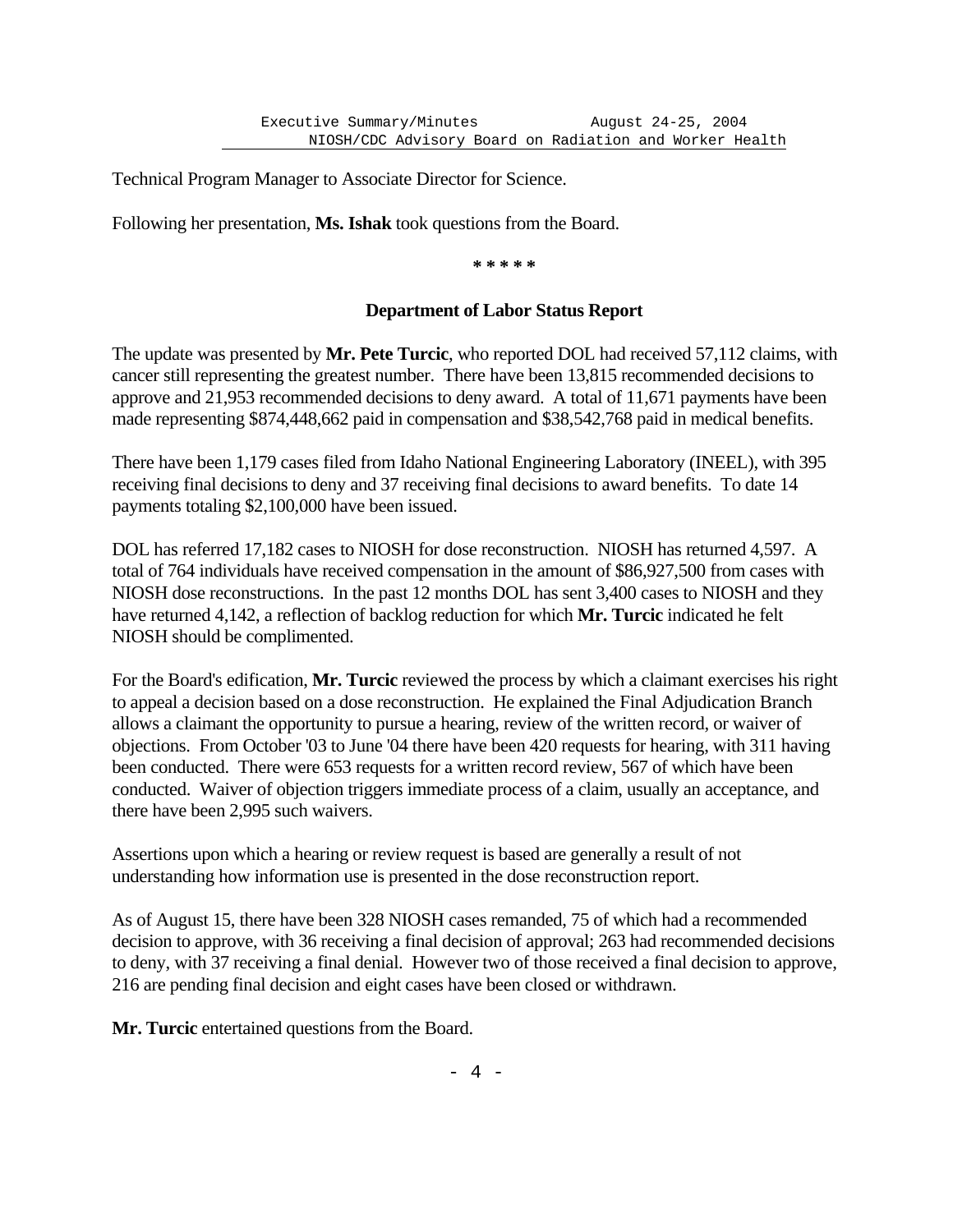**\* \* \* \* \***

# **Department of Energy Part D Status Report**

**Mr. Tom Rollow** updated the portion of the program administered by DOE. Subtitle D provides assistance to workers making application for State Workers Compensation. Over 100 physician panel determinations are being produced weekly, with a goal of 300 per week by June.

DOE had underestimated the scope of the program and failed to gather resources necessary to set up and manage it. Congress provided an infusion of resources by reprogramming \$9.7 million less than a year ago, with another reprogramming of \$23.3 million this past June.

The physician panel rule was changed to allow a single physician to make a positive determination. That change has increased production dramatically. Development of a four-element path forward plan is designed to eliminate the backlog of cases to zero by the end of 2006.

Approximately 190 of the physician panel nominees are actively working. The numbers are climbing and many new appointees are interested in working full time.

DOE does not pay claims and has no control over how they're paid, but they do track the money. As of July 31, 378 applicants had received positive determinations, 87 had applied for Workers Compensation, 31 had received compensation. Local statistics indicate less than 1,000 cases for INEEL. DOE has completed 139, 29 of which were positive determinations. No Worker Comp payments have been issued for INEEL, and as best they can determine, none have applied under EEOICPA.

**Mr. Rollow** took questions from the Board.

**\* \* \* \* \***

# **Privacy Act and FACA Requirements**

**Ms. Liz Homoki-Titus** announced the promotion of Mr. David Naimon to Associate Deputy General Counsel, reminding the Board they could still use the same contact number for legal questions.

With the Board beginning to review individual dose reconstructions and SEC petitions, rules and regulations under the Privacy Act and Federal Advisory Committee Act (FACA) become important. **Ms. Homoki-Titus** first described the Privacy Act, commenting that the Department of Health and Human Services (DHHS) also has its own privacy policy, and explained the civil and criminal penalties for improper disclosure. She cautioned there is no reason for any Board member to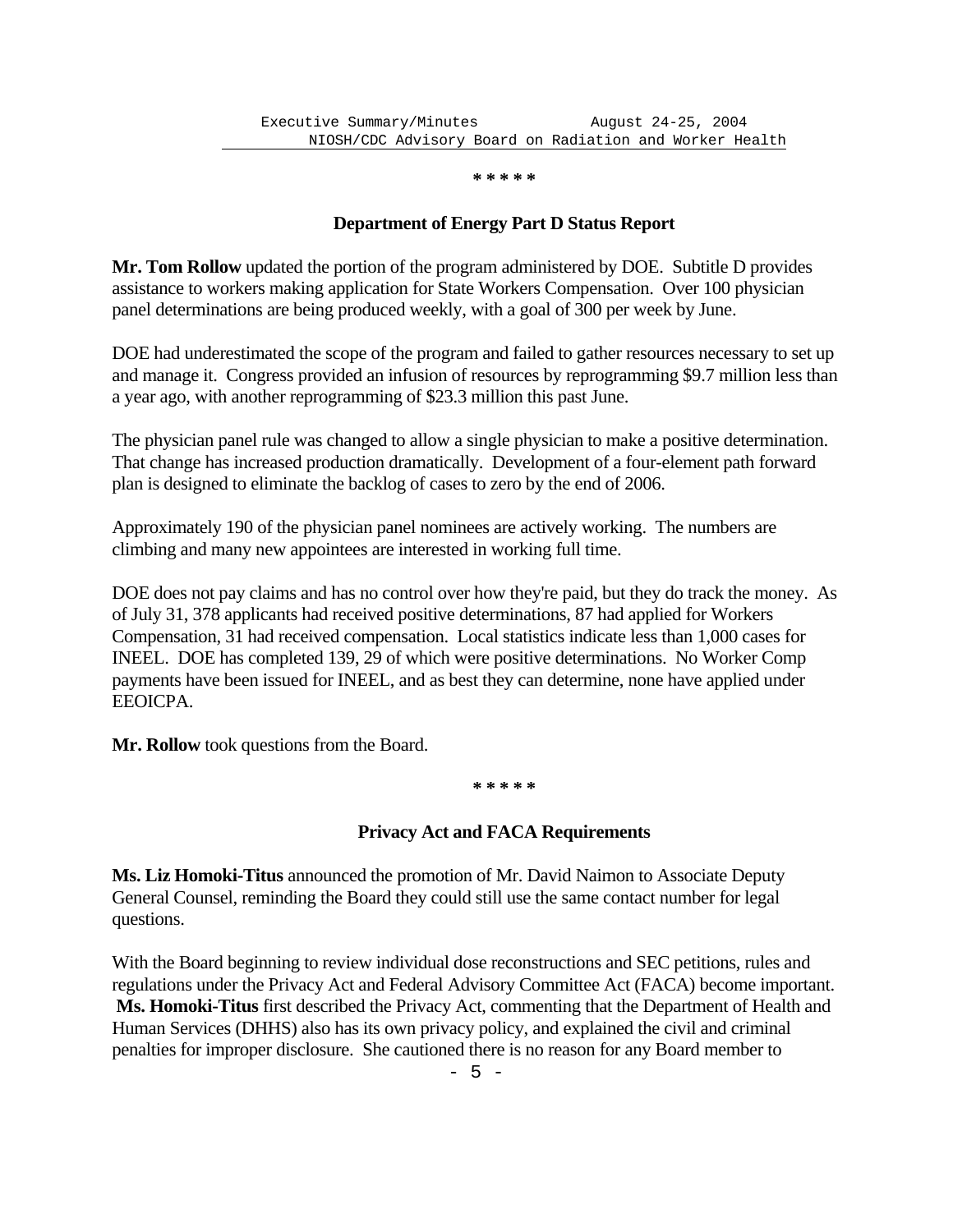disclose Privacy Act-protected information, and SEC petitions should not be discussed outside the Board meeting. Requests for disclosure of that type information should be directed to OCAS.

**Ms. Homoki-Titus** described the thinking behind FACA on open meetings, public involvement, and reporting. She explained the functions and limitations of a body formed under FACA such as requirements for charter, presence of a Designated Federal Official (DFO), meetings, and agendas. She cautioned discussion of Board business in casual gatherings where enough members might be present to inadvertently constitute an unannounced meeting.

The Government in the Sunshine Act put forth guidelines for management and control of FACA committees which are followed by DHHS and this Board. Copies could be provided if there were any interest in reviewing them.

EEOICPA directed the establishment of an advisory board and the President established this Board. **Ms. Homoki-Titus** reviewed the Board's duties, reminding them they report to the Secretary of HHS, not the President.

**Ms. Homoki-Titus** entertained questions from the Board.

**\* \* \* \* \***

# **Sanford Cohen & Associates**

# **Access Issues:**

**Mr. Joe Fitzgerald** announced three out of four site profile reviews were near completion. The SC&A approach is sound, but guidance is needed in some problem areas. The Board was briefed on the access issue in April and their letter to Secretaries of DHHS and DOE went out in July.

The attitude SC&A is picking up from DOE sites is they'd spent resources responding to NIOSH requests and before they do more they want assurance SC&A has cross-referenced against what's been provided. SC&A had pushed for months for access to the NIOSH database of recovered files, which was provided last week. The Memorandum of Understanding (MOU) lays out a process to ensure SC&A can ask for records and interactions and have that supported by resources set aside for that purpose. What SC&A is hearing is the sites want to cooperate, but someone has to pay.

**Mr. Fitzgerald** felt granting of Q clearances would be a key issue at Y-12, which is on the Board's schedule of reviews. He was reminded by **Mr. Rollow** that such could take six to 12 months. The clearances must be facilitated or SC&A will have difficulty in completing reviews at two or three other sites, as well. Although SC&A is not alone in dealing with national security issues, perhaps some consideration could be given to the schedule to reflect that reality.

- 6 -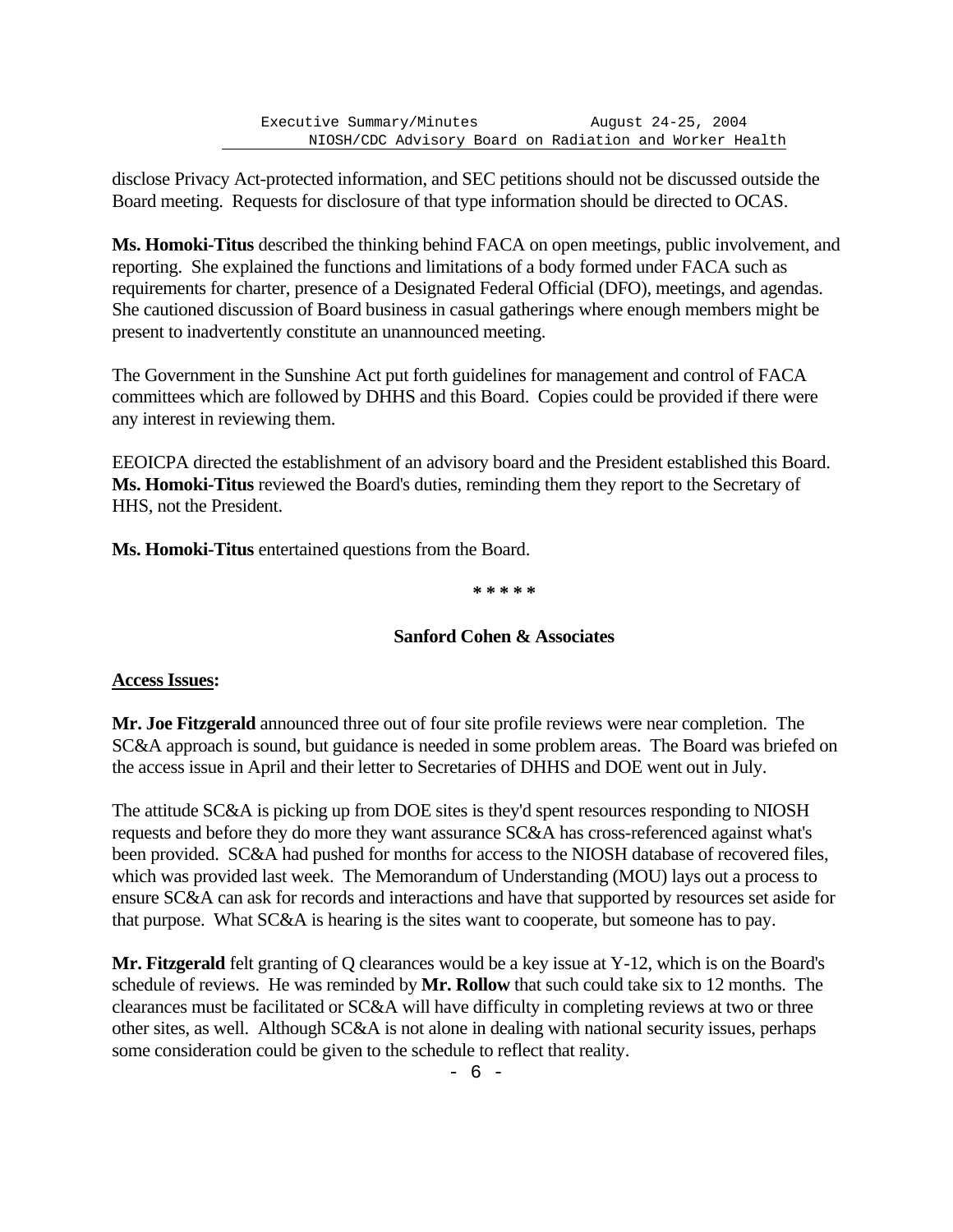The Savannah River review is nearing completion. Bethlehem Steel and Mallinckrodt don't have the site access issues and interviews are more straightforward.

Commenting he didn't feel the answer is to limit the planned scope of the reviews, **Mr. Fitzgerald** indicated that will be an issue in terms of readily available information.

SC&A interprets a final review as a one-time deliverable. Their concern is if they fall somewhat short because of the data access or security issue, they're not sure how to handle providing the Board incomplete analyses. Those then become timeliness and resources issues that are factors in increasing cost and time. **Mr. Fitzgerald** asked the Board to provide guidance on what would make sense in terms of preserving feedback while recognizing practicalities of information and security issues.

**Mr. Fitzgerald** took questions from the Board following his presentation.

# **Conflict of Interest Plan:**

**Dr. Stephen Ostrow** noted the plan was for both organizational and personal conflict of interest. While lengthy, there are some basics. SC&A's commitment is not to bid on or perform work for NIOSH or any of its contractors. They will not accept work from DOE or DOE contractors dealing with radiological issues. They will seek guidance from the Board for resolution of any gray areas.

The plan administrator ranked the 36 individuals potentially available for work on the project based on their questionnaires disclosing past activities on other sites and project. From the 36 there are 21 in unrestricted status, 15 have some restriction, zero are precluded from working on the project, and none are pending review.

Information about the plan, individual responses, and the sites for which they are or are not cleared is maintained in a secure file at SC&A headquarters and is available for authorized audit. The goal is to provide a transparent process. The file also contains corporate conflict of interest certificates relative to SC&A and its subcontractors.

Since none of the 36 have any way of knowing what they may be asked to review in the future, task leaders must use a bit of judgment. SC&A stresses the need to consult the conflict of interest officer if there is any doubt. Any unresolved issues will be taken to the Board for determination.

**Dr. Ostrow** accepted questions from the Board.

# **Quality Assurance Plan:**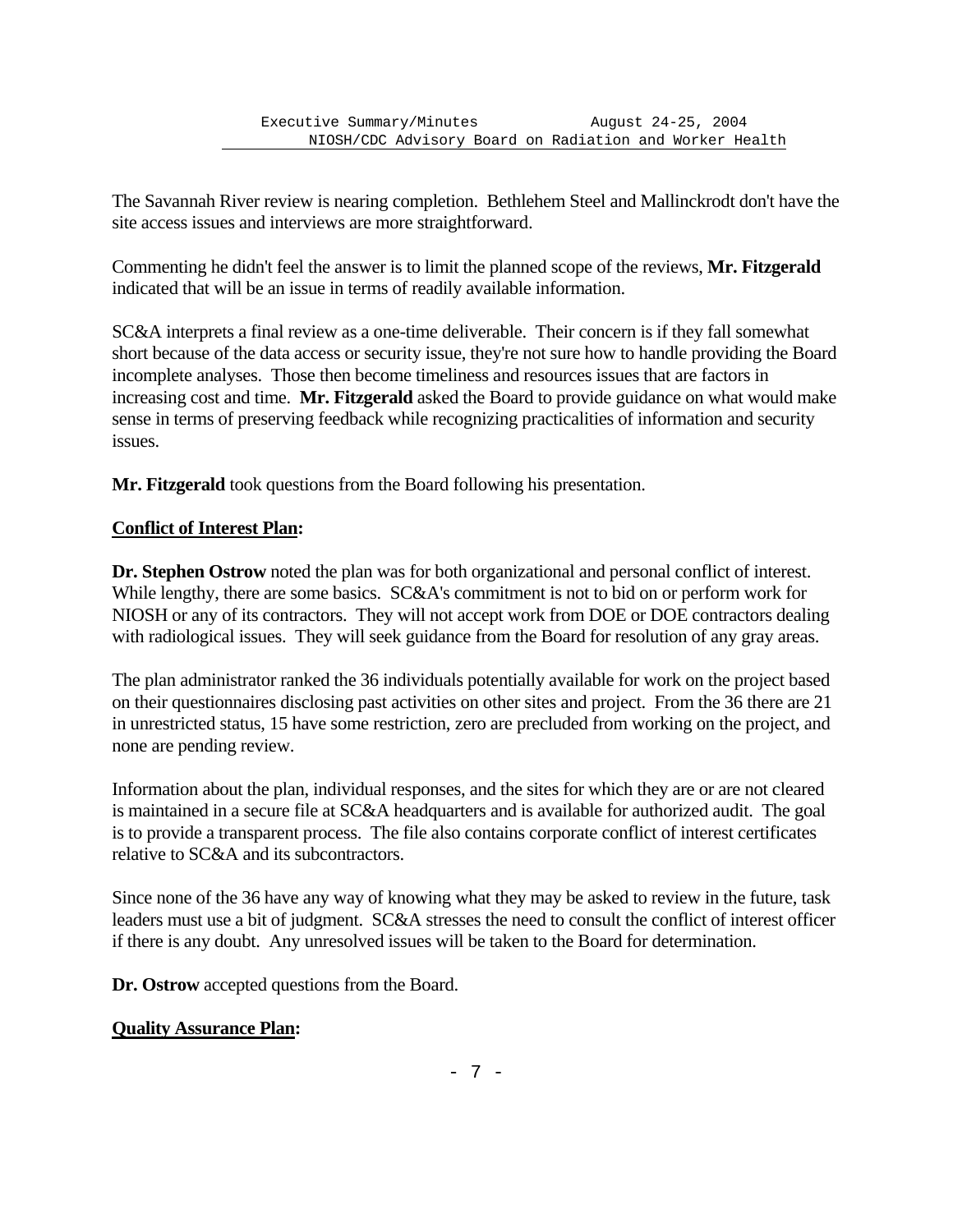Executive Summary/Minutes August 24-25, 2004 NIOSH/CDC Advisory Board on Radiation and Worker Health

**Dr. Ostrow** explained the goal is for everything to be done consistently according to the contract and regulatory requirements, while providing a record so the process is clear and transparent. The plan describes what has been done to comply with security and confidentiality provisions, and outlines who does what within the SC&A organization.

The plan ensures all work is done according to approved procedures, each person has the correct and most up-to-date version appropriate to his role in the project. A quality assurance (QA) file is also maintained in the SC&A secure file room and is available for proper inspection.

**Dr. Ostrow** answered questions from the Board.

**\* \* \* \* \***

### **Site Profile Status Update and Database Use**

**Dr. James Neton** explained NIOSH had initially targeted priority treatment on 16 DOE facility site profiles which would provide data to process the claims of approximately 80 percent of the claimant population. The nine completed site profiles allow almost 60 percent of that population base to be addressed.

When a site profile is described as complete, it means all six of its chapters have been reviewed and signed off on by OCAS. There are seven remaining site profiles out of the targeted 16. All chapters have at least one draft completed.

Four AWE site profiles have been issued. The AWE complex-wide document has been successful in freeing up a number of claims. An additional 20 AWE site profiles are under development.

Worker outreach meetings have been successful. A total of 13 have been held since the first one at Savannah River in 2003. A pattern of return visits is emerging. Meetings are formatted at a mini town hall, with return visits using a workshop format. Minutes are taken at all meetings and sent to attendees to ensure factual accuracy. After vetting, they appear on the OCAS web site.

At the last meeting the Board inquired about the site research database. **Dr. Neton** explained that is the entire database of all records captured from the inception of this project. When they go to a site, they scan records and put them in the database. It's intended to contain images and data files for all covered facilities. It is organized by facility. It has keyword searches available. There are almost 10,000 reference documents representing some 45,000 files. Savannah River Site has roughly 380 files. **Dr. Neton** had been unable to get a page count, but it contains 65 gigabytes of data.

This was the research database used for site profile development. It has since morphed into a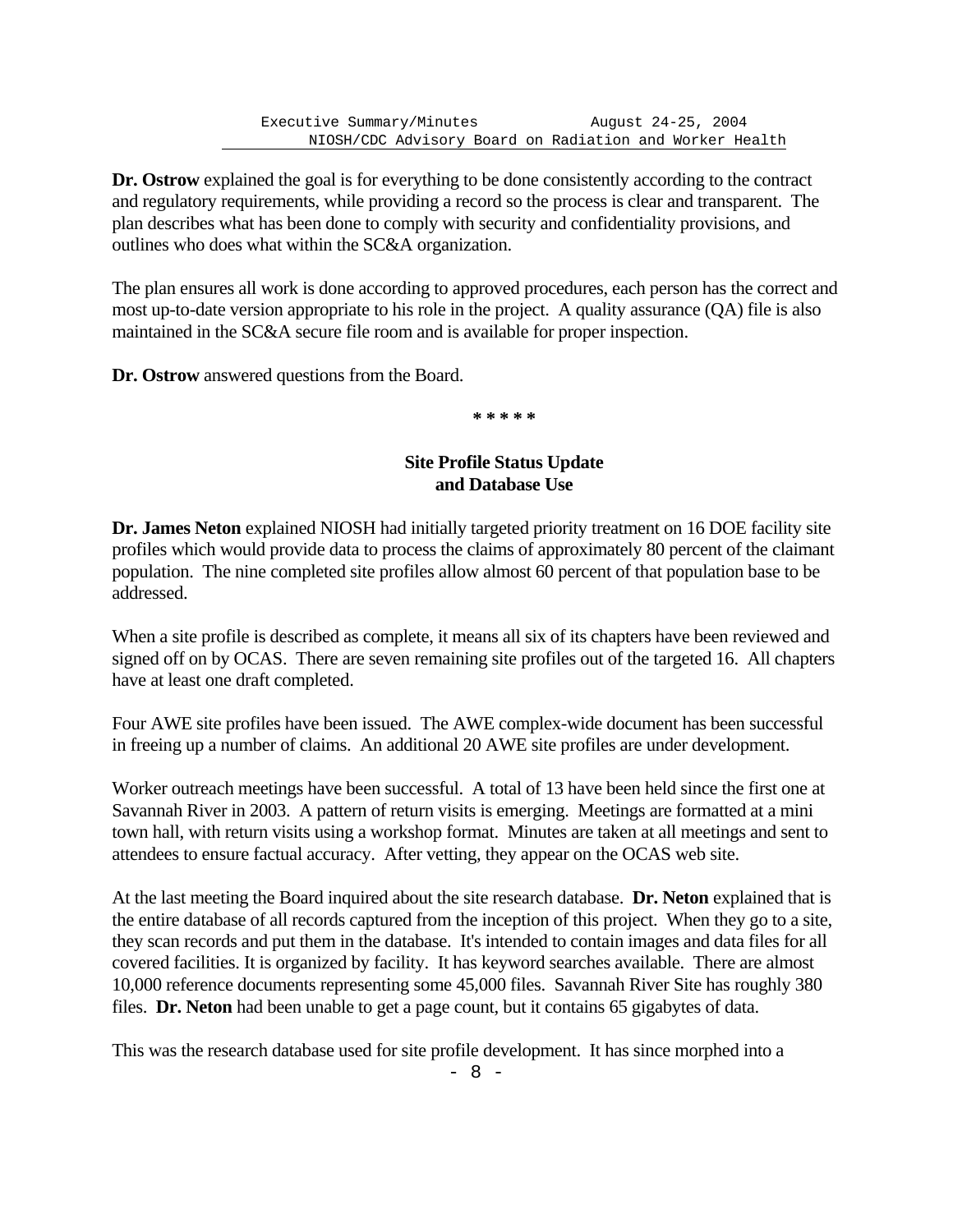database containing key links to coworker data. The database is now being linked so that when information that could be used in a dose reconstruction or is unique to a particular claimant is available, a link is established to alert the dose reconstructor. **Dr. Neton** indicated this effort is nowhere near complete, but they are well into it. Claimant data from the 16,000 DOE responses which can be used as coworker data is being keyed into the worker profile database in the Richland office of Dade Moeller.

Other sources of information include the Oak Ridge Associated Universities Center for Epidemiologic Research database which contains, among other things, over 4 million records of bioassay monitoring results in catalogued form. The Health-related Energy Research Branch (HERB) within NIOSH has epidemiologic studies which contain coworker data. There is some overlap, but there are some unique facilities in the HERB database, such as INEEL. Epidemiologic studies are also available in the Comprehensive Epidemiologic Data Resource, or CEDR, database. NIOSH and ORAU will look at this entire compendium to develop coworker datasets. NIOSH and ORAU understand and recognize they can't use these datapoints until they have been validated to give the values credibility.

Y-12 is the first completed profile for external dose using coworker data for the '51 to '65 time period. **Dr. Neton** indicated OCAS has not yet signed off on it, but expects issuance within the next few days.

**Dr. Neton** answered questions from the Board.

#### **\* \* \* \* \***

### **Public Comment Period**

Public comment was solicited on both days of the meeting. Public input on the first day was in a separate evening session. Comments on the first day included the following:

- **People in charge not knowing what they were doing.**
- ■Being called a whistle-blower for raising safety concerns.
- #Whether comments from site profile meetings would be incorporated into the site profile.
- #Critical processes and buildings were missed in the site profile.
- #Lack of credibility has led to small numbers of applicants from INEEL.
- ■Data could be presented more effectively.
- ■Caution should be taken in referring to site profiles as completed.
- **EXC&A** has asked for help in organizing workers for their interviews. They should be paid for organizing meetings and providing technical support.
- A statement was read into the record regarding undocumented radiation exposures.
- #Workers received unrecorded high levels of contamination doing jobs now done by robots.
- The chem plant had been known as the garbage dump of the world.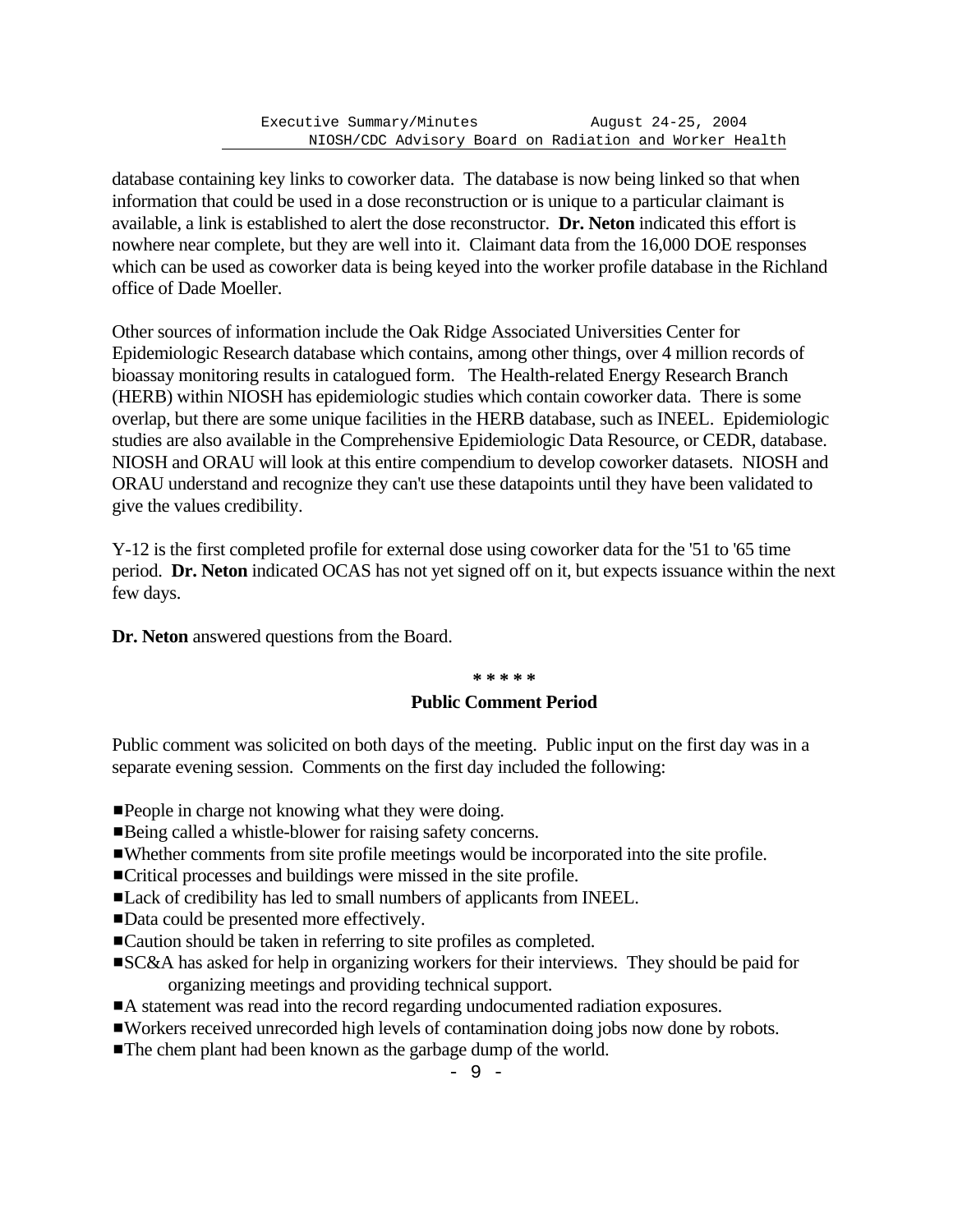- ■High exposure incidents where no one wore their monitors.
- **INEEL's recordings were never verified, generally considered dishonest.**
- ■"SMC and everybody" hiding behind national security.
- **Protection has evolved from half-face respirators with paper filters to bubble suits.**
- **Dose reconstructions might have different results if NIOSH really knew the conditions they'd** worked in.

**\* \* \* \* \***

# **Wednesday, August 25, 2004**

# **Use of Uncertainty in Dose Reconstruction**

**Dr. Neton** explained time did not permit him to go into extreme depth, and what he would present was probably a review for some. The statute uses the interactive radio epidemiological program (IREP) model, a Monte Carlo sampling program which applies uncertainty to the distributions for the risk coefficients.

The value for the central tendency of an uncertainty distribution will represent best estimate, and effort is made to determine best estimate of workers' exposures at the facility doing their job during that time period. The over-arching factor is if they don't know and science can't inform them, they will include favorable assumptions in the uncertainty distributions.

Regulation 42 CFR 82 details the efficiency process of making worst-case assumptions at the beginning of the DR to determine if a claimant is non-compensable under those circumstances. If so, the DR is terminated. The simplest distribution being a single value, under those conditions it may be represented by a constant.

Dr. Neton described some of the factors that are sources of uncertainty in probability of causation. He noted it was a complex issue and there is no simple discussion on it.

**Dr. Neton** listed and described types of uncertainty distributions used in dose reconstruction, presenting slides to illustrate them in graph form.

Arriving at an internal dose value involved more assumptions in the calculation. For simplification, they have considered all internal doses lognormally distributed with a geometric standard deviation of three. **Dr. Neton** indicated there are scientific publications which point to that as reasonable.

In many cases no real monitoring data is available for individuals, but there may be a distribution of air samples. From that they would develop an exposure model to be applied to the work force. Several had been developed. If the probability of causation (POC) is calculated to the 99th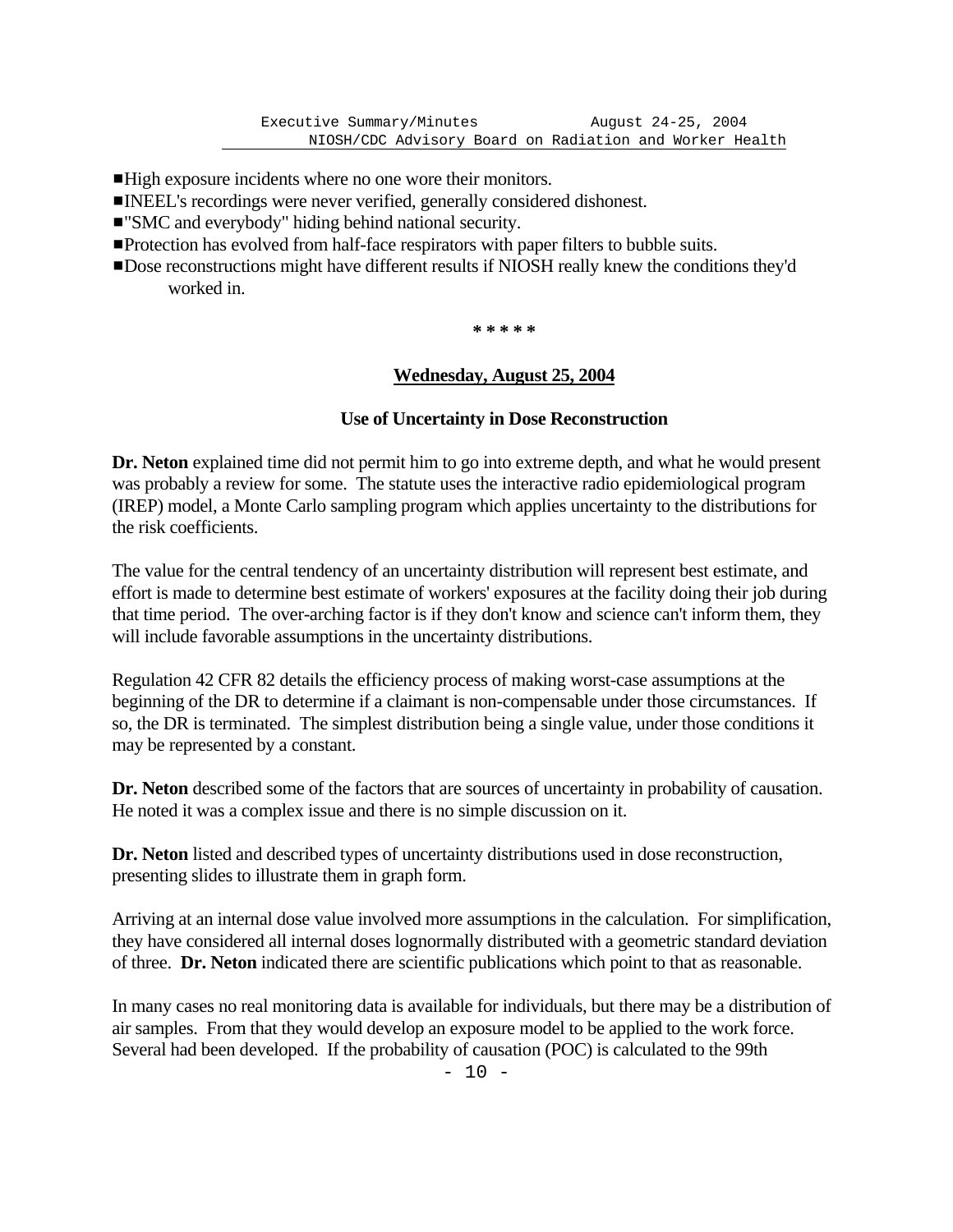percentile, it is being driven by some high values they believe are claimant-favorable. This value is assigned then to every worker. **Dr. Neton** reiterated that it was a complicated issue.

Discussion with the Board followed **Dr. Neton**'s presentation.

**\* \* \* \* \***

# **Scientific Research Issues Update**

**Mr. Russ Henshaw** explained that another version of IREP is maintained by the National Cancer Institute (NCI). Their lung model was revised last year. The difference in the two was thought to be in the probability of causation between smokers and non-smokers. NIOSH has learned that NCI has made a further change in that model to adjust for chronic alpha exposures. **Mr. Henshaw** indicated his understanding was the difference is minimal.

NIOSH put their evaluation for possible application of the NCI version under EEOICPA on hold. SENES has issued a preliminary report exploring the differences, and with certain recommendations, which is in internal review by OCAS at this time.

Another project is to review dose and dose rate effectiveness factor, or DDREF, an adjustment factor built into IREP to account for exposure differences between Japanese atomic bomb survivors and U.S. nuclear weapons workers. In creating NIOSH-IREP a decision was made to use a claimantfriendly uncertainty distribution, which was an issue of controversy.

**Mr. Henshaw** suggested it is now time to look at DDREF, re-evaluate assumptions and possibly propose an adjustment. SENES has submitted a complex draft report which is still in internal review in OCAS. They hope to reply with their comments very shortly. Ultimately any findings or recommendations will be submitted for independent review.

The upgrade of Analytica, the software package serving as the computational engine behind NIOSH-IREP, has been completed and the transition went smoothly.

Interviews have begun to fill the position of research health scientist, a long-standing vacancy at OCAS. **Mr. Henshaw** indicated he anticipates that person will be at the next Board meeting. The primary duty of the position will be applied research. First project is to conduct a feasibility study of current occupational dose-response data to improve the fit of cancer risk models in NIOSH-IREP.

Also of priority interest to the Board is the grouping of rare and miscellaneous cancers. **Mr. Henshaw** explained there are 32 risk models, but each falls into one of three major risk groups. Reevaluation of how thee cancers are grouped dovetails into the feasibility study of occupational cohorts. This a project in the beginning stages.

- 11 -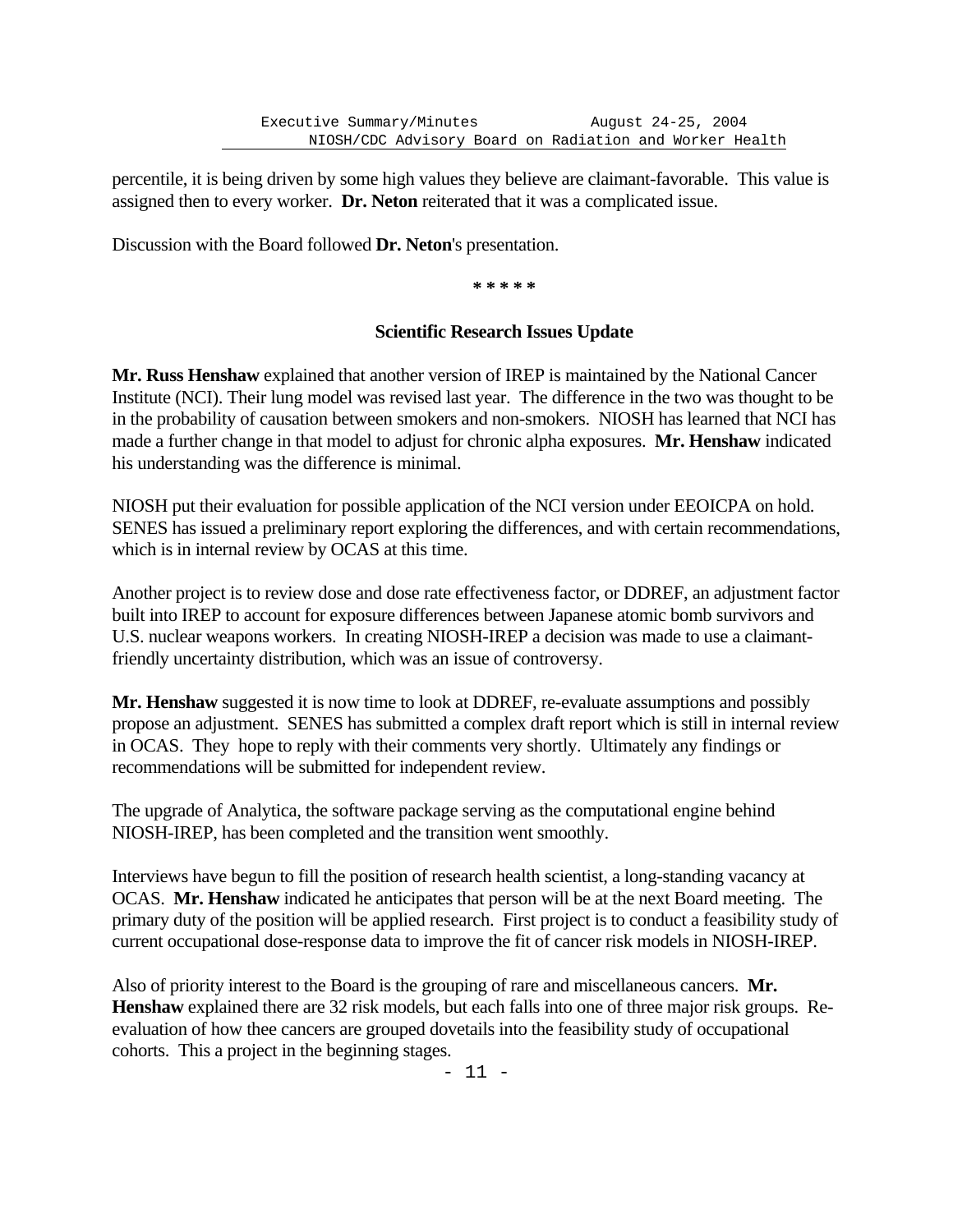**Mr. Henshaw** was available for questions from the Board.

#### **\* \* \* \* \***

#### **Subcommittee Status Report**

**Dr. Ziemer** informed the Board the subcommittee charter had been approved and is now in effect. All members of the Board are members of the subcommittee, but would be called upon to serve in groups of three, along with a Chair and the DFO, for specific meetings.

A working group had met in Cincinnati to develop materials for subcommittee recommendation as procedures for selection of cases to be reviewed in the audit process. Those same individuals meet as the subcommittee and prepared a two-page document for the Board's consideration. They will become a recommendation and motion for the Board to adopt as a procedure.

**Mr. Mark Griffon** explained there are parameters of interest defined in the flow sheet. The first step is to select cases, using a random number generator selection process. The pool of cases available for review are those adjudicated to the point of final decision being proffered, currently approximately 1,400.

The parameters of interest -- POC category, facility, decade first employed, duration of employment and IREP risk model -- are searchable on the NOCTS system of the NIOSH database. **Mr. Griffon**  described what the subcommittee felt was an appropriate number of samples by grouping, as well as their rationale for any weighting. He explained the numbers are preliminary and can be adjusted.

Other criteria discussed by the Board and subcommittee are important. They include cases using coworker data, job category, et cetera. They are not currently searchable fields. The subcommittee recommends tracking to assure they sample across those parameters.

The subcommittee discussed having two members of the Board responsible for each case, along with a person from SC&A to do the work-up.

**Mr. Elliott** indicated once case selection and assignment has been made, NIOSH will create a CD for each Board member containing his cases and all case information. This will be a Privacy Actcontrolled disk to be delivered to each Board member and SC&A.

**Mr. Griffon** added SC&A was in the audience at the subcommittee meeting and had discussed logistics, but panel members would be able to conference call with SC&A. They had discussed presenting cases to the Board in closed session to discuss specifics, with an aggregate report by SC&A. Then in open session they could present the aggregate findings.

 $- 12 -$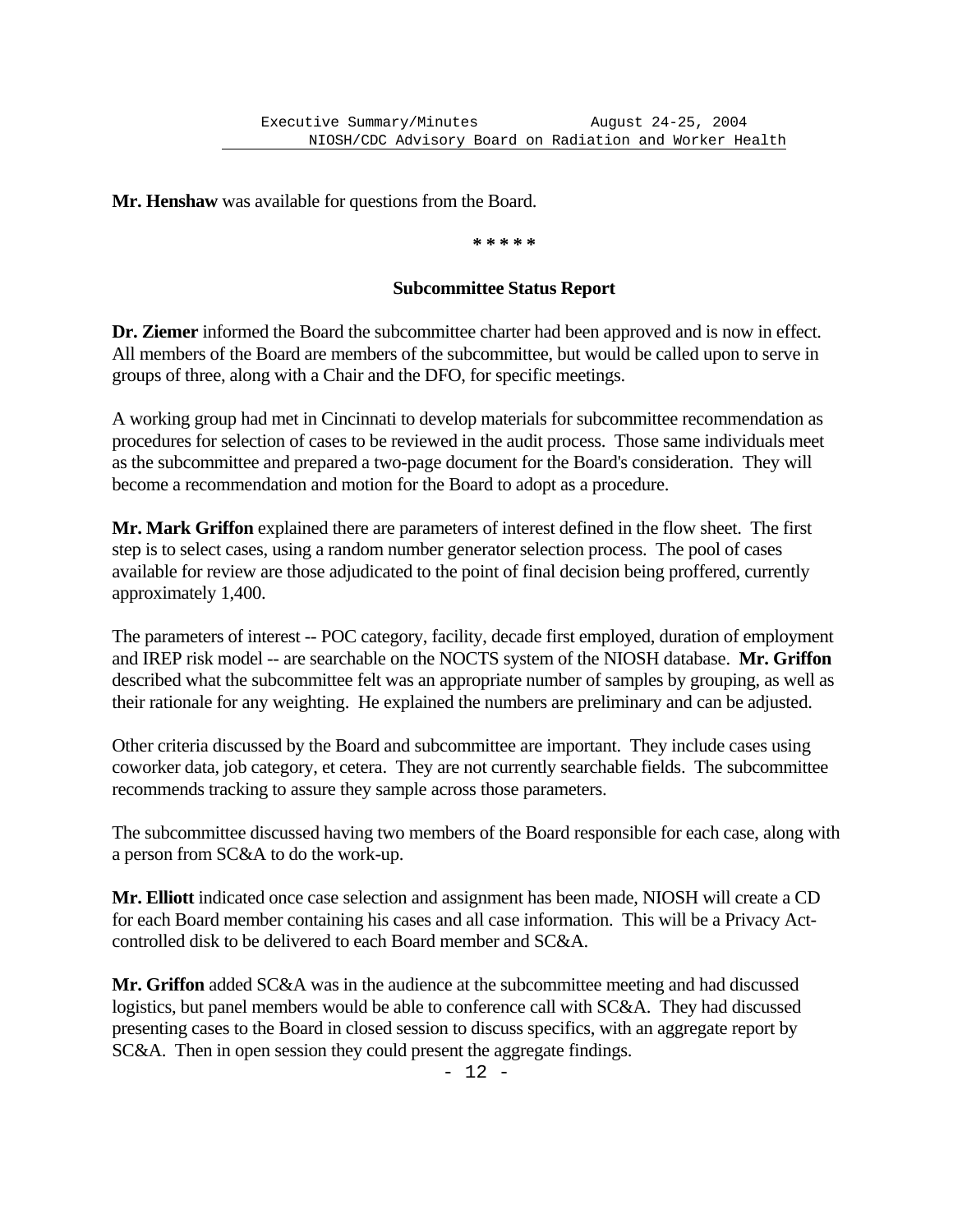**\* \* \* \* \***

### **Board Discussion/Working Session**

The Board reviewed the subcommittee's recommendation in considerable detail, examining issues related to the flow sheet and its parameters of interest. After discussion, the subcommittee's recommendation on the procedure for selecting and tracking dose reconstruction cases was accepted, contingent upon the agreed-upon modifications.

The subcommittee had requested NIOSH prepare a list of 25 randomly-selected cases, which was presented to the Board for their selection as the 20 cases with which they would begin their dose reconstruction review process.

The Board examined the list in detail and ultimately selected 20 cases to be assigned to pairs of Board members as dose reconstruction review teams.

**Dr. John Mauro** reiterated his description of the audit process to be undertaken, explaining that it is laid out in detail in Appendix C to their proposal to the Board. He added that at any point in the process either the Board or NIOSH could step in.

**Dr. Ziemer** explained how the subcommittee envisioned the process would work, and **Dr. Mauro**  agreed.

The Board discussed timing of receipt of the CDs containing the case information and who would have it. They discussed logistics and timing for presentation of cases and how those issues related to Privacy Act concerns. Board access to the NIOSH database was discussed and how that might be implemented.

The issue of basic review versus advanced was raised, with **Dr. Ziemer** suggesting the first 20 be basic reviews.

The manner of team selection was discussed, keeping in mind their conflicts.

Numbering the cases on the list for the Board's convenience was discussed. **Ms. Homoki-Titus**  indicated the cases could be informally numbered to assist in their selection process, but when they're sent to the Board teams on the CDs, they'll be identified by their case numbers.

**Mr. Elliott** provided the Board with information on the system requirements their computers must have to use the CDs, which he indicated were standard. NIOSH will work with them to get access to the database systems at ORAU.

- 13 -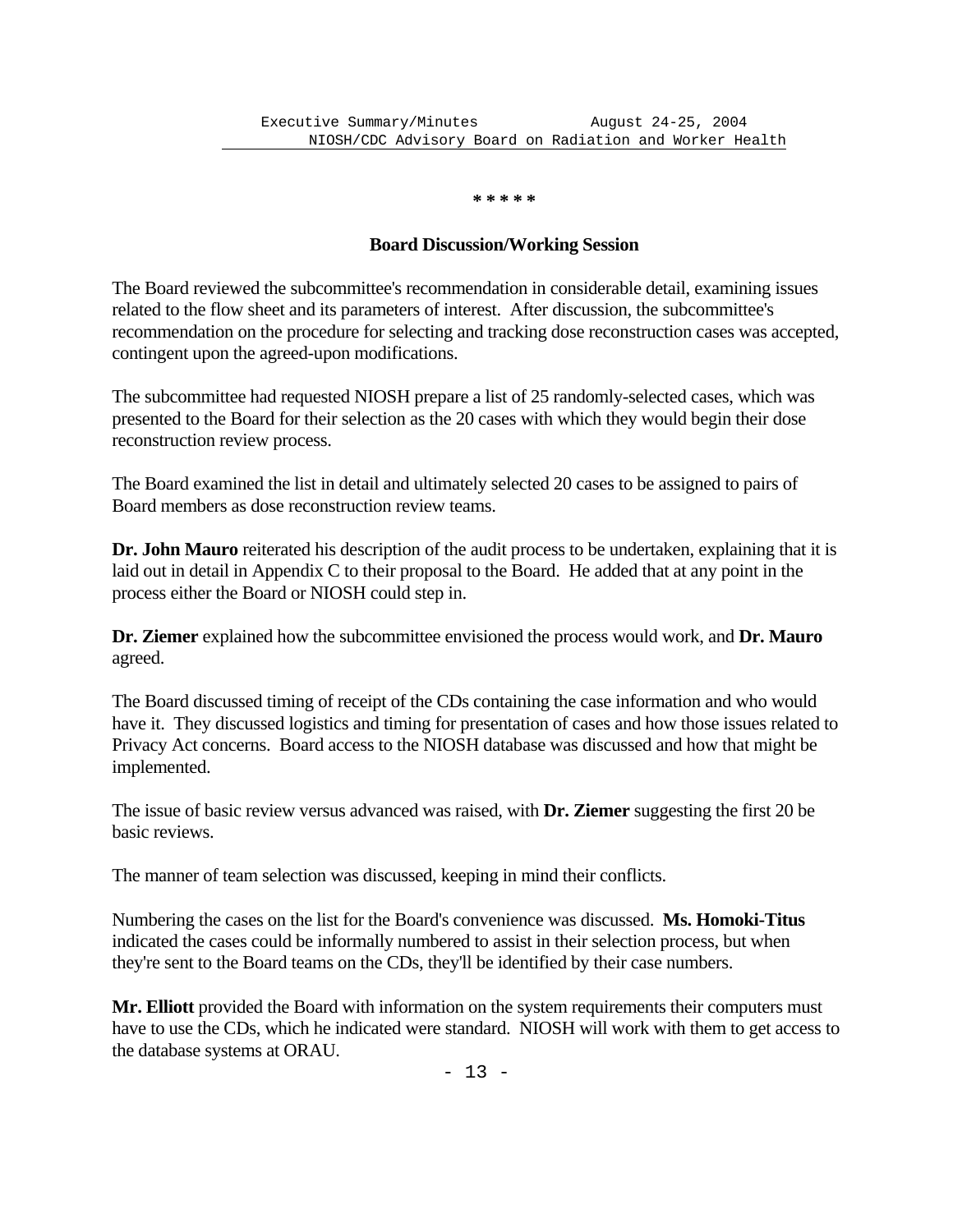**Mr. Elliott** advised the Board members that Integrated Modules for Bioassay Analysis (IMBA) is now available and they will be handing out disks to each of them. SC&A will have a disk for their use. They were asked to sign a non-disclosure statement and **Mr. Elliott** pointed out the disk contained coded language so that if the information were shared, it could be traced back to a specific disk, so they should install the program only on a password-protected computer.

The Board discussed IMBA training, how and where it might be available. The ORAU training modules were explained by **Dr. Toohey** and offered for the Board's use. Modules are self-tutorial, and **Dr. Toohey** agreed to look into making them available on CD.

The document they were being requested to sign was discussed at length, with some confusion examined as a result of having to deal with a foreign country's regulations. It was concluded it was not very different from what they might agree to when purchasing any software program.

A commitment was made to **Mr. Elliott** that within the next two weeks NIOSH would deliver the IMBA disks, the IMBA training modules and whatever mechanism was needed to set up to allow access to the database.

Following discussion and adjustment for conflicts, 20 cases were assigned. Confirming the case assignments, **Mr. Elliott** indicated they would be receiving their disks next week and the members should let him know an alternate location for delivery if they were not going to be at their residence.

The Board was cautioned that SC&A will be assigning cases based on expertise, so the Board teams are not likely to have only one contact. Participation in the conference call is not mandatory. Comments can be transmitted, but they'll be getting feedback from the contractor in any event.

**\* \* \* \* \***

# **Public Comment Period**

Public comment was solicited on both days. Public input on the second day included the following.

- The latest site profile for Blockson Chemical had a blank page. Had the issue of how to handle radon had been resolved. Is the issue of which dose should be counted a sensible one for the Board to consider. Is there a way to get it on the agenda.
- ■The Mallinckrodt site profile, SEC petitions, actinium oozing out of the airport site, whether the dose was estimable, why isn't it part of what dose can and can't be reconstructed, is it part of the research.
- #How the Board assesses the SEC petitions and dissatisfaction with areas of the rules and posted procedures.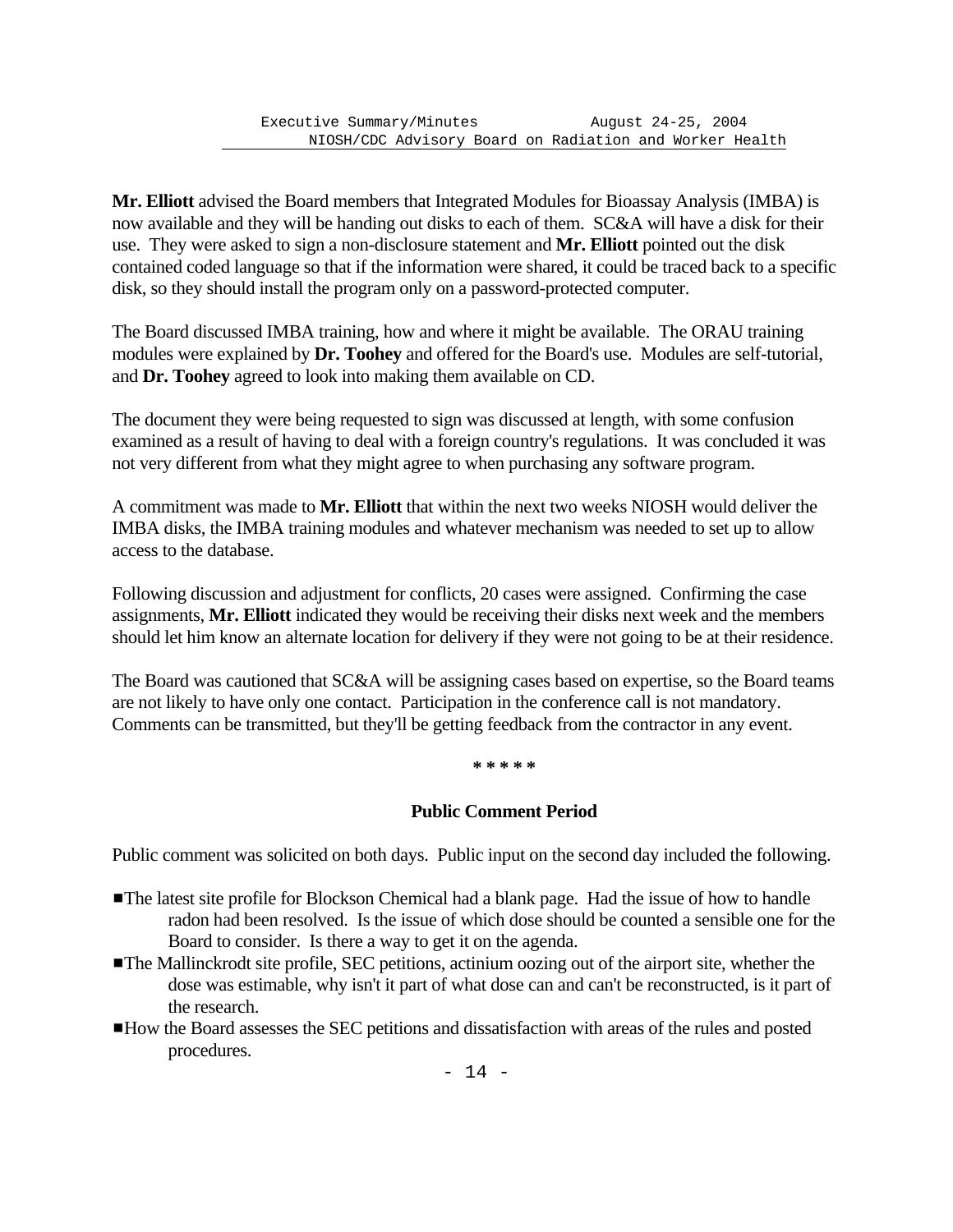- Anxiety over records access.
- ■Concern about the Q clearance issue.
- $\blacksquare$  Comfort from Mr. Rollow's reassurances and hope for cooperation from DOE.
- $\blacksquare$  An apparent implication that NIOSH is not cooperating with SC&A, suggesting the Board "keep its ears closely attuned to this question."
- **People who have met with SC&A feel good about being able to communicate and have a high** sense of comfort level that they're being listened to.
- "Occupational environmental dose and external dosimetry hadn't been updated since April  $28<sup>th</sup>$ ," presumably in the INEEL site profile, although not specified.
- **ID** issatisfaction with answers to questions raised in site meetings.
- **Exercise 1** Concern that the Board would see a cleaner site in their tour than the environment the workers were in decades earlier, citing massive cleanups before every tour.
- **Places they'd worked in had been decontaminated, torn down, and capped with five feet of** concrete.
- #Workers now aren't permitted to touch chemicals they'd worked with.
- The town had no other industry, so workers did whatever they were told to do to keep their jobs.

**\* \* \* \* \***

The Board had two documents from SC&A requiring action, the Conflict of Interest and Quality Assurance Plans. The contractor had wanted to make some editorial changes. While minor, they were numerous and throughout the documents.

After review and discussion the Board determined they would delay acting on the documents until SC&A had implemented their own changes and the suggestions of the Board. They would consider approval of a clean copy of the plans at the next Board meeting.

The Board discussed with **Mr. Elliott** what would be involved in their SEC petition reviews and whether contractor support would be needed. He explained their role was statutorily mandated but had no audit or quality aspect to it. He noted it had to be a function of the Board.

After discussion it was determined the next meeting would include an agenda item to present and walk the Board through the procedures, highlighting the activities calling for direct Board involvement.

Contractor costs and how it was reported to the Board was discussed. **Dr. Ziemer** indicated the documentation was available at Board meetings, and called for a presentation on that to be added as a standing agenda item.

A suggestion was made to include on the agenda some historical perspective on a site when it is the location for a meeting. The purpose would be to let Board members know what had been done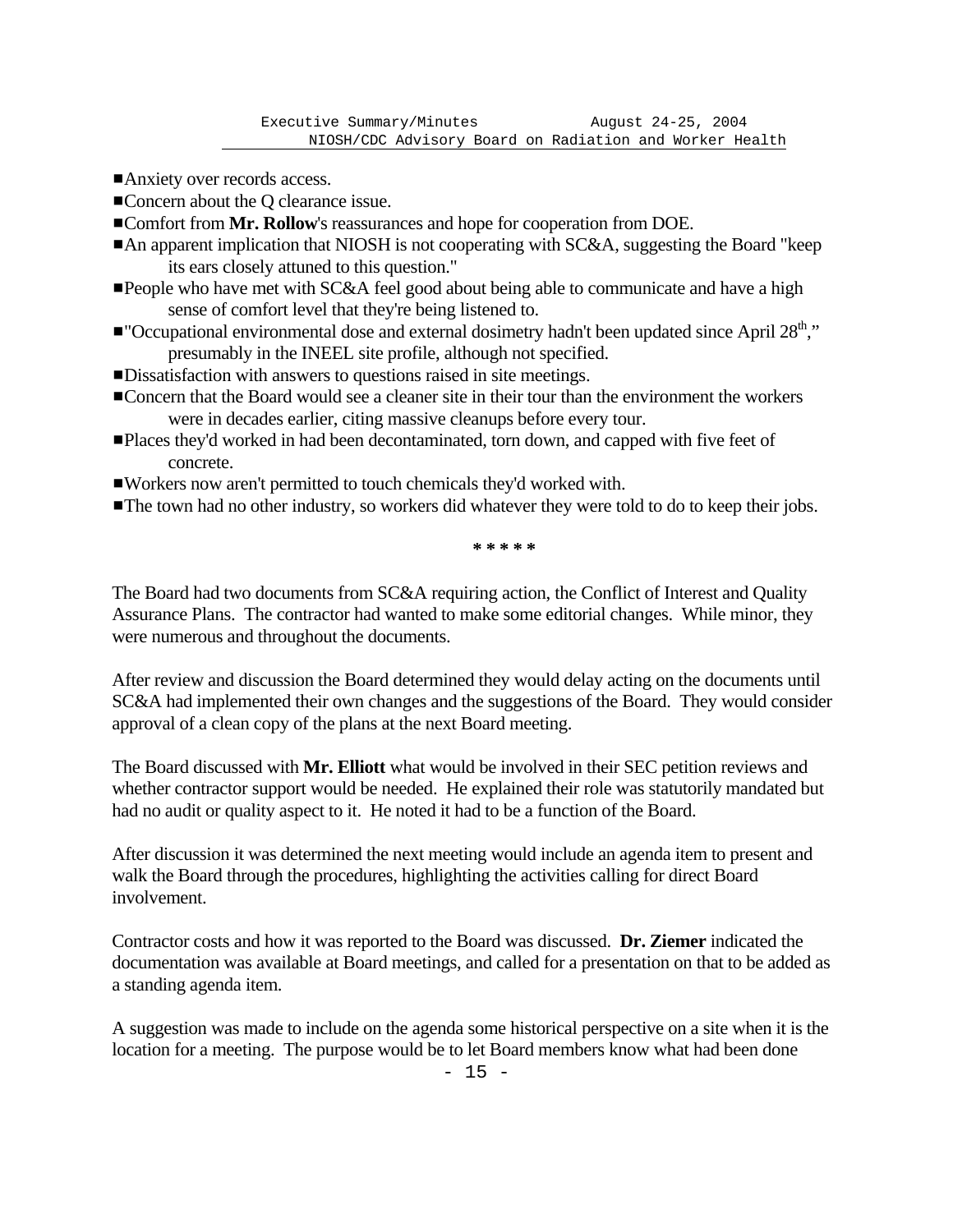there, and perhaps raise questions for public comment.

The possibility of a schedule for on-site outreach meetings was discussed. Since meetings are put together with short planning time, a long-range schedule, while desirable, is not feasible.

The procedure by which SC&A would present a site profile review to the Board was raised. The likelihood of receiving a site profile review draft prior to the time it's presented to the Board was discussed. NIOSH will receive a draft for purposes of reviewing for factual accuracy, but can only comment they don't agree; SC&A is under no obligation to make a change in their review. It was thought SC&A would have no problem with **Dr. Ziemer** receiving a copy while NIOSH does its factual accuracy review.

After discussion it was determined that the Chair would receive an advance copy of the site profile review at the time it was delivered to NIOSH, as well as a copy of the NIOSH comments, if any. The purpose is to create a paper trail and protect everybody. **Mr. Elliott** indicated he would hope that the NIOSH comments would become a part of the public record.

It was suggested the Board might be provided a copy of the evaluation plan before the next meeting in an effort to make their consideration of an SEC petition easier. After discussion, a working group was established to be on call to review the SEC petition evaluation plan and perhaps an evaluation report in the event such were in place before the next Board meeting. It was explained that the evaluation plan would be developed after a petition is qualified. The purpose of the working group would be to review and make a recommendation on the evaluation plan and on a petition should either or both be in a state for review.

The issue of resolution on SC&A's question of final report versus interim report was raised. After discussion it was the consensus of the Board that the issue was raised in order to alert the Board to a potential issue, but is not at this time ripe for resolution by any action they may need to take.

With no further business to come before the Board, the meeting was adjourned.

# **End of Executive Summary**

Ë Ë Ë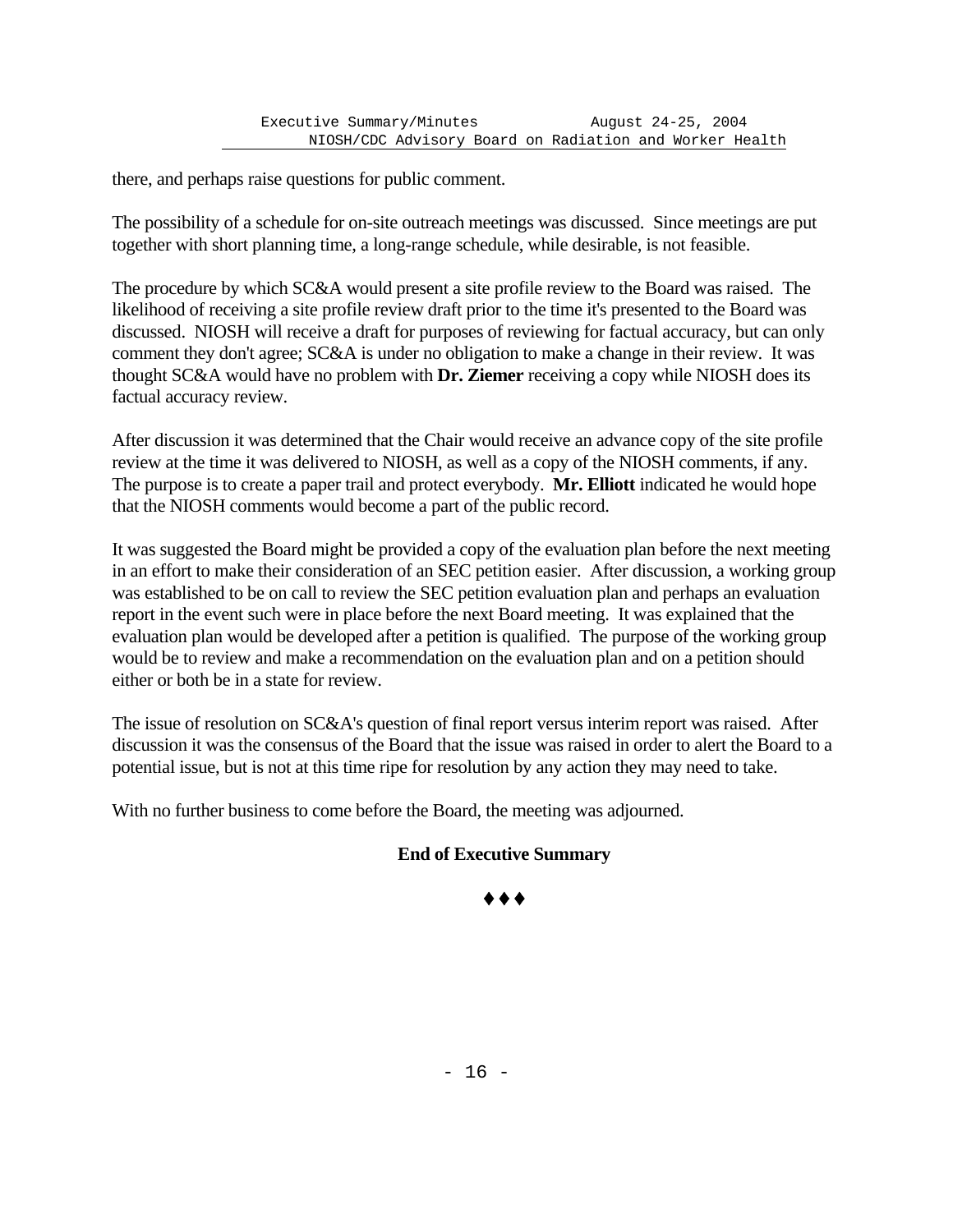# **The Advisory Board on Radiation and Worker Health National Institute for Occupational Safety and Health Centers for Disease Control and Prevention**

# **Summary Minutes of the Twenty-sixth Meeting August 24-25, 2004**

The Twenty-sixth Meeting of the Advisory Board on Radiation and Worker Health (ABRWH or the Board) was held at the Shilo Inn Suites in Idaho Falls, Idaho on August 24 and 25, 2004. The meeting was called by the Centers for Disease Control and Prevention's (CDC's) National Institute for Occupational Safety and Health (NIOSH), the agency charged with administering the ABRWH. These summary minutes, as well as a verbatim transcript certified by a court reporter, are available on the internet on the NIOSH/Office of Compensation Analysis and Support (OCAS) web site located at www.cdc.gov/niosh/ocas. Those present included the following:

 **\_\_\_\_\_\_\_\_\_\_\_\_\_\_\_\_\_\_\_\_\_\_\_\_\_\_\_\_\_\_\_\_\_\_\_\_\_\_\_\_\_\_\_\_\_\_\_\_\_\_\_\_\_\_\_\_\_\_\_**

 **\_\_\_\_\_\_\_\_\_\_\_\_\_\_\_\_\_\_\_\_\_\_\_\_\_\_\_\_\_\_\_\_\_\_\_\_\_\_\_\_\_\_\_\_\_\_\_\_\_\_\_\_\_\_\_\_\_\_\_**

**ABRWH Members:** Dr. Paul Ziemer, Chair; Dr. Henry Anderson; Dr. Antonio Andrade; Dr. Roy DeHart; Mr. Richard Espinosa; Mr. Michael Gibson; Mr. Mark Griffon; Dr. James Melius; Ms. Wanda Munn; Mr. Robert Presley; and Dr. Genevieve Roessler.

**Designated Federal Official:** Mr. Larry Elliott, Executive Secretary.

# **Federal Agency Attendees:**

Department of Defense: D. Michael Schaeffer

Department of Energy: Mr. Tom Rollow

Department of Health and Human Services: Ms. Lynda Brandal, Mr. Todd Braswell, Ms. CC Chang, Ms. Heidi Deep, Ms. Chris Ellison, Mr. Russ Henshaw, Ms. Cori Homer, Ms. Liz Homoki-Titus, Ms. Laurie Ishak, Mr. Ted Katz, and Dr. James Neton

Department of Labor: Ms. Diane Case, Mr. Larry Hoss, and Mr. Pete Turcic

**Contractors:** Dr. John Mauro, Mr. Joe Fitzgerald, Mr. Stephen Ostrow, Dr. R E Toohey

**Public Attendees:** See Registration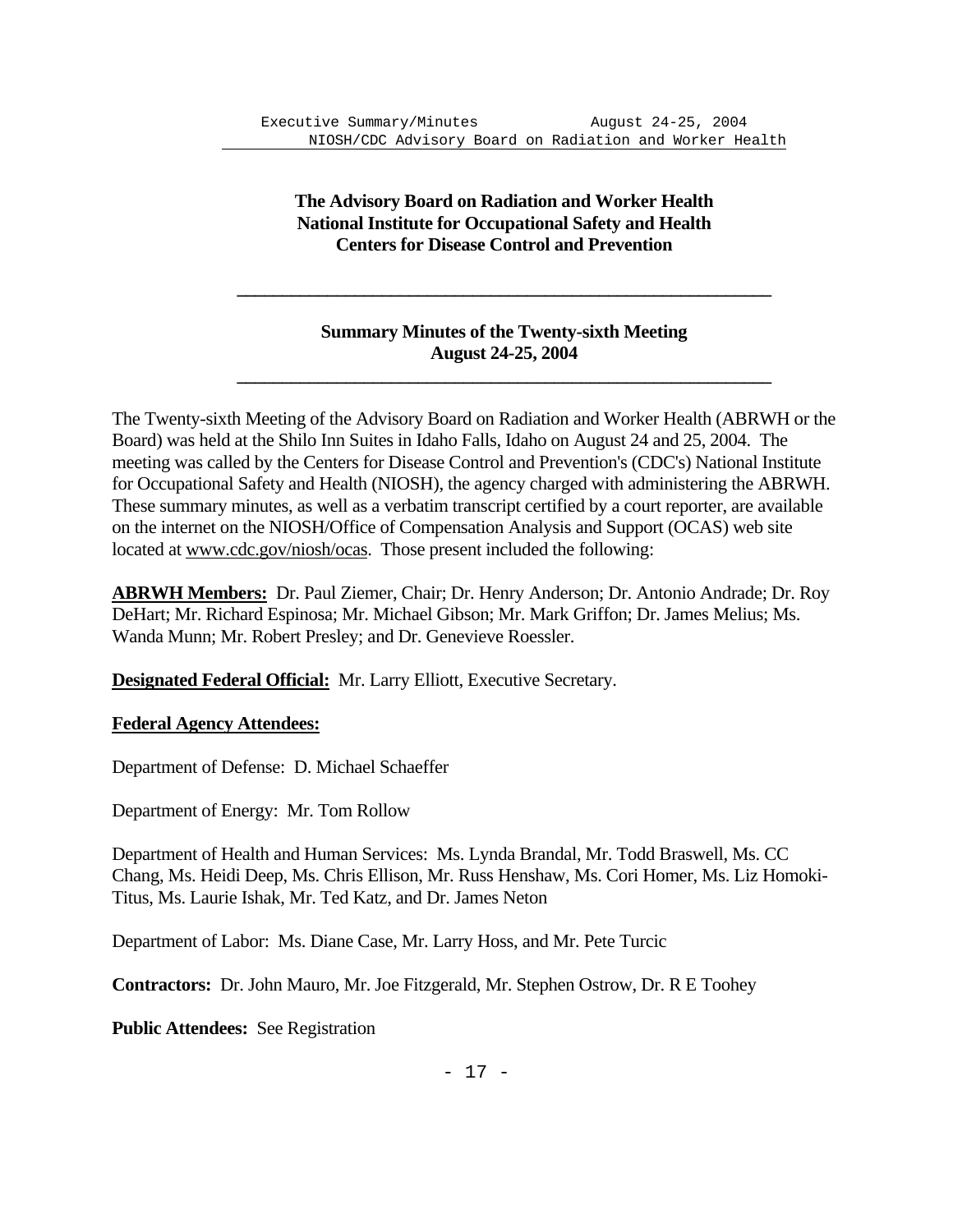**Dr. Paul Ziemer** called the meeting to order, welcoming the attendees. He asked everyone to register their attendance and described the sign-up sheet available for those who wanted to speak during the public comment session.

He noted that the public comment period on the first day would be an evening session beginning at 7:00 p.m. He commented that the printed agenda had inadvertently omitted showing the public comment period on the second day. **Dr. Ziemer** explained their meetings always included a public comment period, and it was planned to take place after return from the lunch break.

**Mr. Larry Elliott** added his welcome on behalf of Secretary Tommy Thompson of the Department of Health and Human Services (DHHS) and Dr. John Howard, Director of NIOSH.

**\* \* \* \* \***

# **REVIEW AND APPROVAL OF DRAFT MINUTES**

The first order of business on the agenda was approval of the minutes for meeting 25 held in Buffalo, New York. Some members had not reviewed the minutes and expressed a preference to delay that action until tomorrow's work session.

#### **\* \* \* \* \***

# **NIOSH PROGRAM STATUS REPORT**

### **Ms. Laurie Ishak NIOSH/OCAS**

**Mr. Elliott** introduced **Ms. Laurie Ishak** as the Presidential Management Fellow who had recently joined NIOSH/OCAS as a health communications specialist. **Ms. Ishak** offered a slide presentation of charts and graphs to illustrate a statistical update on program activities from the NIOSH perspective. All figures presented were as of August 13, so **Ms. Ishak** cautioned the Board that some periods shown would be incomplete.

The Department of Labor (DOL) has referred 16,735 cases to NIOSH for dose reconstruction. The majority of those cases, 37 percent, come from the Jacksonville district office, which includes cases from both Savannah River Site and Oak Ridge.

The number of referrals from DOL peaked in the fourth quarter of '02 when more than 2,700 cases were received at NIOSH. Those numbers began to level in late '03 and have stabilized at approximately 800 cases per quarter.

- 18 -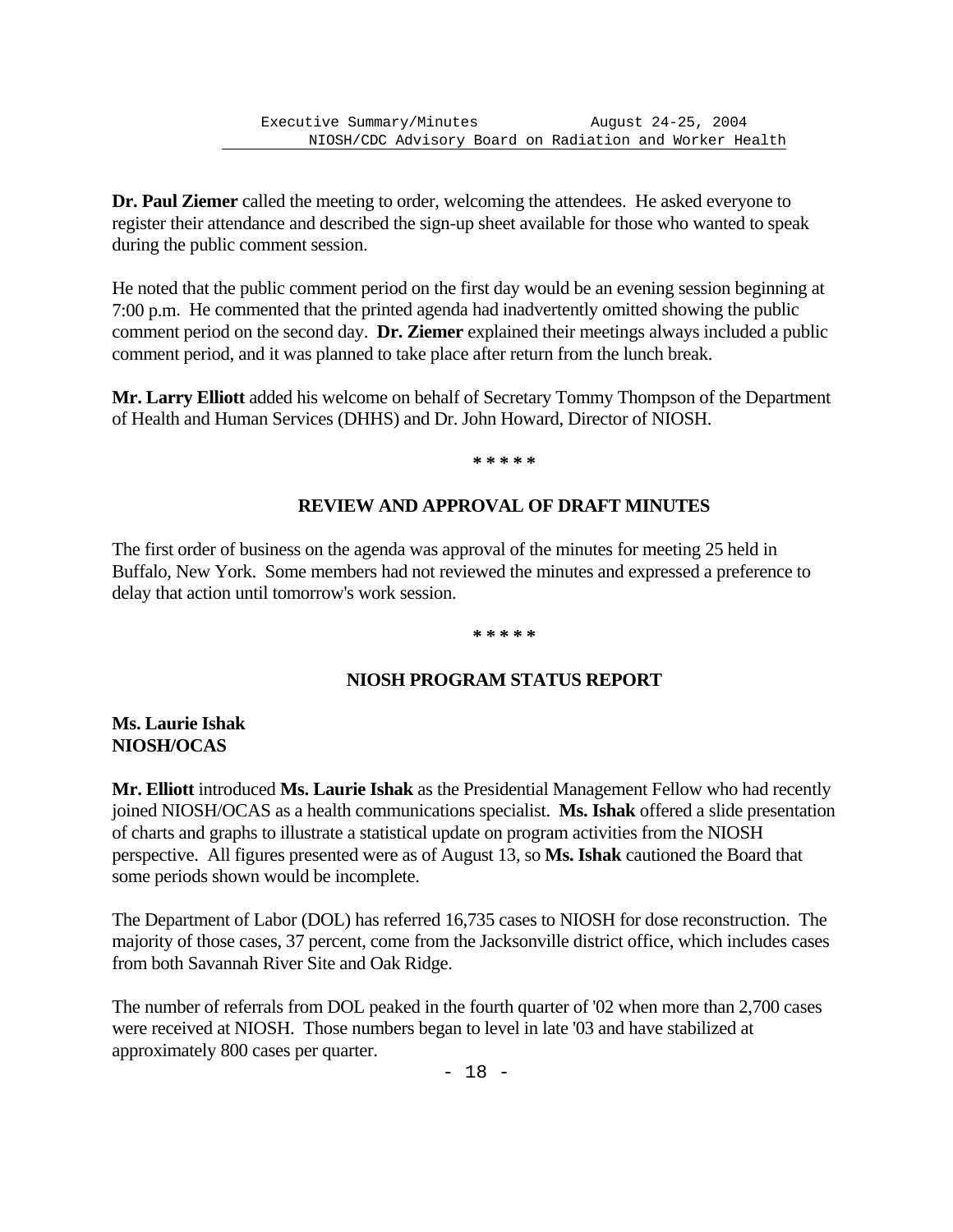Draft dose reconstruction reports to claimants more than doubled from February to March '04 and has increased steadily since, breaking 500 in June and July. August figures appear to be on course, as well. The total number to date is 4,588.

Final dose reconstruction reports to DOL have likewise been increasing monthly. This is a figure over which NIOSH has little control, since an executed OCAS-1 form from the claimant is required before the report can be sent to DOL for final adjudication. The total now stands at 4,097.

NIOSH has made 16,653 requests to the Department of Energy (DOE) for exposure records relative to 14,981 cases. Claimants having worked at multiple sites entails making a request to each site. DOE has provided 15,985 responses relative to 14,226 cases. **Ms. Ishak** noted that all responses do not provide the information needed, but some may be notification that the information is not available or has not yet been located. To date only 160 requests have been outstanding for a period of time ranging from 60 to 150 days.

**Ms. Ishak** noted that NIOSH had made 669 requests to DOE for exposure information relative to INEEL claims and had received 651 responses, only 18 of which were outstanding for more than 60 days.

Cases may involve more than one claimant, and Oak Ridge Associated Universities (ORAU) conducts a telephone interview with each claimant in a case. At present there are 16,230 cases for which at least one interview has been completed. Following the interview, a draft interview summary report is provided to the claimants. Those now total 21,813. ORAU has a current interview capacity of 200 to 300 per week, utilizing about 20 staff members in that task.

NIOSH at present has 5,123 cases staged for dose reconstruction. This means ORAU has reviewed the file, a DOE response has been received, and a profile for the relevant site has been done.

Currently 1,466 cases have been assigned for dose reconstruction. This number differs because the DOE response may not have provided exposure history information, or the site profile section needed for that claimant's dose reconstruction may not be complete.

Each case received at NIOSH is assigned a chronological tracking number. Divided into increments of 1,000, **Ms. Ishak** noted that NIOSH is working with ORAU to reduce by 20 percent the number of incomplete cases with tracking numbers under 5,000. She indicated ORAU had a group going through those cases to determine why they can't be completed and attempt to do so in a timely manner.

The number of administratively closed records continues to be small. These are cases for which the dose reconstruction has been sent to the claimant and no OCAS-1 form is returned. After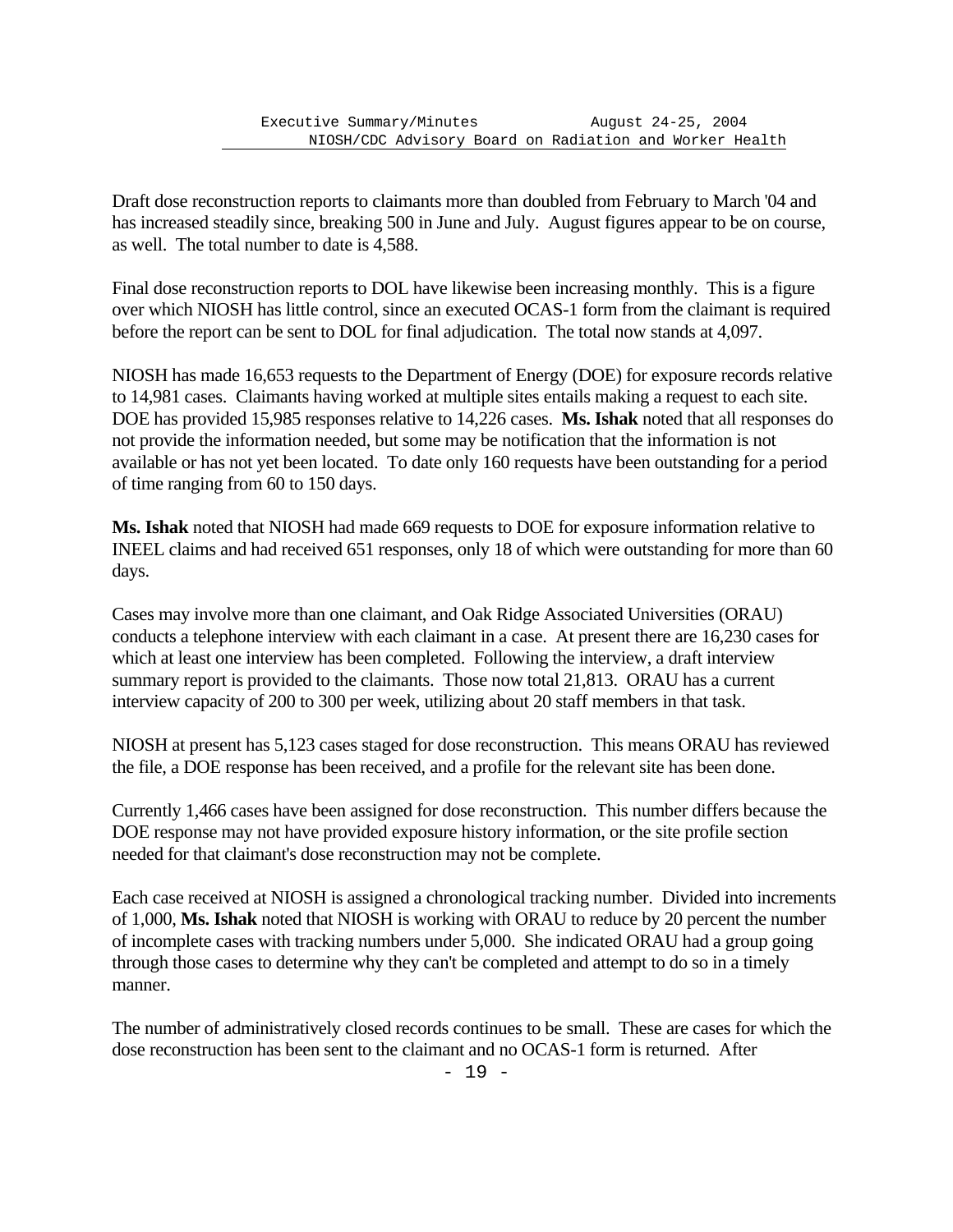appropriate efforts have been made by NIOSH to obtain the executed OCAS-1 form, the dose reconstruction process is closed and forwarded to DOL. This number currently stands at 27. DOL then makes a determination whether to administratively close the case.

DOL is currently returning approximately seven to eight percent of cases to NIOSH in the form of reworks. **Ms. Ishak** noted that while the chart may appear to demonstrate an increase, the number of cases being sent to DOL is what is increasing, with the reworks remaining consistent at seven to eight percent. To date 280 had been received by NIOSH and 108 had been completed and returned to DOL.

The Final Rule governing petitioning for Special Exposure Cohort (SEC) status, 42 CFR 83, was published Friday, May 28, 2004. The first petition was handed to **Mr. Elliott** at a meeting in Burlington, Iowa on June 15. There are currently 9 petitions in the process of being qualified.

The qualification process is a determination that the petition has been completed as required. For each qualified petition a notice will be placed in the *Federal Register* to notify the public of NIOSH's decision to evaluate that petition. That evaluation will be done in accordance with the provisions of Section 83.13 or 83.14.

**Ms. Ishak** described some recent NIOSH accomplishments, among them having exceeded 4,000 final dose reconstruction reports to DOL; more than 19,000 activity reports sent to claimants in the month of July; over 300 physicians recommended to staff the DOE physicians panel; implementation of the web-based status request program; and a change in the conflict of interest policy to include work on site profiles.

Included in the OCAS staffing update was the announcement of **Dr. James Neton**'s move from Technical Program Manager to Associate Director for Science. **Dr. Neton** will be monitoring existing and emerging scientific issues relating to dose reconstruction and risk models. The two new Fellows added to the program included **Ms. Ishak** as the Presidential Management Fellow and Heidi Deep as the ASPH Fellow. **Ms. Ishak** included an OCAS organizational chart demonstrating both filled and vacant positions.

# **Discussion Points:**

**Dr. James Melius** asked for more specific information on sites not providing exposure information within the target time period. **Ms. Ishak** replied that Los Alamos National Laboratory (LANL) had experienced a database problem which had been resolved, but her list was fairly lengthy. **Dr. Melius** asked that the information just be included in future presentations, as it had been in the past.

**Dr. Melius** asked what the process was for addressing the older incomplete cases. **Dr. Neton** replied that the ORAU contract included a cost plus award fee provision, and NIOSH was working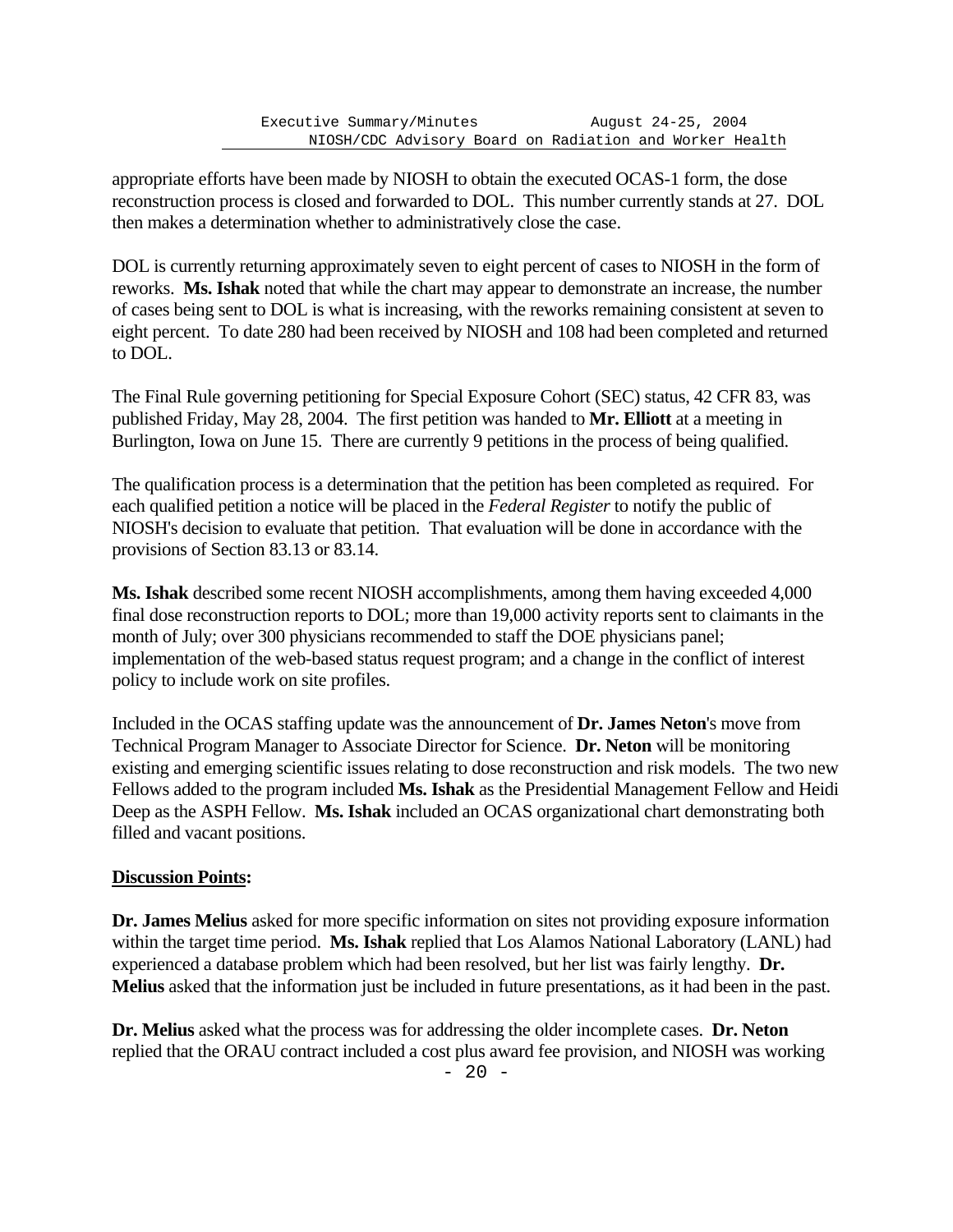to develop incentive language for the next six-month period to address reduction of that backlog by 20 percent.

**Dr. Melius** asked if some of those cases might not be SEC candidates and wondered at what point it would be determined a dose reconstruction could not be done. **Dr. Neton** asked to defer addressing that issue as it was part of his presentation for the following day.

**Mr. Mark Griffon** asked how many claims had been submitted for Idaho and how many completed. **Mr. Elliott** indicated **Mr. Pete Turcic** would provide that information in his presentation on behalf of the Department of Labor.

**Dr. Henry Anderson** inquired if processing 500 dose reconstructions a month was viewed as the maintenance position. **Ms. Ishak** replied that the original and current goal was 200 per week or 800 per month. **Mr. Elliott** added that was a goal set with full expectation of its being reached; and if not, they would investigate what is preventing that accomplishment from being recognized.

**Dr. Genevieve Roessler** commented that it would be helpful to have names attached to the positions shown on the organization chart, so the Board would be able to know who was where. She also asked that the chart provided in the handout be enlarged to be more easily read. **Mr. Elliott** indicated that would be provided.

**Dr. Ziemer** asked when the Board might expect to receive the first SEC petitions for review. **Mr. Elliott** replied he anticipated one or more would be available for review at the October Board meeting.

**Mr. Griffon** asked if the ORAU incentive mentioned by **Dr. Neton** would require a contract modification and what ORAU's status was within the original five-year budget. **Dr. Neton** replied that in answer to the first part of the question, contract provides for the cost plus award fee to be evaluated every six months. Money is available based on some pre-set amounts when the contract was awarded. The higher the contractor scores, the higher the amount out of a total work fee they can receive. It does require a modification if the provision is tweaked, which was anticipated from the outset. The award would not have been meaningful if it had simply been generic. In the last period it has been modified to tie more award points directly to completion of cases below 5,000. In the next period they anticipate adding the goal of 200 dose reconstructions per week.

**Mr. Elliott** added the current award fee also addresses the rework stream, and commented that the reason for reworks was primarily because case circumstances have changed. Another cancer has been diagnosed or additional employment has been developed by DOL, and that has to be factored into a revised dose reconstruction. Only a small percentage deals with how NIOSH did their work.

**Mr. Elliott** commented that another incentive aspect of the performance award fee is related to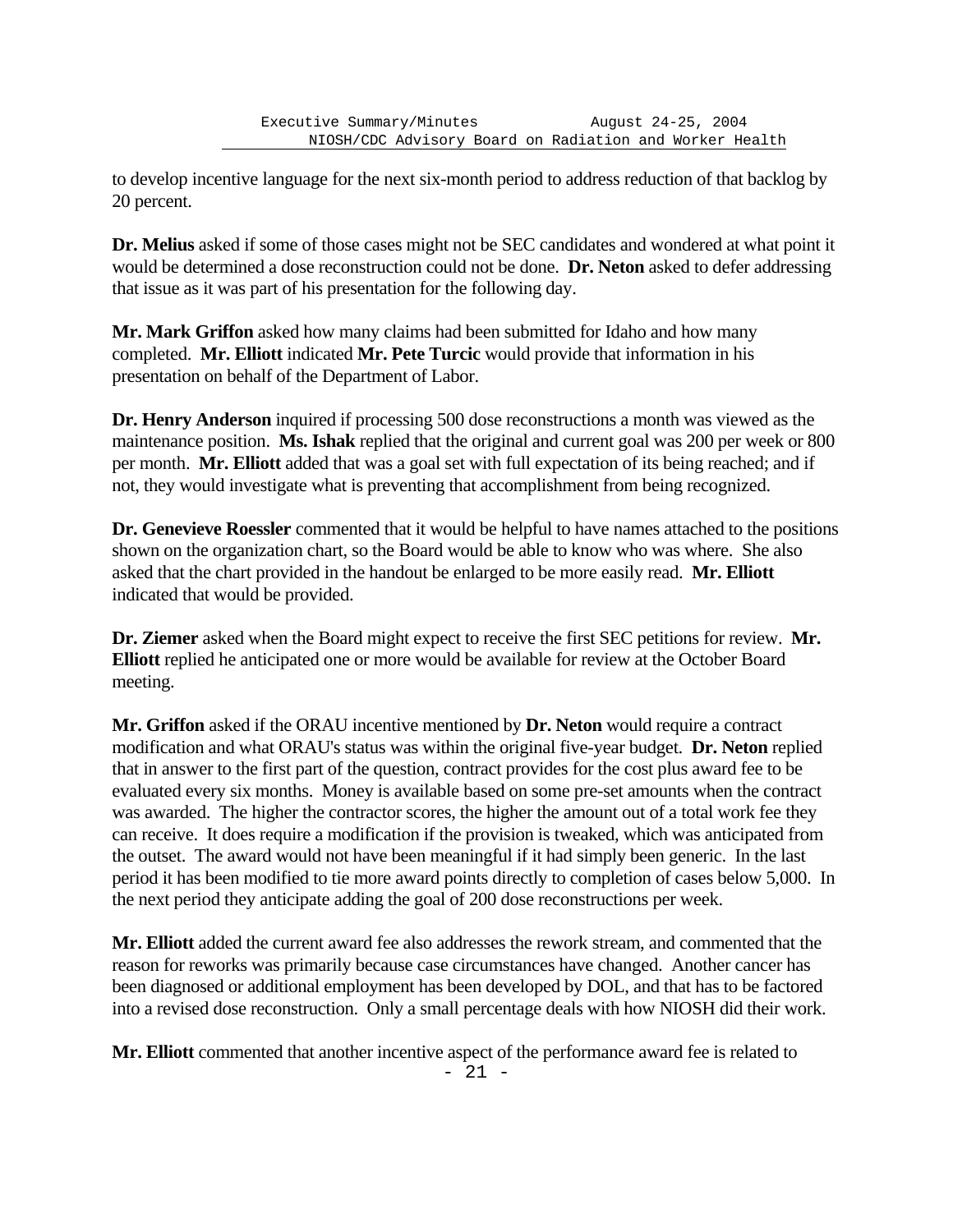NIOSH's Government Performance Results Act goals of 200 dose reconstructions per week.

**Dr. Neton** commented that, in answer to **Mr. Griffon**'s second question, ORAU has gone over significantly on the contract in relation to the original budget, although he didn't have the numbers available to discuss.

**Dr. Roy DeHart** asked for clarification on why an SEC petition had been filed from K-25, which is already recognized as an SEC site. **Dr. Neton** opined that it was likely related to covered exposure outside certain time periods. He noted the original SEC sites had certain prescribed time constraints.

**Dr. Melius** asked if the conflict of interest policy for ORAU relative to site profiles were the same as for dose reconstructions. **Dr. Neton** replied the language parallels almost exactly that for the dose reconstructions, adding that they had also taken the opportunity to add the same type provision for evaluation of SEC petitions. Principal reviewers on SEC petitions cannot have previously been employed at the site.

**Dr. Melius** inquired whether NIOSH has a task order with ORAU for doing the technical work on the SEC petitions. **Dr. Neton** replied ORAU will perform the bulk of the technical work, with NIOSH maintaining full responsibility and review over the final product. He commented that the title of the contract referred to dose reconstruction and SEC petitions, but ORAU had created a task within their organization to track cost and progress as a separate task. It was totally envisioned within the scope and budget of the original contract language.

**Dr. Melius** commented that the Board should think about and discuss how they're going to review and evaluate petitions at the next meeting and what procedures they'll want to have in place. **Dr. Ziemer** indicated that issue could be addressed specifically in the work session.

**\* \* \* \* \***

### **DEPARTMENT OF LABOR STATUS REPORT**

### **Mr. Pete Turcic Department of Labor**

**Mr. Pete Turcic** reported that DOL had to date received 57,112 claims, with cancer still representing the greatest number at 40,285. Beryllium sensitivity accounts for 2,549 claims; chronic beryllium disease, 3,770; and silicosis, 1,155. Radiation Exposure Compensation Act (RECA) claims total 6,243. Other claims include those for non-covered conditions and total 28,125. It is noted that these categories obviously overlap in some instances.

There have been 13,815 recommended decisions issued to approve claims and 21,953 recommended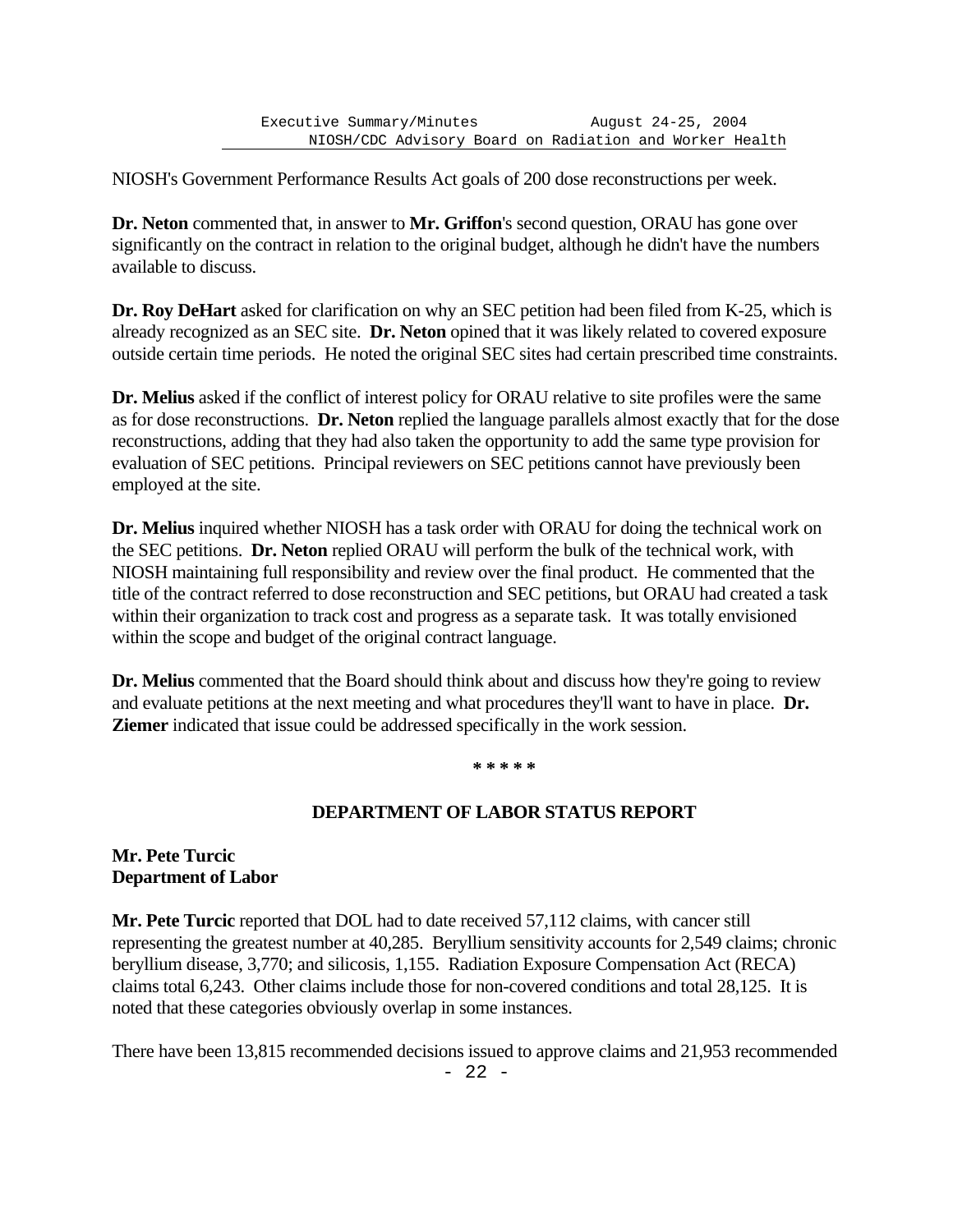decisions to deny. From those, final decisions have been issued to approve 13,046 claims, with final decisions to deny 18,268. A total of 11,671 payments have been made, representing \$874,448,662 paid in compensation and \$38,542,768 paid in medical benefits. The final decisions for denial were based on 10,013 claims for non-covered conditions; 2,789 claims in which the employee was not covered; 821 claims in which the survivor was not eligible; 2,723 claims in which there was insufficient medical evidence; and 1,922 claims in which the probability of causation was less than 50 percent.

Keeping in mind that multiple claimants may be involved in a single case, the aforementioned 57,112 claims are contained within 42,190 cases. There have been final decisions issued in 24,743 cases; currently 12,490 cases are pending at NIOSH; 2,636 cases are pending action in DOL district offices; and 2,321 cases are pending final decision.

A total of 17,182 cases have been referred to NIOSH for dose reconstruction. NIOSH has returned 4,597 cases, 4,375 with completed dose reconstructions and 222 where dose reconstruction was not required. There were 733 cases with a recommended decision to accept and 2,686 with recommended decisions to deny. There have been 660 cases with final decisions to accept and 1,534 cases with final decisions to deny. A total of 764 individuals have received compensation in the amount of \$86,927,500 from cases with NIOSH dose reconstructions.

**Mr. Turcic** noted that in the past 12 months DOL has referred 3,400 cases to NIOSH for dose reconstruction and NIOSH has returned 4,142 cases, a reflection of backlog reduction for which he felt NIOSH should be complimented.

**Mr. Turcic** commented that he wanted the Board to understand a claimant's right to appeal a decision based on a dose reconstruction. It is DOL's goal to issue a recommended decision within an average of 21 days of receipt of the dose reconstruction report, and they are exceeding that standard.

The Final Adjudication Branch (FAB) allows a claimant the opportunity to pursue a hearing, a review of the written record, or a waiver of objections. The scope of a FAB review is limited to factual information and/or application of methodology. Potential outcomes from their review may be an affirmation of the recommended decision, a reversal of the recommended decision, or a remand to the DOL district office or NIOSH.

In reviewing the objection from October '03 to June '04, there have been 420 requests for hearing, with 311 hearings having been conducted. There were 653 requests for a review of the written record, with 567 reviews conducted. There have been 2,995 waivers of objections. Waiver of objection triggers immediate process of a claim, which is usually an acceptance. In a very short period of time a final decision and payment are issued.

As of August 15, there have been 328 NIOSH cases remanded, 75 of which had a recommended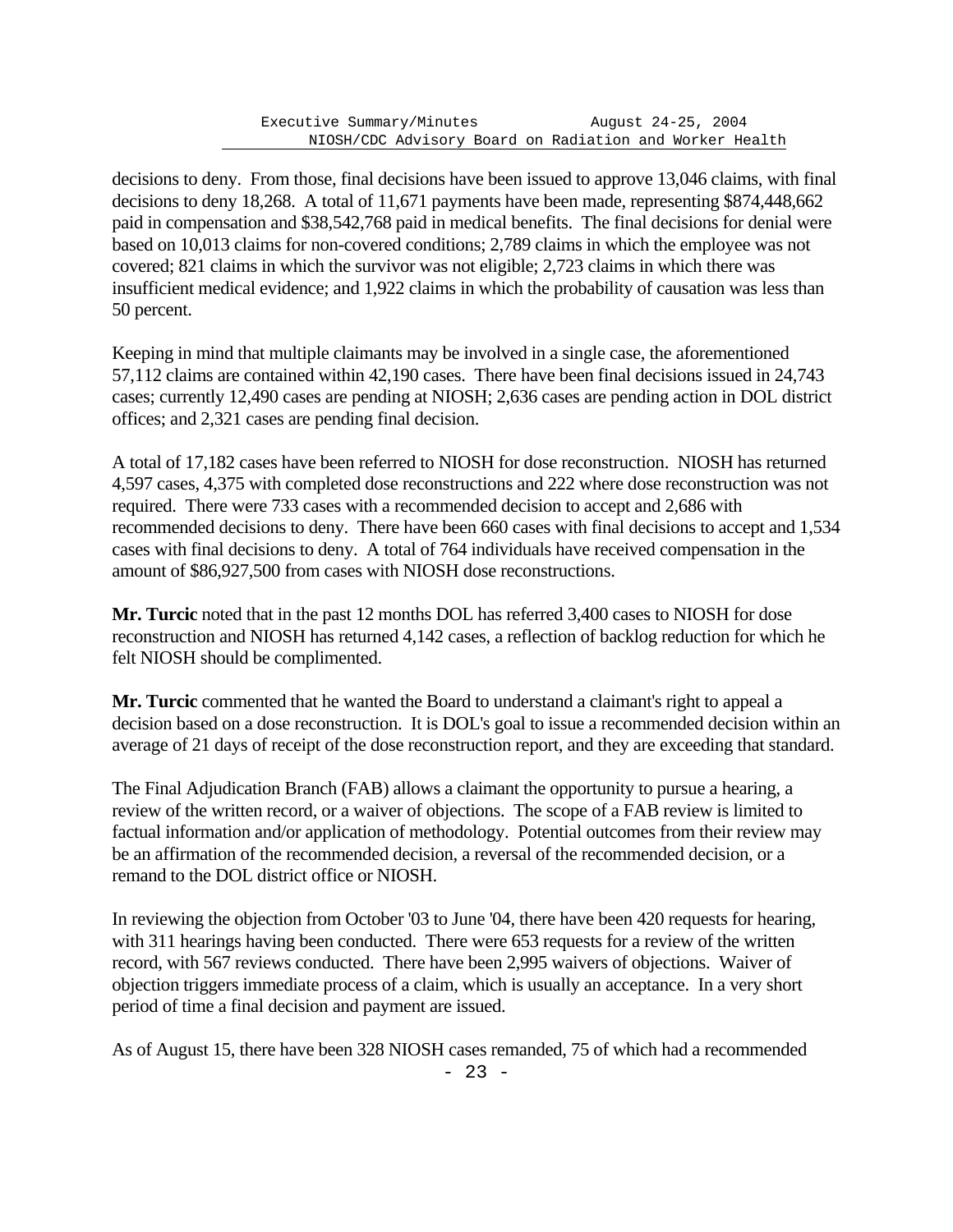decision to approve, with 36 of them receiving a final approval. The total included 263 with recommended decisions to deny, with 37 receiving a final denial. However, two received a final decision to approve, 216 are pending final decision and eight cases have been closed or withdrawn. Pending final decision may mean the case is back at the district office for further medical or employment development, or may be with NIOSH for a rework for some other reason. Cases closed or withdrawn generally indicates the claimant has passed away and DOL is attempting or has been unable to locate a survivor.

Some of the issues raised with the FAB include assertions information provided in the interview was not addressed; unmonitored dose treated as missed dose, incidents not addressed and others. These assertions are generally a result of not understanding how information use is presented in the report, and **Mr. Turcic** suggested a better job might be done of simplifying information use for those who are not health physicists.

An issue DOL is working with NIOSH on is a result of the efficiency process. **Mr. Turcic** noted that when the efficiency process produces a probability of causation (POC) of 40, for example, and another cancer is diagnosed, triggering a rework and full scale dose reconstruction and the resulting POC is then 20, claimants are raising objections because they don't understand.

As for local statistics, 1,179 cases have been filed from INEEL. There have been 395 cases receiving final decisions to deny and 37 receiving final decisions to approve. To date 14 payments have been issued totaling \$2,100,000. There have been 707 cases sent to NIOSH, with 153 having been returned. Of those there have been eight final decisions to accept and 51 final decisions to deny. The 395 final decisions to deny consist of 51 cases where the cancer was not covered or POC was less than 50%; 235 condition not covered, 48 employee not covered, 53 insufficient medical evidence and 8 survivor not eligible.

# **Discussion Points:**

**Mr. Richard Espinosa** asked what outreach was being done related to the SEC rule. **Mr. Turcic** replied that it's always discussed at public meetings, but has not been targeted specifically.

**Dr. Melius** asked for more information on what **Mr. Turcic** called remands and **Mr. Elliott** had referred to as reworks, presuming they were the same. **Mr. Turcic** explained they were not at all the same in that a rework involved a change in situation, such as an additional cancer, and it would be sent back so the additional cancer could be included in the dose reconstruction. A remand would involve factual information and the case would be sent back to address that specific issue.

**Dr. Neton** commented that he dealt with this issue every day and he thinks generally of reworks as something that comes up before the recommended decision goes out, before the claimant sees a draft dose reconstruction. The claims examiner notices an additional cancer has come up or employment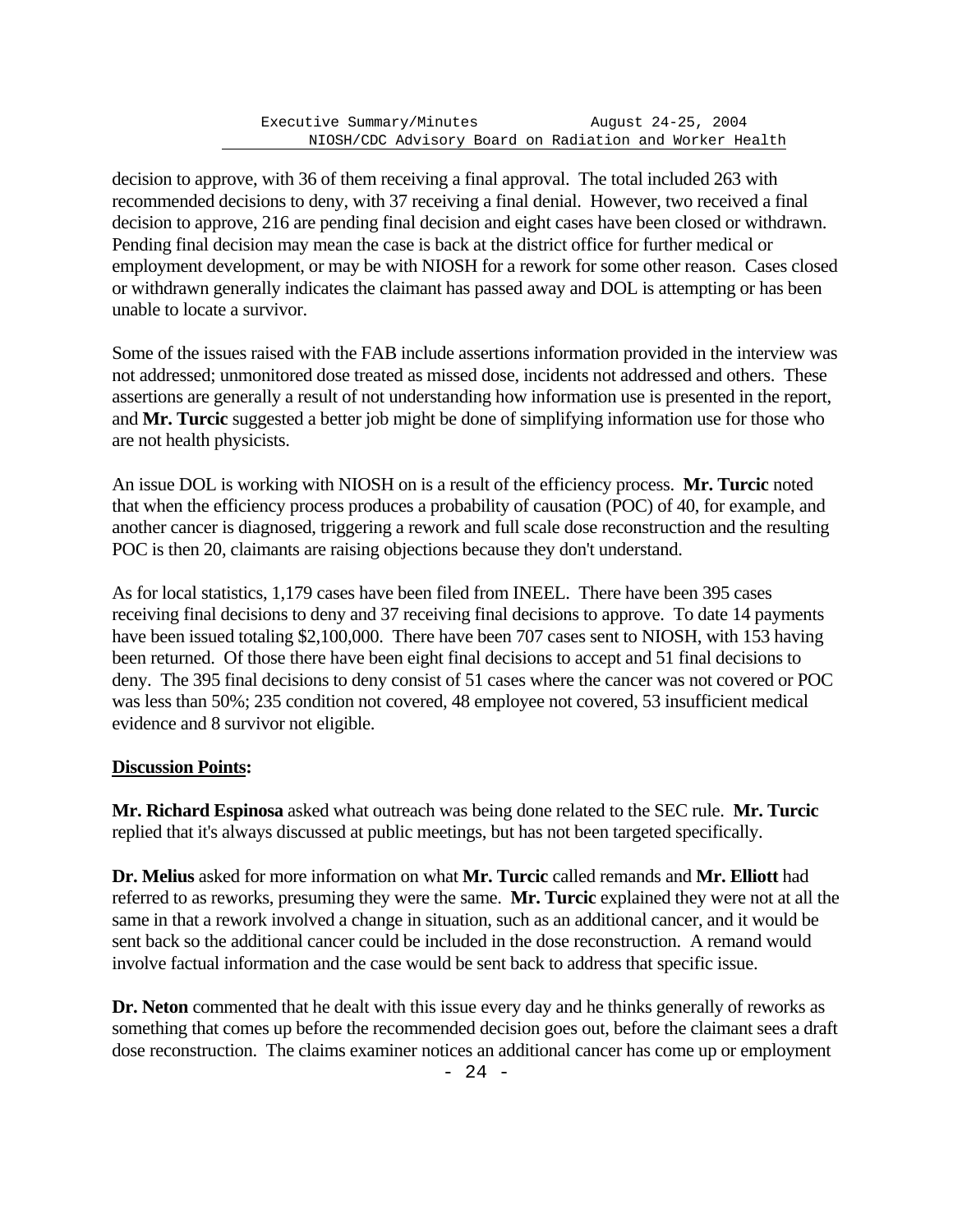is different, et cetera. Once it gets to a recommended decision and a statement of factual accuracy has been challenged, it is a remand. **Mr. Turcic** added there could be any number of reasons.

**Dr. Melius** said someone had mentioned there were quality assurance issues NIOSH had with ORAU on and he assumed someone was not doing something right or something was getting through the system. He noted the numbers were small, but the implication was that it was a growing issue.

**Mr. Elliott** replied that in the discussion of the incentive for the cost performance award fee, he had drawn attention to what they called reworks. When ORAU sees them, they don't know which it is. Not all reworks are remands.

**Dr. Melius** indicated he would be interested in further information on policy-related issues that reflect on the dose reconstruction process. **Mr. Turcic** agreed they were policy issues and they're trying to work out the policy framework to apply for some of the issues that arise as a result of use of the efficiency process.

To be sure the members of the public understood the complicated issue being discussed, **Mr. Elliott** briefly described the use of the efficiency process in arriving at POC for one cancer. Addition of a second cancer could require a full dose reconstruction which may lower the original POC. NIOSH is concerned about the assumptions being used in the efficiency process. **Mr. Turcic** offered that by the next Board meeting DOL should have a precedent case on that issue and would be glad to say where DOL has come out on it and what the precedent-setting case established. **Dr. Melius** suggested NIOSH present also, along with where the issues are coming up.

**Dr. Roy DeHart** asked for clarification on the issue of remands. He noted 328 cases had been sent to NIOSH and 75 had gone to a decision for approval, inquiring if NIOSH made that decision. **Mr. Turcic** explained that it meant 75 had started out as a recommended approval, then was remanded by the FAB for any number of reasons, including use of the incorrect ICD-9 code by the district office.

Dr. Ziemer commented that it was made more difficult for DOL since the claimant would have seen the recommendation. **Mr. Turcic** agreed, noting that use of the incorrect ICD-9 code would mean the incorrect interactive radio epidemiological program (IREP) model was used. **Mr. Elliott** added that it could mean the dose was reconstructed to the wrong organ because NIOSH doesn't develop the claim with regard to the cancer diagnosis. That's the responsibility of DOL to give NIOSH a set of developed facts they're to use in their work.

**Mr. Griffon** asked what the DOL backlog is, since **Mr. Turcic** had commented on backlog reduction early in his presentation. **Mr. Turcic** indicated he had been referring to cases pending at NIOSH, which was down about 1,000 from the previous year. DOL has a NIOSH referral or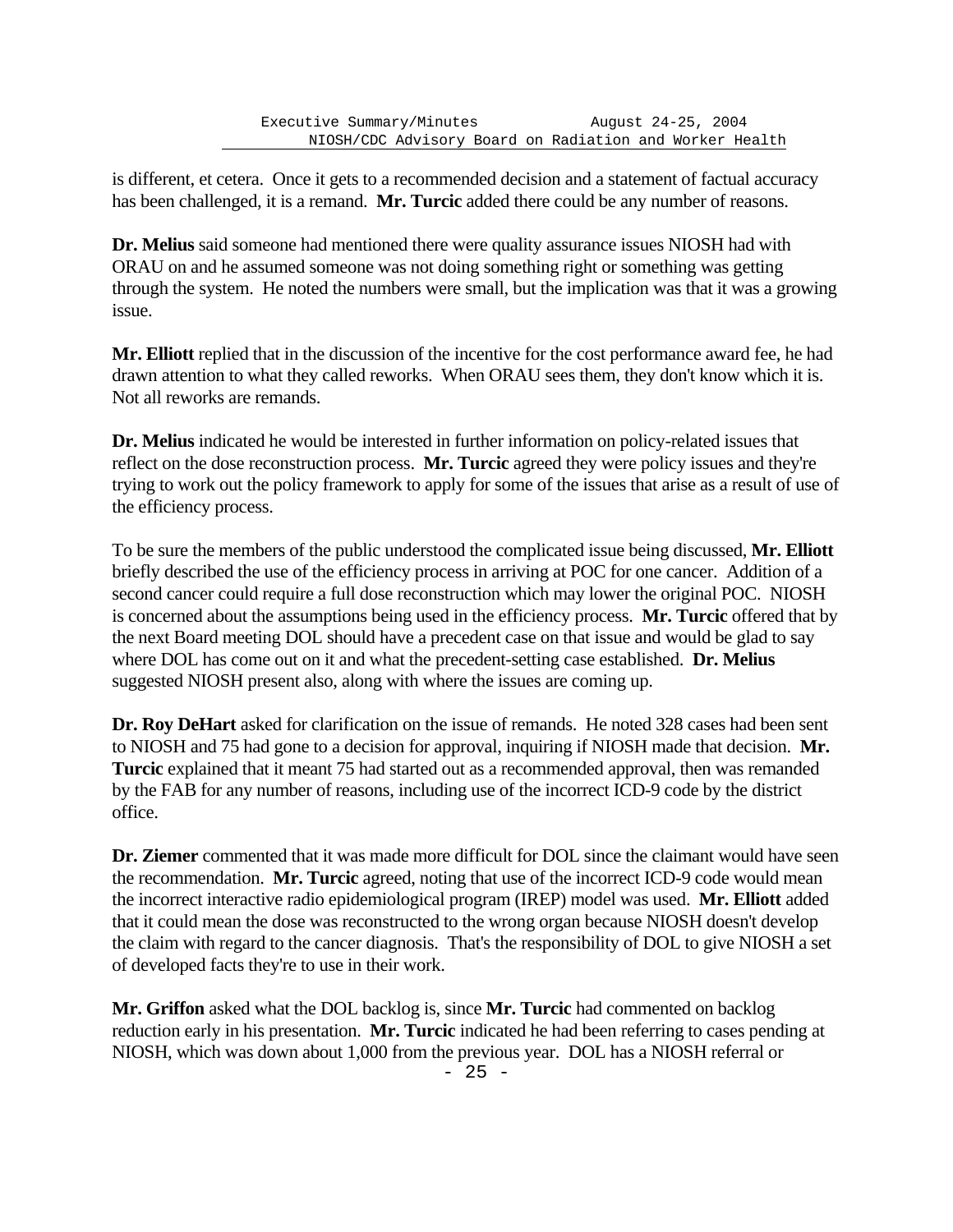recommended decision in 99 percent of their cases within 120 days. They normally have about 2,500 cases under development and, at 200 to 300 a week, that's about a three-month working inventory.

**Dr. Antonio Andrade** inquired whether a second cancer diagnosis is sent back to a physician for determination whether it represents metastasis from the first cancer. **Mr. Turcic** replied that the only time metastasis would be sent to NIOSH would be if it were metastasis of unknown primary. The procedure then would be to run probable primaries for that metastasis. But a second cancer diagnosis, as he had been using it, must be a primary.

**Dr. Andrade** suggested the Board ponder the fact that there are many processes workers have been involved in involving manufacturing and processing of materials that include both chemicals and radiation. Primary cancers can result from either. Even though the Board tries to be very clear and meticulous in its review, that will always be a question mark and is a reason to suggest there may never be satisfaction at the differentiation between the two. Because efficiency measures are used in one case, it builds a gray area and if a rework is required, it's understandable why a POC may be lower.

**\* \* \* \* \***

# **DEPARTMENT OF ENERGY PART D STATUS REPORT**

### **Mr. Tom Rollow, Department of Energy**

**Mr. Tom Rollow** offered an update on the Subtitle D portion of the Energy Employees Occcupational Illness Compensation Act (EEOICPA), administered by DOE. The purpose of Subtitle D is to provide assistance to workers making application for State Workers Compensation and includes not only illnesses covered in Subtitle B, but extends to illnesses caused by toxic substances. **Mr. Rollow** wanted to share some observations about production under Subtitle D.

Physician panel determinations are being produced at over 100 per week. The goal is to reach 300 per week by next June.

Under Subtitle D, **Mr. Rollow** explained that DOE develops a case and sends it to the applicant, who has 30 days to review the case file for additions or changes. There is a 15-day review period for the employer. At this point DOEs work is largely completed.

The cases are then put in the physician panel process, either being reviewed or in a queue waiting to go to the physicians. There are approximately 3,000 in that category. Cases are completed by either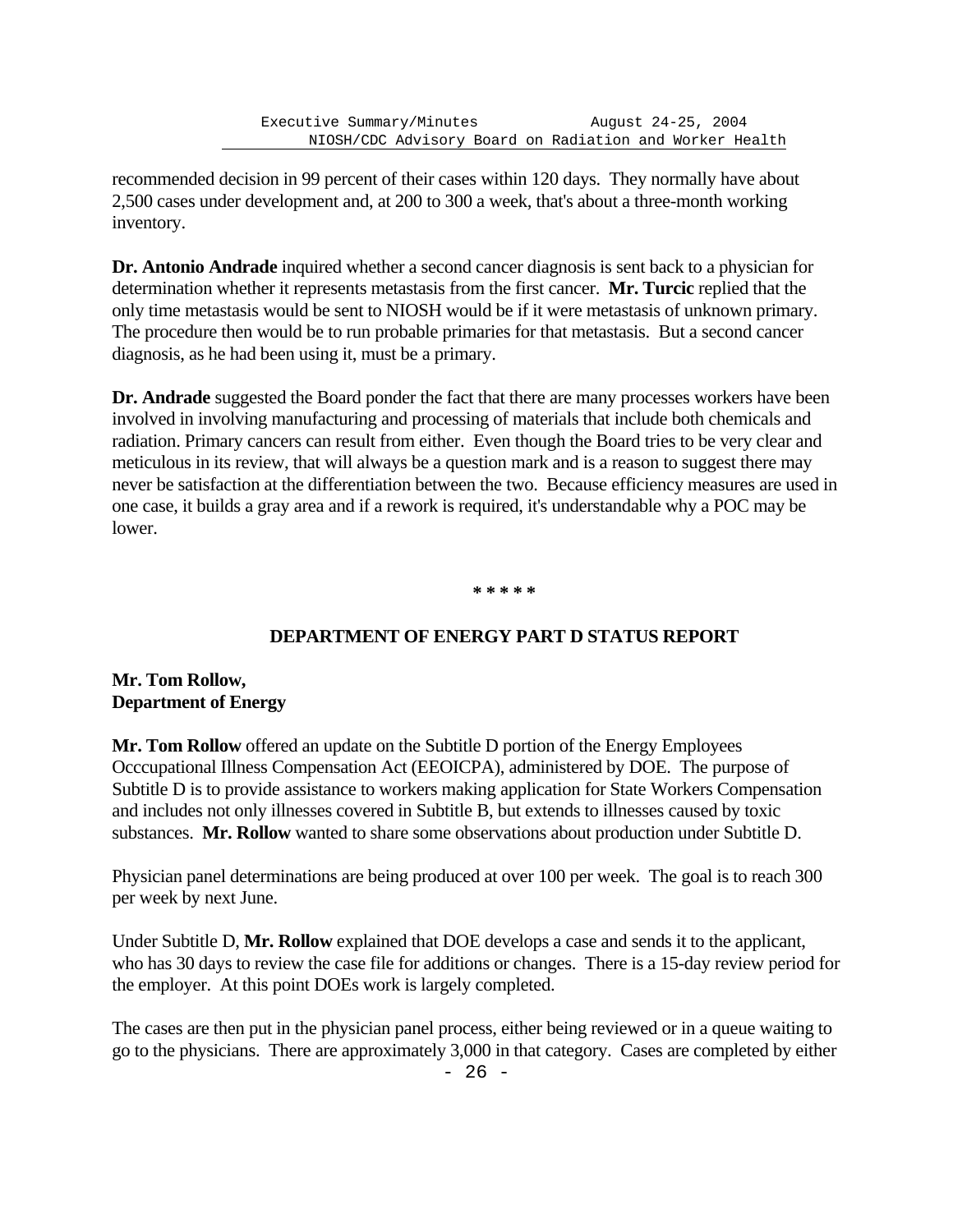a positive or negative physician finding. DOE has largely completed its work in over 7,000 cases. There have been 25,000 total applications for the program to date.

**Mr. Rollow** reiterated that DOE had underestimated the scope of the program and failed to gather the resources necessary to set up and manage it, therefore they are still playing catch-up. He noted, however, that they were still preparing cases faster than they were going through the physicians panel.

The Congress provided an infusion of resources to give the program a boost. Less than a year ago Congress approved reprogramming for \$9.7 million which was added to the budget and allowed case production to increase threefold. Another reprogramming of \$23.3 was received in June, although \$33.3 million had been requested.

DOE hired about 200 case processing people in Washington, D.C. over the last 12 weeks. **Mr. Rollow** indicated his contractors were confident they would be over 300 cases per week by the end of August.

The physician panel had always been a challenge because of the difficulty in gathering resources, physicians or physician time, particularly when working on a part-time basis. The physician panel rule was changed to allow a single physician to make a positive determination. If the review by a single physician results in a positive finding, the review is finished. If the finding is negative, it is sent to a second and/or third physician. The final result must be two out of three physicians in agreement. That change has increased production dramatically.

From five to seven physicians work in Washington full time every week. The second and third reviews are generally given to those physicians in order to streamline the process.

In September '02 DOE had just over 12,000 applications for the program and had not started to work the cases. By March '03 the number had grown to about 13,000. Last October or November they began to work those off and there are currently 5,000 cases for which document requests have not yet been made to the sites. Based on the \$23.3 million from the reprogramming, DOE is requesting all data on all those cases in order to drive that number to zero and into the currently-worked part of the process.

**Mr. Rollow** announced the development of a four-element path forward plan designed to eliminate the backlog of cases to zero by the end of calendar year 2006. The first part of the plan is regulation changes, which has been accomplished.

The second element is legislation, minor changes which will help dramatically, such as removing the pay cap on physicians, as well as a change in the language of the legislation to expand hiring authority. There is also a requirement for a State MOU which has been rendered unnecessary as a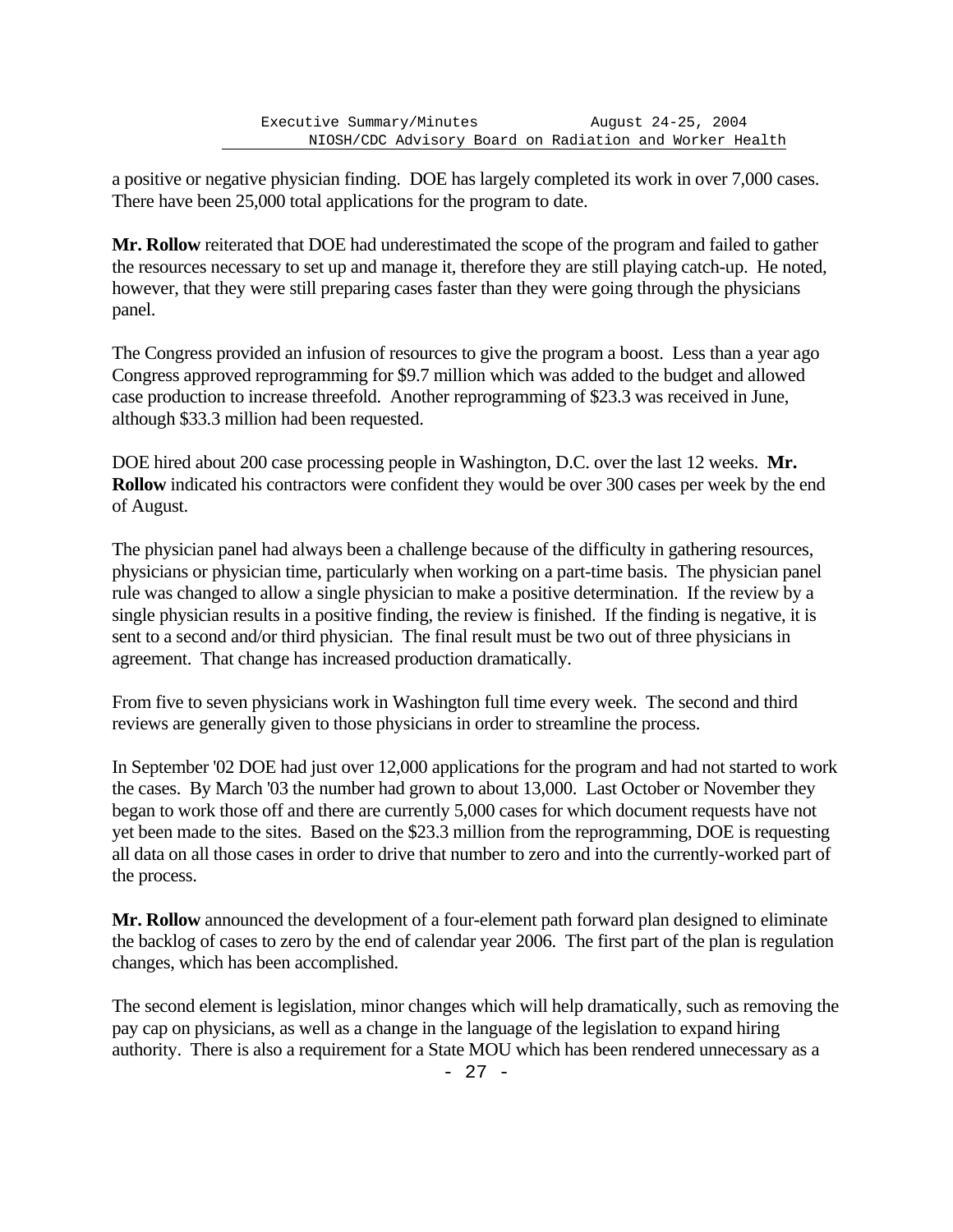result of program design, but the requirement is a remaining artifact which creates problems.

The third element is budget. The reprogrammings moved money inside the DOE from one type account to another. It requires Congressional approval and entails a lot of steps, and is slow coming. The budget in Congress now requests a budget of \$43 million for FY '05 and will provide sufficient funds to continue the path forward plan.

The fourth element is process changes, many of which have been implemented. DOE continues to look for opportunities to optimize and be more efficient. Claims have been reprioritized and they have also reconstituted the advisory committee, which will probably meet in October or November.

**Mr. Rollow** commented that DOE took pride in its performance improvement over the past year or two in providing support for NIOSH and their dose reconstruction information. DOE would continue to attack those requests not being handled within the 60-day time period agreed to.

Approximately 190 of the NIOSH physician panel nominees are actively working. Another 70 some nominations were received within the past few weeks as a result of recruiting activities through ACOEM. That seems to be working out well, with another 20 potential appointees being reviewed by NIOSH. The numbers are climbing and a number of new appointees are interested in working full time.

**Mr. Rollow** noted that although DOE does not pay claims and has no control over how claims are paid, they do track the money. Reminding the Board and the audience that DOE has completed its work on 7,000 cases and 3,000 are complete within the program, **Mr. Rollow** announced that as of July 31 there had been 378 applicants who received positive determinations and 87 had applied for Workers Compensation. There have been 31 who had actually received some compensation, either medical or a settlement payment. These applicants were from five sites and had been paid a total of \$703,000, with another \$750,000 in reserves for future medical costs, so the liability for those 31 applicants is around \$1.5 million.

Local statistics include less than 1,000 cases for INEEL. DOE has completed 139 of those, 29 of which were positive determinations. There have been no Worker Comp payments issued for INEEL, and **Mr. Rollow** indicated that as best they could tell from communication with applicants, none of those have applied for Workers Comp under EEOICPA. DOE is still working to clarify information that three or four of those 29 positive determinations had received Workers Comp payments prior to existence of EEOICPA, so they may have applied just to have the physicians panel determination that the DOE work was responsible for their illness. There are 180 cases in the physicians panel process and 87 cases awaiting development.

### **Discussion Points:**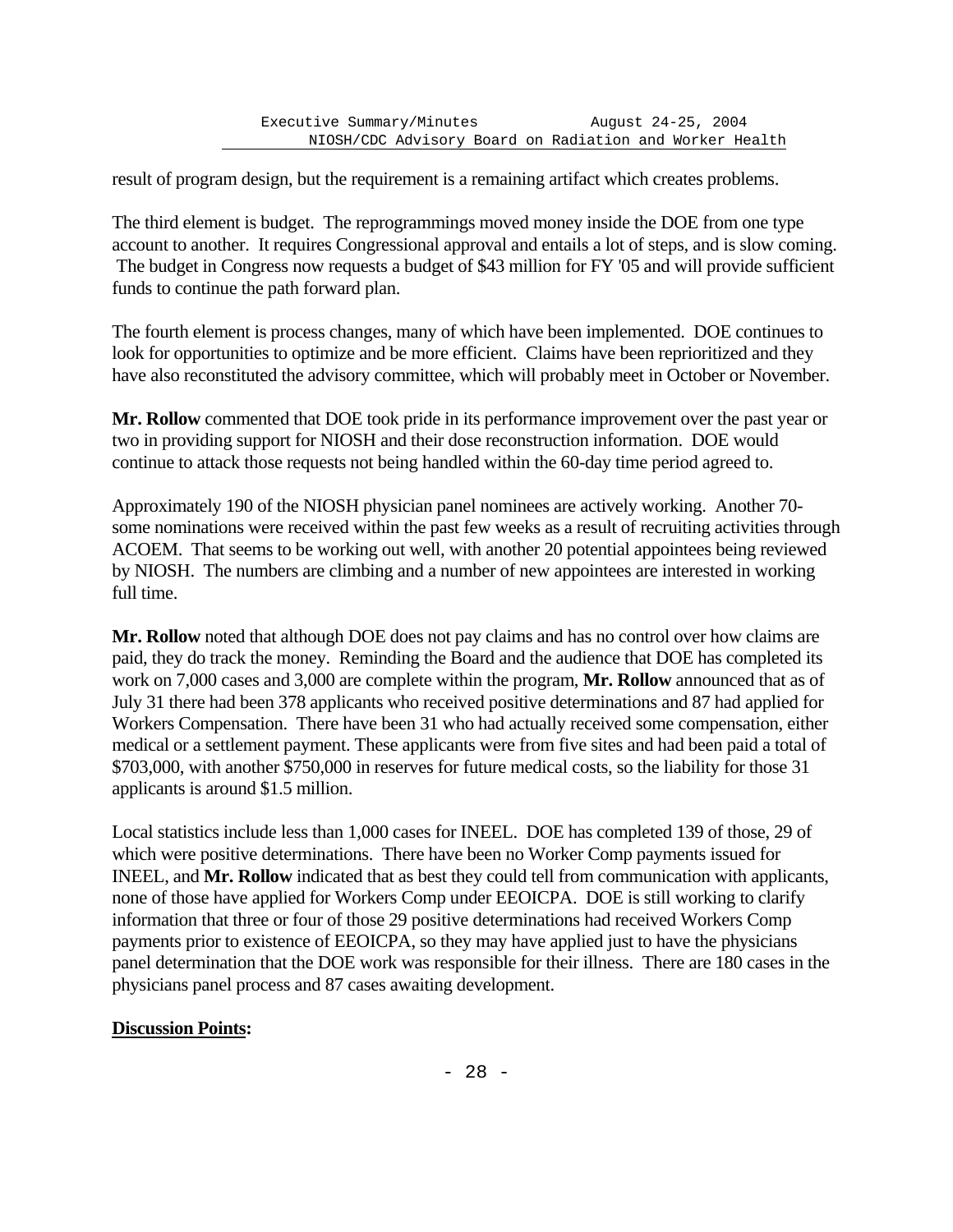**Dr. Ziemer** asked if DOE saw many cases that start out in one part of the program and clearly should be in the other. **Mr. Rollow** noted most applications are done at the resource centers which serve both Part B and Part D, so they're counseled by the people there. But occasionally an individual is just in the wrong program.

**Dr. DeHart** again raised a concern that the physicians on the DOE panel may be reviewing a case with radiation implications, yet not have the background. He inquired what was being done to assure those physicians are aware of the dose reconstruction program through NIOSH and know how to interpret that data. **Mr. Rollow** described changes that had been made in the program to make it more applicant-friendly, and indicated they had been working with NIOSH to find a way to provide the physicians more information on dose reconstructions.

**Mr. Espinosa** asked which states were reluctant to sign the MOU and whether the state statute of limitations could account for the difference between positive findings and Workers Comp applications. **Mr. Rollow** described why various states were reluctant to sign the MOU, mentioning specifically Florida and Missouri. He explained that when DOE orders its contractors not to contest a claim, that includes raising administrative defenses such as statute of limitations.

**Mr. Espinosa** asked how that was working out with site contractors who were not self-insured. **Mr. Rollow** replied that to his knowledge, no contractor under a DOE do-not-contest order had raised a statute of limitations defense.

**Mr. Michael Gibson** asked if any claims had been paid in Ohio. **Mr. Rollow** explained that Ohio has a Fernald Settlement Fund which pays physicians to look at illnesses Fernald workers may have received from their work at that DOE facility. A number of those claims have received positive findings and have gone on to the State and been paid for the same illnesses they've applied to the EEOICPA program for. The State of Ohio paid those claims out of the State Workers Comp fund. DOE has not yet found a way to legally reimburse the State for those costs. He indicated he didn't know whether any Portsmouth or Mound facility claims had made it to the State process. There have been no payments made under EEOICPA in Ohio, and DOE is working with the State to find a way to get around the state law. **Mr. Gibson** commented that in essence there was no willing payer in Ohio. **Mr. Rollow** responded that DOE is willing, but Ohio law doesn't have a way to get around it right now, although he thought a solution would be forthcoming.

**Mr. Gibson** inquired if there is still a resistance to transferring the DOE portion of the program to DOL so that each state doesn't have to be worked with and people can get compensated. **Mr. Rollow** stated the position of DOL, DOE, and the Executive Branch is that it would not be a good idea. DOE has fixed the production problems and has a plan to work off the backlog. It's inefficient to move a program from one agency to another. There are some tremendous challenges for DOL to run the program as the legislation is written.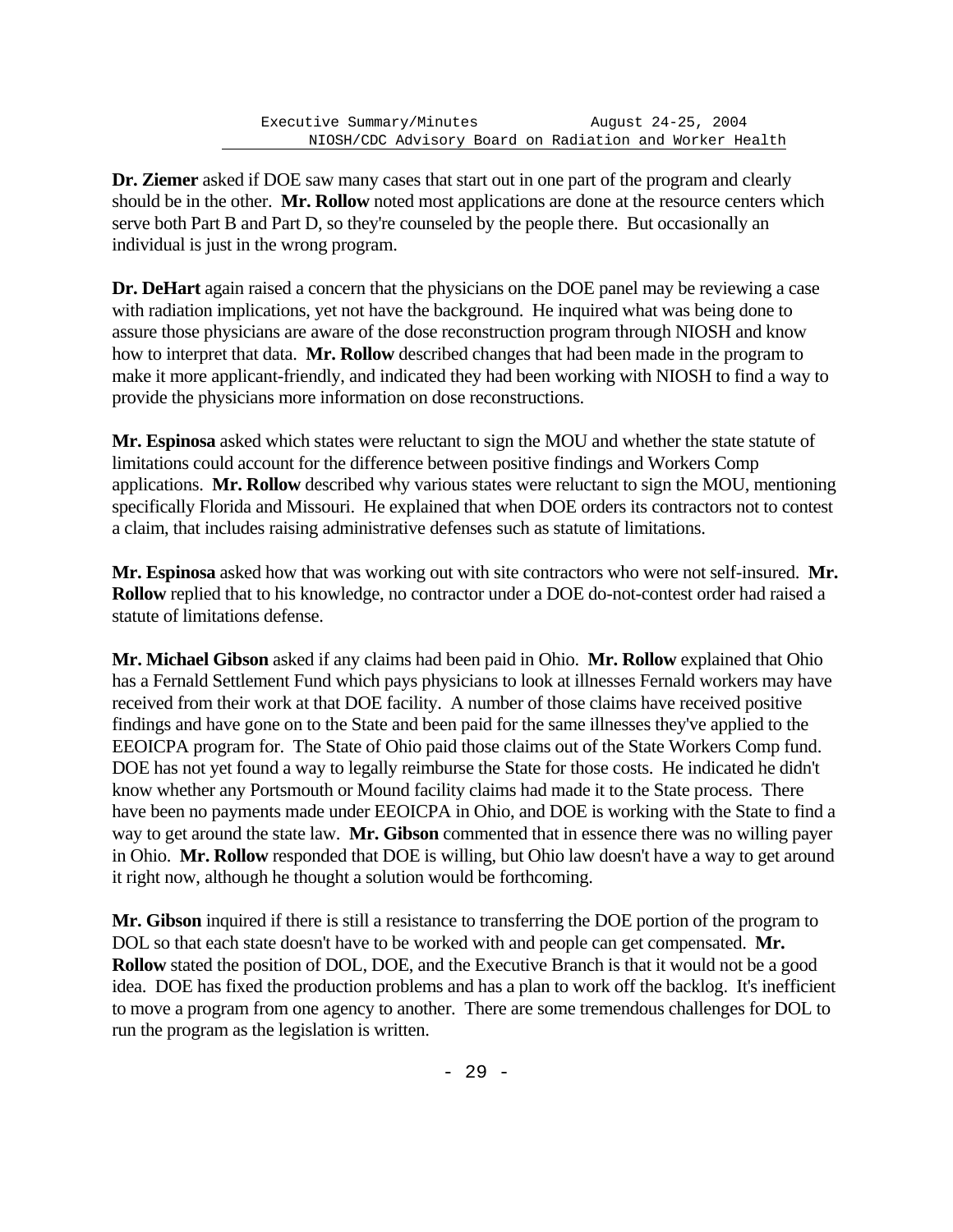**Mr. Gibson** commented that with a \$40 million program budget request for next year and only \$700,000 paid to claimants, there appear to be some serious impediments. **Mr. Rollow** agreed there had been a slow start, but asked that the focus be put on the volume of cases soon to be coming out, noting that numbers will go up dramatically in the next few months.

**Mr. Griffon** indicated he was trying to get a sense of the production. **Mr. Rollow** explained that 20,000 cases were currently being worked and 5,000 were not being worked. Of the 20,000, DOE has finished assembling the case file on 7,000 and they had been either sent to the applicant for review, were at the physicians panel, or were complete. **Mr. Griffon** commented he was trying to understand because it appeared the ineligible and withdrawn cases, which are exhausted at the outset, had been rolled into the total completed cases but never went to the physicians panel. **Mr. Rollow** agreed, noting that is not unlike the DOL program and that once ineligibility has been determined, it is a completed case.

**Mr. Griffon** observed that when the one-time hits were rolled into the percentage completed, it appeared inflated at 12 percent when only 1,100 cases have gone through the physicians panel. He asked if the new estimate of 800 cases per month is realistic. **Mr. Rollow** replied he expected to exceed that figure because they're now getting sufficient physicians and physician hours.

**Mr. Griffon** asked what was meant by case processors. **Mr. Rollow** described a case processing team as consisting of a medical person, generally a nurse, supported by technicians and administrative helpers who retrieve and assemble information.

**Mr. Griffon** inquired if there were any industrial hygienists or health physicists included in that group of 200. **Mr. Rollow** noted that a large number of the nurses have occupational medical experience, but were not industrial hygienists.

**Mr. Griffon** asked whether NIOSH requests for information from DOE go through **Mr. Rollow**'s office. **Mr. Rollow** explained it was facilitated through his office, but had been arranged so there was direct communication with the sites. **Mr. Griffon**'s inquiry was to determine whether the cost came out of **Mr. Rollow**'s budget, which it does, and whether it includes the cost of audit contractor requests for records. **Mr. Rollow** responded that he didn't think NIOSH was providing any additional funding for that support, so he would say it either came out of his funding or the sites' overhead.

**Mr. Griffon** asked if it had come up yet as an issue. **Mr. Rollow** replied it had not come to him, but he thought it was better handled by NIOSH and SC&A, commenting that he knew his people were involved in some discussions about making sure doors were open to SC&A at the Savannah River Site.

**Mr. Griffon** remarked this issue should be discussed while **Mr. Rollow** is present because it had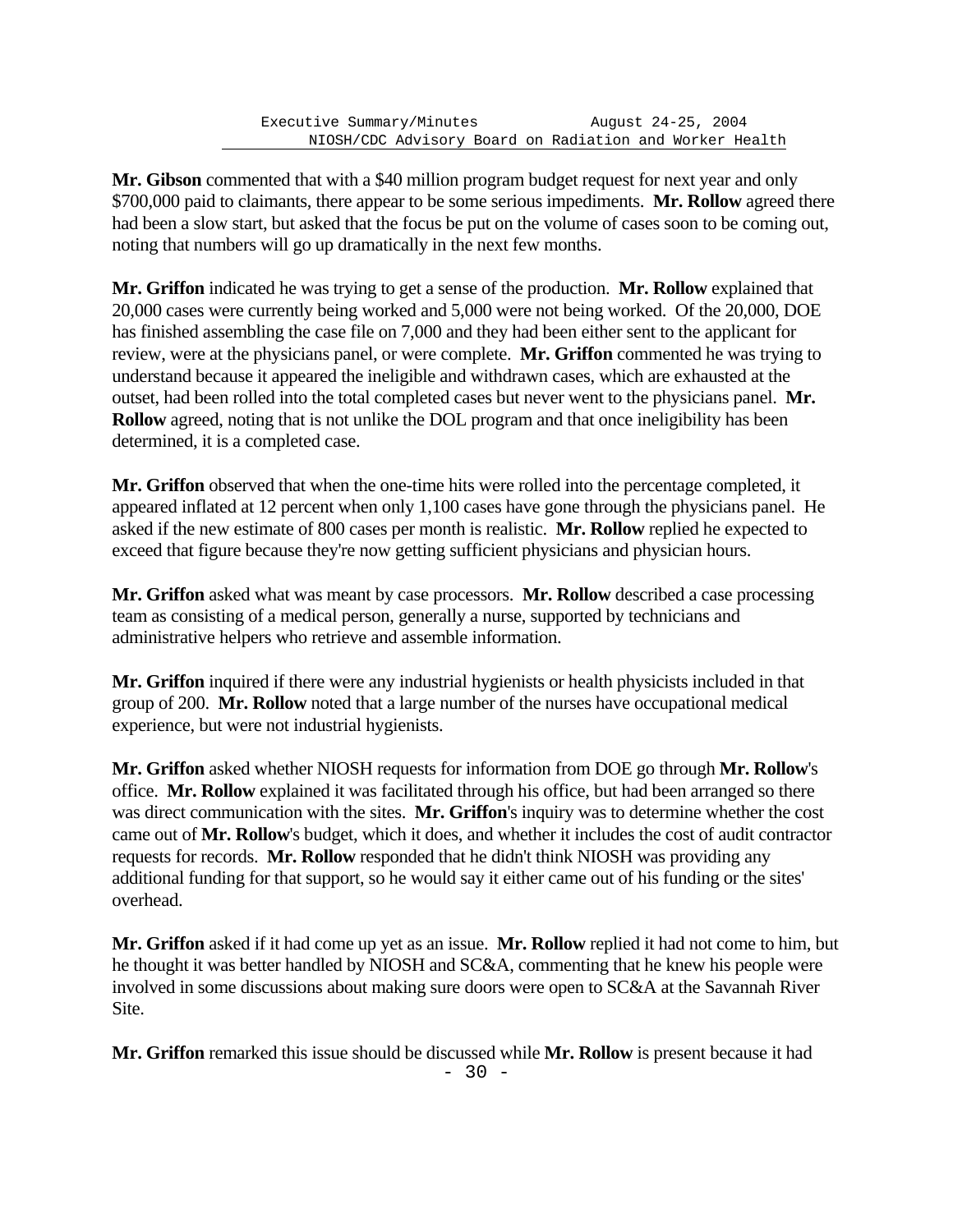been his understanding that access would not be a problem for SC&A. **Mr. Rollow** explained that the MOU between HHS and DOE provided for full and open access to NIOSH and entities supporting NIOSH, so the courtesy is to **Mr. Elliott** and NIOSH. How **Mr. Elliott** extends that to contractors supporting NIOSH or the Board is up to him.

**Mr. Griffon** noted he was getting back to a point raised some time earlier by **Dr. Andrade** about questions at the site level regarding unfunded mandates and wanting to know who to bill for the work. He asked if it were **Mr. Rollow**'s impression that access and costs are covered. **Mr. Rollow** replied that he funded the DOL employment verifications and NIOSH requests for radiation dose information. He commented that he could fund a little bit of access to SC&A, but if it becomes a larger burden may be something NIOSH and DOL will have to take up with DOE to work out a solution.

**Mr. Gibson** asked if the local DOE office would have the right, once funding reaches that level, to take monies out of the contractor's operating fund and do something else with it. **Mr. Rollow** responded that he didn't know if they have the right, but they haven't done it and it's watched closely. **Mr. Gibson** asked if the Ohio sites in particularly were watched. **Mr. Rollow** replied that they didn't get a lot of money, but it was watched very closely.

**Mr. Gibson** offered that there are some DOE contractors vigorously fighting Workers Comp claims and putting employees injured on the job under the sickness and accident plan, and that if the worker chooses to go Workers Comp, the contractor is appealing all the way to the top. **Mr. Rollow** responded that his responsibility was the EEOICPA program and if those situations involved positive determinations under EEOICPA, he would be interested in the details and those contractors would be pursued.

**Dr. Andrade** commented that when he'd mentioned SC&A going onto a DOE contractor's site would be considered an unfunded mandate, it was to be used as the basis for asking DOE to support that. The letter has gone out and the order has been given. The contractors have been ordered to do so, therefore they will.

**Dr. DeHart** asked for an explanation of why the death of the claimant and the attendant benefit is different under Parts B and D. **Mr. Rollow** explained that under Part B there is a set survivor compensation payment of \$150,000. Under Part D, if an offspring claimant is no longer dependent on the income of the worker, they may receive little more than a burial payment. If a worker dies during his career and a widow makes application to the program, there may be lost wages or a large death benefit.

**Dr. Ziemer** requested information on the quality control issue with physicians to determine patterns that may suggest other than objective evaluation. **Mr. Rollow** replied they did not score their physicians, but they did educate and communicate if they saw leaning in one direction or the other.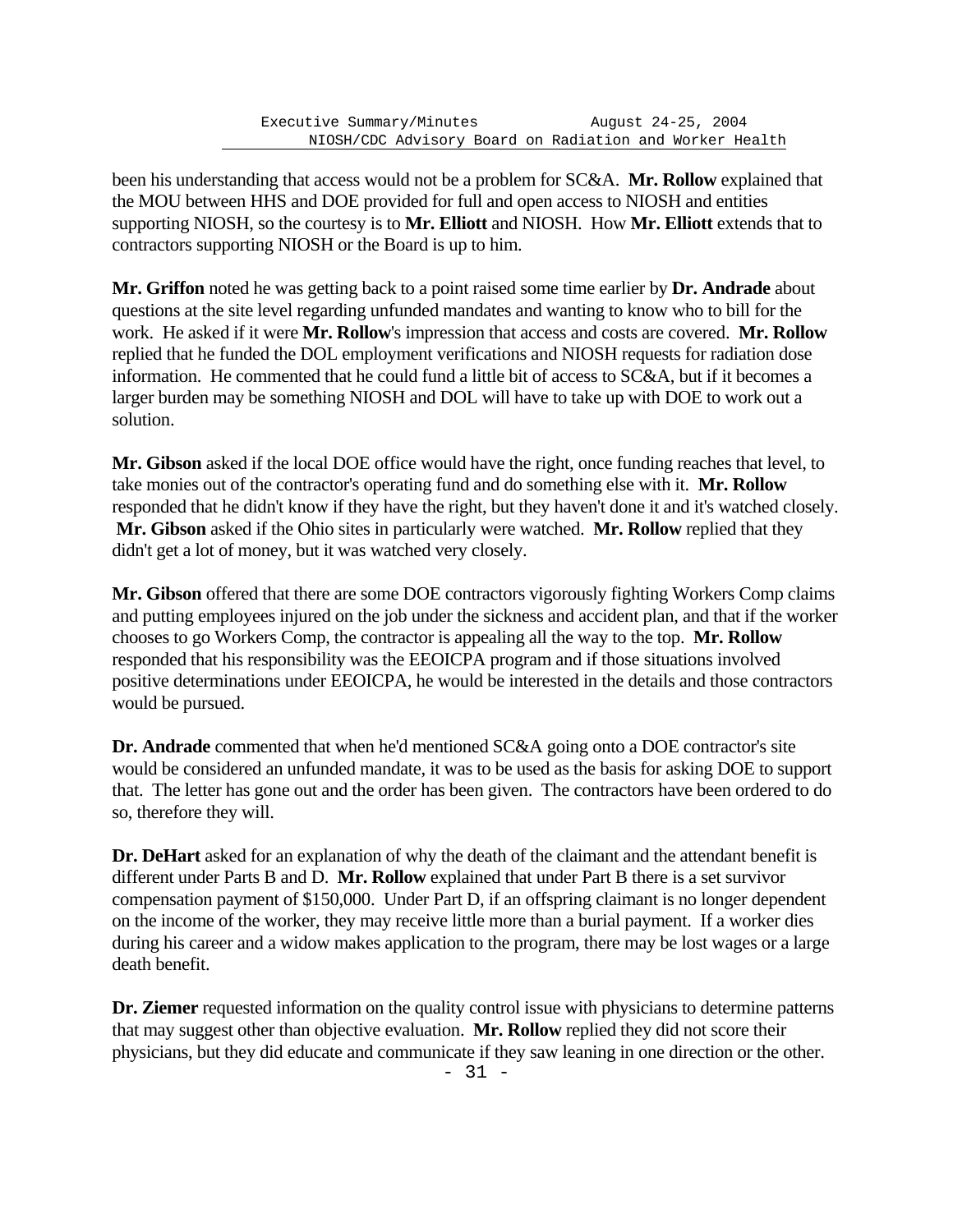He noted that a single physician case is always going to be applicant-friendly because a positive finding completes the case. If a physician is always negative, there still has to be another negative finding on the same case.

**Dr. Ziemer** indicated he was more concerned about the luck of the draw for someone always positive. **Mr. Rollow** explained he had a medical director and 100 percent of the decisions were reviewed. If things appear skewed, that physician is approached to determine whether they need to clarify policy or provide medical or technical information to help them make better judgments. **Mr. Rollow** noted that the law establishes an arm's-length relationship between DOE and the physicians and they must be respectful of that distance.

**\* \* \* \* \***

# **PRIVACY ACT AND FACA REQUIREMENTS**

### **Ms. Liz Homoki-Titus, DHHS Office of General Counsel**

**Ms. Liz Homoki-Titus** of the Office of General Counsel, began her update on The Privacy Act and The Federal Advisory Committee Act (FACA) by announcing the promotion of Mr. David Naimon to Associate Deputy General Counsel. **Ms. Homoki-Titus** informed the Board they could still use their same contact number for legal questions, but would probably be dealing with her rather than Mr. Naimon.

Now that the Board is about to begin reviewing individual dose reconstructions, as well as SEC petitions, rules and regulations under these Acts become very important to remember. **Ms. Homoki-Titus** described The Privacy Act as a withholding statute prohibiting unauthorized disclosure of information on an individual to any third party. She asked that any Board member receiving a request for such information direct the person to OCAS, and then let OCAS know so that they can be aware and take proper care when it reached that office.

DHHS has its own privacy policy, which is to protect an individual's privacy to the fullest extent possible, while permitting the exchange of records necessary to fulfill Departmental responsibilities and disclosing records to which the general public is entitled under The Freedom of Information Act.

**Ms. Homoki-Titus** described the civil and criminal penalties available under the Act for improper disclosure. She noted that there are some permitted disclosures, but they would be handled by the Department and not by the Board. She reviewed the list of Privacy Act rules for Special Government Employees, and reminded the Board members that if they have any questions they could contact OCAS or the Office of General Counsel to discuss any limitations imposed on them by their Board service.

- 32 -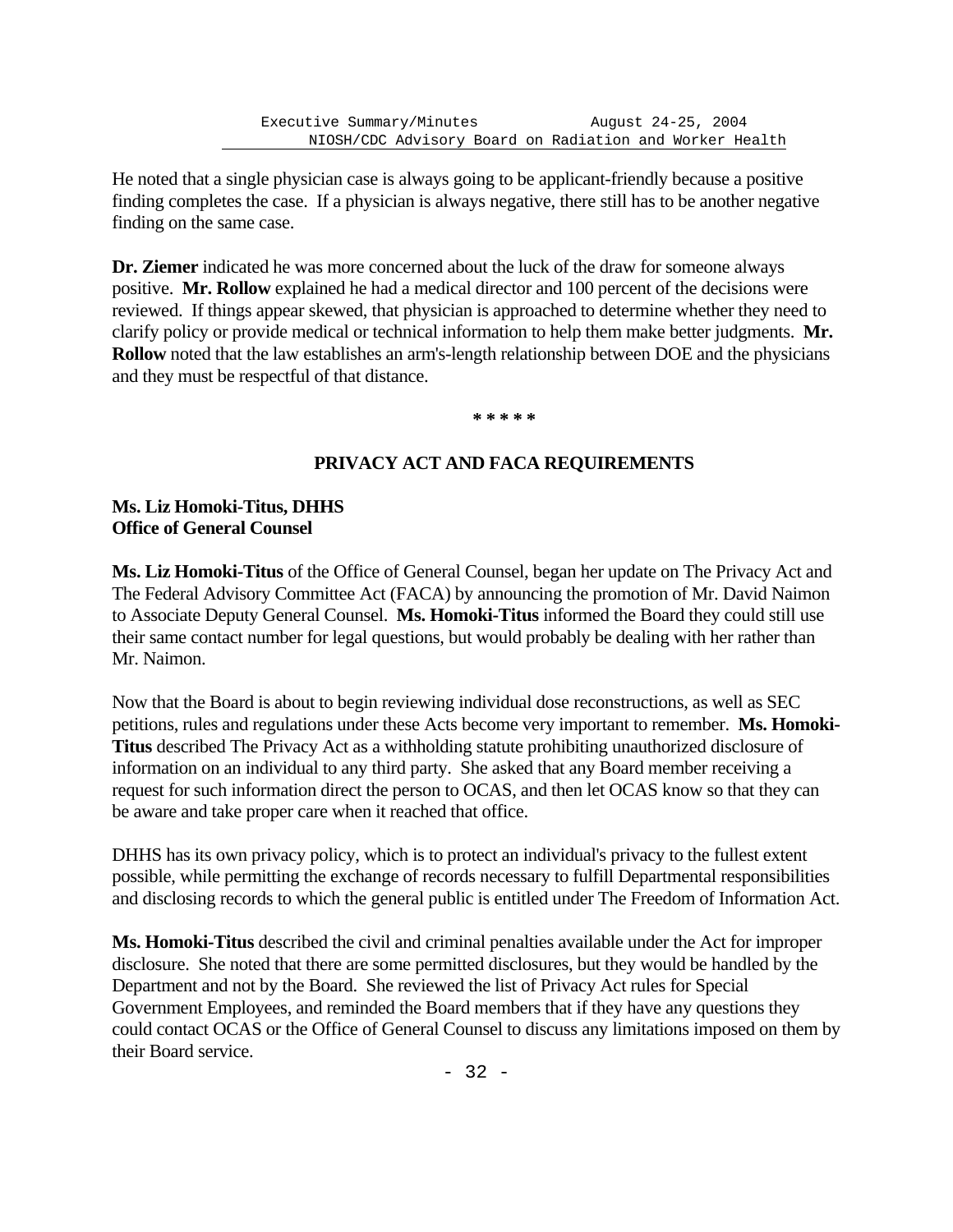**Dr. Melius** interrupted the presentation to comment that most of the items were not Privacy Act issues and **Ms. Homoki-Titus** should be clearer.

**Ms. Homoki-Titus** continued that there is no reason for any member of the Board to disclose Privacy Act-protected information to anyone. Since it is not an appeals board, no one would know whose dose reconstruction is being reviewed. A claimant's information should not be discussed even with the claimant himself. SEC petitions should not be discussed outside the Board meeting. Requests for disclosure of that type information should be directed to OCAS, and **Ms. Homoki-Titus** asked that OCAS be notified such request had been received.

**Ms. Homoki-Titus** described the thinking behind enactment of FACA, and its special emphasis on open meetings, chartering, public involvement, and reporting. She explained the functions and limitations of a body formed under FACA, as well as requirements for charter, presence of a Designated Federal Official, meetings and agendas.

Referring to the Government in the Sunshine Act, **Ms. Homoki-Titus** described the necessity for open meetings, notification of meetings, and cautioned the Board members about discussing Board business at casual gatherings. She noted that if there were enough members present, discussion of Board business could inadvertently constitute a meeting deemed illegal under the statutes.

**Ms. Homoki-Titus** advised the Board that GSA had put forth interpretive guidelines for management and control of FACA committees which are followed by DHHS and this Board. She noted copies of those regulations could be provided if there were any interest in reviewing them.

EEOICPA directed the establishment of an advisory board with certain duties, and the President established this Board through Executive Order 13179. **Ms. Homoki-Titus** reviewed the duties of the Board relative to dose reconstructions and SEC petitions, reminding the Board that they report to and advise the Secretary of DHHS, not the President, in accordance with that Executive Order.

# **Discussion Points:**

**Dr. Henry Anderson** commented that the Executive Order assigned all duties to the Secretary of HHS except appointment of Board members and the Chairman. Noting that he had received a letter of appointment from both the White House and the Secretary, he observed that this would apparently be the last meeting for some Board members. **Ms. Homoki-Titus** replied the letter from the Secretary was actually a welcome to the Board. The appointment came from the White House.

**Mr. Elliott** explained that the President retained the authority to appoint members to the Board. The letter from the Secretary was a confirmation of the appointment by the White House. Board members serve at the pleasure of the White House and will continue to do so until they are notified

- 33 -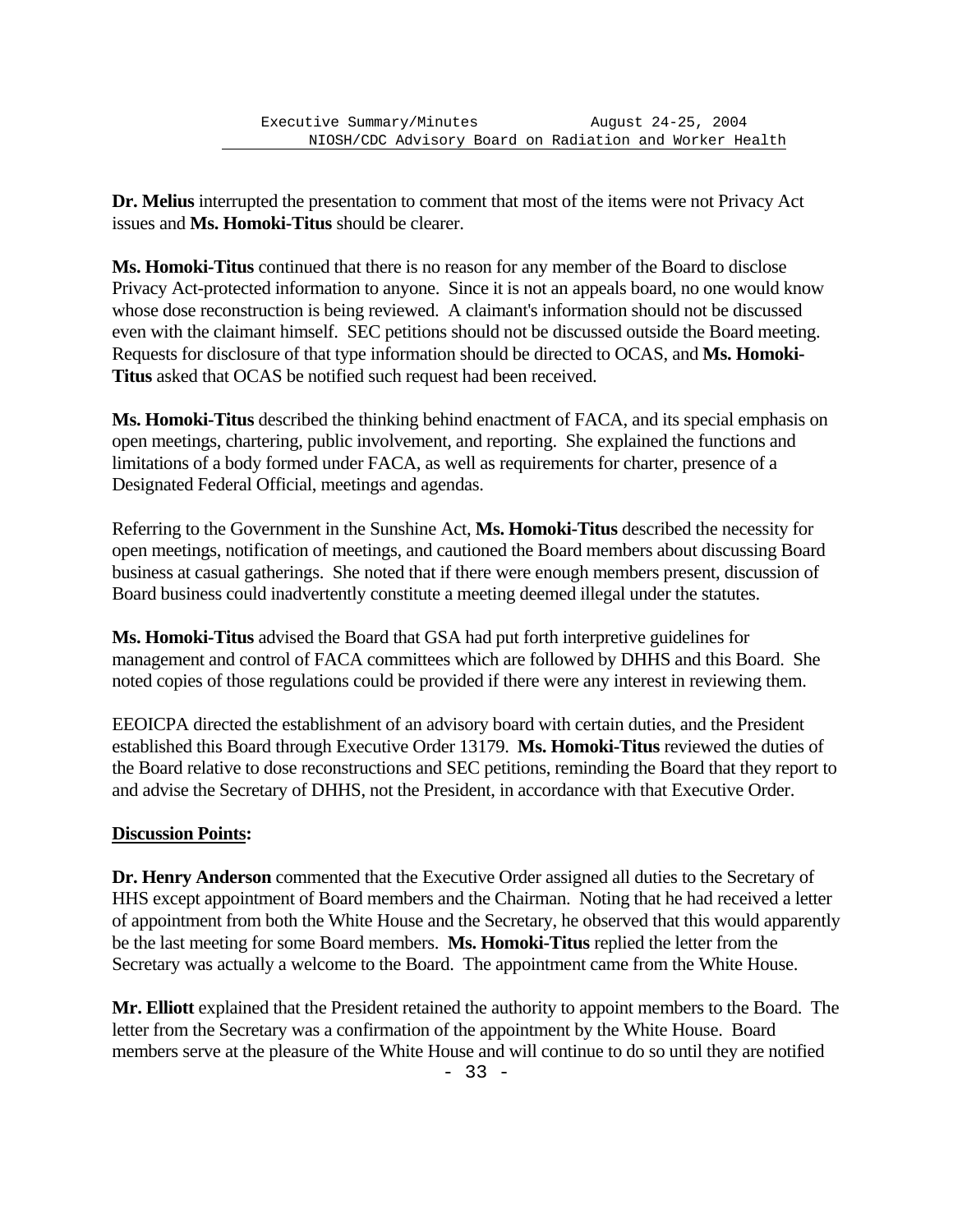by the White House that they have been relieved from service and replaced, or until a member resigns from the Board.

**Dr. Anderson** asked if they will get a new appointment from HHS for a four-year term. **Mr. Elliott** responded that it was unknown until the White House determined what it was going to do about appointments. They could decide to do nothing and just let it ride. Absence of a decision means members are serving at the pleasure of the White House and they will continue to serve until they hear otherwise. **Dr. Ziemer** commented that this had been a point of confusion because other advisory groups within HHS have specific terms and it had been his understanding the Secretary intended that pattern to extend to this Board. However, the overriding determination lies with the White House.

**Dr. Anderson** indicated his problem is that, as a State employee, he has to show a legitimate appointment in order to attend Board meetings. The letter he had received from HHS and then shared with his State administration said his appointment ended in August. He would need some indication that in fact the term did not end. **Mr. Elliott** assured **Dr. Anderson** that the Committee Management Office would work to resolve that issue. He noted that the Secretary's letter used standard language for all HHS FACA appointments, and that had caused the confusion.

Returning to Privacy Act issues, **Dr. Melius** commented he was trying to understand how the Board would be affected procedurally in trying to strike the balance between transparency in a process that was open to the public while dealing with individual claims records in dose reconstruction review activities. **Ms. Homoki-Titus** replied she believed that would be addressed in the subcommittee presentation on the procedures they've agreed to and will be asking the Board to approve.

#### **\* \* \* \* \***

# **SANFORD COHEN & ASSOCIATES CONFLICT OF INTEREST AND QUALITY ASSURANCE PLANS ACCESS ISSUES**

#### **Mr. Joe Fitzgerald, SC&A Access Issues**

**Mr. Joe Fitzgerald** announced three out of four site profile reviews were near completion, which he felt was an opportunity to make the Board aware of some issues and perhaps address resolution in order to expedite the reviews. **Mr. Fitzgerald** cited requirements and provisions under the ABRWH task order contract and objectives from Sanford Cohen & Associates' (SC&A's) procedures, concluding that their approach is sound but guidance was needed in some problem areas.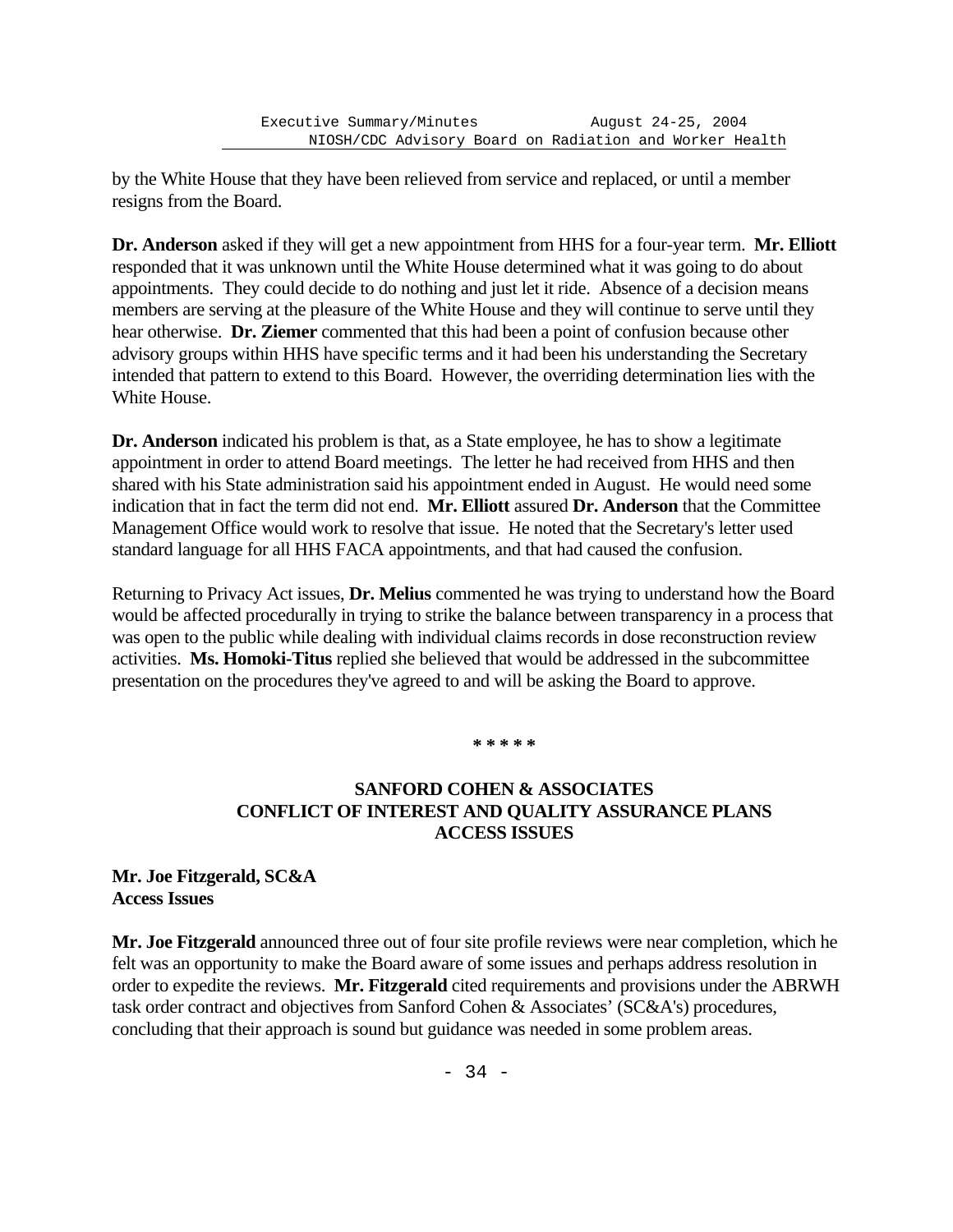**Mr. Fitzgerald** indicated access is an issue which has not stopped them, but keeps them from going as fast as they'd like. He reminded the Board that they had been briefed on this issue in April, and their letter to the Secretaries of DHHS and DOE had gone over in July.

He explained that SC&A was picking up from DOE sites that they had spent considerable resources generating records in response to NIOSH requests. They rightfully want to, before they provide additional records to SC&A, ascertain that SC&A has cross-referenced their request against what's already been provided. **Mr. Fitzgerald** indicated they had been pushing for several months to have ready access to the NIOSH database of recovered files. That was provided last week and was a major milestone.

An issue coming up quickly is a need to make use of the process laid out by the MOU to ensure SC&A can ask for records and interactions at the sites and have that supported by resources set aside for the MOU. Currently SC&A is hearing very clearly that the sites want to cooperate, but someone has to pay the contractors for the time they're going to spend with SC&A.

**Mr. Fitzgerald** stated he felt Q clearances would be a key issue at Y-12, Rocky Flats, and the Nevada Test Site in order to access and go through the records. He noted Y-12 is on the schedule of reviews given to SC&A by the Board. **Mr. Fitzgerald** commented that NIOSH has put this in motion and he had just gone through the Department of Defense (DOD) clearance process last week and anticipates top secret clearances are forthcoming, which is prerequisite to Q clearance. However, he had been reminded by **Mr. Rollow** that such could take six to 12 months. Therefore, either the clearances will have to be facilitated or SC&A will have difficulty accomplishing reviews at those two or three locations.

Observing that SC&A was not alone in having to deal with national security questions, **Mr. Fitzgerald** suggested there may be some consideration of how things are scheduled to reflect that reality. While the process is probably moving as fast as it can, it won't be fast enough to get to those sites in the near future.

SC&A will be able to deliver two or three essential reviews. Savannah River is nearing completion. Bethlehem Steel and Mallinckrodt, being AWEs, don't have as much in the way of site access issues and the interviews are more straightforward. **Mr. Fitzgerald** commented Hanford may be somewhat of an issue, and the balance of the sites will have security questions that may prove to be a problem.

**Mr. Fitzgerald** observed that there will be some issue as far as the scope laid out for the reviews in terms of readily available information, noting that he didn't feel the answer is to limit the planned scope. He indicated the reviews were very sound and the approach is strong.

Deliverables SC&A can give the Board is very specific. **Mr. Fitzgerald** indicated they were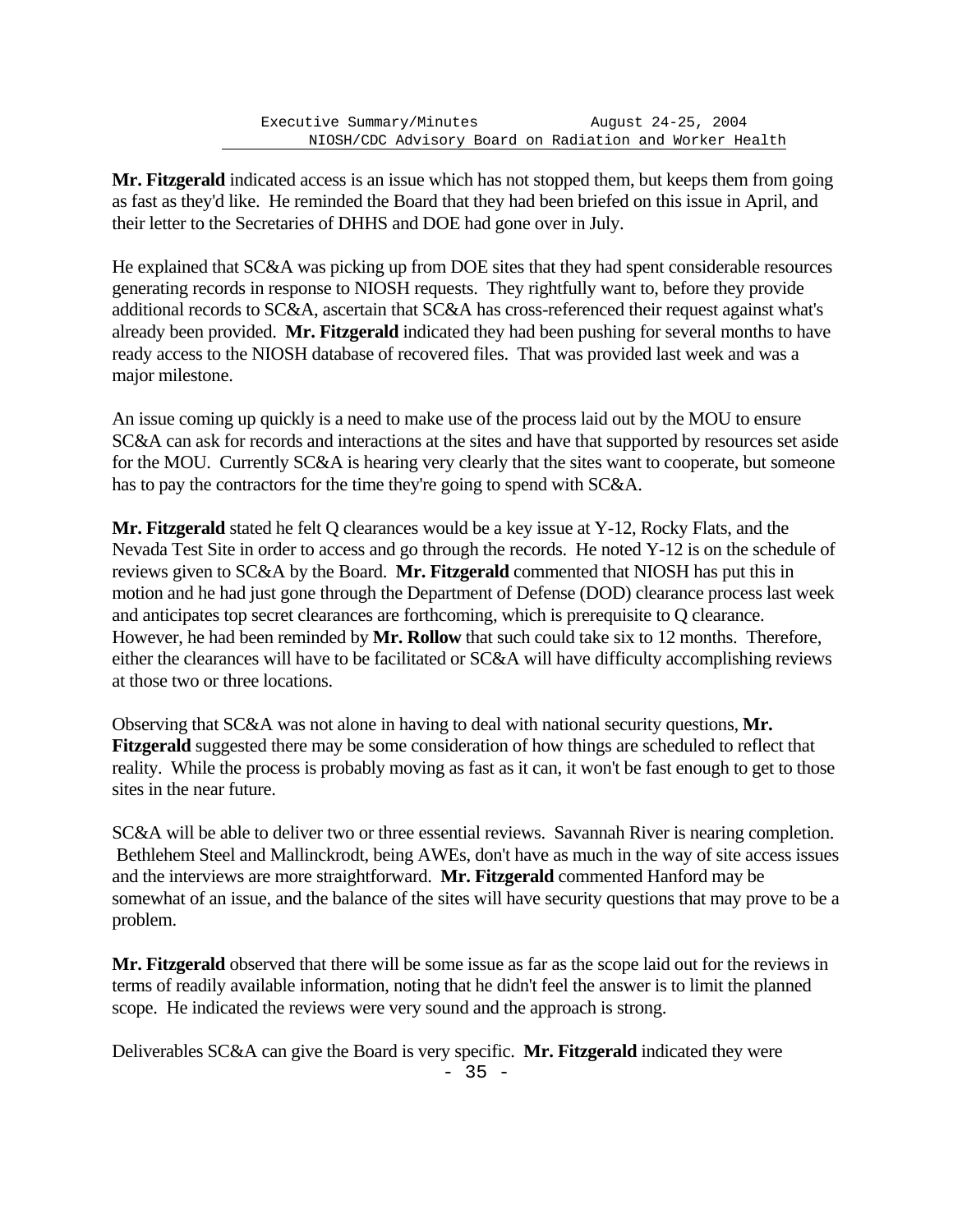interpreting a "final review" as a one-time deliverable. Their concern is that if SC&A falls ten or 20 percent short of completion because of the data access or security issue, they're not sure how to handle providing the Board incomplete analyses. The bottom line is that they're timeliness and resource issues that are going to be factors in increasing cost and time, and need to be addressed.

**Mr. Fitzgerald** stated that SC&A would like the Board to deliberate on the experience SC&A now has on the issue. They're asking the Board to provide guidance on what would make sense in terms of preserving the feedback but recognizing the practicalities of dealing with the information and security issues.

# **Discussion Points:**

**Dr. Andrade** commented that looking at items called incidents had been mentioned, noting that "incidents" have a very specific meaning and "occurrences" are public information. He suggested that if SC&A asks for incident reports, that's more sensitive and they might expect a sort of pushback from people in some of the DOE sites.

Noting that **Mr. Fitzgerald** had mentioned he had DOD sponsors from whom he may get top secret clearances, **Dr. Andrade** described a method by which clearances might be transferred by way of special caveat to achieve a clearance recognized as having access to Q information. **Mr. Elliott** observed that **Mr. Fitzgerald** had a DHHS sponsor to get the top secret clearance and may have mis-spoken when he said DOD. After discussion about who was now doing the actual investigation for clearance, it was agreed that Homeland Security had changed some operations.

**Mr. Fitzgerald** inquired of **Dr. Andrade** if he agreed -- which he did -- that for places such as Los Alamos, lack of Q or equivalent would limit not only access to information but the ability to move around.

**Mr. Robert Presley** asked if they presently held any type of clearance. **Mr. Fitzgerald** replied they did not. The process NIOSH had instigated with HHS sponsorship would lead to top secret clearance within days, but would fall short of what's required for the DOE complex at weapons facilities. Since nothing less than Q clearance is required, that is the issue to be resolved if SC&A is to do Y-12, Los Alamos, and some other locations.

**Dr. Melius** inquired what constituted a report and how a contractor should report their findings. He suggested if a review could not be completed because of access or other issues, an interim report might be a possibility and wondered if the task order might be modified to reflect that. **Mr. Elliott**  replied that it is appropriate to effect a modification on a task order for just cause. He noted the Board needed to come to grips with that and make decisions on how to manage the audit process and conserve resources.

- 36 -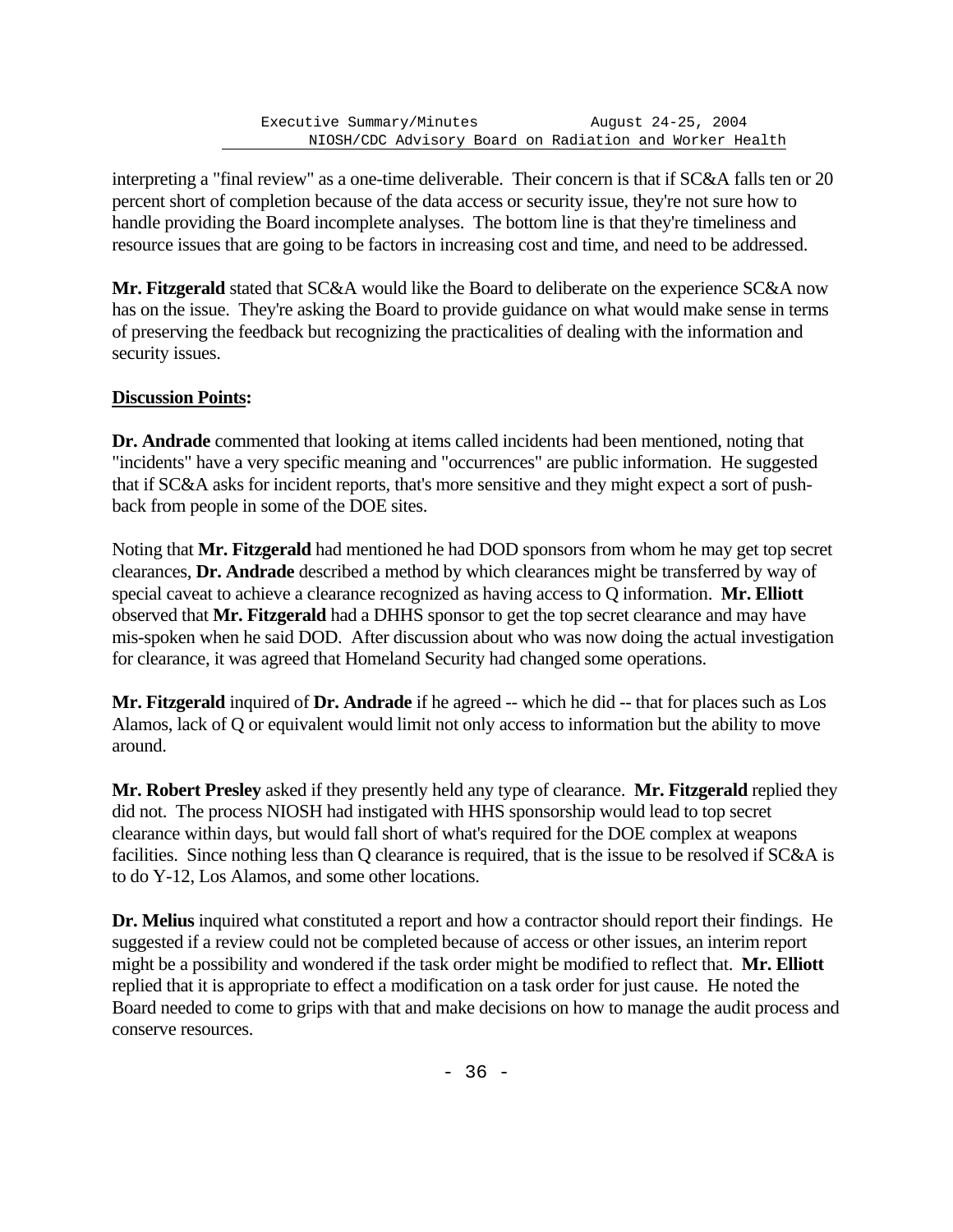**Dr. Ziemer** observed the question of what constitutes a final report was not a well-defined thing, but was described very generally. That was part of the issue. He suggested somewhere between perfection and doing a really sloppy job might be the point at which you say you've done all you can do, within whatever constraints -- time, resource, or access.

**Mr. Fitzgerald** noted that the other reality is that the site profiles are ever-changing documents. What SC&A is looking at is going forward and seeing unevenness. He observed that it wasn't foreseen in the beginning that access would be uneven and time-consuming, noting that they'll probably be okay by next year, if not sooner.

**Dr. Melius** commented he was more comfortable with some of the review not being done because of security clearance issues than one of not having the resources necessary to pay the contractor. You get at a point to say 70 percent of the site profile review can be done but the other 30 percent can't be without Q clearance access, then modifying the task order to allow an interim report with a final when the clearance issue has been addressed is pretty straightforward. **Dr. Melius** further observed that once some of the site profile reviews are done, the Board may want to look at their overall procedures and learn from that experience. He suggested he'd rather learn from having done too much than being in a position of not having had complete access and not doing all you thought should be done.

**Dr. Melius** indicated he also had a concern about scheduling and asked if he'd understood correctly that it's Mallinckrodt where SC&A now has access to the documents. **Mr. Fitzgerald** replied they were still waiting on additional documents on Mallinckrodt from NIOSH. He noted they had done quite a bit and felt they could finish it within weeks, but were still looking for some documents.

Commenting that the Board would discuss the SEC petition review tomorrow, **Dr. Melius** said he didn't want them to be in the position of having their contractor's review of the site profile review on Mallinckrodt pending and no report having been issued, NIOSH reviewing an SEC petition based on the site profile, and the Board reviewing the NIOSH SEC petition review. And while they may not be connected at all, they may be.

**Dr. Neton** observed that NIOSH was not aware of any documents they owed SC&A at this time. It sounded as though SC&A had requested documents. **Mr. Fitzgerald** replied that the question had been were they set with Mallinckrodt and he'd answered they needed some additional documents. Since SC&A received access to the NIOSH database last Thursday they have done searches against it on Mallinckrodt just to see what reference documents from the site profile they had access to and what they didn't. Some documents they wanted to look at are apparently not in the database. They're now prepared to ask NIOSH for access to those documents.

**Dr. Melius** asked for an explanation of the issue of site access and the MOU, payment mechanisms, et cetera because he was trying to understand if there's an issue or what's going on. **Mr. Elliott**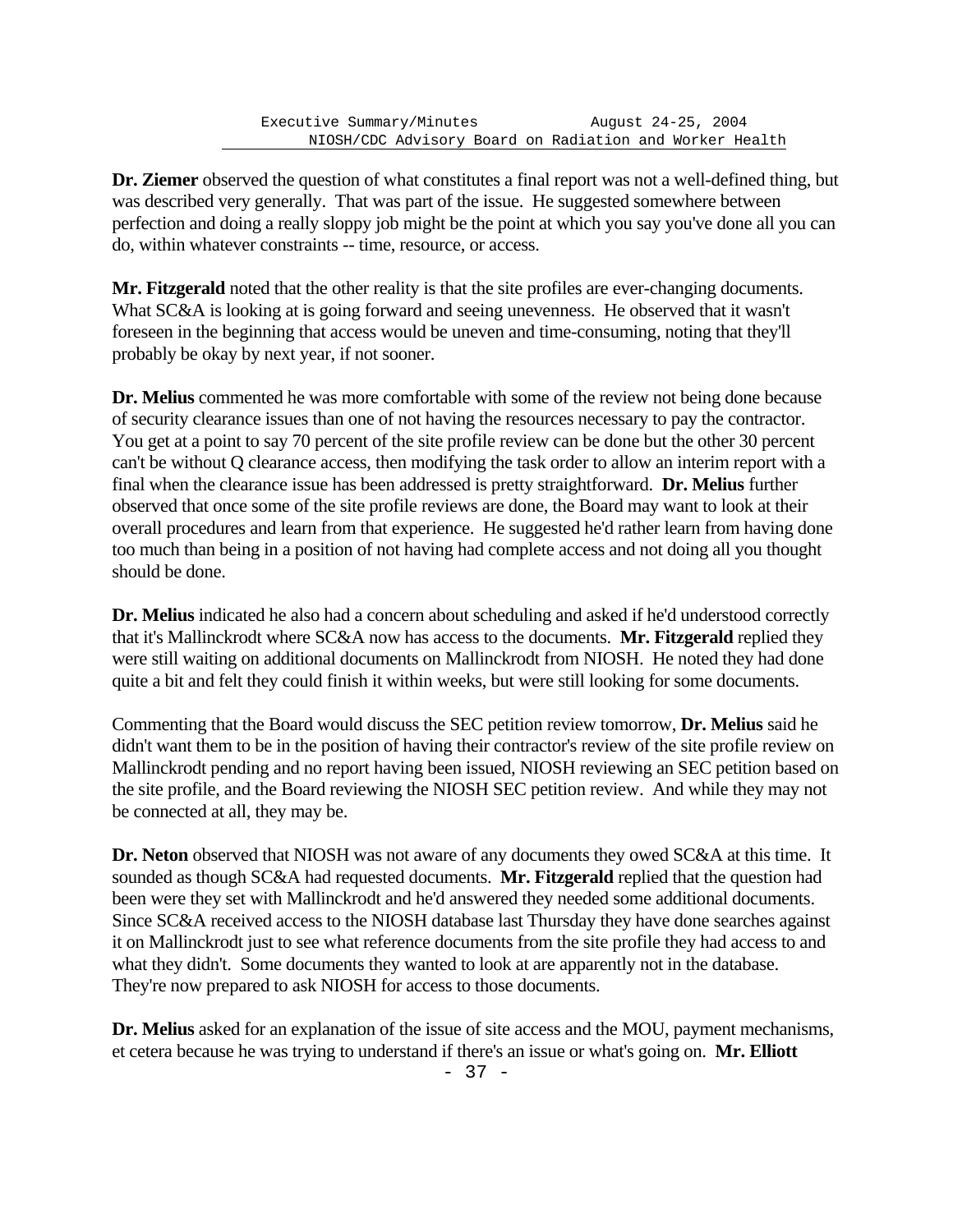replied that no issue had been brought to his attention. NIOSH has been as cooperative and collaborative as possible in responding to requests. He commented that he was somewhat disconcerted that **Mr. Fitzgerald** would portray SC&A as awaiting documents that had yet to be requested. The arrangement with DOE under the MOU is that NIOSH will facilitate access. If they hear of a push-back because of funding, they'll work it out with DOE. **Mr. Elliott** stressed that no instances had been brought to his attention. **Mr. Elliott** added that he didn't believe they'd been brought to **Mr. Rollow**'s attention because he was sure **Mr. Rollow** would have talked to him about them. **Dr. Ziemer** added that **Mr. Rollow** seemed to indicate the field was prepared to assist in the Board's efforts.

**Mr. Fitzgerald** explained that DOE field operations want assurance that SC&A has crossreferenced their document requests with the NIOSH database, which they were unable to do until last Thursday or Friday. Without ability to provide that assurance, field operations were unwilling to respond. **Dr. Ziemer** observed that they didn't want to do double work. **Mr. Fitzgerald** agreed that was understandable.

**Dr. Anderson** commented that the Board wanted to see the available resources reserved so that when the clearances ultimately came through the reviews would be completed. With the first ones coming up, however, they may get a sense of where confirmation was strongest, et cetera. **Mr. Fitzgerald** acknowledged SC&A has a challenge to operate within an explicit budget and must find a way to conduct those reviews within that set budget. Otherwise it will truncate the entire process.

**Mr. Griffon** expressed concern about one of **Mr. Fitzgerald**'s slides which indicated some questioning of the comprehensive scope of reviews. He asked whether there were issues about the type or extent of data SC&A was looking to access as compared to the scope within the task order. **Mr. Griffon** commented that was not an issue that had been raised to the Board -- although SC&A has had conversations with NIOSH -- and he was wondering how, if it is an issue, it gets resolved.

**Mr. Fitzgerald** replied NIOSH was the contracting organization, noting they had to look at the expenditures. The discussions have been to assure there's not movement outside of defined scope for the review and what is the scope SC&A is trying to accomplish. **Mr. Fitzgerald** acknowledged the scope SC&A is operating against is what has been laid out very clearly in the original task order and the site profile procedures approved by the Board. He explained they had not been tested in the field, however, so to some extent they're finding out how this is going to be implemented. They're finding some things take more resources than originally envisioned, so there has been some discussion on scope. **Mr. Fitzgerald** agreed it is an issue requiring Board awareness. He noted that it will come up in the reviews to be seen in the next few months in terms of what should be the model, how deep you go and what kind of analysis is appropriate for these audits.

**Dr. Ziemer** commented that the Board had originally done an estimate that for a certain amount of money a certain number of reviews could be done. The contractor also bid without all the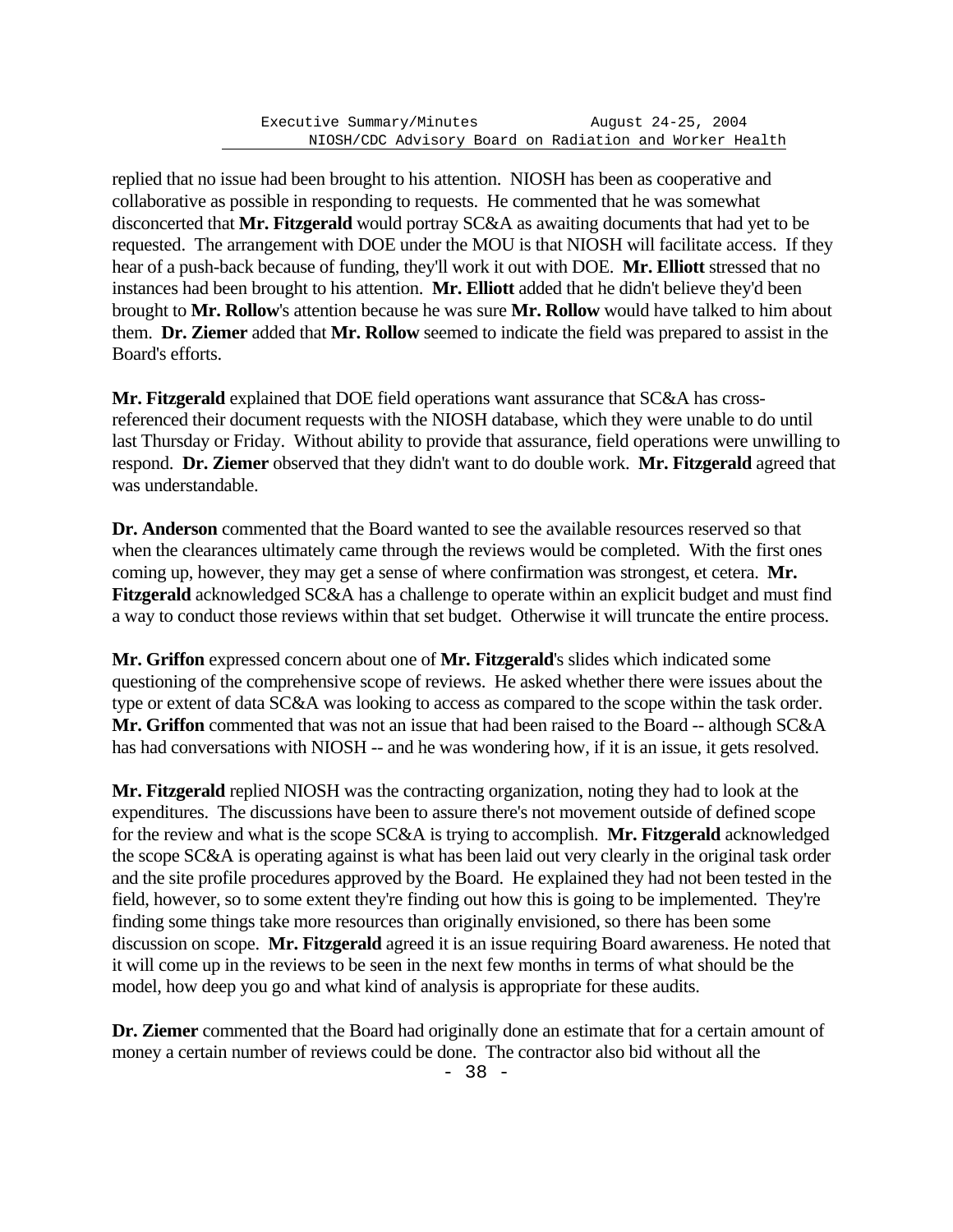information available as to what that would entail. As the work begins and what it takes to do it is realized, it may be the resources available are only sufficient to do ten reviews rather than 12. **Dr. Ziemer** observed that both the Board and SC&A are learning as they go what it takes in time, effort and resources to do the reviews.

**Mr. Griffon** remarked that part of what he's inquiring about is the decision-making process, because the Board isn't learning much about that step. They've seen there are some questions on the complexity or depth of scope, they understand there are budget constraints, they know NIOSH is the contracting entity, but the Board has also been very clear that they must have the determination on the scope. **Dr. Ziemer** noted **Mr. Fitzgerald** was simply alerting the Board to issues that may be emerging.

**Mr. Griffon** countered that he didn't know that the Board could wait for final reviews to come out, which perhaps goes back to the issue of interim reports. He noted that if issues are there now, the Board needs to perhaps resolve or clarify what they are. **Mr. Fitzgerald** responded that factors included the need to plan within available resources. Another is the issue of what the scope should be. It's defined in the procedures, but in practice how far do you go. Another is the question of a contingency when you can't touch all points. Those factors constrain what a solution might be. **Mr. Fitzgerald** explained SC&A didn't want to presume what the Board's guidance might be and they are now at the point where it would be helpful to understand what would make sense.

**Mr. Presley** suggested SC&A might consider changing their clearance goal from Q to L, in that there's no need for SC&A personnel to know design data and most of the documents are accessible at a lower level. He noted it takes much less time to get an L clearance. **Mr. Fitzgerald** commented that he had had a Q clearance for decades and his experience had been that in certain areas of the complex, without a need to know, even with a Q clearance he had sat in a waiting room for hours. He voiced a suspicion that these days it would be difficult to get past the gate and, for certain sites such as Y-12, mission cannot be accomplished without Q clearance. **Mr. Griffon** remarked he'd found a lot of records he needed to review only needed an L clearance, but they were stored in Qcleared areas where he couldn't get access.

**Dr. Melius** opined that if the Board modified the task order to allow for an interim report he would foresee the contractor could make the case that when they bid, they assumed they would only need one visit -- or whatever the case is -- and there would be extra costs if they had to spread it out over time. He suggested it would be the contractor's burden to show that was their intent in how they made their original bid, but the Board would have to be ready to allow for some modification in the cost of the contract, especially if it gets split up into more than one interim report.

**Dr. Melius** commented that another matter was the schedule for seeing reports from the contractor, noting that some of these issues will be more easily dealt with once they've seen a report and had time to discuss it. He asked if the Board could assume Bethlehem Steel and Mallinckrodt would be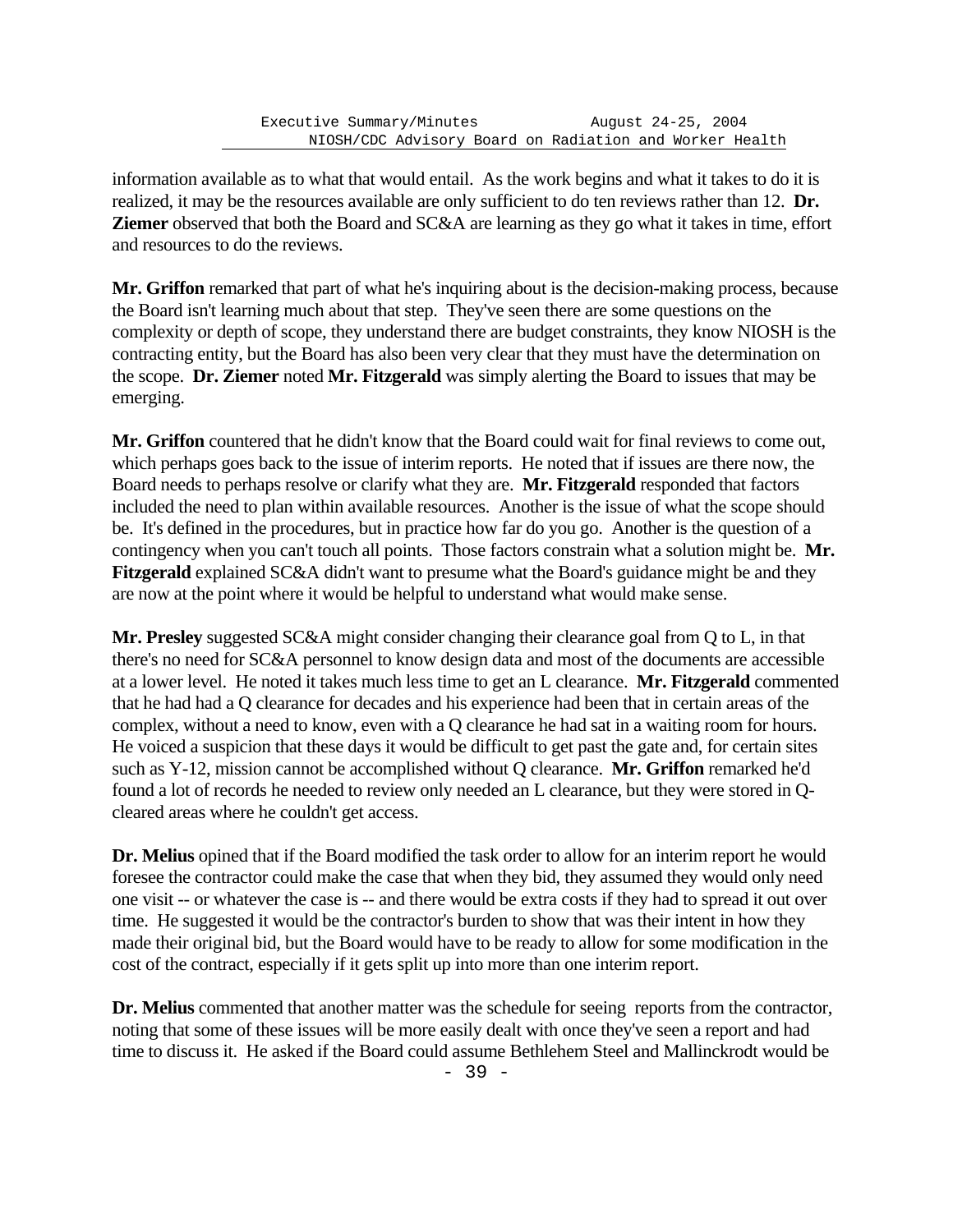complete for the October meeting. **Mr. Fitzgerald** replied it was a possibility, although SC&A would send the report through NIOSH and then to the Board. He noted that process itself may take weeks and was something he couldn't account for, but SC&A would have the drafts by then which could be transmitted to NIOSH for review.

**\* \* \* \* \***

#### **Dr. Stephen Ostrow, SC&A Conflict of Interest and Quality Assurance Plans**

**Dr. Stephen Ostrow** commenced his presentation by noting the plan was not only for organizational conflict of interest, but also personal conflict of interest. SC&A took the Federal Acquisition Regulation and translated it into a procedure they could follow to assure the rendering of impartial judgment and advice to the Board.

**Dr. Ostrow** explained that while the plan was lengthy, there were some basics. Those include SC&A's commitment not to bid on or perform work for NIOSH, ORAU, or any of their contractors. They will not accept work from DOE or a DOE contractor dealing with radiological issues. Should any gray areas arise, SC&A will seek guidance for resolution from the Board.

The 36 individuals who may potentially work on the project were provided a copy of the plan, which they acknowledged they had received, read, and understood. A questionnaire was filled out and provided to the plan administrator disclosing past activities related to sites and projects on which they'd worked. The administrator then ranks their clearance to work on the project, from unlimited to some degree of restriction. **Dr. Ostrow** displayed a slide of the acknowledgement form and the questions on the questionnaire.

After a determination, SC&A maintains in a secure file in their headquarters information about the plan, the individual responses, findings on the individuals as well as sites for which they are cleared or not cleared. The goal is to provide a transparent process whereby if anyone who is authorized to do so wants to review the information, it is available for audit. There are also corporate conflict of interest certificates that SC&A and its subcontractors are not engaging in any contracts or work which may conflict with the work under its contract to support the Board.

Two summary lists are maintained. The first is a summary of the yes and no responses on the questionnaires and the certification results, by individual. The second is the restricted site list for each of the individuals.

**Dr. Ostrow** explained that from the 36 potentially available individuals, 21 are in unrestricted status, 15 have some restriction, and zero are precluded from working under the contract, with none pending review.

 $- 40 -$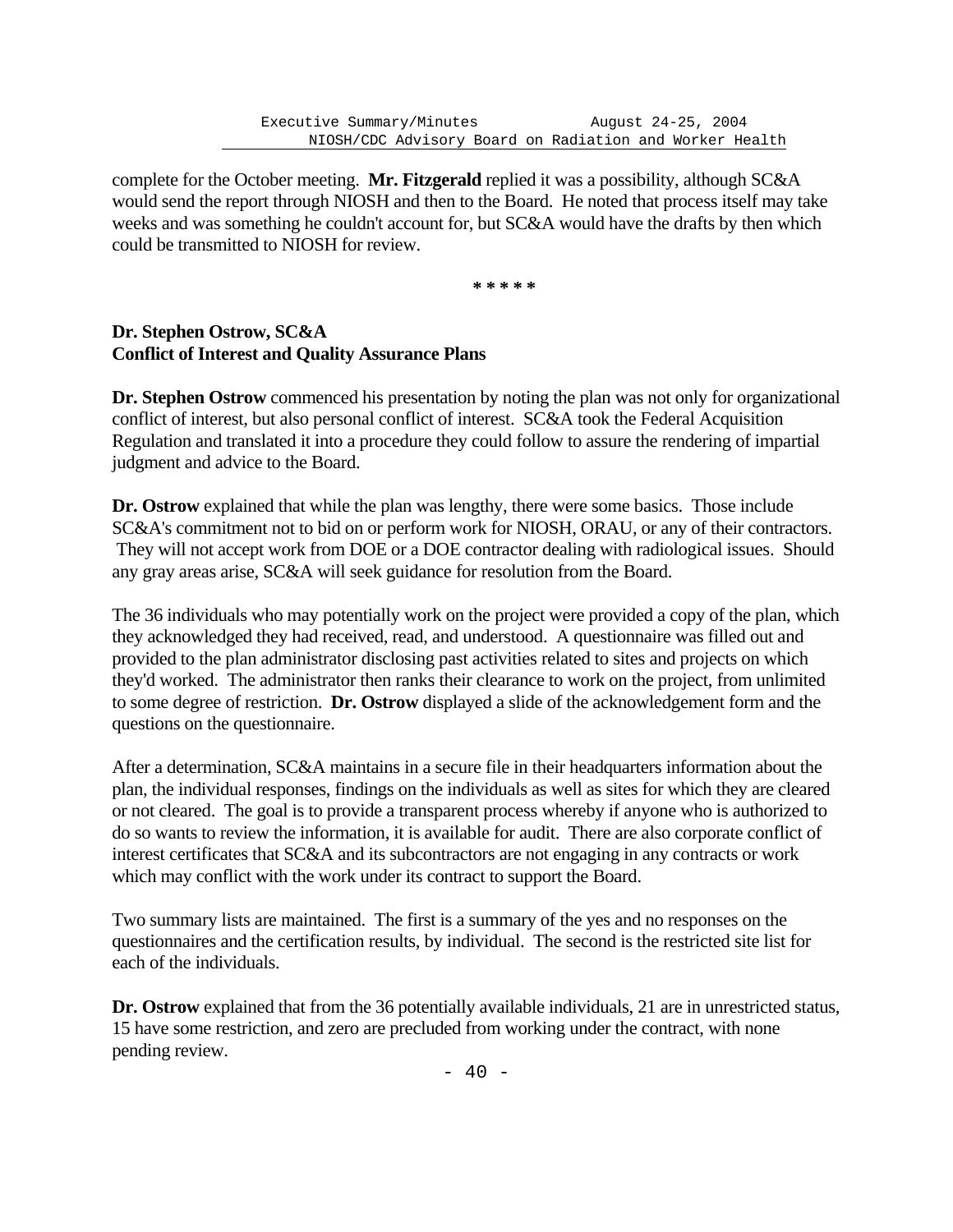**Dr. Ostrow** noted that the plan has a general provision to be somewhat self-policing in that someone filling out the form ahead of time has no way of knowing exactly what they may be reviewing in the future, so task leaders have to use a bit of judgment. SC&A stresses that if there's any doubt, the conflict of interest officer must be consulted. If they can't reach resolution, it will be taken to the Board for determination.

## **Discussion Points:**

**Dr. Ziemer** reminded the Board that the conflict of interest plan is a deliverable requiring their acceptance and approval. He noted the slides were merely a summary of the plan, which had been emailed to the Board earlier. He opened the floor for questions leading to a motion to accept or approve the plan.

**Dr. Ostrow** remarked that, in addition to the Board's comments, SC&A would like to make a few modifications of a housekeeping nature.

**Dr. John Mauro** of SC&A commented that eventually the material they had been summarizing would be available on a web site, similar to the conflict of interest information regarding ORAU, once the appropriate point is reached. **Dr. Ziemer** observed that once the plan had been accepted by the Board would be an appropriate point.

**Dr. Anderson** commented he was assuming NIOSH had reviewed the plan and would be interested in their comments. **Mr. Elliott** confirmed they had read the plan, but noted it was the Board's decision and NIOSH has no input to it.

**Dr. Ostrow** indicated the plan was very similar to what SC&A had included in their proposal, with perhaps better English.

**Ms. Wanda Munn** commented she had downloaded her copy of the plan but had not printed it, and was assuming the Board would have a hard copy of the plan and any changes undertaken.

**Dr. Ziemer** asked **Dr. Ostrow** who had a copy of the plan with SC&A's proposed changes noted. **Dr. Ostrow** commented he had in mind something he wanted to do, but had thought he'd get the Board's comments first.

After discussion it was agreed that copies of the plan would be made and distributed where necessary, and action on the matter would be deferred until the working session the following day.

**\* \* \* \* \***

- 41 -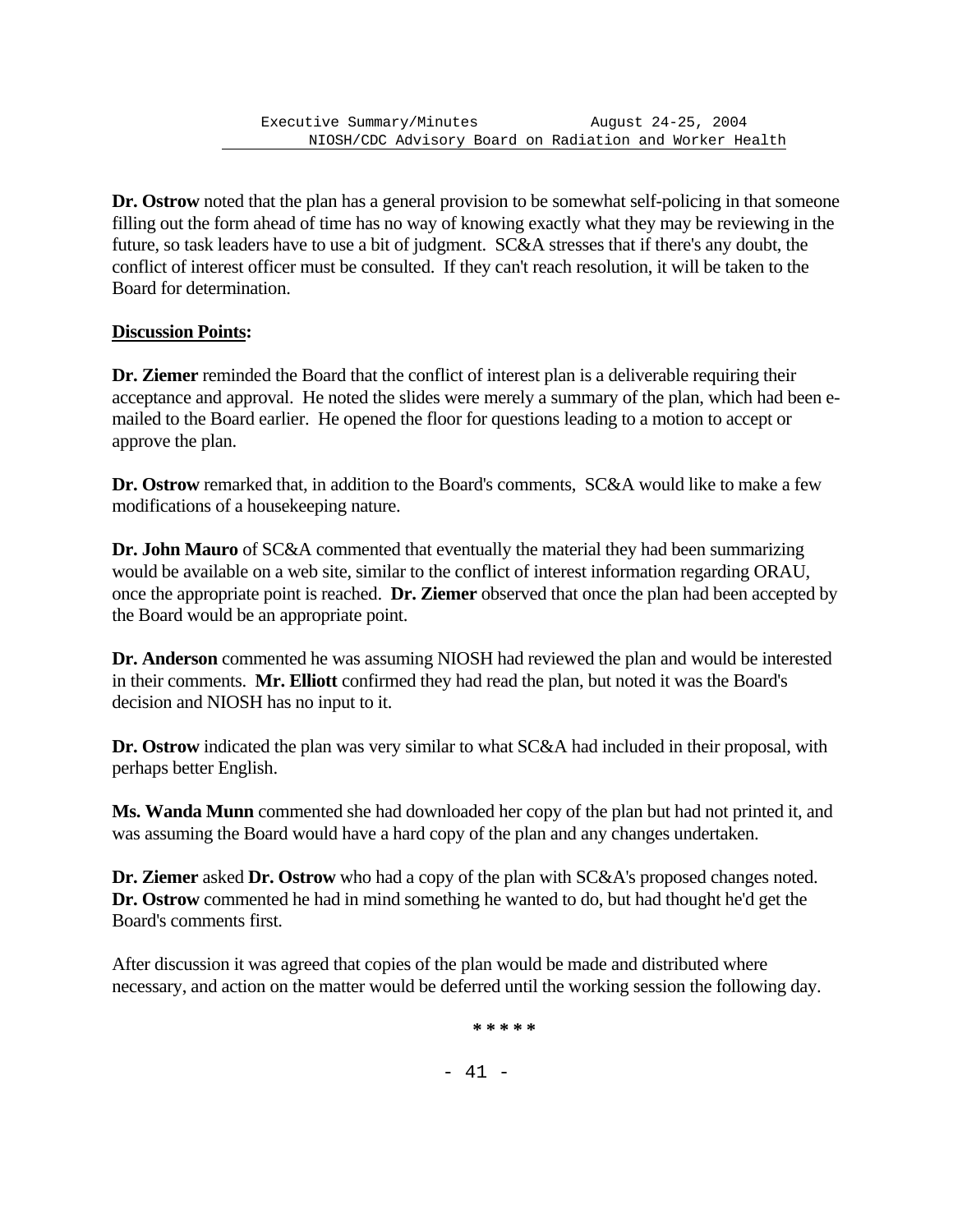**Dr. Ostrow** remarked that this is the second quality assurance presentation on the project and was nothing new or novel. All work done by SC&A is governed by a quality assurance plan. SC&A wrote a project-specific plan governing how the process is done and reflecting both job and regulatory requirements on the project. The plan controls and documents all aspects of the project.

The goal is for everything to be done consistently according to contract and regulatory requirements, as well as providing a record of what, why and how a thing was done, the process is clear and transparent.

**Dr. Ostrow** indicated he was not going to go into all the details, but explained the plan also describes what has been done to comply with security and confidentiality provisions. It outlines the SC&A organization, who does what, what different functions are, who's responsible for different things.

The plan ensures that all work is done according to approved procedures, the proper people have the proper procedures, they acknowledge they have them and that they are up to date with the latest versions. Also included is an outline of the management process. This is how SC&A receives task orders from the Board, responds with task order proposals and manages the budget, the time and the work product.

**Dr. Ostrow** concluded by noting that everyone involved is required to acknowledge receipt and understanding of the QA plan, and that a QA file is also maintained in the secure file room, available for proper inspection should the Board choose to do so.

# **Discussion Points:**

**Dr. Ziemer** reminded the Board the QA plan is a deliverable requiring action similar to that of the conflict of interest plan. Noting the slides and handouts were summaries and presuming the same issue existed with a hard copy, he asked if **Dr. Ostrow** anticipated any modifications to the QA plan. There were none anticipated.

**Dr. Andrade** commented he had read the plan a few days ago so it was not perfectly clear now, and asked if it included a section on problems that could exist between the Board and SC&A such as may require changing tasks or scope of tasks. **Dr. Ostrow** indicated it dealt with problems, but he would have to review it himself to see how much detail it contained and if such a situation were covered.

**Dr. Ziemer** announced action on this matter would be deferred until all members of the Board had a copy of the plan, and would probably be addressed in tomorrow's working session.

> - 42 - **\* \* \* \* \***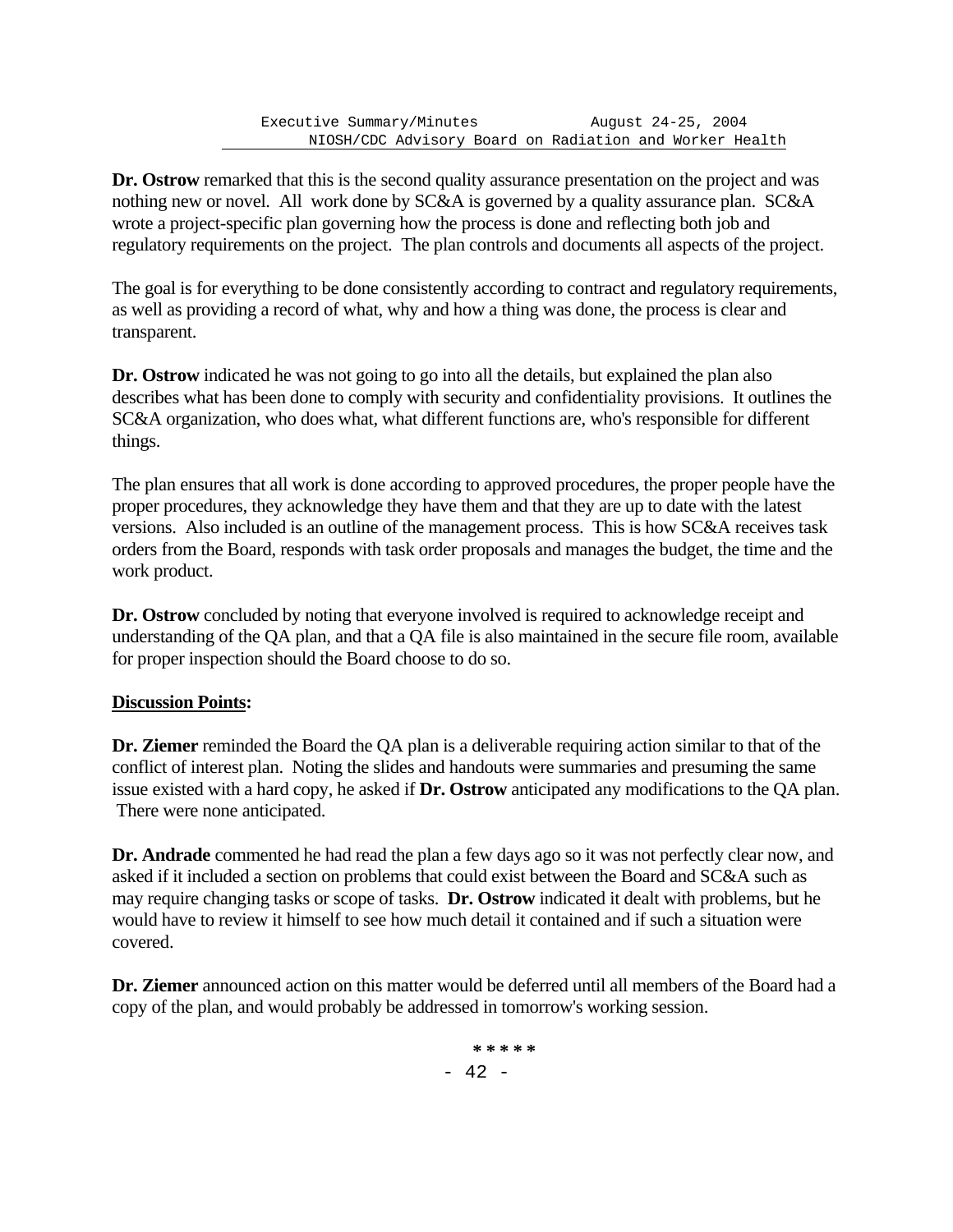# **SITE PROFILE STATUS UPDATE AND DATABASE USE**

#### **Dr. James Neton NIOSH**

**Dr. Neton** announced that in addition to what was becoming a standard presentation on site profile status, he wanted to include a description of the site research database. Accompanying that, he wanted to touch on the exciting area they're entering, the coworker database and analysis of claims using coworker data.

NIOSH initially had targeted priority treatment on 16 profiles for DOE facilities. The sites were selected jointly by OCAS and ORAU based upon sites with the greatest number of cases. When completed, they would provide available data to process approximately 80 percent of the claimant population at that time. That has been holding steady for the last year. There are now nine complete site profiles whereby almost 10,000 cases may be addressed, roughly 60 percent of the claimant population base. The two profiles completed since the last Board meeting are the Oak Ridge X-10 facility, which has 1,126 claims, and INEEL facility with 669 claims in the possession of NIOSH.

**Dr. Neton** reminded the Board and the audience that a site profile is, in most cases, a compendium of six chapters, each representing a specific aspect of a site. Those include site description, internal and external dosimetry, and similar topics. When a site profile is described as complete, it means all six chapters have been reviewed and signed off by OCAS. **Dr. Neton** commented that from time to time they will issue a chapter with a section labeled reserved. The rationale is that if it is substantially complete, claims that require only that portion of the data at hand can begin to be processed.

There are seven remaining site profiles out of the targeted 16. All chapters have at least one draft completed. But the reasons they're unfinished are many. K-25, Paducah, and Portsmouth are gaseous diffusion plants, SEC sites by definition. They're problematic. They were granted SEC status because of, among other things, issues with transuranic contaminations. Great caution is being taken to ensure an accurate portrayal of those sites. **Dr. Neton** observed that most of the cancers from those sites will be skin and prostate, and skin cancer dose reconstructions can be problematic at some sites, so they want to make sure factors such as the geometry have been addressed.

As for the remaining sites on the list, **Dr. Neton** described Mound as a compendium of the periodic table of isotopes, with a large number of legacy isotopes required to be fleshed out. Then on the national security sites they're still digging for documents to make sure there's an accurate portrayal of the site, given that some of the information there is classified.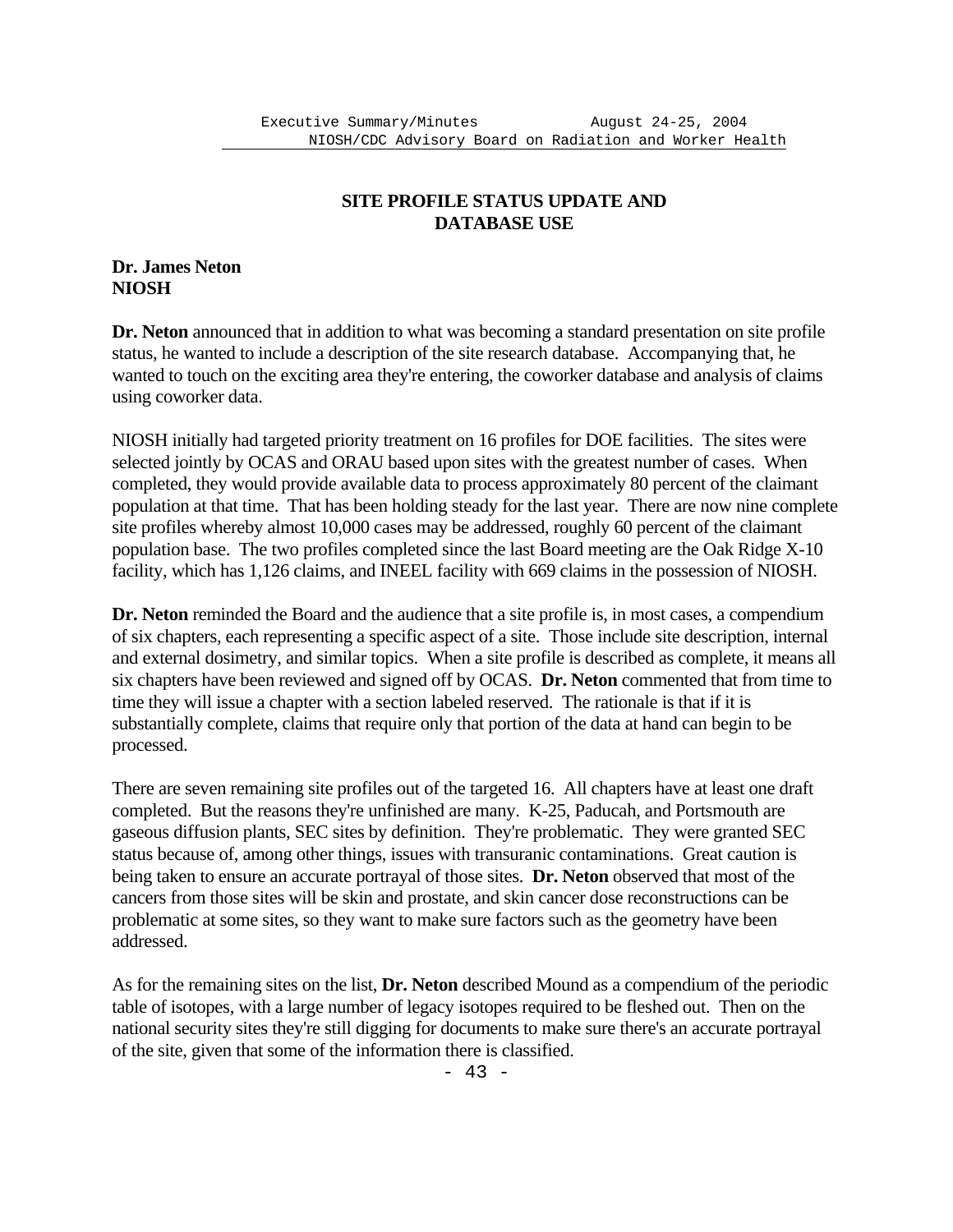There are nine additional site profiles under development beyond the targeted 16. The two Argonne facilities were added since the last Board meeting, one near Chicago and Argonne West in Idaho.

There have been four Atomic Weapons Employer (AWE) site profiles issued, Bethlehem Steel, Blockson Chemical, TVA Muscle Shoals, and AWE complex-wide. The Bethlehem Steel document was used to complete the majority of those cases in hand, and SC&A is well under way on its audit of that profile. **Dr. Neton** commented they looked forward to hearing the results of those findings.

**Dr. Neton** reminded the Board the AWE complex-wide document contained what had been developed as overestimates for certain processes at AWEs that used uranium. Particularly they're overestimates for non-metabolic organs -- pancreas, bladder, prostate -- which don't concentrate uranium. NIOSH is confident the overestimating doses have covered the range of exposures at those facilities. A number of cases have been done with this profile and has been successful in freeing up a number of claims, particularly at those AWEs where a profile has not been completed.

An additional 20 AWE site profiles are under development. **Dr. Neton** remarked it was unlikely more would be added to the list as a result of diminishing return, which has been discussed at previous Board meetings. The plan is to modify an existing document or write a larger dose reconstruction report to include all relevant information. That approach might make the dose reconstruction report a little less readable, but would be more time-efficient.

Worker outreach meetings have been successful. That is being headed by Bill Murray from ORAU, in close association with NIOSH. It's important that NIOSH be represented, as they have been at all 13 meetings since the first one at Savannah River in 2003. A pattern of return visits is emerging. This is either at the request of the work force or because there's a feeling there was some information not captured.

Meetings are formatted as a mini town hall, with return visits in more of a workshop format, trying to elicit from the folks any additional information they may have. **Dr. Neton** added that minutes are taken at all meetings. Once approved, they're sent to all attendees to make sure they're factually accurate. After those have been vetted, they appear on the OCAS web site.

At the last meeting the Board asked what was the site research database. More particularly, where are the incident files you talk about. **Dr. Neton** remarked he wanted to first talk about what the site research database was intended to be. **Mr. Fitzgerald** mentioned earlier they'd just had a training session on this within the last few days. It is the entire database of all the records captured from the inception of this project. Records in the public domain are not there, but they can and will do that. But these are the results of data capture efforts where they go to a site, scan records and put them in the database. It's intended to contain images and data files for all covered facilities.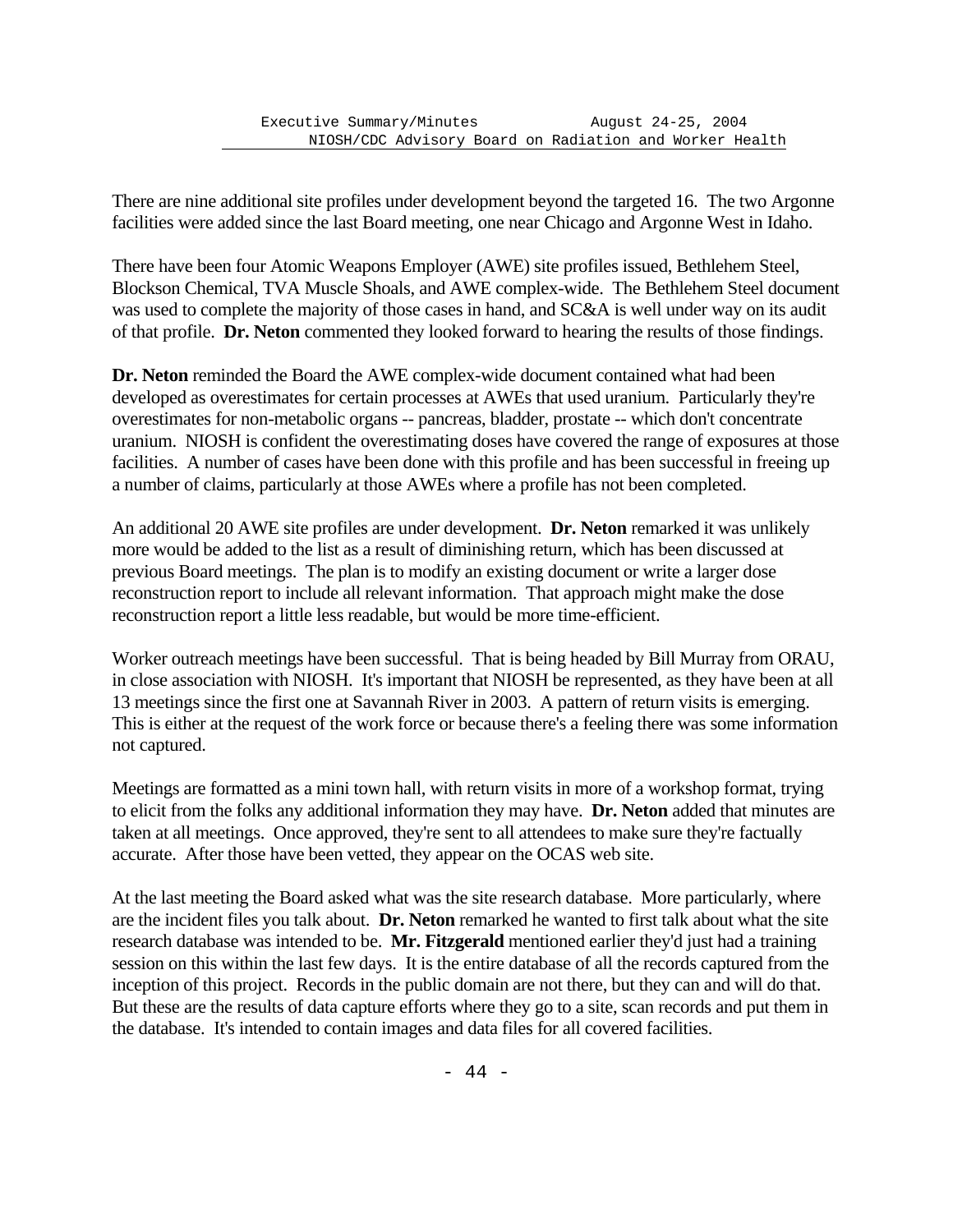**Dr. Neton** noted it was organized by facility. It is a SQL server database linked to the entire NOCTS scheme of things, with a user interface so it has keyword searches available.

A standard form is required to be completed for each file captured. The files are indexed by keywords and reviewed by someone knowledgeable about the operations of facilities. A mini abstract is prepared that tells what the content of the file relates to, the key parameters you might want to know about the file rather than having to read the entire contents.

**Dr. Neton** explained there were almost 10,000 reference documents representing nearly 45,000 files. He commented he had tried to get a page count, but anybody who works with computers will recognize that 65 gigabytes of data is fairly robust. Larger sites have more files. Savannah River Site has something like 380 files, and it varies from there.

Pointing out that this was intended to be, and was, the research database used for site profile development, **Dr. Neton** observed that it had since morphed into a database containing key links to capture coworker data.

**Dr. Neton** explained that initially these data files were just raw captured and put into bins because they were just trying to collect information. Then they realized many files had information that could be used for coworkers -- bioassay monitoring data, Thermo Luminescent Dosimeter (TLD) results, air sample, whatever there was. The database is now being linked so that when information that could be used in dose reconstruction is available, a link is established. If there is unique data for a particular claimant, a link is established to that claimant which alerts the dose reconstructor that information is available in the site research database that could be used to process that dose reconstruction. **Dr. Neton** cautioned this effort is nowhere near complete, although they are fairly well into it.

**Dr. Neton** indicated there is also claimant data which can be used as coworker data. That information is being keyed into the worker profile database. External monitoring information from the 16,000 DOE responses is keyed in at the Richland office of Dade Moeller, so that information then becomes available. So there is a combination of captured and keyed-in information.

Most of the first 4,000 claims reconstructed relied heavily on individual monitoring data, people who were monitored and characterized in some way in their work environment using personal samples. While there is some coworker data in the existing site profiles, they speak very directly to interpretation of individual monitoring data and exposure conditions at the facility. **Dr. Neton** remarked he wasn't saying they were finished with that, but they are being worked through and NIOSH now stands ready to develop the coworker database for people who were not monitored at all, or were poorly monitored and whose data files need to be supplemented.

There are other sources for the information, as well. The Oak Ridge Associated Universities Center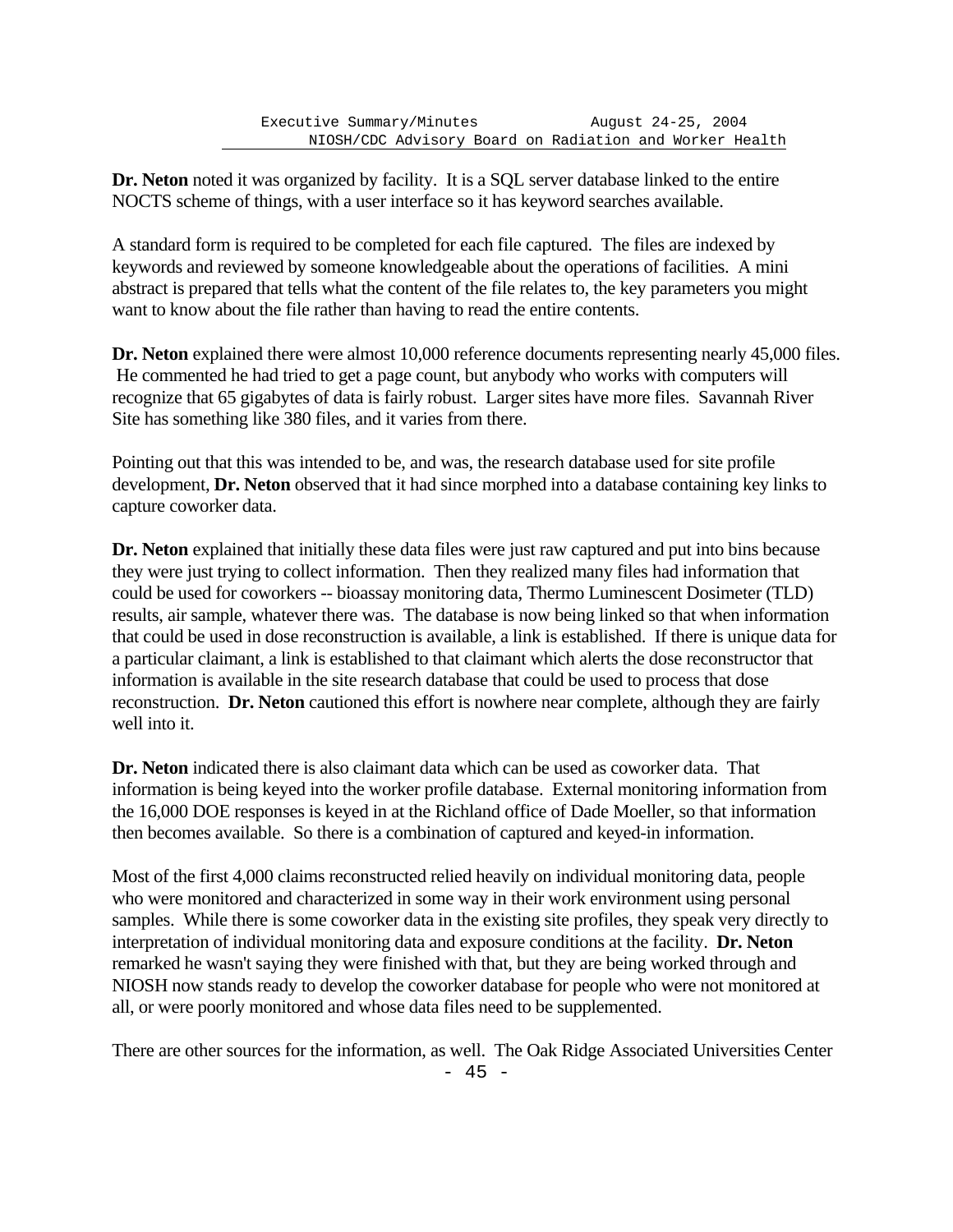for Epidemiologic Research has done a large number of studies evaluating workers at these facilities. Their database contains a large portion of the available records in catalogued form. They are being reviewed to make sure full advantage is taken of that source. The Health-related Energy Research Branch (HERB) within NIOSH has conducted a number of epidemiologic studies which contain coworker data. Although there is some overlap with the Center for Epidemiologic Research, there are some unique facilities in the HERB database, such as INEEL. There may be some useful information to be found in the Comprehensive Epidemiologic Data Resource (CEDR) database. The CEDR is a DOE-funded where epidemiologic studies, as they are published, are stripped of personal identifier information and made accessible, with minor restrictions, to the public for use in further analysis and epi studies. NIOSH and ORAU will look at this entire compendium of information to develop the coworker datasets.

**Dr. Neton** commented that Y-12 is the first completed profile for external dose using coworker data for the '51 to '65 time period. He noted that OCAS had not yet signed off on it, but expected it to be issued within the next few days.

Future use of these datasets includes creation of external dose distributions for time periods and job categories as available. Internal bioassay data are being used to create effective air concentrations, using claimant-favorable assumptions, when exposure conditions are poorly characterized. **Dr. Neton** observed he was not aware of anyone having done this before at this level of magnitude. He noted additionally that the standard hierarchy of datasets is employed, as with dose reconstructions. Personnel monitoring is the best indicator of workplace exposure, followed by area monitors, then air samples.

To convey a sense of the magnitude of potential data, all of which is already computerized, **Dr. Neton** described some of the holdings. Over 4 million records of bioassay monitoring results are in the possession of ORAU including 834,000 Y-12 TLD badge results and a million X-10 urine samples. There's whole body counting information, which can be a good indication of what workers were accumulating long term. The values also go back to the earliest days of operation.

The pitchblende ore used at Mallinckrodt raised concerns about body burdens of radium. **Dr. Neton** explained that inhaled radium decays into radon gas. Measuring the amount of radon gas in a person's breath is an indirect measurement of the radium in their body. Commenting that he wasn't sure the technique was used much now, **Dr. Neton** noted there are almost 2,400 breath radon samples, along with 5,000 radon air sample measurements, for the Mallinckrodt facility.

NIOSH and ORAU understand and recognize they can't use these datapoints until they have been vetted and validated in order to give the values credibility.

## **Discussion Points:**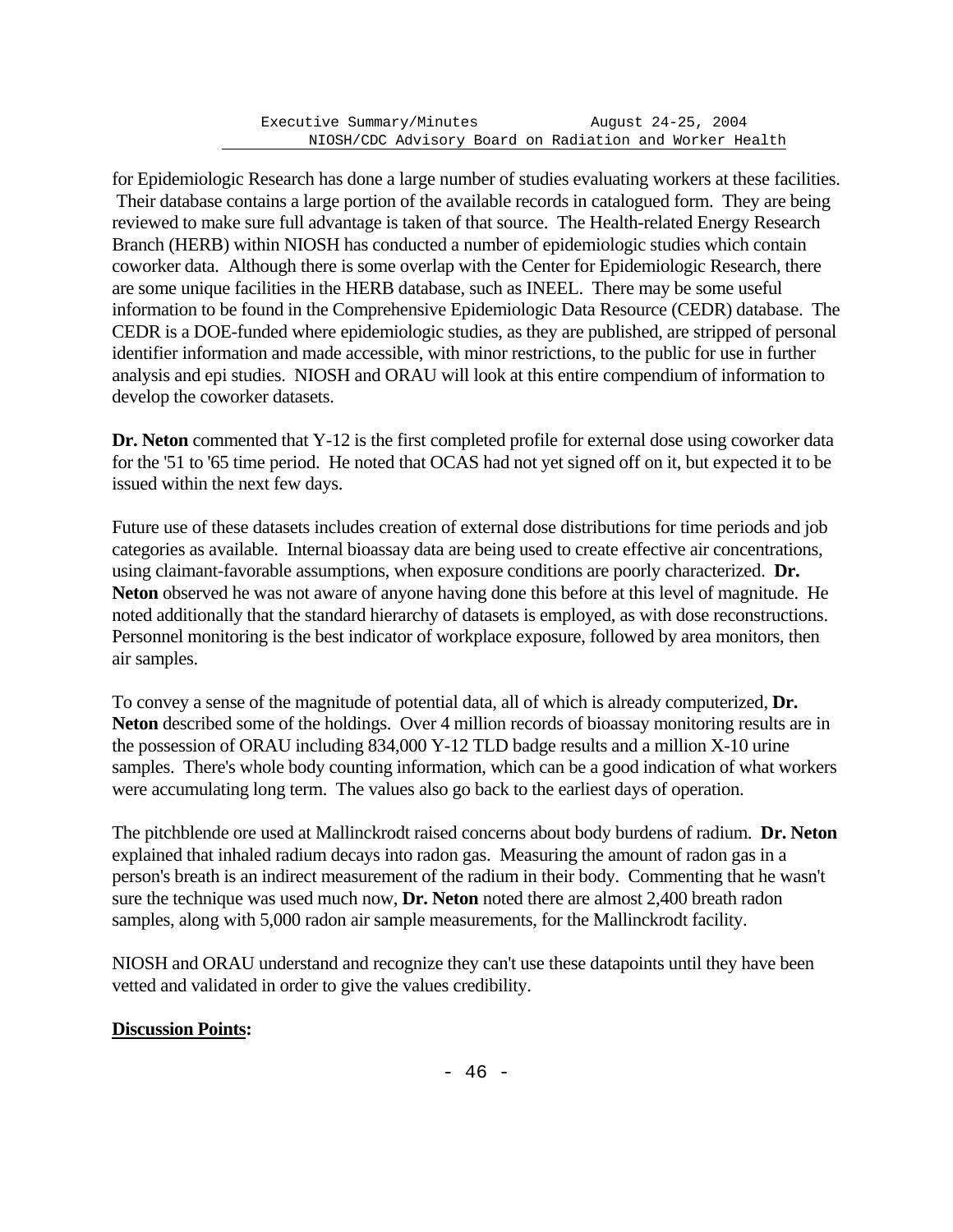**Dr. Melius** stated he understood the site profiles don't reference everything in the database, but asked if an individual's dose reconstruction report would reference a document from the database if that document were used in his dose reconstruction. **Dr. Neton** replied **Dr. Melius** was correct and gave the Y-12 criticality incident as an example. The Y-12 site profile mentions the criticality accident but doesn't go into elaborate detail because there's an entire report on it. Some of the dose reconstructions have referenced that report, where applicable.

**Dr. Melius** wondered if it would be helpful to have public access to a listing of available documents or the abstract of that document, but he didn't want to make extra work. **Dr. Neton** agreed publishing a list of the documents on the web site was a good suggestion. **Mr. Elliott** offered he didn't see it as extra work, in that the dose reconstruction report provides the reference. The abstract or the entire document are available upon request during the closeout interview, by e-mail or phone, or could be viewed at the public reading room at their office.

**Dr. Neton** agreed, but remarked that a listing on the web site wasn't much of a challenge, and a lot of people called to ask if NIOSH and ORAU were aware of a particular document. He thought it might be easier if they could access the web to see if they already had it and had covered it. **Dr. Melius** suggested there was a danger it could lead to extra work when people thought a document should have been used but wasn't, and the listing might help people understand all the work that's being done on the program.

**Dr. Melius** asked where NIOSH stood on the construction worker aspect of the site profiles and how it was affecting the processing of those claims. **Dr. Neton** replied that was progressing more slowly than they'd like. A meeting is scheduled at SRS with some construction workers. An issue is gaining access to construction workers to work with NIOSH on capturing their unique exposure characteristics, and that is delaying some construction worker claims, though not all. If they were in facilities where NIOSH is comfortable with the exposure characteristics, they'll do that.

**Dr. Melius** observed that a lot of the issue with coworker data is the uncertainty assigned to the extrapolation, noting that in some of the plutonium exposures at Rocky Flats it wasn't a very good predictor for two people doing similar processes standing side by side. **Dr. Neton** remarked they would rarely use side-by-side exposures but would tend to use a distribution, which is part of his presentation tomorrow, how they're assigning uncertainty.

**Dr. Melius** inquired if they'd considered holding site meetings earlier in the process. **Dr. Neton** replied they tried to tailor their visits based on individual needs, and some sites want them to come later in the process when there's a document to review and comment on. Linde is an example of a site wanting them to come early on to capture their story before too much is done.

**Dr. DeHart** commented that there was considerable discussion at Hanford followed by a multi-page letter from one of the union activities expressing concerns from their review of the site profile. He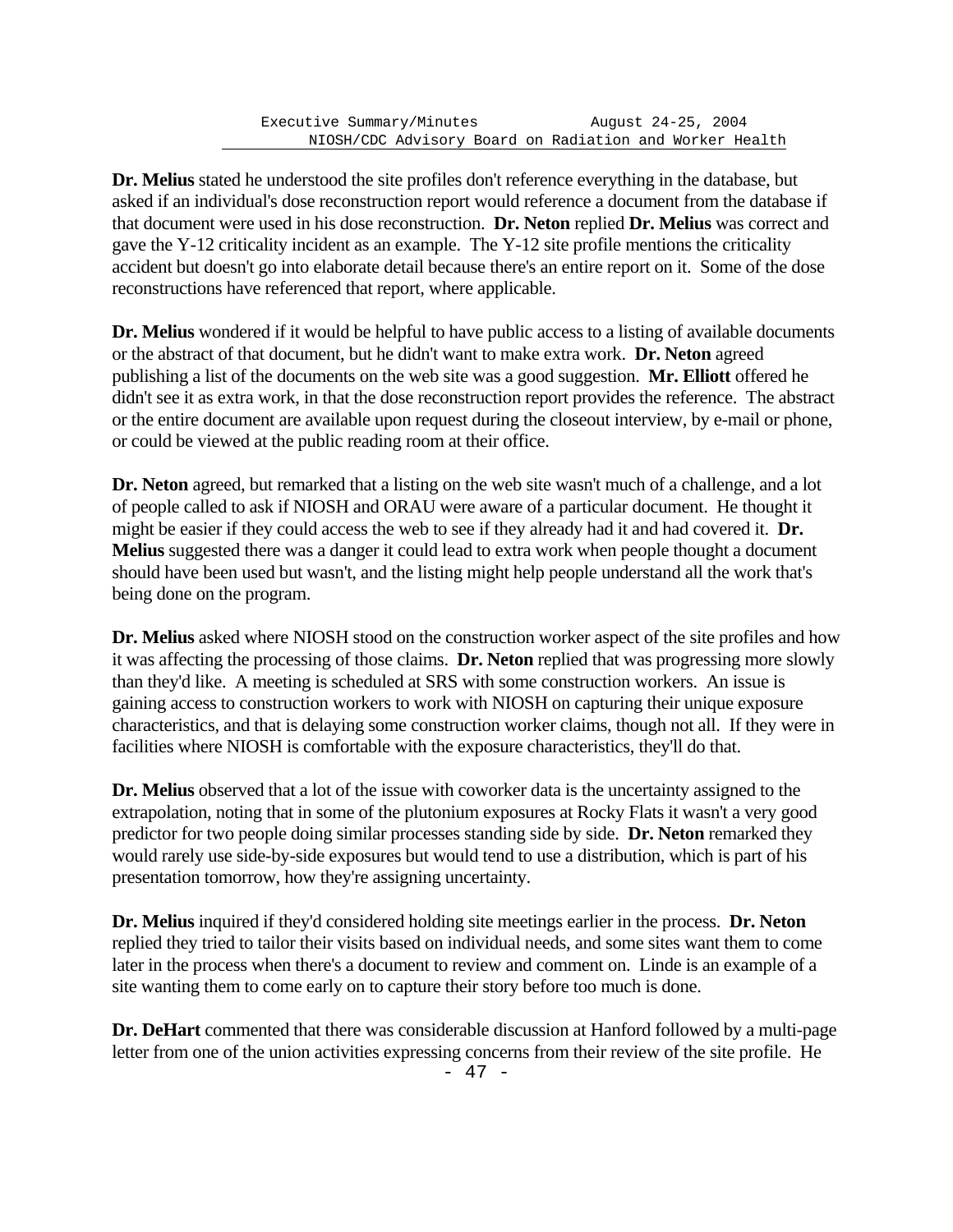asked how those concerns were used in adapting it, if necessary. **Dr. Neton** replied that when the organized labor people provide them with a detailed document, it is passed to the site profile team for evaluation and possible use in modification of that site profile. That's why they're called living documents, and if something casts doubt on what has been done and the generosity NIOSH and ORAU thought they'd built into it, they'll put it in.

Addressing Hanford specifically, **Dr. Neton** indicated meetings had been held on those issues and they will get them back into the profile, as well as feedback to the originators of the document as to what they found. **Dr. Neton** noted there is a database now of the concerns captured at the meetings and they are able to track and trend common themes, issues, et cetera and they're working hard to address those things. It isn't going as fast as they'd like, but they haven't been forgotten.

**Mr. Griffon** observed that given recent discussions of the case selection process and variables in the database for individual claims, it seems some of the key variables to linking workers aren't being collected in the claims files, such as job category. **Dr. Neton** replied that when he was talking about job categories, he was actually referring to the epidemiological databases where those are more typically present, and they would rely on those. **Dr. Neton** explained that although those are searchable fields, there are so many ways facilities have been categorized, to categorize them within the NIOSH database is more work than they've been willing to take on at this point.

**\* \* \* \* \***

**Dr. Ziemer** declared the Board in recess until 7:00 p.m., at which time public comment would be received.

**\* \* \* \* \***

## **EVENING SESSION**

**Dr. Ziemer** welcomed the public to the evening public comment session. He introduced the members of the Board and explained the Board's purpose and how it operated, composition of membership, and the responsibilities of the Board as defined in EEOICPA.

**Dr. Ziemer** explained that the Board was not there to answer questions, but to listen to what they had to say. He pointed out that a public health advisor for the program would be at a table in the back, and would be available to direct specific questions on a claim to the information needed. **Dr. Ziemer** also indicated DOL had a table with other information they might find helpful.

**\* \* \* \* \***

## **PUBLIC COMMENT PERIOD**

- 48 -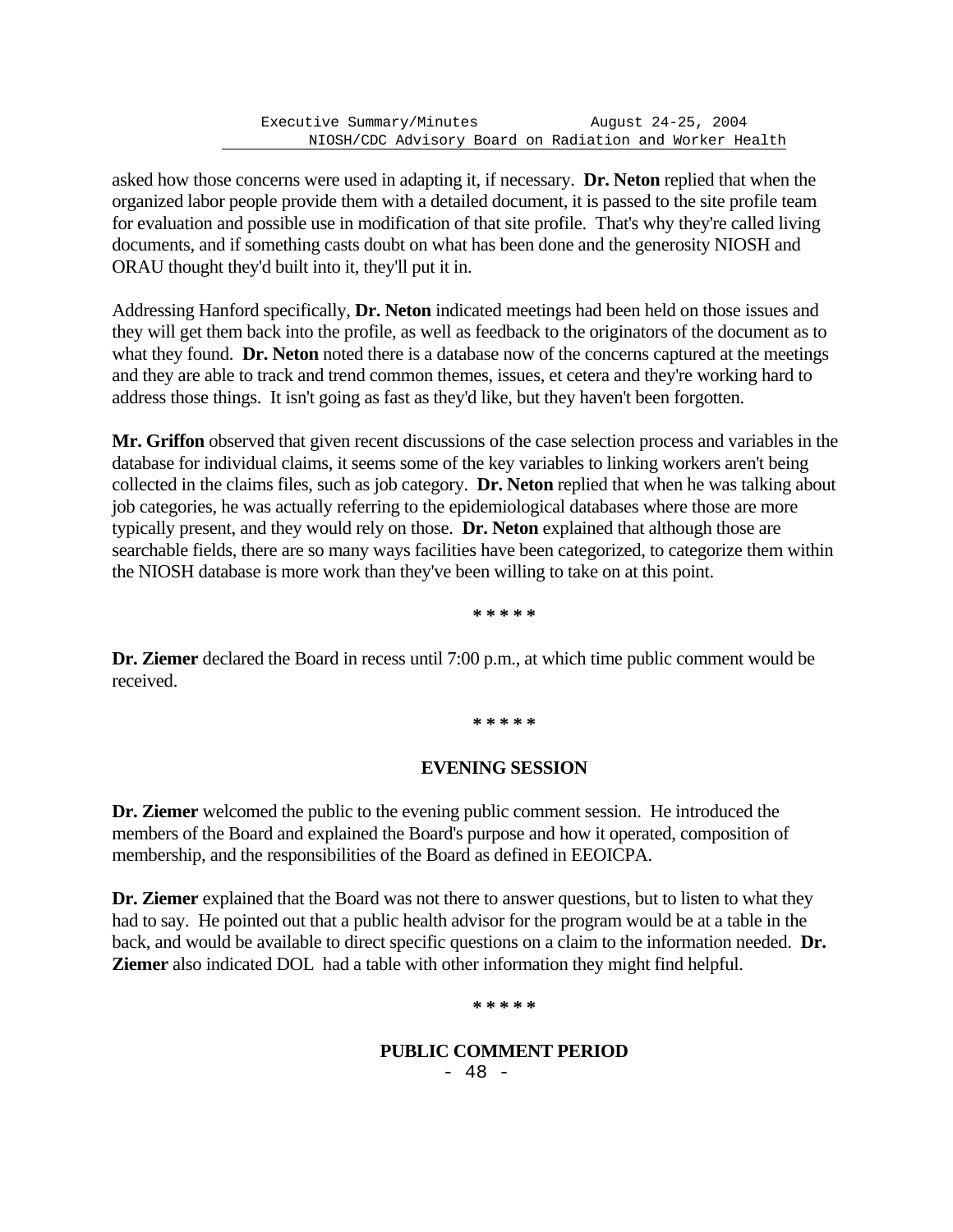#### **Mr. Clinton Jensen, Firth, Idaho**

**Mr. Jensen** described a history of incinerating depleted uranium for 18 months and becoming severely ill. He spoke of people in charge not knowing what they were doing. He told of being called a whistle-blower for raising safety concerns. He claimed everything possible was done to shut him up, including an Army investigation and incarceration attempts. He has filed a claim and his medical records are available if anyone is interested.

#### **Mr. David Fry, PACE Union Idaho Falls, Idaho**

**Mr. Fry** commented that in April when the site profile meetings were held, one for building trades and one at Paper and Allied-Industrial, Chemical and Energy Workers (PACE), there was no internal dose section to review. A lot of current and former employees were present and made comments, and they had received the minutes from the meeting. He wondered if their comments would be incorporated into the site profile.

**Dr. Ziemer** asked if **Dr. Neton** would respond, and he stated that the comments were passed on to the site profile team for consideration. If any of them would make a difference in the profile, it will be revised to reflect that information.

**Mr. Fry** remarked that some employees felt some critical processes and buildings had been missed, and inquired if there would be another meeting after the revision and when the internal dose section is completed. **Dr. Neton** replied the report on internal dose is finished and on the web site. He noted there is not another meeting planned in the near future, but if one were necessary or there were concern about the information on the web site, they would make arrangements to conduct another meeting.

**Mr. Fry** observed the general consensus had been that most people wanted a second meeting. **Dr. Neton** responded he had earlier mentioned there was some interest in a second meeting, but one had not yet been planned.

## **Mr. Knut Ringen Seattle, Washington**

**Mr. Ringen** thanked the Board for holding evening meetings and requested they do a better job of advertising them sooner. He stated he had four main matters on which to comment.

First, the Board is thought of as the conscience of EEOICPA. Lack of credibility in the overall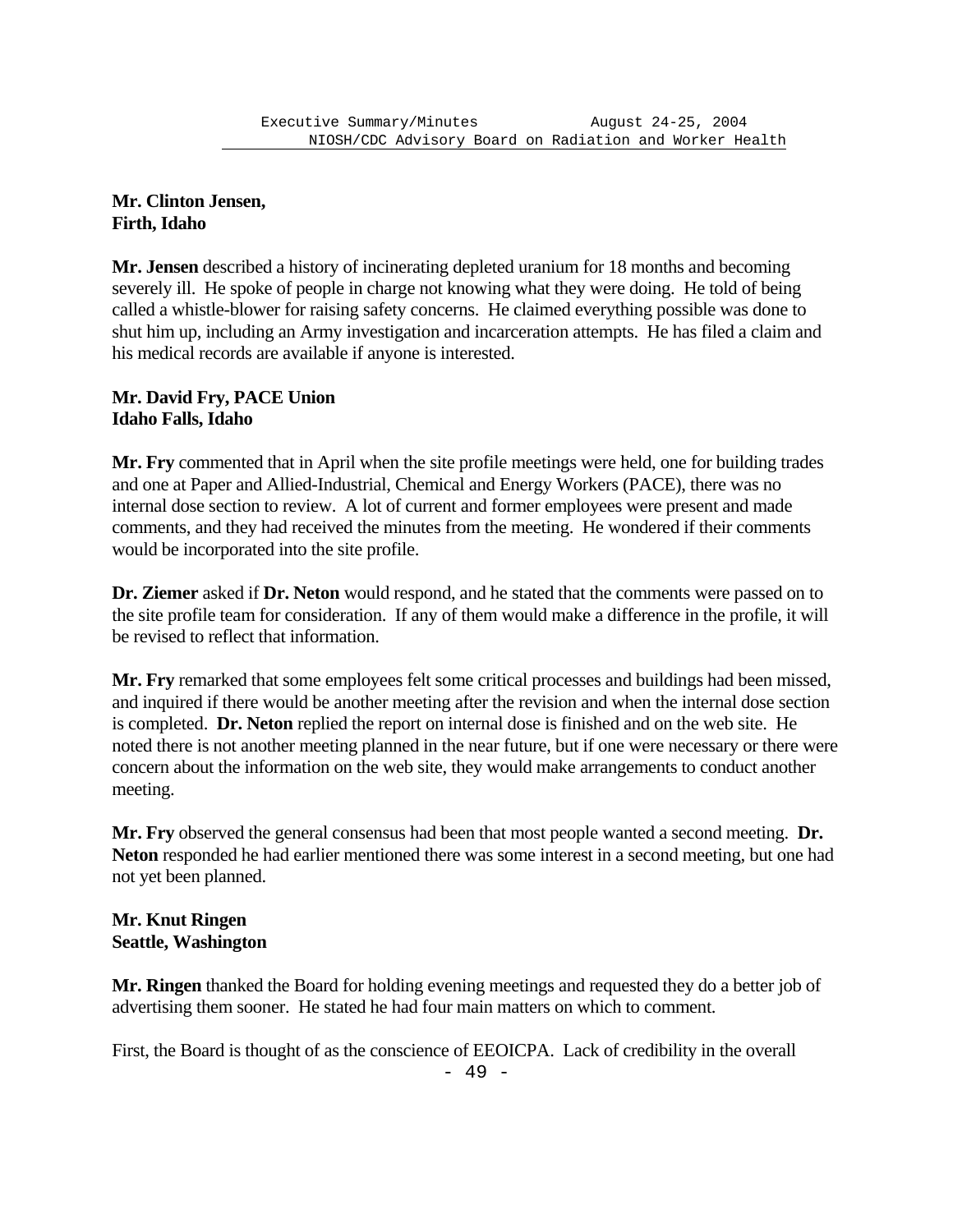problem has led to the small number of applications for compensation from INEEL, 1,500 out of 20,000 people who generally should be eligible.

Secondly, data could be presented more effectively at the meetings and by NIOSH in general if it were done by site, by occupation and by probability of causation.

Thirdly, caution should be taken in referring to site profiles as completed because that suggests to him that nothing more is going to be done with them. The reality is they may be changed periodically.

Finally, SC&A has begun to ask **Mr. Ringen**'s organization if they can organize workers for SC&A to interview for their site profile reviews. He commented that is a time-consuming and very important function, but it was difficult for them to organize worker meetings and provide technical support without funding to pay for the workers' time. He noted that in particular construction workers don't get paid for time spent at meetings, and asked to consider funding be made available for site profile assessments or anything else that requires involvement of the local workers.

# **Mr. Gaylan Hanson, INEEL PACE Union Health and Safety Rep**

**Mr. Hanson** asked to read into the record a statement from a retiree who was too ill to attend the session. The statement described that employee's undocumented radiation exposure when he was called from his job watering the lawn to lay lead brick shielding in a tunnel to stop a radiation beam from coming from the reactor through an experiment insertion hole. He described other episodes of contamination and over-exposure when he had no film badge to record dosage levels.

**Mr. Hanson** commented a lot of workers and former workers feel there is a good job of documentation of what they have, but their concern is for the "unknowns."

# **H. Doyle Egbert, Retired Terreton, Idaho**

**Mr. Egbert** described some of the events in his 17-year career in which he had received high levels of contamination which were unrecorded, commenting that some of those tasks are now performed by robots.

**Ms. Shirley Codding, Claimant Idaho Falls, Idaho**

**Ms. Codding** commented that the chem plant had been known as the garbage dump of the world, but noted things were better now as a result of public concern. She agreed that many times in the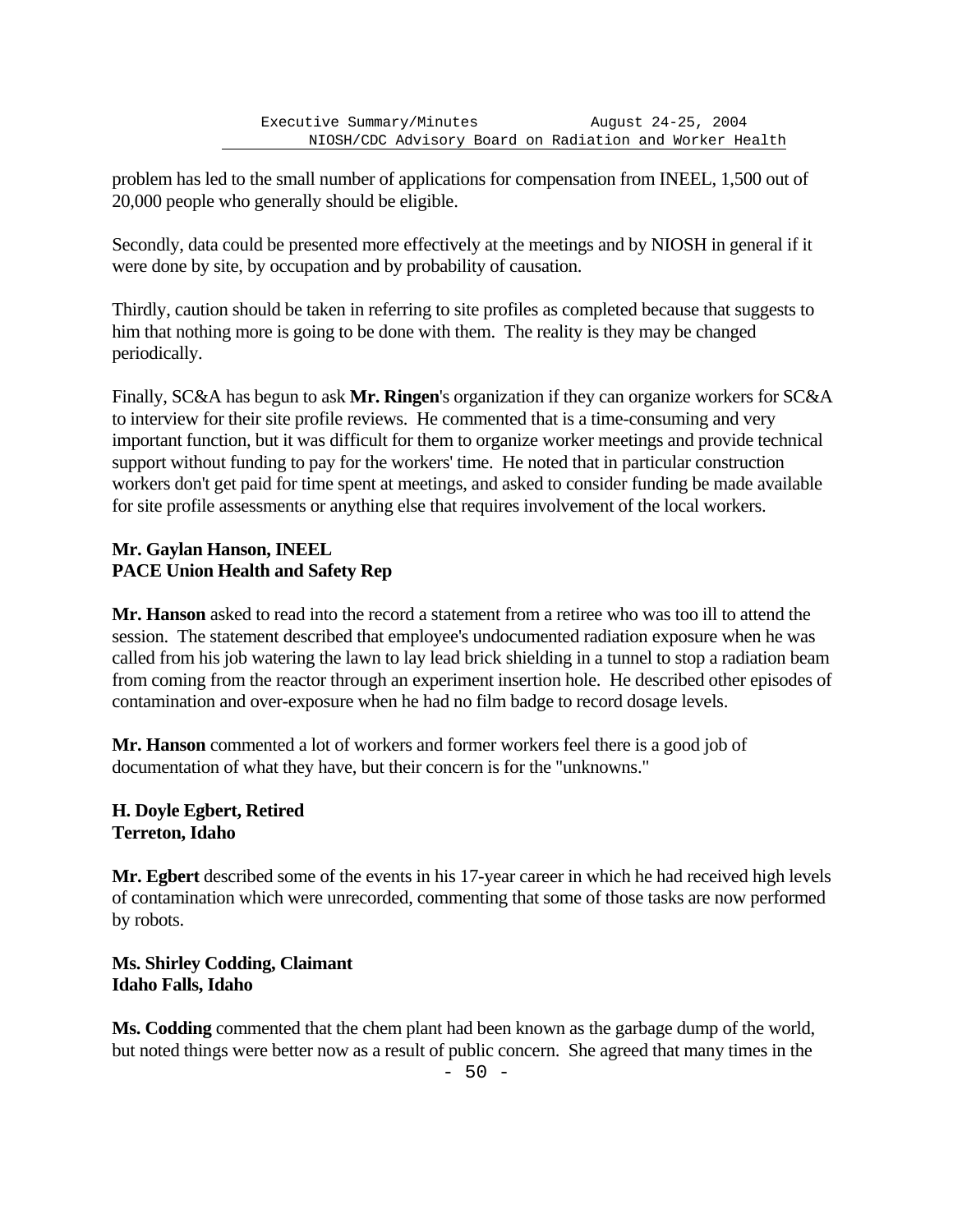'60's, '70's, and '80's her dosimetry badge was not on because they did whatever it took to get the job done. She described high exposure incidents when no one wore a dosimeter. She remarked that INEEL's recordings were never verified and she didn't know of anybody who believed their dose was reflected accurately, adding no one believed INEEL had been honest.

**Mr. Clinton Jensen** spoke again to say that "SMC and everybody" was hiding behind national security, but it was a fraud because a person's health was more important and it was denying him the ability to get proper medical care.

#### **Mr. John D. Quinn, Retired Idaho Falls, Idaho**

**Mr. Quinn** worked at the chemical processing plant for 27 years and described how protection in that area had evolved. He spoke of half-face respirators with paper filters in the early days and bubble suits now. He mentioned ventilation problems and monitoring problems, and wondered if his dose reconstruction might have been different if the NIOSH personnel doing it really knew the conditions they had worked in.

**Dr. Ziemer** thanked everyone for coming and invited them to attend the next day's session, as well. He reminded the audience there would be another public comment period right after the lunch hour, although it did not appear on the schedule, should they or any of their colleagues wish to speak at that time.

## **With no further comments, the Board officially recessed until the following morning.**

**\* \* \* \* \***

## **Wednesday, August 25, 2004**

**Dr. Ziemer** called the second day of the meeting to order and announced several administrative matters to take care of. **Dr. Ziemer** called for **Ms. Cori Homer** to update the members on the venue for the October meeting.

## **ADMINISTRATIVE AND HOUSEKEEPING**

#### **Ms. Cori Homer NIOSH**

**Ms. Homer** reminded the Board they had scheduled that meeting to be held in Washington, D.C., but with national elections coming up in early November, mid-October was a busy time for Washington and no hotel rooms could be reserved. Lodging was secured at the Westin St. Francis in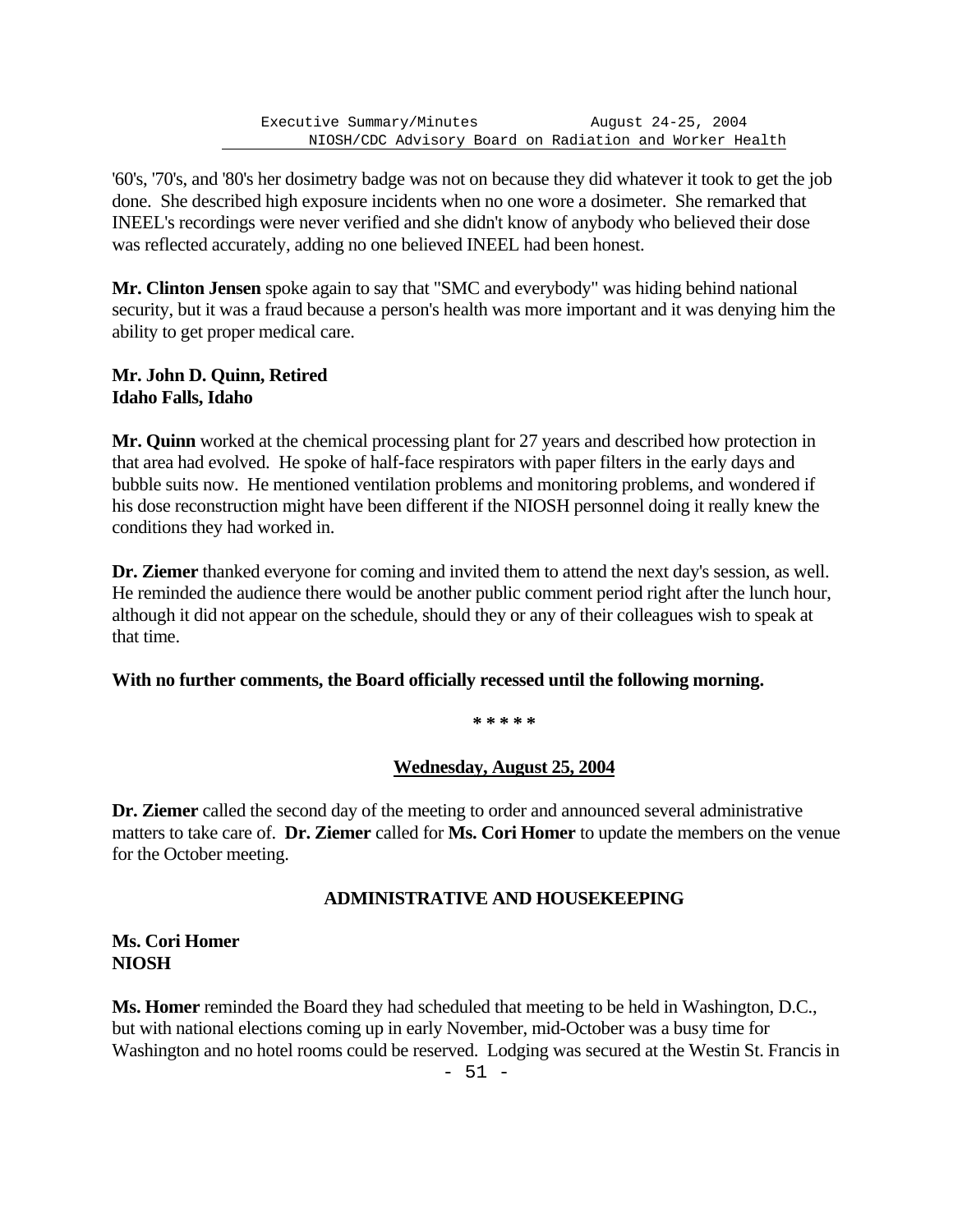the alternate venue, San Francisco, California, for October 19, 20, and 21, allowing three days for the subcommittee and full Board to meet. After discussion it was determined Board turnout could be better accomplished by changing the dates to October 18, 19 and 20. **Ms. Homer** indicated she would communicate with the hotel and confirm that change.

The Board deliberated scheduling the final meeting for 2004 and tentatively decided on December 13, 14, and 15 in Washington, D.C., with the alternate location of Tampa, Florida, as there are claimants from Pinellas. The first week of February was selected as the time for the first meeting of '05. **Ms. Homer** indicated she would shop hotel availability using those choices.

**Dr. Melius** asked that **Ms. Homer** notify the members as soon as possible when changes are made or accommodations confirmed so they can maintain their calendars.

**Ms. Homer** discussed other matters related to travel orders, voucher information, and the approaching fiscal year end closeout. Information was provided for those members touring the INEEL facility the following day.

**\* \* \* \* \***

## **USE OF UNCERTAINTY IN DOSE RECONSTRUCTION**

## **Dr. James Neton NIOSH**

**Dr. Neton** prefaced his presentation by noting that the allotted time did not allow for an extreme amount of depth. He had put together a number of slides for an overview of how uncertainty is assigned for different applications in the dose reconstructions.

Commenting that what he was going to present was probably a review for some people, **Dr. Neton** explained he wanted to set the groundwork. The way Congress enacted the statute uses the IREP model, a Monte Carlo sampling program which applies uncertainty to the distributions for the risk coefficients. The front end input to the model is the dose reconstructions, which also use uncertainty distributions in that calculation.

The value for the central tendency of an uncertainty distribution will represent best estimate. Effort is made to figure out what really is the best estimate of the worker's exposure at the facility doing that job during that time period. With no way of knowing exactly, advantage can be taken of the probability distribution functions within IREP to assign some uncertainty about that distribution. **Dr. Neton** explained that the over-arching factor is that if they don't know and science can't inform them, they will include favorable assumptions in the uncertainty distributions. He added the distributions will vary considerably depending upon what they're doing with that dose

- 52 -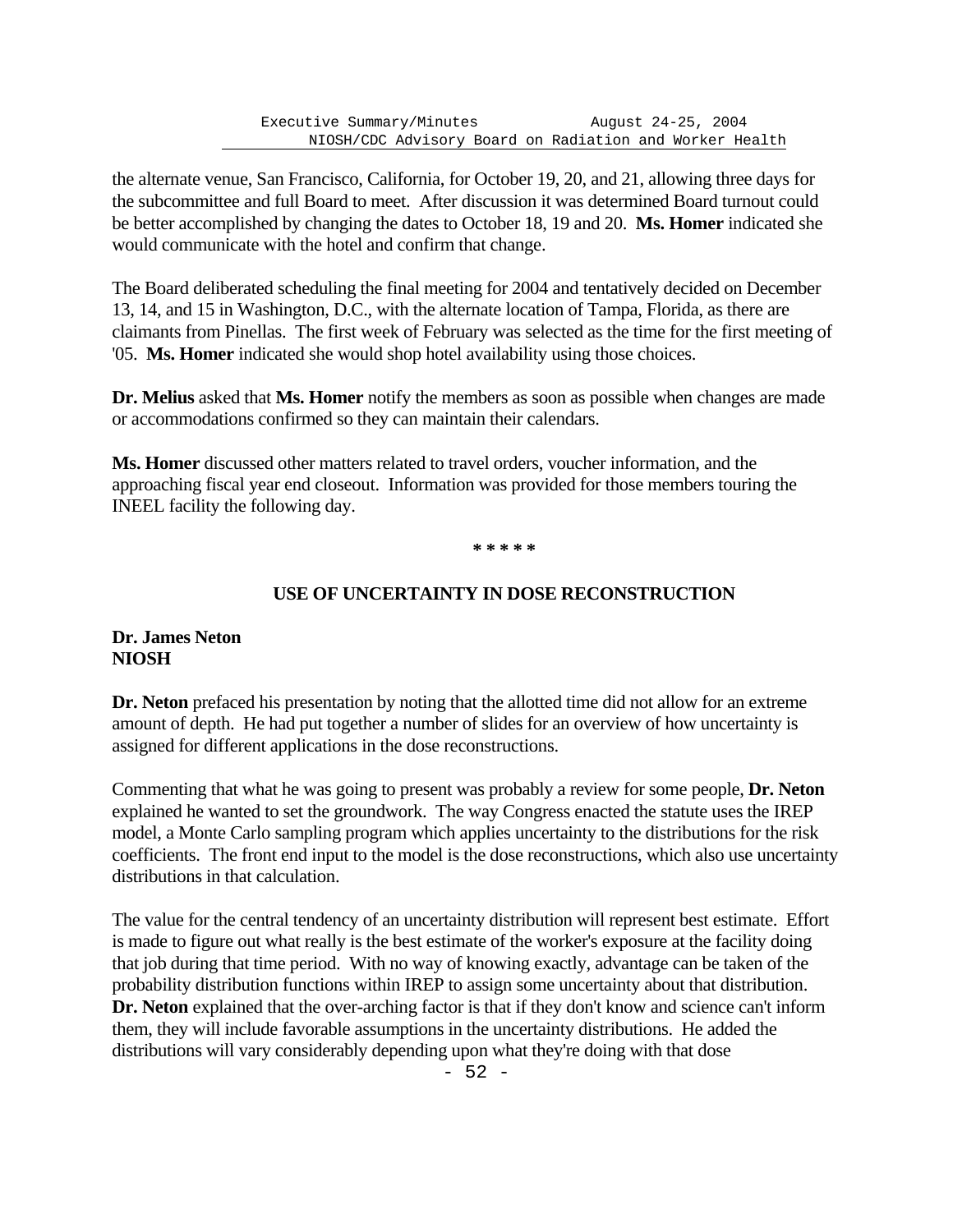reconstruction.

Regulation 42 CFR 82 details the efficiency process of making some worst-case assumptions at the beginning of dose reconstruction to see if, even under those considerations, a claimant is noncompensable. If so, the dose reconstruction is terminated. Since the simplest distribution is a single value, under those conditions the distribution may be represented by a constant.

On the other hand, if there is no information available for individual workers, model distributions are developed based on the available data. **Dr. Neton** pointed out that uncertainty in organ dose is one of the huge number of variables involved in the calculation of excess relative risk.

Dr. Neton described some of the factors that are sources of uncertainty in probability of causation, such as the cancer model itself, dose and dose rate effectiveness factor, and radiation effectiveness factors. He commented that it was a complex issue and there was no simple discussion on it.

**Dr. Neton** listed and described the types of uncertainty distributions used in dose reconstruction, ranging from constant to uniform. There were slides presented illustrating the various distribution types in graph form. The process of doing a fully-researched dose reconstruction for an external dose was detailed in a step-by-step manner to describe how uncertainty distribution is handled within the external dose calculation.

**Dr. Neton** explained that arriving at an internal dose value involved more assumptions in the calculation. To simplify the calculation they have considered all internal doses to be lognormally distributed, with a geometric standard deviation of three. This alleviates the need to account for the variety of different values that have uncertain distributions in an internal dose calculation.

**Dr. Neton** commented there are scientific publications which point to the fact that a geometric standard deviation of about three is reasonable. He opined that it was probably a very fair, if not moderately claimant-favorable, assumption. Use of this assumption results in a range of values spanning several orders of magnitude at the 99 percent confidence interval. A slide was presented which illustrated in graph form an internal dose distribution using a geometric standard deviation of three.

Turning to uncertainty in exposure models, **Dr. Neton** reminded the Board he had pointed out the uncertainty they would use in doing a fully-researched dose reconstruction for which they had external badge measurements, et cetera. However, in many cases no real monitoring data is available for individuals from many of the Atomic Weapons Employers and others. There may be a distribution of air samples, and in that case they would develop an exposure model to be applied to the work force.

Explaining there are a number of exposure models one could develop, **Dr. Neton** used Bethlehem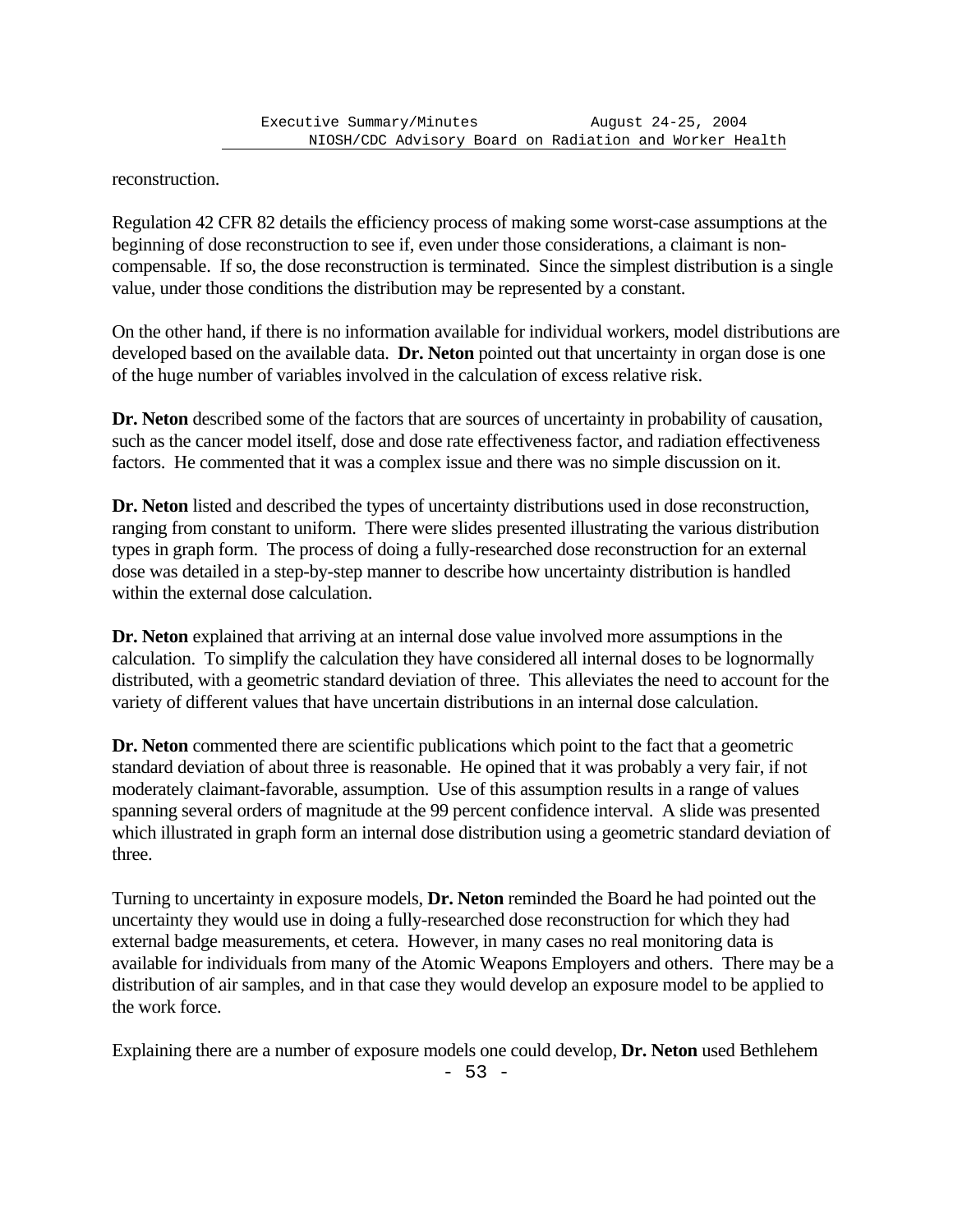Steel as an example of an exposure model that covers all workers because they did not know where those workers were in space and time in relation to their work environment. **Dr. Neton** illustrated his explanation with a slide demonstrating the Bethlehem Steel model in graph form.

**Dr. Neton** commented they had developed several of these exposure models and felt they had covered the range. He offered that if the probability of causation is calculated to the 99th percentile, it's being driven by some relatively high values they believe are claimant-favorable. This value is assigned to every single worker, regardless of where they worked, because they just don't know exactly. **Dr. Neton** reiterated it was a fairly complicated issue, but thought he had hit the highlights.

## **Discussion Points:**

**Dr. Melius** asked if the lognormally geometric standard deviation of three should be adjusted for different types of tests. **Dr. Neton** replied if it were adjusted, it would be tightened. He commented that in his mind this would represent the upper range for some of the worst types of analyses, such as the actinides. There are better estimates for some of the nuclides, but the Geometric Standard Deviation (GSD) of three covers a myriad of possibilities and addresses the worst cases.

**Dr. Melius** indicated he had been thinking of changes over time and techniques. **Dr. Neton** responded that as you go back in time, uncertainty goes up because maybe detection limits weren't as good. But those are small compared to the differences in metabolic models and other factors. He commented they were pretty certain they had that bracketed. **Dr. Neton** stated the over-arching uncertainty in the calculation is the risk model, and he couldn't over-emphasize their contribution.

**Mr. Griffon** said he would be interested in the references to support the GSD of three. Remarking that the authors of Integrated Modules for Bioassay Analysis (IMBA) had at one point planned to construct some uncertainty analysis functions into it and inquired if that had ever been achieved. **Dr. Neton** replied the current version of IMBA has a maximum likelihood estimator function, but that only addresses the extrapolation of all the bioassay samples to the intake. He commented that while they had looked at it, and other kinds of possibilities, they didn't use it and believe the most straightforward is to assign the distribution to the internal dose.

**Mr. Elliott** asked **Dr. Neton** to comment on the sensitivity analysis function of IREP and what it points to when it's run. Acknowledging the presence of **Dr. Owen Hoffman** with the comment that he was probably better qualified to speak on it, **Dr. Neton** an advanced feature of IREP that can be selected after a run which will provide the relative contribution to the overall uncertainty for a number of factors. It also has contribution to the radiation effectiveness factor and to radiation dose, so it can show what's driving the uncertainty in the calculation for any IREP case run. They've done the sensitivity analyses, but there's no clear pattern because there are so many factors built in.

**Dr. Hoffman** added that the sensitivity analysis apportions the uncertainties of various components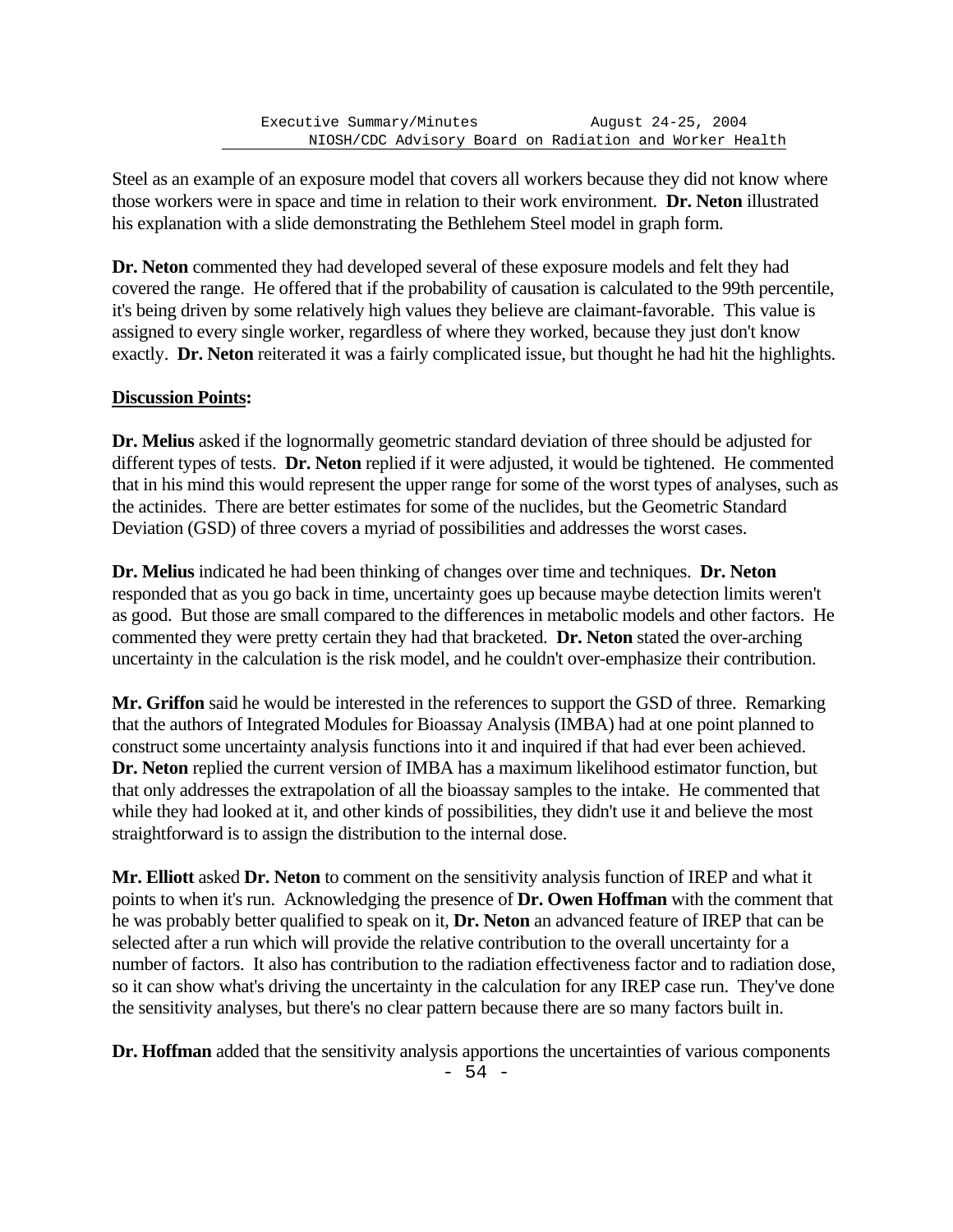of IREP and the uncertainty on the dose input to see which contributes most to the overall spread of values. If you're interested in what contributes most to the 99th percentile of PC, you go back into the model and fix a value as a constant and see what difference it makes, but it's a little bit more complicated calculation.

Commenting on the GSDs, **Dr. Hoffman** mentioned that in some of their analysis of internal dosimetry for some transuranics, GSDs might be somewhat greater than three. Oftentimes the uncertainty in the intake will dominate over the uncertainty in the internal dosimetric model, but that won't necessarily be the case for things such as plutonium.

**Dr. Neton** remarked that this is not an area that has been explored in a lot of detail. Since they're blazing the trail, they will certainly modify as they learn.

**\* \* \* \* \***

## **SCIENTIFIC RESEARCH ISSUES UPDATE**

## **Mr. Russ Henshaw NIOSH**

**Mr. Russ Henshaw** began his update by reminding the Board that another version of IREP, NIH-IREP, is maintained by the National Cancer Institute (NCI). Late last year they revised their lung model. NIOSH determined they would wait until the implementation of that model and evaluate it for possible application to the work force covered under EEOICPA.

The difference in the two versions was thought to be a difference in the probability of causation between smokers and non-smokers, with the NIH-IREP more claimant-friendly to male smokers and females exposed at younger ages. Since the last Board meeting NIOSH has learned that NCI has made a further change to their lung model to adjust for chronic alpha exposures. Reportedly the effect will be to smooth out differences in probability of causation results at the 99th percentile credibility limit for smokers and non-smokers. **Mr. Henshaw** remarked his understanding was that the difference is minimal.

NIOSH decided to put their evaluation on hold until the NCI change went into effect, and then resume. That change went into effect last week. SENES has issued a preliminary report exploring the differences and with certain recommendations which is in internal review by OCAS at this time.

Another project is to review the DDREF assumptions, values and distributions used in IREP. Dose and dose rate effectiveness factor, DDREF, is an adjustment factor built into IREP to account for differences in exposures between Japanese atomic bomb survivors and U.S. nuclear weapons workers.

 $- 55 -$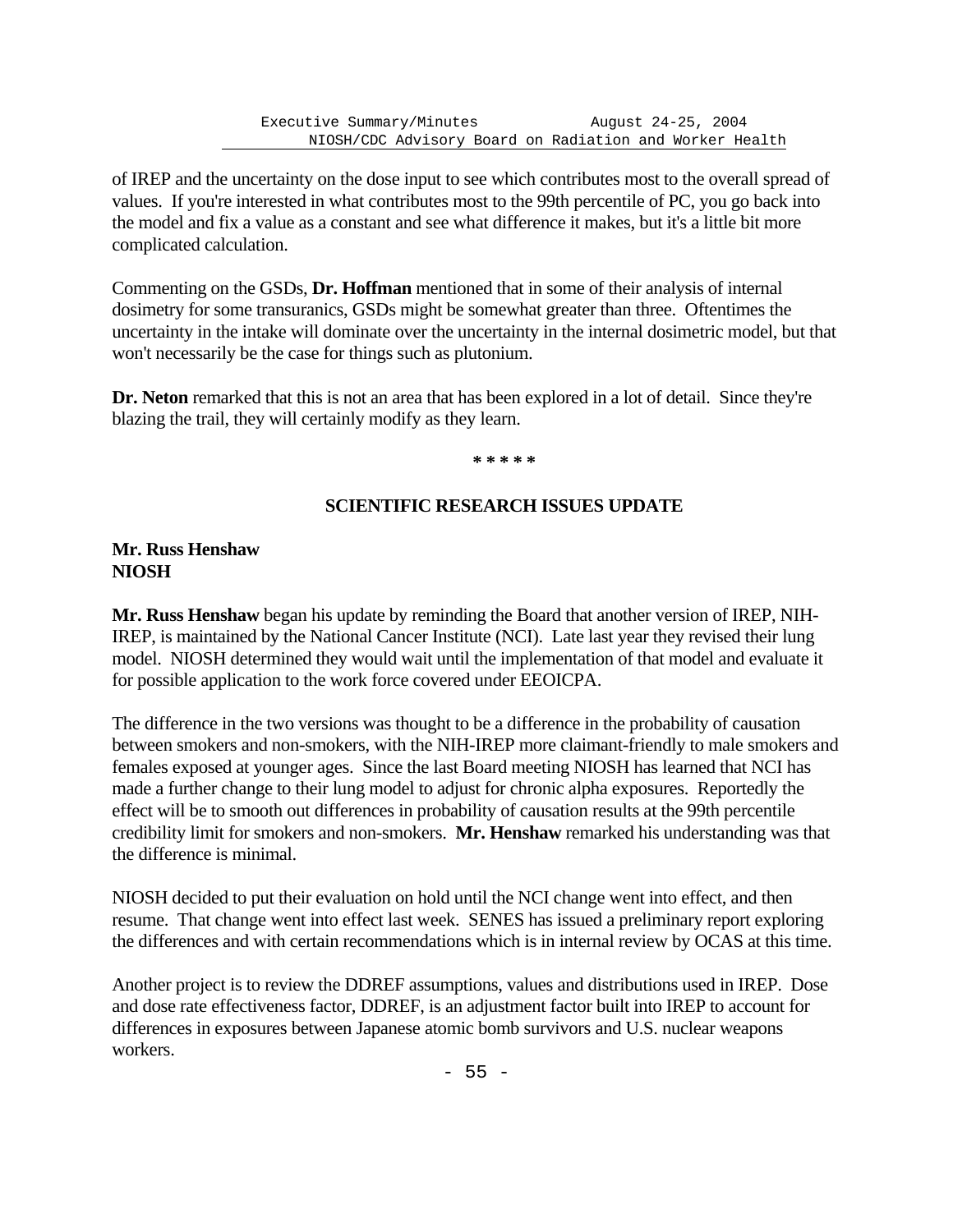The ICRP recommends a DDREF of two. In creating NIOSH-IREP a decision was made to use a more claimant-friendly uncertainty distribution weighted mostly between values of one and two. This was an issue of controversy at the time the probability of causation rule was published. **Mr. Henshaw** indicated they thought it was time to look at DDREF, re-evaluate their assumptions and possibly propose an adjustment.

SENES submitted a very complex and lengthy draft report to NIOSH/OCAS last May. It is still within internal review in OCAS, though they hope to submit their comments to SENES within the next week or two. Ultimately any findings or recommendations will be submitted to outside experts for an independent review.

Earlier **Mr. Henshaw** had reported on the intention to upgrade Analytica, the software package that serves as the computational engine behind NIOSH-IREP, with the new version. That has been done and the transition went smoothly. Their tests show this version processes cases two or three times as fast as the former. They can now process cases with 500-plus rows of exposure information. Previously that was not only difficult, if it could be done at all, but took a good bit of time.

**Mr. Henshaw** commented he had e-mailed the Board notification that IREP summary reports now have both the Analytica and IREP versions printed at the top. NIOSH-IREP is at 5.3; Analytica is 3.0.

Remarking that the position of research health scientist had been a long-standing vacancy at OCAS, **Mr. Henshaw** reported interviewing to fill the position had begun mid-August. He anticipates that person will be at the next Board meeting. The primary duty of this position will be applied research, with a first project of conducting a feasibility study of current occupational dose-response data to improve the fit of cancer risk models in NIOSH-IREP.

Incorporation of occupational studies into the risk models has been of major interest to both the Board and OCAS. **Mr. Henshaw** reminded the group that at the time the probability of causation rule was promulgated, NIOSH had determined the current state of knowledge of U.S. occupational studies was insufficient to incorporate it into the risk models. That rule only went into effect two years ago. And late last year when the NCI/CDC working group issued its report to revise the 1985 radioepi tables, they commented that estimates based on low dose studies are too imprecise to be used in risk modeling.

In any event, OCAS feels it's time to take another look, and will begin with a feasibility study. If there is indication of a sufficient quality and quantity of dose-response data among occupational cohorts, they will launch the next phase. That will be to incorporate the data as a supplement to NIOSH-IREP risk models wherever possible.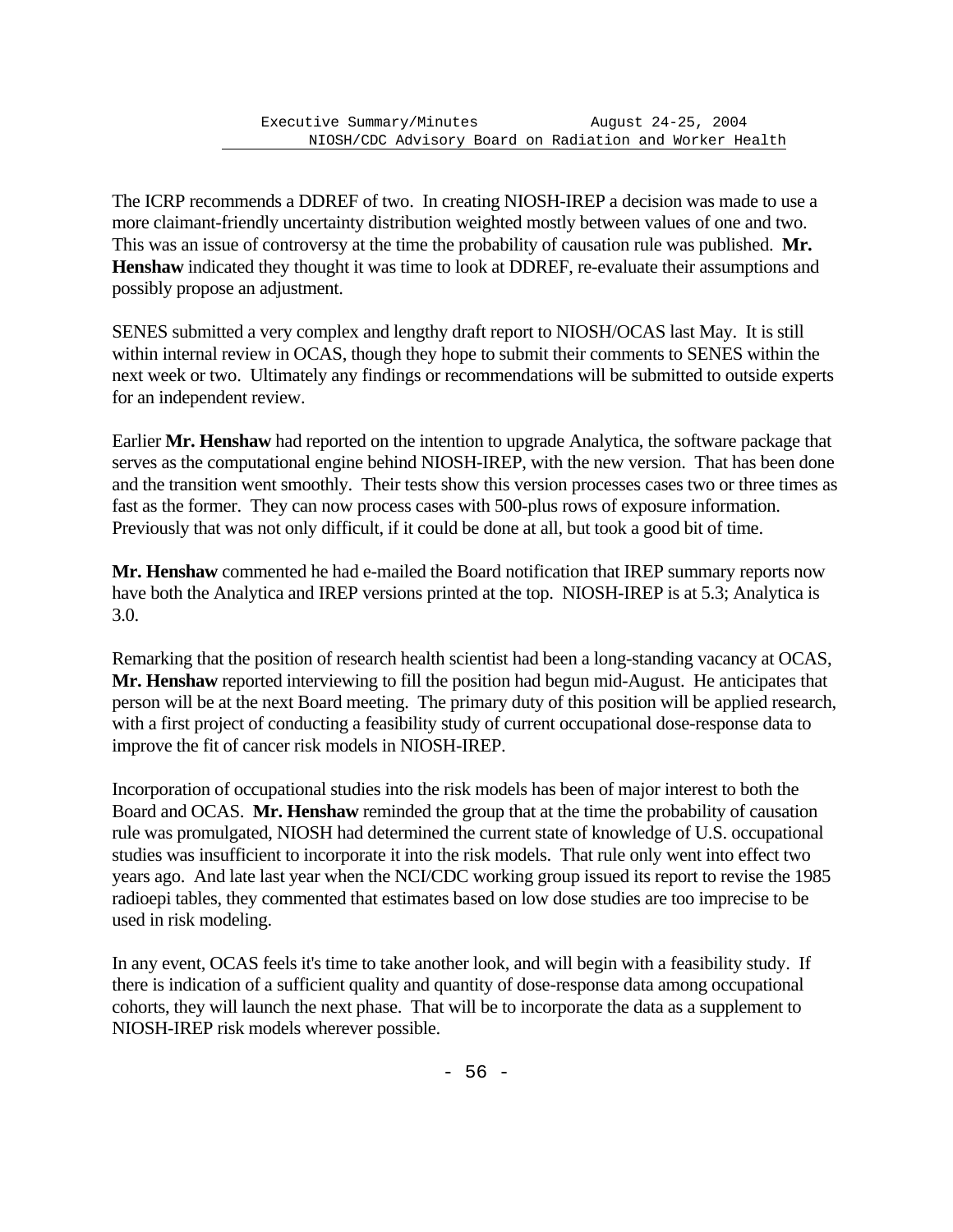Another issue of priority interest to the Board is the grouping of rare and miscellaneous cancers. Cancers were originally allocated to risk groups based primarily on epidemiological data, but also on biological plausibility and uncertainties. **Mr. Henshaw** explained there are 32 IREP risk models, but each falls into one of three major risk groups.

The group one risk models depend on age at exposure and age at diagnosis. Those in group two also depend on age at exposure and diagnosis, but incorporate an age-independent excess relative risk per sievert, as multiplied by an age-dependent modifying factor. The major characteristic for group three cancers is the excess relative risk per sievert is constant, with no age dependency. Nine additional risk models are loosely gathered into group four, but each is unique.

**Mr. Henshaw** commented he felt re-evaluation of how these cancers are grouped dovetails into the feasibility study of occupational cohorts, noting a great deal of interplay that needed to be studied. This project is in the beginning stages.

Future projects include a review of the choice of organ sites for dose reconstruction and a look at the NIOSH-IREP latency adjustment for bone cancer. Finally, the Health Energy-related Research Branch in NIOSH received funds to conduct studies of chronic lymphocytic leukemia. A public meeting was held last month which three representatives from OCAS attended. **Mr. Henshaw** indicated he presumed a report would be issued from that meeting and they will proceed from there.

# **Discussion Points:**

**Dr. Melius** asked if it would be possible to get a presentation on the smoking adjustment lung cancer issue from NCI or whatever appropriate entity when the Board meets in Washington. **Mr. Elliott** replied they would look at that, adding it would be nice if NIOSH had something to present as a companion so the Board could compare and contrast.

**Dr. Melius** suggested a briefing on the SENES work would also be good. **Mr. Elliott** offered a reminder that they develop their work and put it before subject matter experts for peer review and comment, as they did with probability of causation and IREP development during rulemaking. That process will be used for any substantive modification to any risk model or dose reconstruction methodology. NIOSH will gather subject matter expert and peer review comments for the Board's benefit when a proposal is brought for evaluation.

**Dr. Melius** indicated he agreed with the procedure, but thought there may be a way of briefing the Board as they go rather than all at once. **Mr. Elliott** agreed, noting they are putting more resources and energy into the Board's various research questions. He suggested it was appropriate to keep a standing agenda item the status of research issues.

> - 57 - **\* \* \* \* \***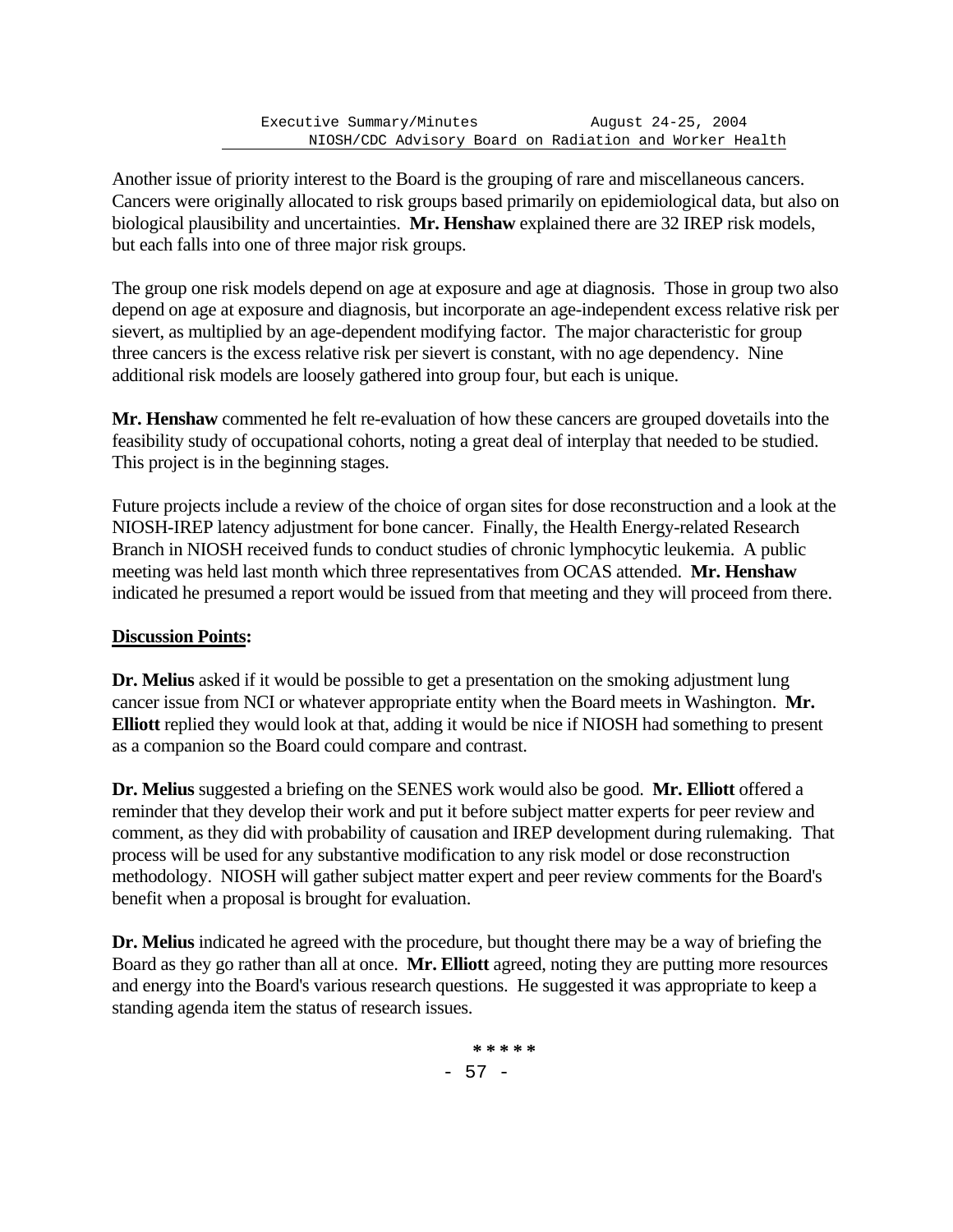# **SUBCOMMITTEE STATUS REPORT**

# **Dr. Paul Ziemer, Chair Subcommittee for Dose Reconstruction and Site Profile Reviews**

In his role as Chair of the Subcommittee for Dose Reconstruction and Site Profile Reviews, **Dr. Ziemer** informed the Board the subcommittee charter had been approved by the Committee Management Officer and is now in effect. He reminded the Board that they were all members of the subcommittee, but would be called upon to serve in groups of three plus a Chair and the Designated Federal Official for specific subcommittee meetings.

Approximately a month earlier a working group had met in Cincinnati to develop materials for subcommittee review and ultimate recommendation to the full Board as procedures for selection of cases to be reviewed in the audit process. Those same individuals met as the subcommittee earlier in the week and had prepared a two-page document for the Board's consideration. **Dr. Ziemer** asked that they keep those documents at hand while the thinking of the subcommittee was explained. They would then become a recommendation and motion from the subcommittee for the Board to adopt as a procedure.

**Dr. Ziemer** asked **Mr. Griffon** to walk the Board through the document and explain the concept. He suggested the Board keep in mind their discussions of a matrix of dose reconstructions, an array representing various facilities, cancers, types of workers, probabilities of causation, all the parameters of interest. The idea was to sample from different parts of the array, depending on weighting.

**Mr. Griffon** commented there were parameters of interest defined in the flow sheet and he envisioned filling the matrix with a sampling of cases in those relative amounts by the time the Board finished sampling the whole set of available cases.

The first step on the flow sheet is to select cases, using a random number generator selection process. In answer to **Mr. Griffon**'s request for clarification of the proper terminology for the pool of cases available for review, **Mr. Elliott** replied they were the cases which have been adjudicated to the point where a final decision has been proffered, which currently numbers approximately 1,400.

**Mr. Griffon** described the parameters of interest as the POC category, facility, decade first employed, duration of employment, and IREP risk model. These are areas of interest to the Board, and are searchable on the NOCTS system of the NIOSH database. He described what the subcommittee had determined to be the appropriate number of samples by grouping, as well as their rationale for weighting. **Mr. Griffon** noted these are preliminary and can be adjusted at the Board's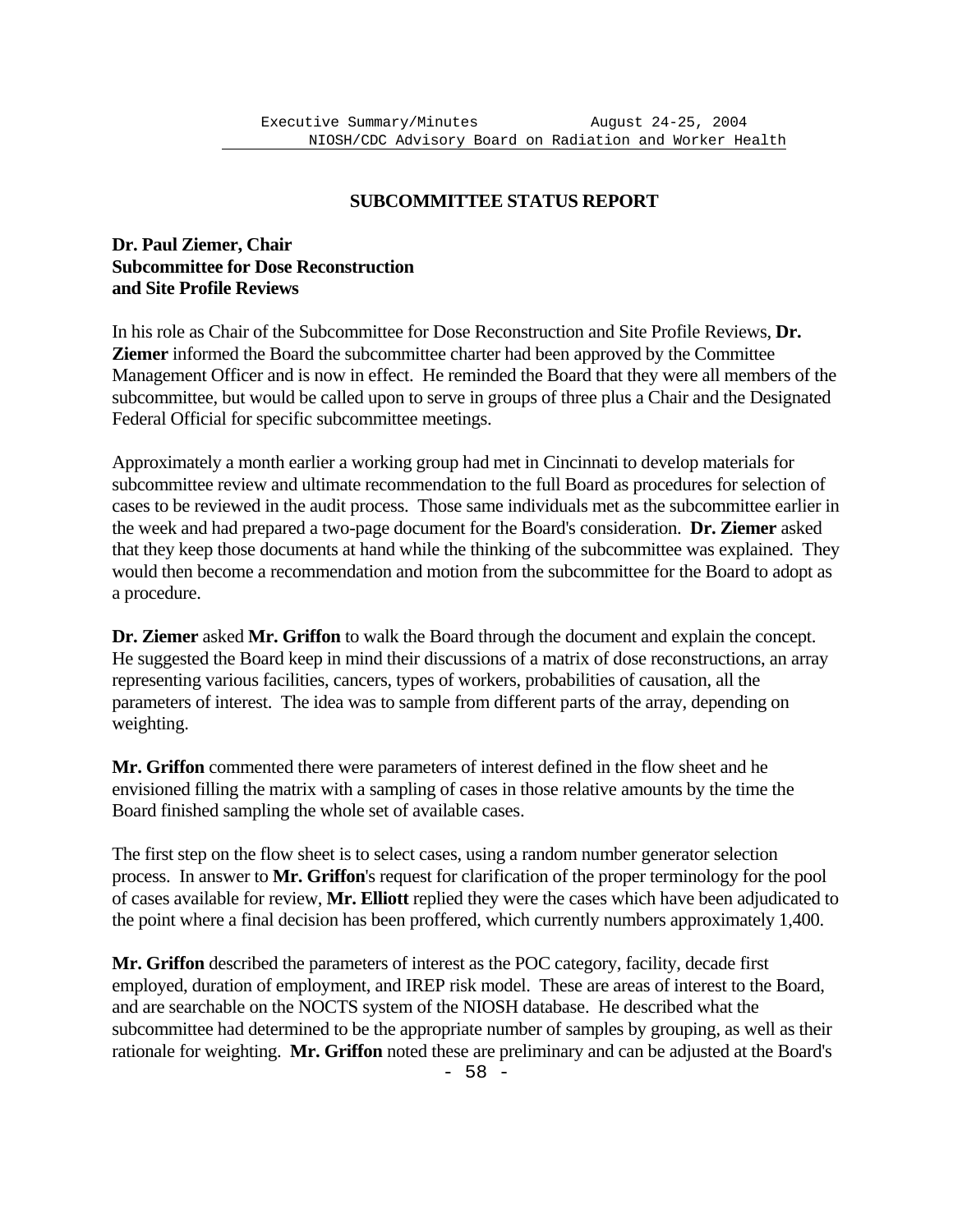pleasure.

For example, under POC they propose to sample 40 percent of cases with 0-44.9 percent POC, sample 40 percent of cases with 45-49.9 percent POC, and sample 20 percent of cases with greater than 50 percent POC. The 45-49.9 percent POC is seen as a very sensitive area. There are assumptions that when POC goes over 45 percent, NIOSH does a more refined dose reconstruction. They're closer to the award area so it's weighted a bit higher. And though they certainly wanted to sample some of those with POC greater than 50 percent, it was weighted at 20 percent.

Under the major criteria of facility, the suggestion is to sample based proportionately on the total number of claims from all DOE facilities. **Dr. Ziemer** clarified that if Idaho had ten percent of the total claims in the system, they would expect ten percent of the matrix to be Idaho. **Mr. Griffon**  explained that sites with very few claims would be grouped together into a pool and a sampling of 2.5 percent would be taken from that pool. The overall sampling percentage goal is 2.5 percent, but larger sites would be sampled proportionately.

For weighting of decade first employed, the members of the subcommittee brought their experience to the discussion and gave consideration to when they thought there would be more difficult cases and more likely higher exposures. Consequently they recommend a sampling of ten percent from the '40s; 25 percent each from the '50s, '60s, and '70s; ten percent from the '80s and five percent from the '90s.

They used a similar approach for duration of employment, and rationalizing that very short durations could include some unique circumstances, the subcommittee recommends a sampling of 25 percent each of periods 0-1 year, 1-5 years, 5-10 years, and more than 10 years.

Finally, risk model was left relatively open, with the intent to examine cases representing each type of model. **Dr. Ziemer** added that their thought was if they started with about 20 sample cases, they weren't going to fill all the boxes anyway. Perhaps the three major groups **Mr. Henshaw** had mentioned earlier would be a starting point because they look at the variables in different ways. Those might be broken into some distribution.

**Mr. Griffon** called attention to some other criteria previously discussed by both the Board and the subcommittee, and which are important. They include cases using coworker data, monitored versus unmonitored, job category, et cetera. Currently they are not searchable fields, so the descriptors aren't displayed on a printout of random cases. The subcommittee recommends tracking them to assure they also sample across those parameters.

**Dr. Ziemer** asked the Board to turn back to the first page, where the first step is to ask NIOSH to generate a list of cases. The Board or the subcommittee would work down the list to see how they fit into the matrix, and either accept or reject a case for review.

- 59 -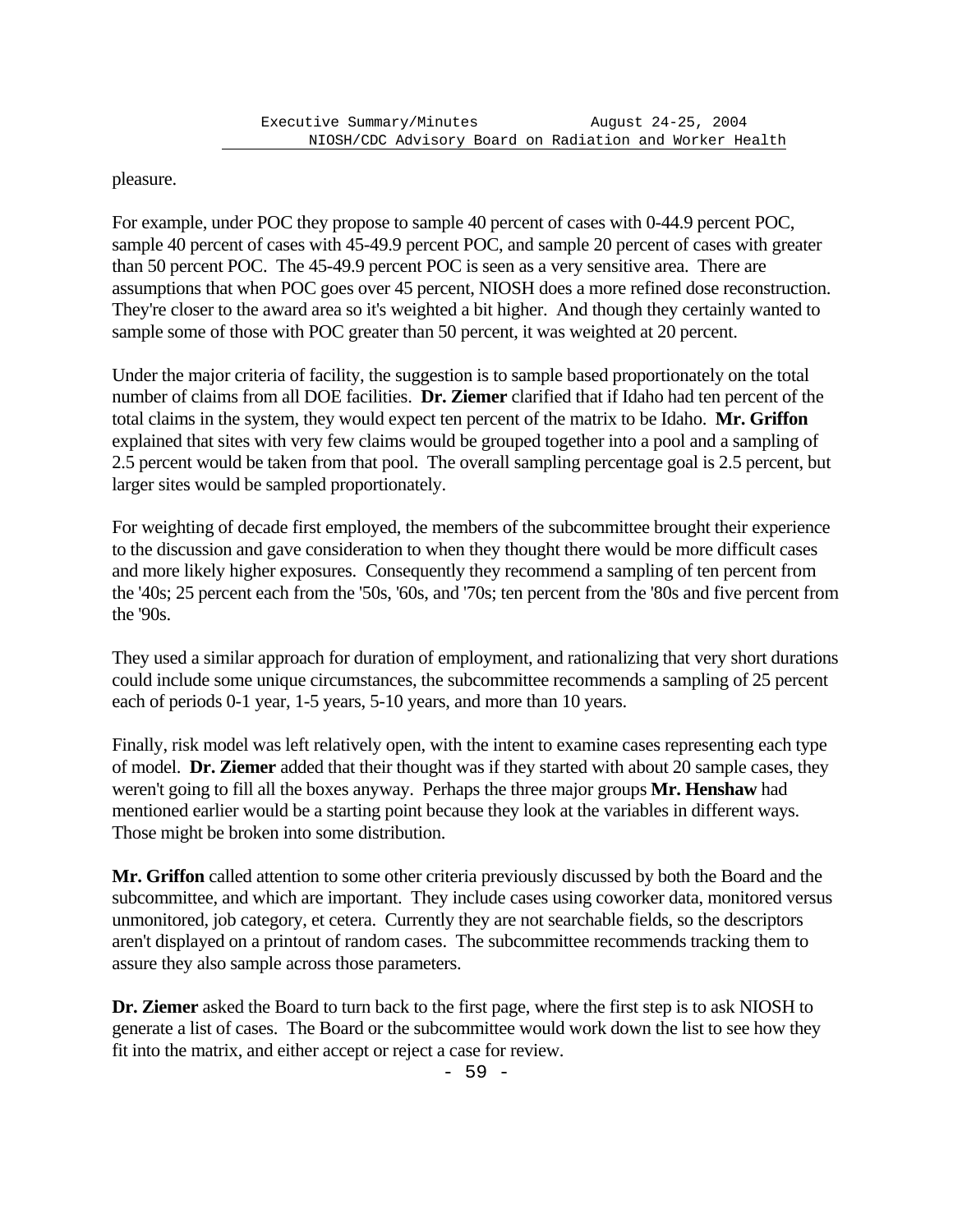What is not shown but was discussed in subcommittee was having two members of the Board primarily responsible for each case, along with a person from SC&A to work up the case since not everybody on the Board was a dosimetry expert.

**Mr. Elliott** commented that the only difference from their original process procedure is that, once case selection has been made, NIOSH has agreed to create a CD for each Board member with his cases on it with all the case information. It will be a Privacy Act-controlled disk to be delivered to each Board member and the contractor.

**Mr. Griffon** remarked that SC&A was represented in the audience at the subcommittee meeting and they had discussed logistics, which they may want to write in the procedure, but panel members could conference call with SC&A during development. They had discussed when the cases are brought back to the Board they might have a closed session the first day to discuss specific cases and case reports, and an aggregate data report might be brought by SC&A. Then in open session they could present the aggregate findings where they can't discuss privacy information.

**\* \* \* \* \***

# **BOARD DISCUSSION/WORKING SESSION**

**Dr. Ziemer** announced the matter comes as a recommendation from the subcommittee and is considered a motion to accept or modify, and opened the topic for discussion.

**Dr. Melius** remarked he liked the proposal, only questioning over-weighting on duration of employment. He indicated he felt 40 percent with less than five years' employment may be too high, suggesting more might be learned from cases with longer employment periods.

**Dr. Ziemer** reminded the Board these numbers were somewhat arbitrary. They don't know how this distribution compares with the claim distribution. It is appropriate to revise the numbers if someone wishes to do so. **Dr. Melius** added he was concerned it might not be a very representative population.

**Mr. Elliott** commented that AWEs have a contained employment period reconstructed against, usually short numbers of years. **Dr. Melius** replied he had also been concerned about how facilities were selected.

**Ms. Wanda Munn** expressed her understanding that job category was something very difficult to tie down for most claimants and so was concerned about the notation at the bottom of the flow sheet. **Dr. Ziemer** replied that the issue had to do with what words are used to describe a job, but once a case is opened, you can figure out what was done. A brief discussion followed on how that task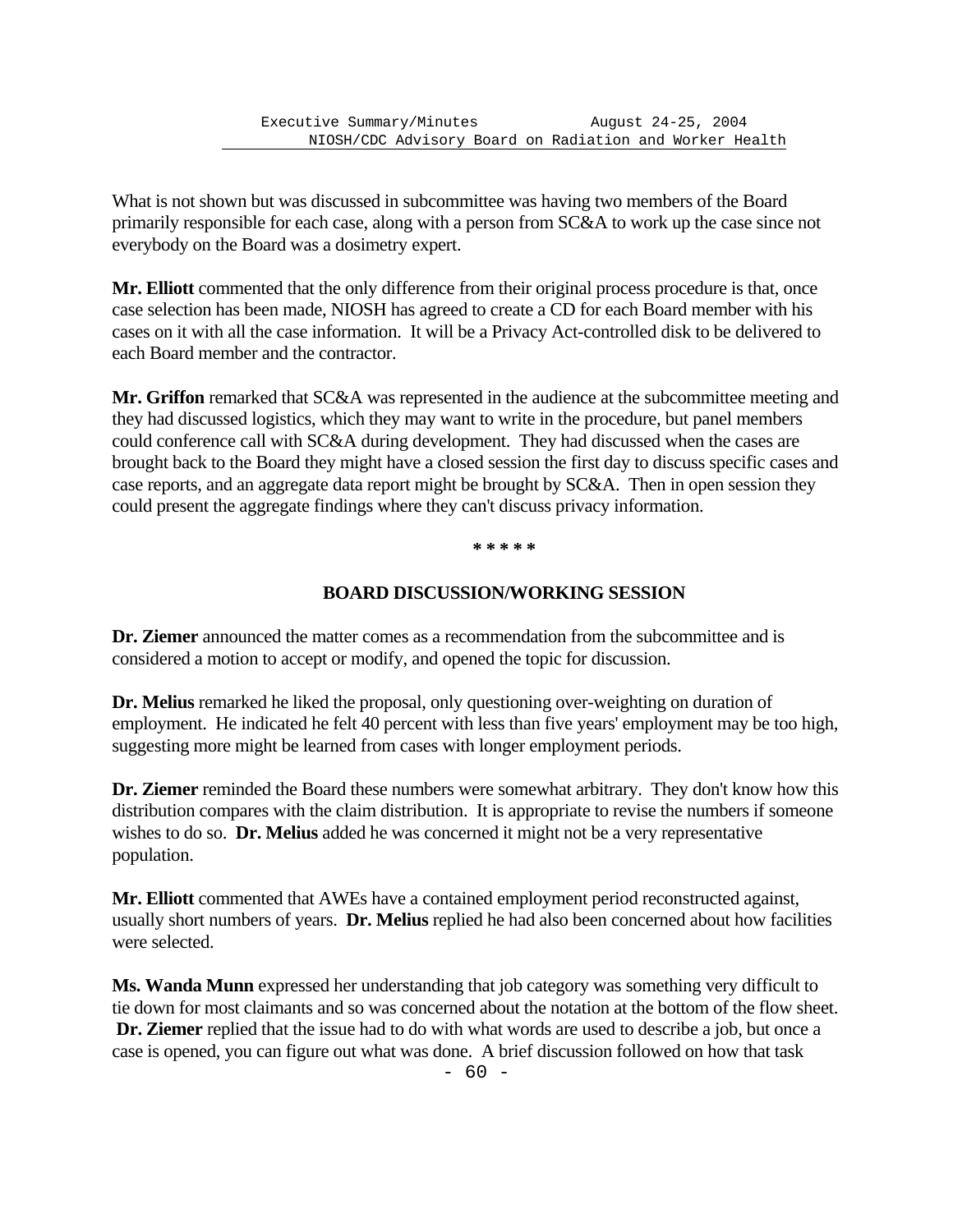might be handled and by whom.

**Ms. Munn** raised a question of exactly what is meant by the word "statistics" as used in item six of the procedures. After discussion it was taken by consent that the word "statistics" would be replaced by the words "summary findings" in item six.

**Ms. Munn** inquired if there were any possibility the same case may be reviewed more than once, noting the procedure doesn't address that. **Dr. Ziemer** replied that could be added, as it was his understanding that reviewed cases were no longer in the pool. Discussion resulted in a decision to add a sentence at the end of paragraph 3 that reflected that intent.

Returning to the topic of employment duration, **Dr. Melius** suggested perhaps they could get some summary statistics off the first group of cases and get a better idea of how to set the parameters. **Dr. Ziemer** again reminded the Board this recommendation is conceptual and whatever is adopted can be modified at any time. He explained further that if the Board felt there weren't enough cases from a particular site, there was the capability to sample randomly within a site.

**Mr. Griffon** remarked that they'd had to use only final cases for POC so it hadn't occurred to him earlier, but for duration of employment and even decade first employed, NIOSH could be asked to query against the entire database. He suggested that might help define the categories better. They could look at decade first employed and duration for however many cases are in the system. Based on that, they may choose to sample proportionately for those categories, as well.

**Dr. Melius** indicated he thought they would end up having to first stratify on POC and sample within the current categories for efficiency purposes. **Dr. Ziemer** commented that if they went to a certain percentage of short duration employment, they may select heavily from AWEs, so the categories could work against each other if they aren't careful.

**Dr. DeHart** asked how they would go about assigning a number to the 1,400 available cases. **Dr. Ziemer** replied the proposal would use a random number and select from those. **Dr. DeHart** then raised the issue of bias, which **Dr. Ziemer** responded that was understood and the sample base will change as time goes on. They're still looking at a small total of what the eventual matrix will be.

**Dr. Ziemer** informed the Board that they were prepared to give them a list today if the procedure is approved. Information management at NIOSH had been asked to generate a list of 25, from which the Board could select 20. Then procedure then would be to assign the Board members, generate the disks and provide the information to the contractor. The list will tell the POC category, the facility, et cetera.

**Mr. Griffon** explained the challenge is to hand-select from those 25 cases as a Board. The list will only have some descriptive statistics to help selection. Those not chosen will go back into the pool.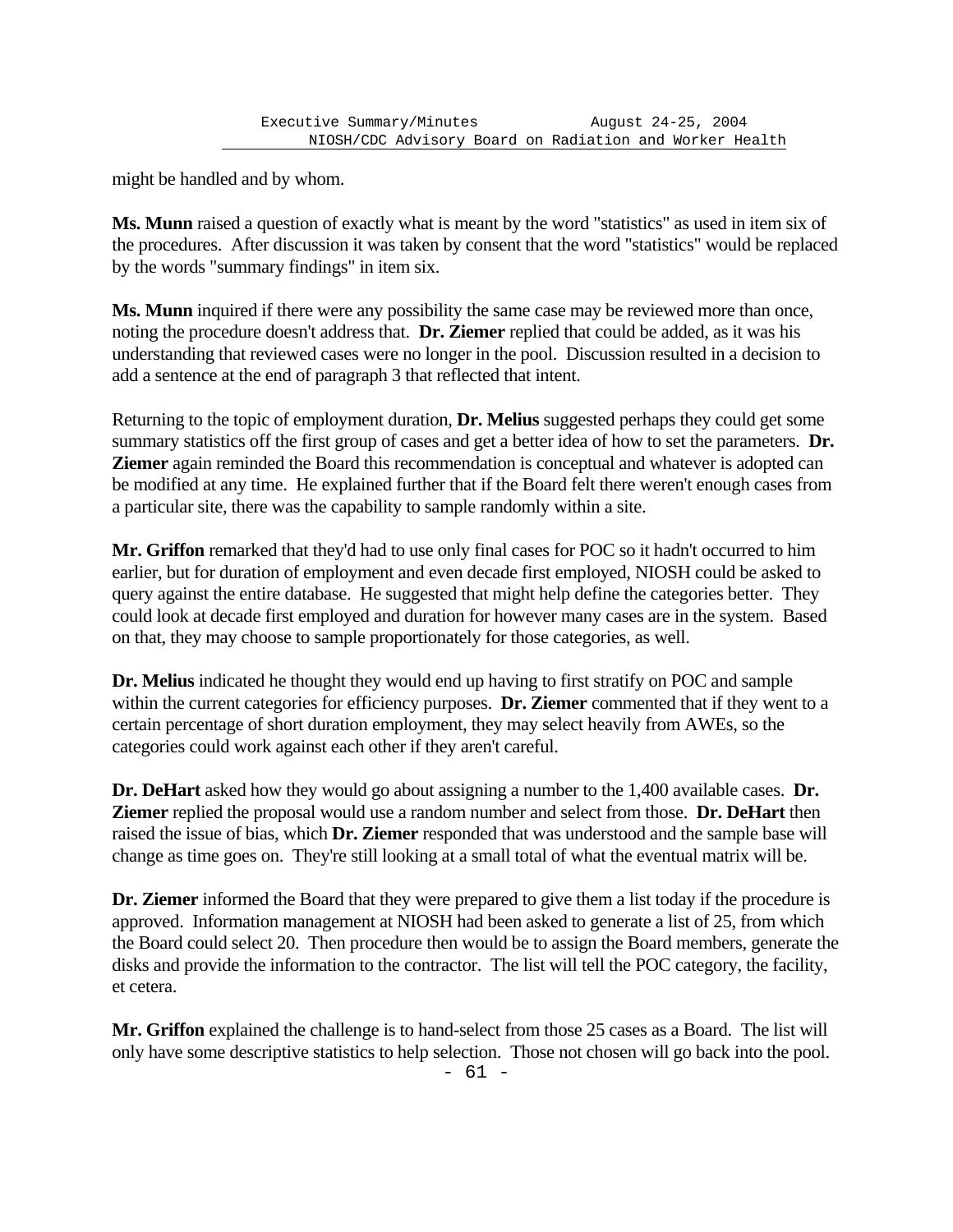**Dr. DeHart** suggested selecting ten percent from the '40s in the category of decade first employed might be too low because the assumption is dose might be higher in that group, with perhaps a greater chance of error. **Dr. Ziemer** explained their rationale was the number of employees was smaller in the '40s as the system was still building, with larger numbers reflective of the '50s.

**Ms. Munn** questioned the high percentage of claims filed for non-covered conditions which had been discussed earlier. **Mr. Elliott** explained those were DOL statistics and the dataset from which they were sampling did not include those cases pulled back by DOL.

**Dr. Ziemer** called for additional modification to the proposal and there were none at the moment.

#### **The Chair called for a vote on the motion to accept the Procedure for Selecting and Tracking Dose Reconstruction Cases as amended. It was passed unanimously.**

**Dr. Ziemer** informed the Board that because the contractor was prepared to assign 20 cases at a time, the subcommittee was recommending the selection of 20 cases from the list of 25 in order to give them all some experience.

While the list was being distributed, **Dr. Ziemer** outlined the contractor's role, the number of Board members to be assigned to a case, conflict of interest issues, timetables, privacy issues, et cetera as they related to the review and reporting on individual cases. He noted the list of 25 was comprised of 32 percent from Bethlehem Steel, 24 percent Savannah River, et cetera, and commented that the analysis on POC indicated none fell in the 45 to 50 percent category that was of such great interest to the Board.

**Dr. Roessler** commented the decade first employed included some from the '30s and wondered if that were an error. **Dr. Ziemer** remarked that was the decade they started working at the company.

**Mr. Elliott** indicated there were only 20 of 1,450 total cases in the category of 45 to 49 percent POC, and in this random sampling they didn't hit any of those 20. **Dr. Ziemer** remarked if they wanted at least one of those in the first run, they could go back and select by POC and randomly select one of those 20. He reminded the Board this is only a few of hundreds that will be sampled, however. **Mr. Elliott** added he had just been corrected; there were only eight cases in the 45 to 49.9 percent POC category from the 1,450 cases in the pool. There are 20 from the first 4,000 cases turned over to DOL. **Dr. Ziemer** acknowledged that for this initial run that may be fine. **Dr. Anderson** observed there were a lot of low POCs, but **Ms. Munn** noted there were a few high ones, as well.

**A motion was made and seconded to approve the first 20 cases on the list of 25 as the first cases to be reviewed by the Board.**

- 62 -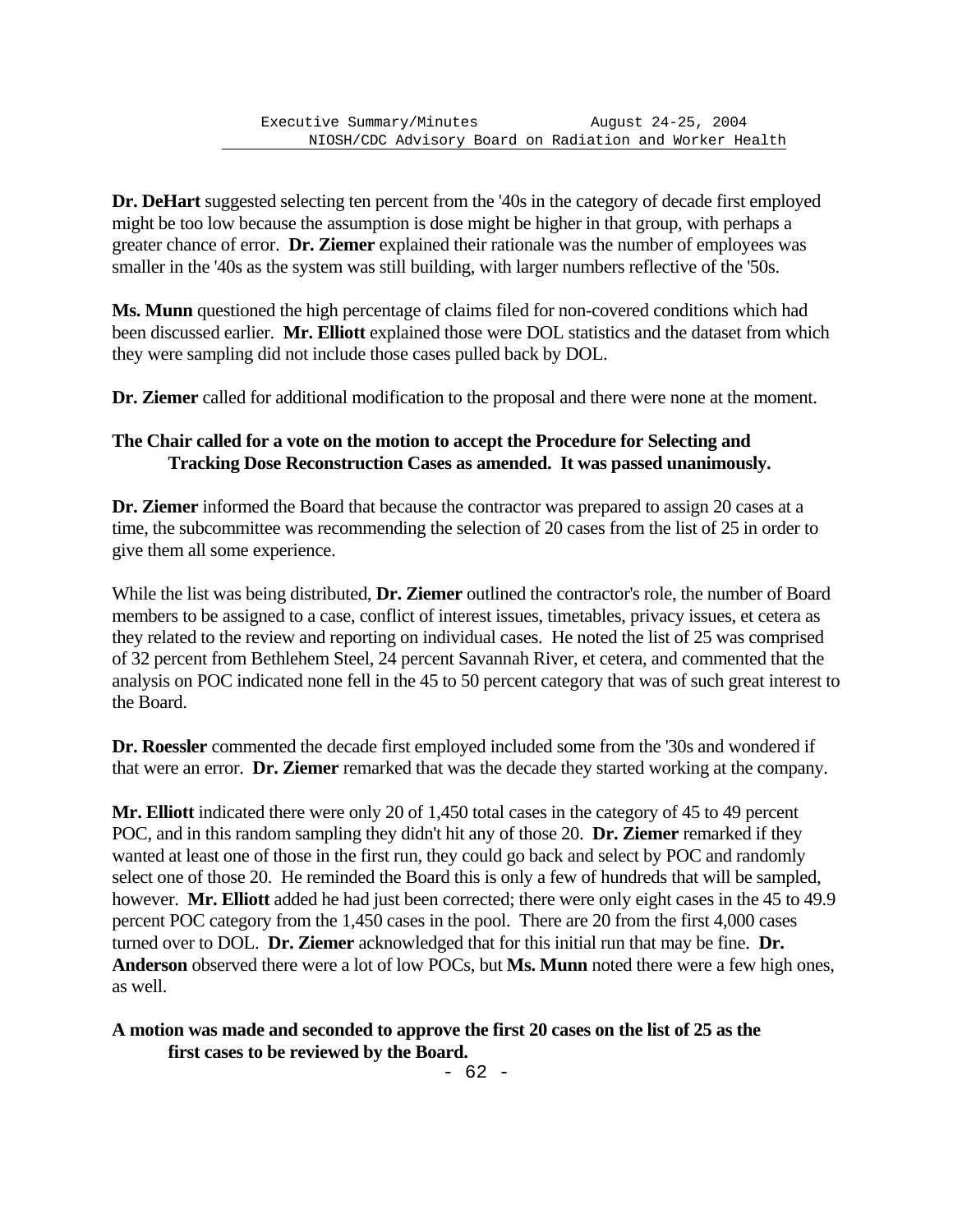The motion was open for discussion.

**Dr. Melius** observed that included approximately eight Bethlehem Steel cases and he would prefer to eliminate five or so of those and put them back in the pool. **Mr. Griffon** argued other criteria should be considered. **Dr. Roessler** commented they should look at cancers and other parameters. **Dr. Ziemer** argued it was too early to do that. **Mr. Griffon** suggested a more specific proposal as a friendly amendment.

# **A motion was made and seconded to eliminate the last five Bethlehem Steel cases within the list of 25, return them to the pool of available cases, and replace them with the last five cases on the list, the result being the first 20 cases to be reviewed by the Board. The motion passed unanimously.**

**Dr. Ziemer** asked if Board members associated with one of the facilities would have to be recused. **Mr. Elliott** agreed it was an issue they had to face and reminded them of their conflict of interest waiver letters saying specifically from which sites they must recuse themselves. He added he had a list available for those who didn't remember what their letter said.

The Board discussed whether their previous vote had been proper, and determined that since they were only dealing with the list, they were appropriate in that action. **Dr. Melius** noted that conflicts he might have would not be apparent from the available parameters. **Mr. Elliott** agreed it would require seeing the name on the individual case. **Dr. Melius** commented he presumed there was a procedure for reassigning such a case, which **Mr. Elliott** confirmed.

**Dr. Ziemer** called on **Dr. John Mauro** from SC&A to describe what his team will do and help the Board understand what has to be done.

**Dr. Mauro** explained there are five lead people called case managers. The cases would be distributed to them, in addition to, for example, providing Bethlehem Steel cases to the site profile task leader for Bethlehem Steel. The cases are in the form of CDs with all the records and perhaps eight or nine people within SC&A will get them all. They'll have a few days to scan them and then meet in McLean where they'll be dealt to the five case managers, four cases each. **Dr. Mauro** explained the procedures are laid out in Appendix C to their proposal to the Board. Each case manager will review his or her cases within a certain time period and within a work hour allocation, so they have a budget within which they can draw upon any one of 33 people on the team, some of which have very specialized expertise.

When they're through they will have their notes, findings and initial perspective on areas of strengths, weaknesses or problems with their particular cases. Assuming that can be done in a month, they will reconvene in McLean and each person will tell their story regarding each case,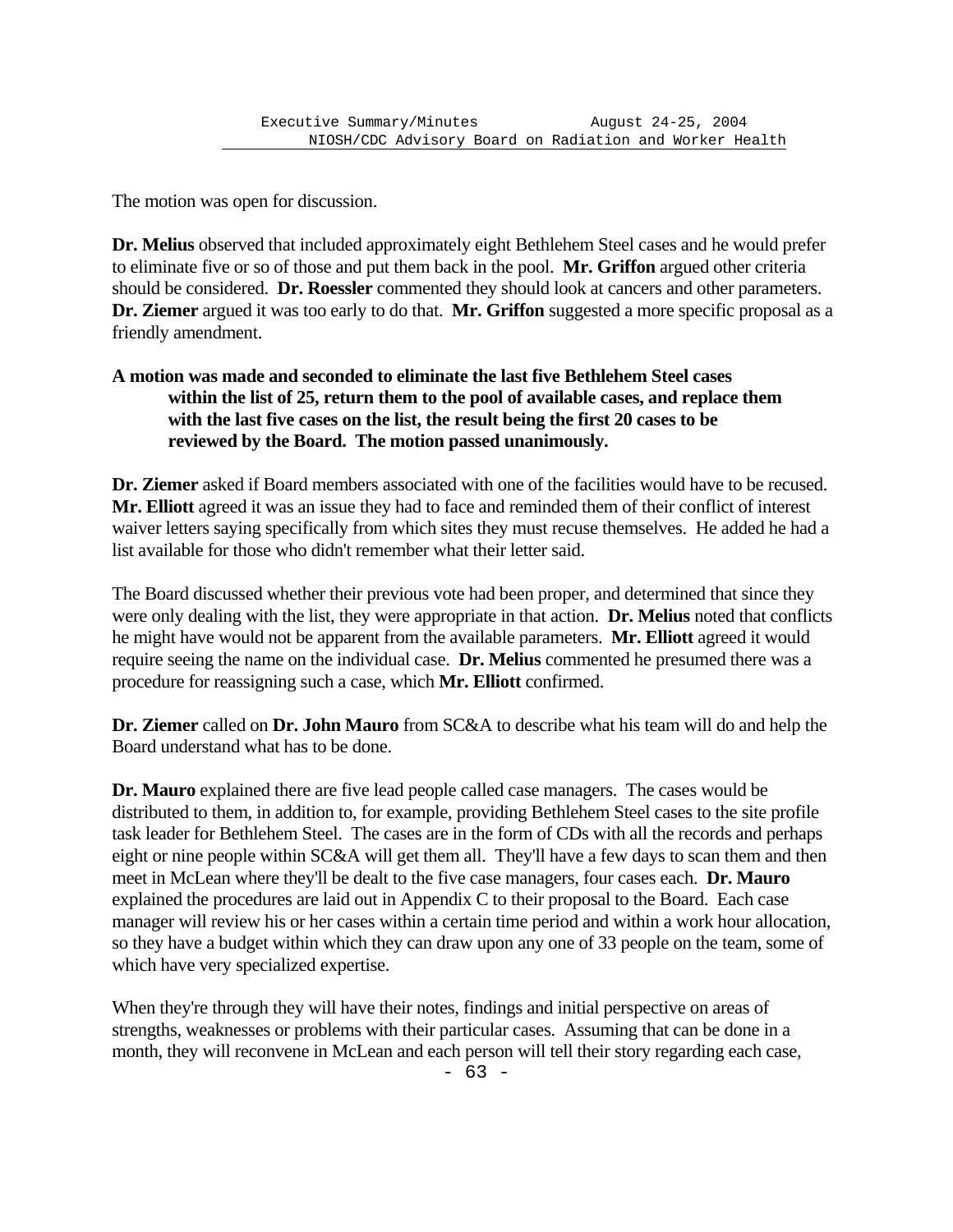what they found and their rationale for what they found, which will be discussed. Each person will require about half a day, so that will probably be a 3-day meeting to go over all 20 cases and interact.

Then each person will go back and write his report of findings in light of the discussions. Once completed, it represents a draft report which will undergo the QA process to make sure everything is signed off on as appropriate, and then it's delivered to the Board.

**Dr. Mauro** commented the Board had mentioned being involved, and at any point in the process either the Board or NIOSH could step in.

**Dr. Ziemer** explained the subcommittee's thinking was at the point the SC&A team meets the second time to share information but there is no written report, as each case came up the Board contacts would be on a conference call with the team, have an opportunity to comment and hear the discussion. SC&A will develop a written report for each of those cases. Then probably the day before the Board meeting the Board members would get together with their SC&A team person to review the final report. They would also have the opportunity to e-mail the SC&A team person with comments in between.

**Dr. Ziemer** went on to say the other thing that will have to happen is the rollup, which will constitute the official report. That public report rolls all the cases into the summary findings, a compilation of the reviews.

**Dr. Mauro** replied that what he was hearing was SC&A will have two-month increments to deal with 20 cases. Within that time they will go from 20 cases arriving at SC&A to being in a position to deliver hard copy or electronic versions of confidential reports on each case, and also prepare an aggregate report appropriate for public presentation to the Board. During that time there will be interaction between SC&A case managers and the two Board members assigned to each case. **Dr. Ziemer** confirmed that was how they envisioned the process. **Dr. Mauro** indicated that was fine.

**Dr. Genevieve Roessler** asked if the Board members got the CDs at the same time as SC&A. **Dr. Ziemer** replied they will have the same body of information as the person working it up.

**Mr. Robert Presley** inquired if that would give SC&A enough time to prepare the summary findings. He suggested perhaps the Board teams could make decisions on their four cases prior to the meeting to say they agree or disagree, or point out what they don't agree with, so that when they get to the meeting a lot of it is already done.

**Dr. Mauro** replied they would be listening to the oral presentations and get a sense of where SC&A is going. It will be a point where SC&A can get feedback on whether they're all seeing the issues the same way, which is good. There would be a whole month in front of them then, or more. **Dr. Mauro** indicated what he thought **Mr. Presley** is saying is SC&A will deliver their report in draft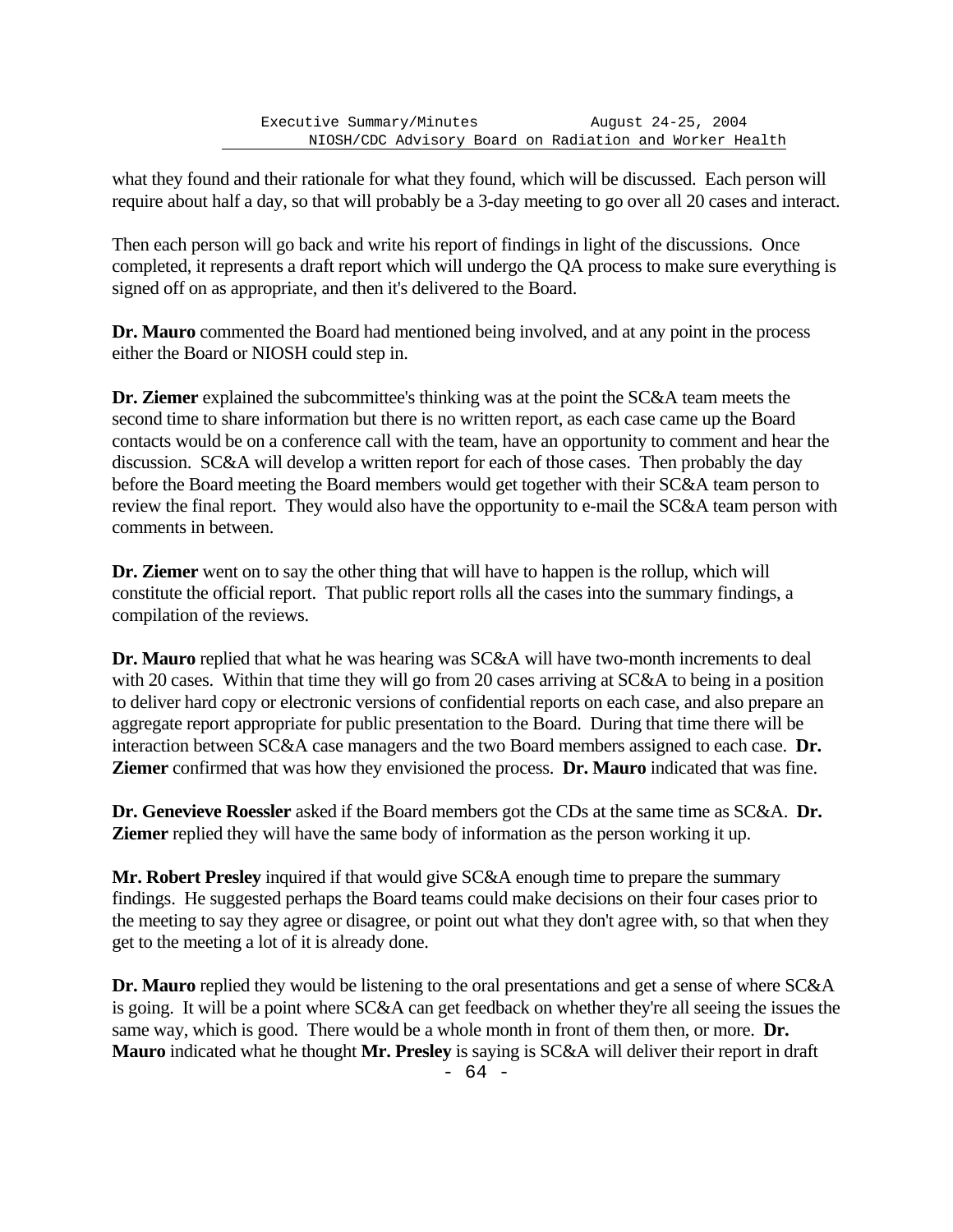form to all 20 a week before the meeting, and that would be ideal. If they could go from the oral presentation, three weeks later have a draft report to the Board with an opportunity to discuss it, that would be ideal. He said **Mr. Presley** was absolutely correct that the day before would not work.

**Dr. Ziemer** acknowledged that was a good point, commenting that the subcommittee had envisioned the Board sitting as various working groups. It now becomes a full Board closed session where each [SC&A] team presents their findings and [the Board teams] would have already seen what your cases involved. The Board would have an opportunity to look at the draft rollup at that time and consider it as a full Board.

**Mr. Griffon** wondered if the Board might gain access to the NIOSH reference database, along with the CDs. If the dose reconstructions referenced any documents they didn't have, it would be more efficient than going through the process of requesting them. **Mr. Elliott** agreed, but indicated he would need **Dr. Neton**'s input on the matter, and he was out of the room at the moment.

In the meantime, **Mr. Elliott** said he was a bit lost on the dialogue between **Dr. Mauro** and **Mr. Presley** related to the conference call. **Dr. Ziemer** explained they were talking about a conference call only with individual team members and their contact. They meant a closed Board meeting the day before the regular open meeting. **Mr. Elliott** reminded them he had to know how much time they wanted in order to effect a closed meeting. **Dr. Ziemer** indicated it would be the full Board to hear the cases summarized because they would all present to each other the cases for which they were responsible, and then the draft summary could be brought to the open meeting. **Mr. Elliott** informed them the draft summary could be sent as a pre-decisional, deliberative document they would be required not to share, but they could at least get their eyes on it.

**Dr. Roessler** asked about the mechanics of receiving the CDs and confidential materials, how they would arrive and how it would be handled if they were on travel, et cetera. **Mr. Elliott** explained the CDs would be prepared and sent in the next week, and so NIOSH would need to know where the individual Board members wanted them delivered. They will be sent FedEx or registered mail, to be opened only by addressee.

**Mr. Presley** observed they will have to use caution during the call-in conference call to make sure they aren't on line when anything is being discussed that would require their recusal. **Mr. Elliott** observed it was going to be a logistical nightmare for SC&A to coordinate the conference calls with the appropriate Board members on the appropriate cases. **Dr. Ziemer** offered that SC&A will have a list of who the team members are for each case.

**Dr. Mauro** agreed it was going to be difficult. Everything would have to be coordinated with when each case manager was making a presentation. Everyone would have to know the plans well in advance, but SC&A will provide that information.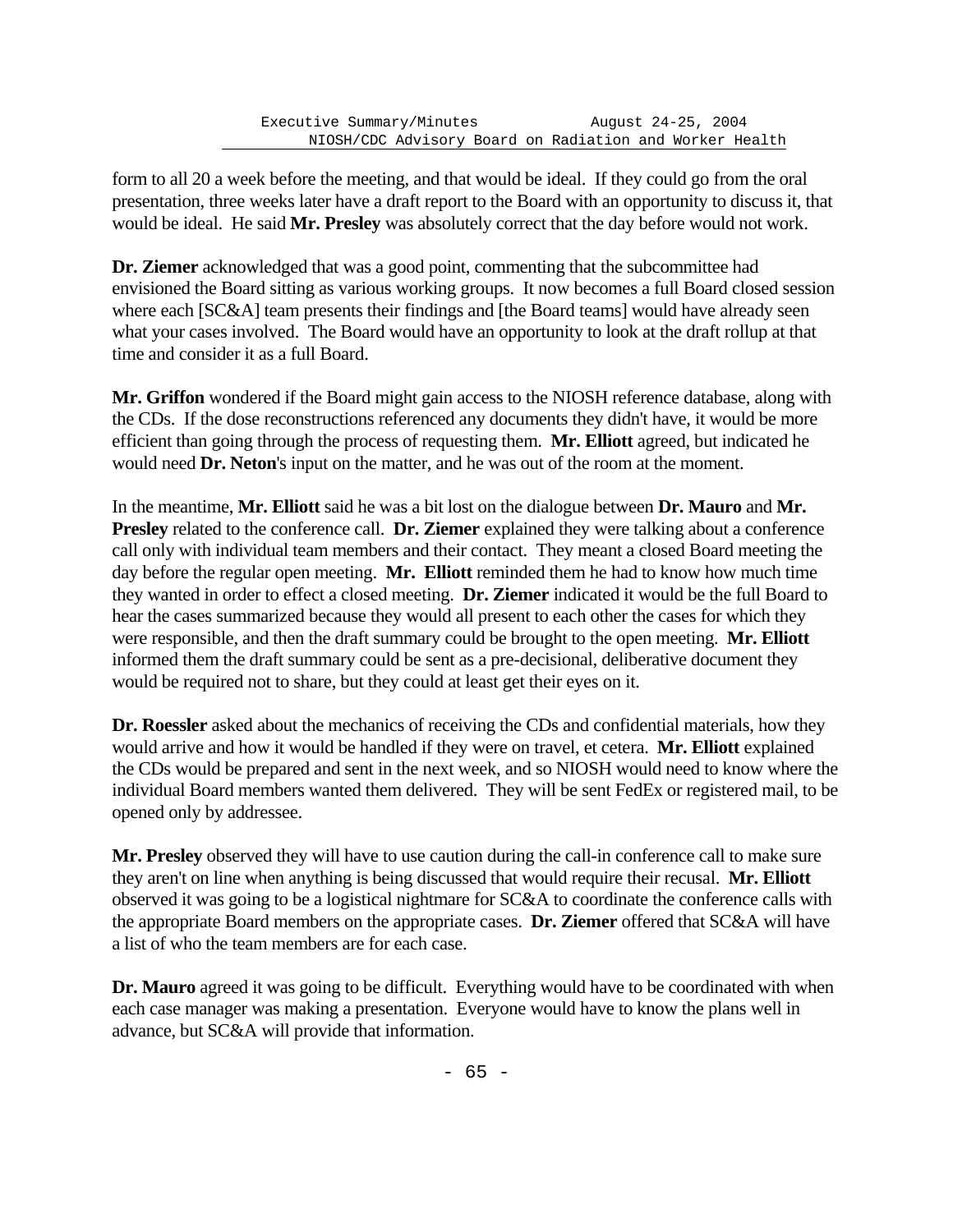**Dr. Ziemer** raised the issue that they have proceeded on the assumption that these are basic reviews. The Board has the option of choosing to do some advanced reviews, although it might be better to learn the process first. **Dr. Anderson** commented he thought they'd discussed starting them out as basic and then at the discussion meeting with SC&A maybe select some of them for advanced review. **Dr. Ziemer** agreed the had discussed selecting that way, but his recommendation was that these first 20 be basic reviews.

**Mr. Espinosa** asked how the teams would be selected. **Dr. Ziemer** replied they would get to that shortly, but it would be somewhat of a self-selecting process in that they all know their conflicts and they'll start looking for volunteers and see how things proceed.

**Dr. DeHart** asked if they could be numbered sequentially for convenience. **Dr. Ziemer** remarked they can be unofficially numbered, but he's been told they are not to associate any identification numbers with cases. **Ms. Homoki-Titus** interjected they could be numbered unofficially to assist them in their process, but once sorted, they'll be identified when they're sent to the Board's teams. **Mr. Griffon** offered he thought it would be easier to have the linkable number, remarking that in the CEDR database everything has an ID number linked back to a file and that's public domain. **Mr. Elliott** called attention to earlier runs showing A-1, B-1, et cetera, and said that could be done, just assign them a number. He commented they had probably already been assigned an identifier where they can key back to the claim number. **Mr. Griffon** argued that if that were on the sheet in front of them, the number assigned would be the number used and there'd be no confusion, although **Ms. Homoki-Titus** might disagree. And she did, commenting that she was not going to advise the Board to violate the Privacy Act in that manner, reiterating the cases can be informally numbered one through 20 for convenience. **Mr. Elliott** indicated that if the Board assigned a number, NIOSH would have the key.

**Mr. Elliott** advised the Board that everyone will need to have a PC that will handle a compact disk that will open PDF HTML files, which he thought was fairly standard. He told them NIOSH would work with them on getting access to the database systems ORAU has, but they're going to have to figure out how best to do that. It will probably entail loading what they call CITRX in order to access the database, but they'll have to work with each member individually.

**Ms. Munn** suggested that since the SC&A team people would obviously not have to be recused from their sites, if they knew the sites the Board members had to be recused from, in the long run it would be simpler for them to group their presentations to match with who can't be present during what. It would be difficult to set up, but the Board members should have no difficulty identifying which sites they must recuse themselves from. **Ms. Munn** also inquired who was going to present the rollup of summary findings to the Board.

**Dr. Ziemer** observed that this is an audit report coming to the Board from their contractor. His inclination is that SC&A would present their summary and the Board would then take action on it.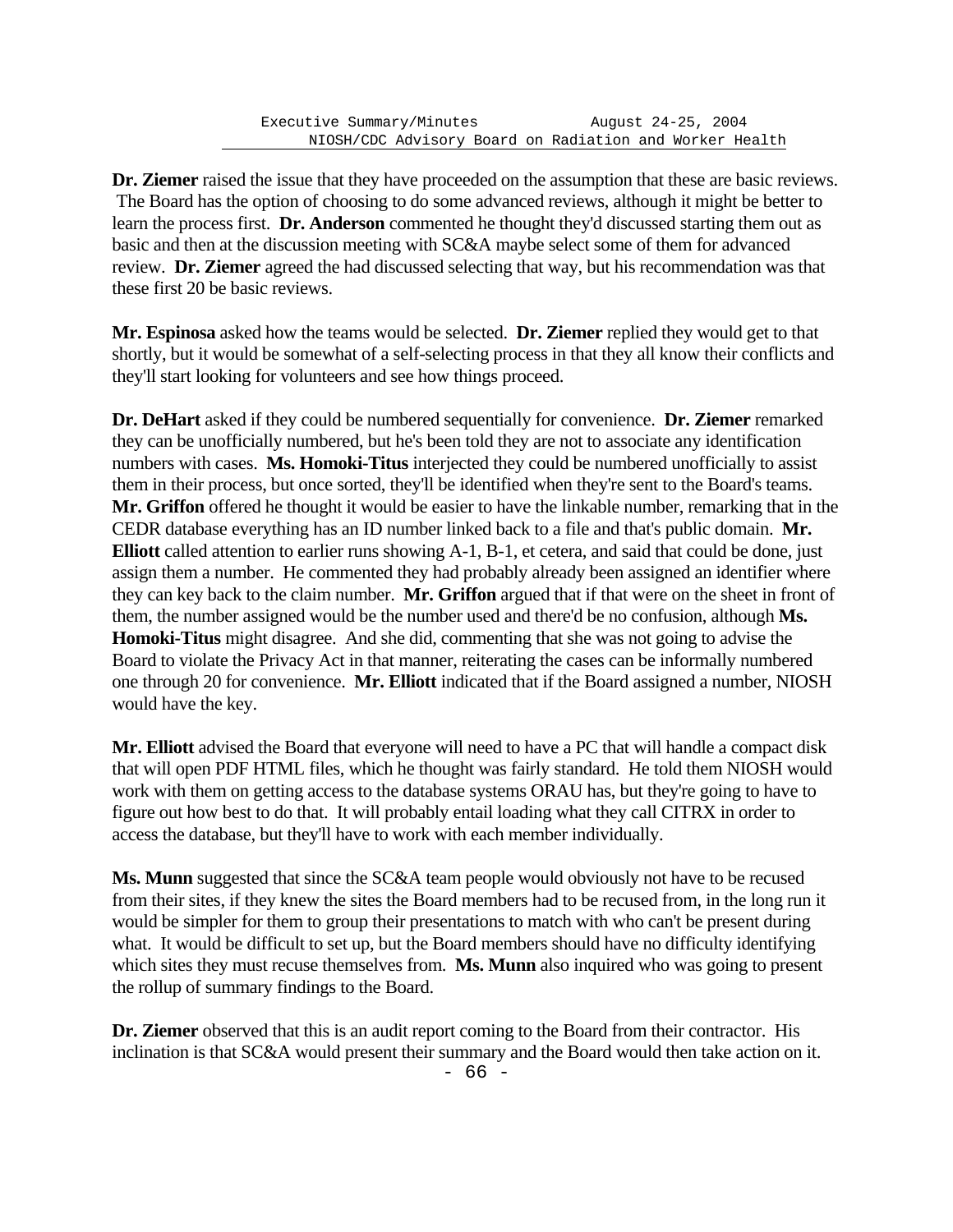**Dr. Ziemer** mentioned that another related matter was the IMBA material which is now available. He asked if **Mr. Elliott** would provide the status on that.

**Mr. Elliott** announced they were ready to hand out IMBA, noting each Board member will receive a disk with their name on it, and SC&A will have a disk for their use. He indicated he would ask everyone to sign a non-disclosure statement at this time, and cautioned that the disk contained coded language so that if it were shared, it could be traced back to a specific disk, which is part of the enduser's license agreement that had been negotiated with NRPB. He added they should discuss a training session. **Dr. Ziemer** asked if he were speaking specifically to an IMBA training session, a more general one, or both.

**Mr. Elliott** responded perhaps an overall training session, but IMBA first, noting the biological models are complicated. He commented the engine that runs it is fairly intuitive, but it takes a bit of guidance and walk-through to ensure familiarity and understanding of the features and how it can work for you. He offered that ORAU has an approved set of tutorial procedures that has been used with their dose reconstructors, and those will be made available if they wish to make use of those procedures. He added it would provide some consistency in approach and give some insight into the type of training procedures ORAU has developed. **Dr. Ziemer** asked if this could be done without going to Cincinnati. **Mr. Elliott** asked **Dr. Toohey** to address how that would work.

In the meantime, **Dr. Ziemer** asked if each Board member could get a copy of what they were signing, adding that once he returned it, he wouldn't remember what he'd agreed to. **Ms. Homoki-Titus** indicated that would be provided. **Dr. Anderson** inquired how they would go about registering, as the document indicates they must. **Ms. Homoki-Titus** offered that it would be done through the software, as with any other, and asked if it would lead to a web site for registration. **Dr. Neton** indicated that would occur at the time the end-user license agreement is issued. He explained the EULA has not been finalized yet, so this is a conditional usage until the ultimate agreement is signed. At that point it will become clear how to register it with ACJ & Associates. He added there will be an additional requirement for the Board members to agreed with the conditions of their enduser license agreement.

**Dr. Anderson** countered that was not what they were signing, that it says they have to do it, and that they're required to register. **Dr. Anderson** indicated that it was a legal document, that he's agreeing to register, and he wanted to do that now for whatever it is he's supposed to. **Dr. Ziemer** observed it didn't say when it has to be done. **Ms. Homoki-Titus** indicated that since it didn't give a limitation, she was going on the record to say they don't have to register until they have a EULA. They'd just wanted to try to get this to the Board and it was the best they could come up with to protect the software manufacturer, HHS and the Board members, so there'll be a new agreement once the EULA's finalized.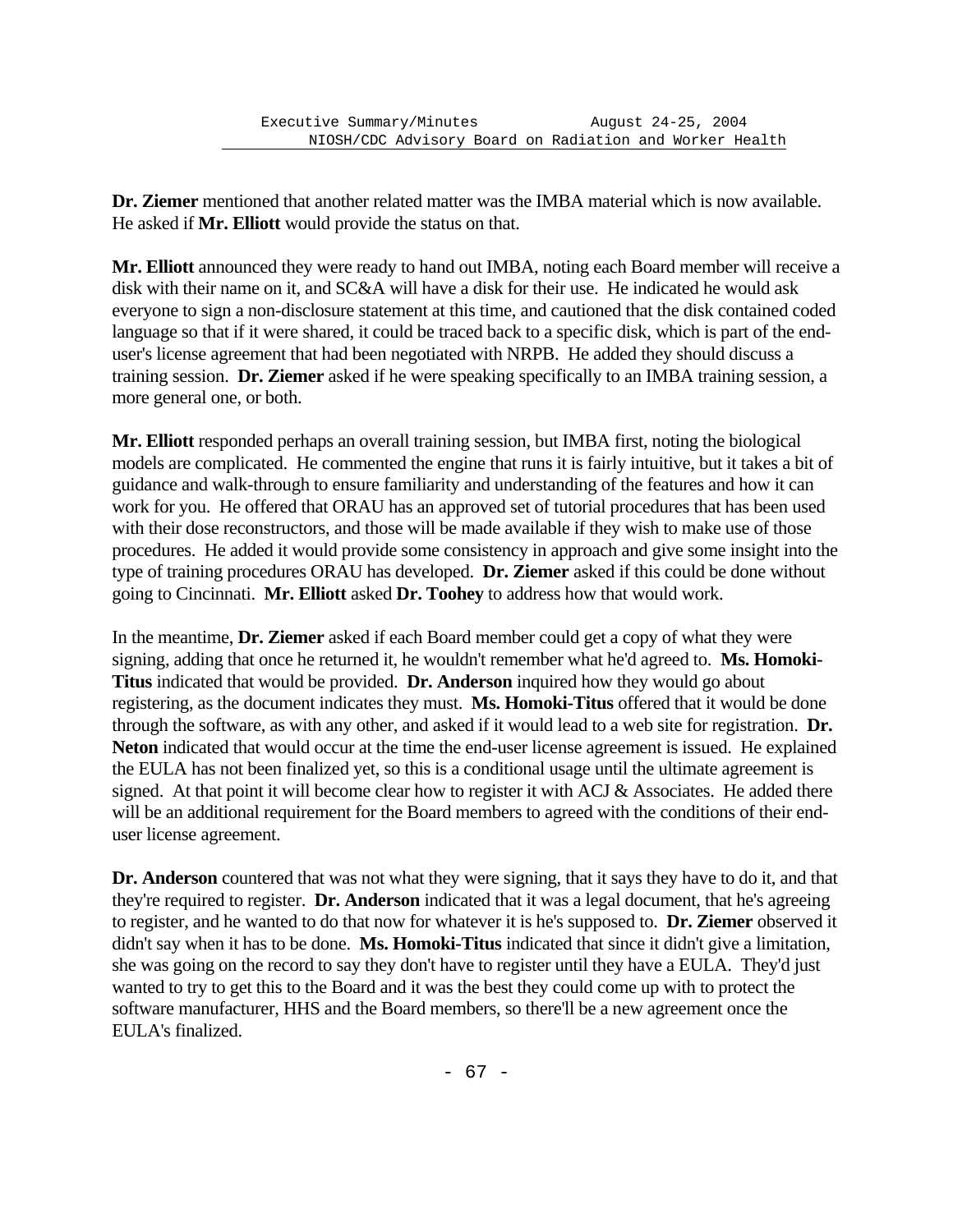After further discussion about what the document actually is and what terms are actually set forth, **Ms. Homoki-Titus** suggested that if **Dr. Anderson** is hesitant, they could take back the document, but the disk would also have to be returned. That was the best they could do. **Mr. Elliott** asked if it would help **Dr. Anderson** if they could summarize what's in the EULA as they understand it. **Dr. Neton** explained that to his knowledge the conditions are very similar to what you do when you get a program from Microsoft. It's just that they're dealing with a foreign country's regulations.

**Dr. Roessler** commented that in several places the document refers to version 3.1, but her disk is labeled version 3.2.03. **Dr. Neton** suggested that changing the version, initialing and dating it would suffice.

There was a discussion surrounding **Mr. Presley**'s trip out of the country for a few days immediately following the Board meeting and whether it might be safer for his disk to be mailed to his home, which **Ms. Homoki-Titus** agreed would be done. There was discussion related to how much memory was required for the program to run without crashing. There was discussion about only installing the disk on password-protected computers, with **Ms. Homoki-Titus** reiterating the individual Board members were the only ones permitted to use the program.

**Mr. Elliott** asked if **Dr. Toohey** might speak to the IMBA training before they proceed to assignment of cases.

**Dr. Toohey** described several training modules in the package for IMBA, beginning with a walkthrough of the program. The final part is the test, which gives a couple of sets of bioassay data to run and if you don't get the right answer, you can't do dose reconstructions, under ORAU policy. That can be made available either through access to the server or stand-alone modules. **Dr. Ziemer** asked if he understood correctly that it is self-tutorial, which **Dr. Toohey** confirmed. **Dr. Ziemer** asked if it wouldn't be easier to do a disk. **Mr. Elliott** asked if that could be done. **Dr. Toohey** indicated he thought it could, but he wouldn't guarantee it until he spoke with his IT staff. **Dr. Ziemer** asked him to try to make the training available to everybody.

**Mr. Elliott** asked **Dr. Neton** how to assist the Board members in getting access to the site research database, as they had SC&A. Indicating that would go through ORAU and was outside the firewall, **Dr. Neton** asked how that had come up in relation to IMBA, commenting he must have missed something. **Mr. Elliott** replied it was simply in relation to their review of cases and how they can access reference documents. Acknowledging that was fair, **Dr. Neton** said they would have to work with ORAU and he believed it would require a Virtual Private Network setup on each of their computers, with some mandatory Privacy Act training under ORAU's policy. With **Dr. Toohey**'s offer to waive Privacy Act training, **Dr. Neton** observed it was technically doable, they'd just have to work out the logistics through ORAU.

**Mr. Elliott** indicated he wanted a commitment that that would be done quickly, inquiring if they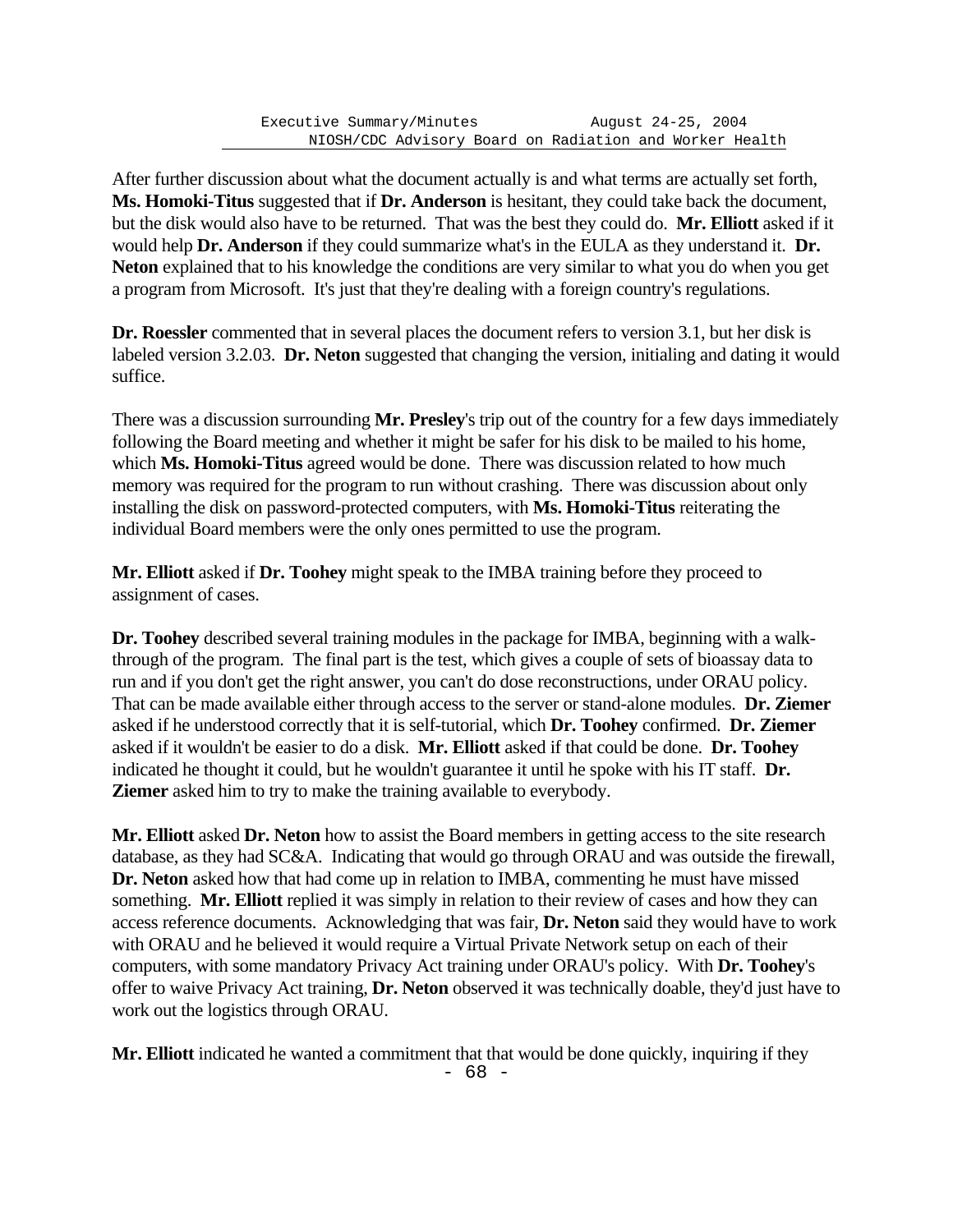could say within the next two weeks they would deliver the IMBA disks, the IMBA training modules and whatever mechanism was needed to set up to allow access to the database. **Dr. Neton** indicated he would commit for **Dr. Toohey**, who was standing at his side.

In anticipation of assigning cases, **Mr. Elliott** commented that he could address each Board member's conflicts in case they don't remember. He reminded them that every year they go through a conflict of interest disclosure which triggers a new waiver letter, and that process is underway now. But they are to operate under their current waiver letter, and he has a chart that speaks to each Board member's conflict if there's any question.

**Dr. Ziemer** called for any suggestions on how to proceed with the case assignments. **Dr. Anderson** suggested that for the logistics of the phone call, it might help to have the same two people share their four cases rather than have 20 combinations of two. **Dr. Ziemer** agreed that would be helpful, if not always possible.

**Dr. Ziemer** asked if they had two individuals with no conflicts in the first four cases on the list. Following discussion and adjustment for conflicts, the first three cases on the list were assigned to **Dr. Anderson** and **Mr. Presley**. The second three cases were assigned to **Drs. Roessler** and **DeHart**. The next three cases were assigned to **Dr. Andrade** and **Mr. Griffon**. The next three cases were assigned to **Mr. Gibson** and **Dr. Ziemer**. The next four cases were assigned to **Dr. Melius** and **Mr. Espinosa**. The final four cases were assigned to **Ms. Munn** and **Mr. Owens**. Confirming the assignments, **Mr. Elliott** indicated they would be receiving the disks next week, and if they were not going to be at their residence, they should let him know an alternate location. He added they would probably go out Tuesday or Wednesday.

**Dr. Anderson** suggested that as soon as they could get a date for the contractor's meeting it would be helpful since they were going to have a narrow calling window. **Dr. Ziemer** called for **Dr. Mauro** to communicate with him and he would advise the Board members.

**Dr. Ziemer** cautioned the Board that SC&A will be assigning cases based on expertise, as opposed to their somewhat arbitrary assignments, so they are not likely to have only one contact at SC&A. He also added participation in the conference call is not mandatory, so if there are scheduling problems but you have comments, they can be transmitted, and they'll be getting feedback from the contractor in any event.

#### **\* \* \* \* \***

## **PUBLIC COMMENT PERIOD**

**Dr. Ziemer** noted for the record that **Dr. Anderson**, **Mr. Gibson** and **Dr. DeHart** had left and would not be present for the afternoon session, but with a quorum still in place the meeting would

- 69 -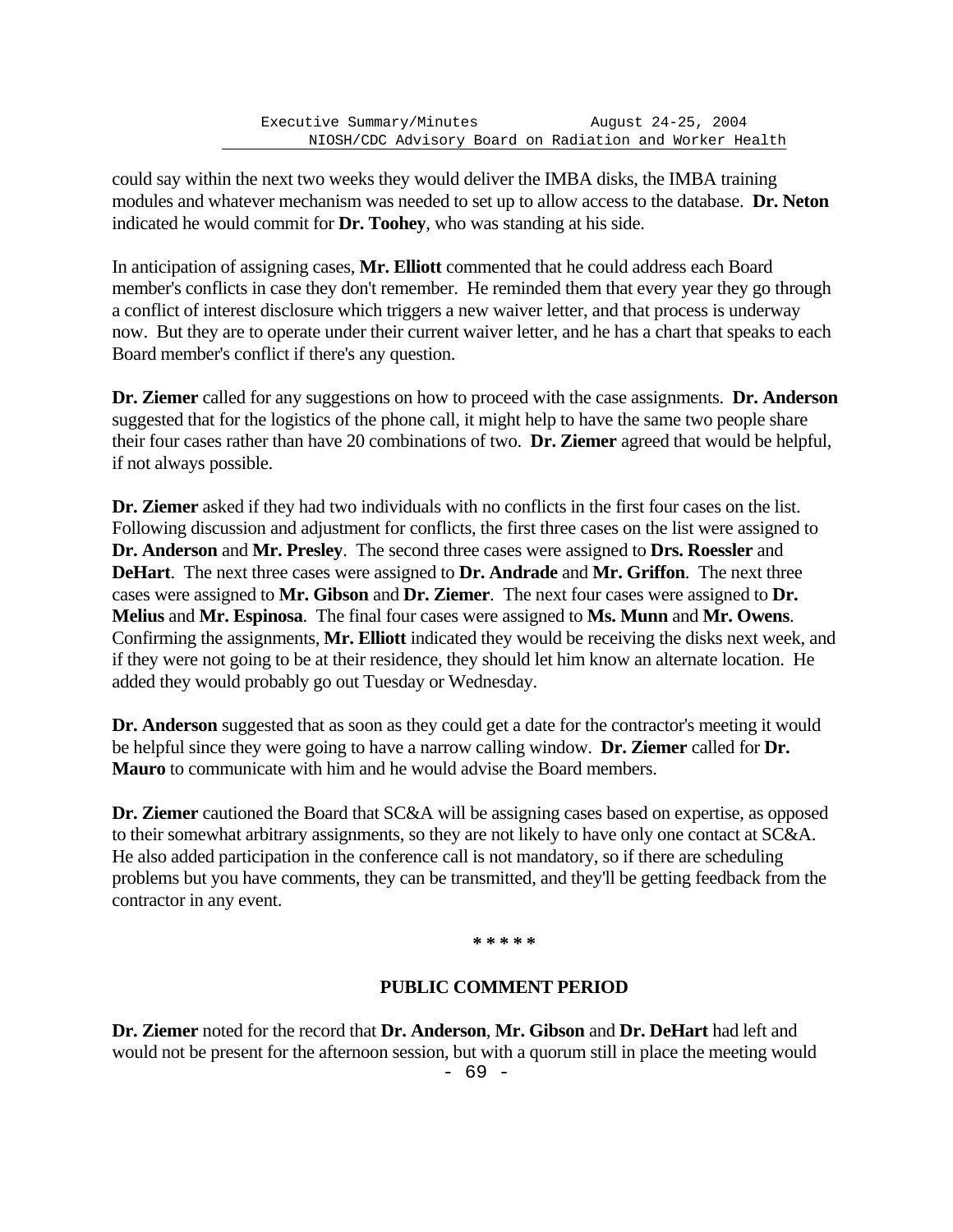proceed.

**Dr. Ziemer** commented that at the moment only two people have requested time, so the public comment period would begin with those and others could speak if they wished.

# **Mr. Richard Miller, Government Accountability Project**

**Mr. Miller** commented he wanted to discuss some topics which had already been discussed, including another site profile for Blockson Chemical, the latest of which had a blank page. He asked if the issue of how to handle radon had been resolved. **Dr. Ziemer** asked **Mr. Elliott** or **Dr. Neton** to respond. **Mr. Elliott** replied he would look at the site profile, commenting he was concerned about the blank page. **Mr. Miller** indicated it was the one that was supposed to refer to radon dose. **Mr. Elliott** remarked that may be why it was blank because it's reserved until they have fully considered the situation. He indicated he has not seen the *Federal Register* notice and they had not been notified by DOE that it was being changed.

**Mr. Miller** then asked if the issue of which dose should be counted is a sensible one for the Board to consider, and wondered if there is a way to get it on the agenda and get recommendations, whether they're accepted or not. **Dr. Ziemer** indicated he thought the answer was yes. **Mr. Elliott** agreed, but commented the Department had not determined it was an agenda item for the Board to consider at this time. They will have to come to their closure on it and will provide it to the Board for deliberation when it's appropriate. **Mr. Miller** commented he thought it was appropriate once a draft site profile had been published.

**Mr. Miller** then raised the issue of the Mallinckrodt site profile, SEC petitions, actinium oozing out of the airport site where raffinates had been dumped, whether the dose was estimable, why isn't it part of what dose can and can't be reconstructed, is it part of the research, et cetera. **Mr. Elliott** reminded **Mr. Miller** this is a public comment period. He indicated **Mr. Miller**'s comments were noted, but he was not going to answer premature questions such as he was raising, and invited him to continue with comments.

**Mr. Miller** then wanted to discuss how the Board assesses the SEC petitions and cited areas in which he was left unsatisfied with the rule and posted procedures. He described situations and asked questions such as what happens, who falls through the cracks, what's the logic of your decision point, et cetera. He commented on things he felt should be rethought or re-examined. **Dr. Neton** remarked he was aware he shouldn't respond to comments, but felt when factual issues are raised, it's best to correct them. He attempted to explain **Mr. Miller**'s misunderstanding and what the actual process is, which became a discussion of worst-case estimates, the efficiency process, capping dose, et cetera. **Mr. Griffon** joined the discussion to describe a similar position he'd raised in an earlier meeting. **Dr. Neton** concluded the discussion by commenting that the language covering the issue is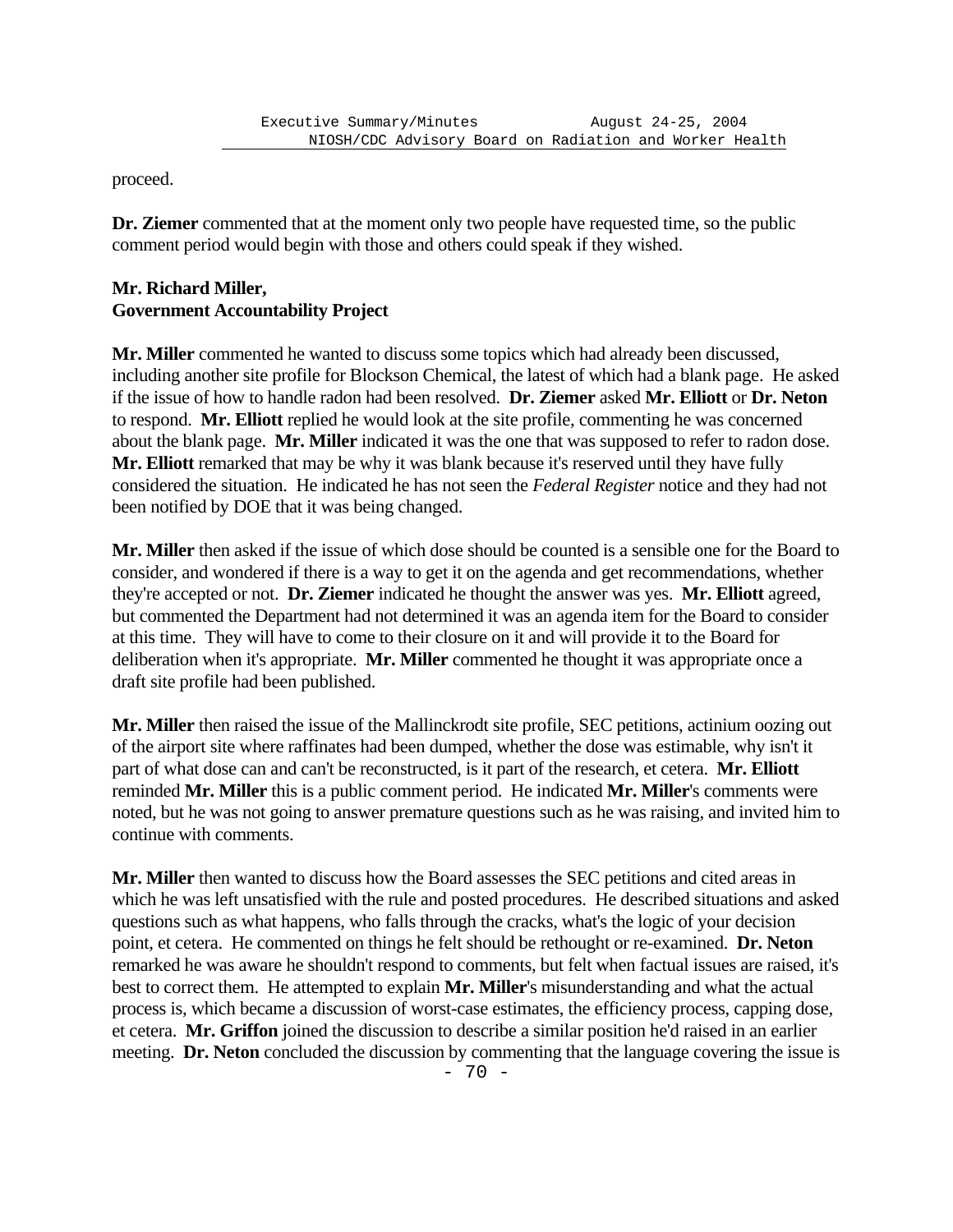in the rule.

**Mr. Miller** then described his feeling of anxiety during the portion of SC&A's presentation the day before when they discussed records access, noting it was good news that it seems to be resolved. He expressed concern about the Q clearance issue and that it might become an obstacle and raised a question of "What can we do?" **Dr. Ziemer** remarked the comment was noted and they were asking the same question.

**Mr. Miller** expressed his comfort at **Mr. Rollow**'s reassurances and that there is hope for cooperation from DOE. He hoped metaphorically that "there are not some structural problems that are underpinning the multi-faceted role that NIOSH is having to play, which is a tightrope, a delicate rope to walk, but it is hard not to put it on the record and say it's noticed and that there's some difficulty there." Apparently **Mr. Miller** was implying NIOSH was less than cooperative with SC&A and suggested the Board "keep its ears closely attuned to this question."

**Mr. Miller** indicated he had gotten calls and communication from people who have met with SC&A and feel good about being able to communicate and that there was a high sense of comfort level that they were being listened to. He noted the site interviews give people a chance to provide information and data that may not be fitting into the current process, and it would be a reality check against the claimant interviews.

**Mr. Miller** asked if the SMC facility would be included in the INEEL site profile because he couldn't find it on there last night. **Dr. Neton** remarked it lagged behind a day or so.

## **Mr. David Fry, PACE Union Idaho Falls, Idaho**

**Mr. Fry** commented that after he was told at the meeting last night that something was on the web site, he'd looked for it and it wasn't there. He also noted the occupational environmental dose and external dosimetry hadn't been updated since April 28th. He described his dissatisfaction with answers to questions raised in the site meetings.

# **Ms. Shirley Codding, Claimant Idaho Falls, Idaho**

**Ms. Codding** remarked that she had spoken the night before, but then heard the Board was going to tour the site and was concerned they would see a much cleaner place than they'd worked in decades earlier. **Ms. Codding** described massive cleanups before every tour. She described places where they worked that had since been decontaminated, torn down and capped with concrete five feet thick. She described chemicals she'd worked with that now workers aren't permitted to touch.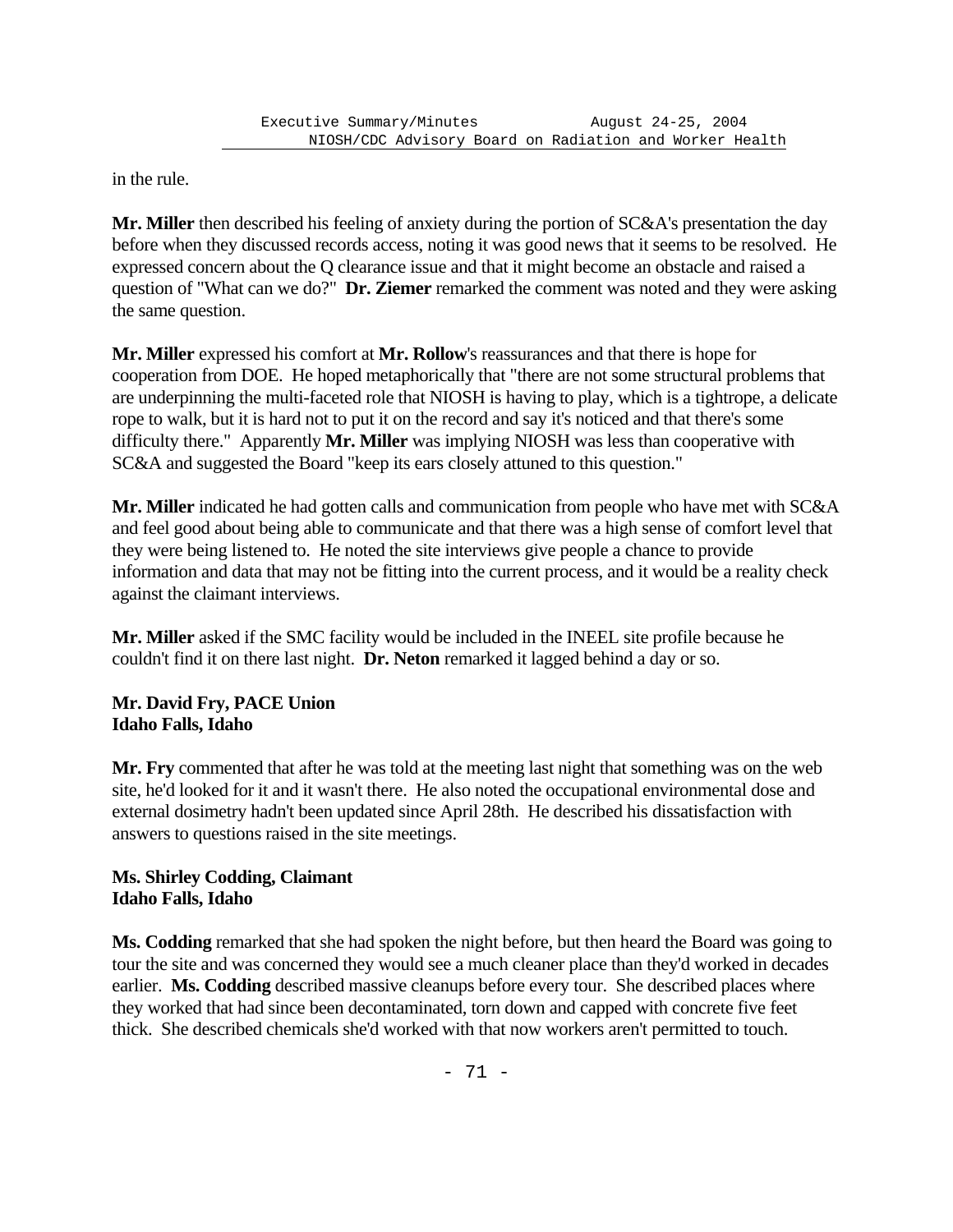She explained the site now is much safer, but she wanted the Board to be aware that they were not going to see the real site. She called the Board's attention to the fact that the town had no other industry, so whatever they were called on to do at the site, they did because they wanted to keep their jobs. She remarked that the clean and safe place they would see was that way because of public outcry over the stuff that was being dumped into the ground.

She described being told last summer to stop feeding the rabbits on the tank farm because a survey of rabbit feces showed it to be contaminated. The dirt out there has now been covered with asphalt. She just wanted the Board to be aware that what they would see is not what is.

**Dr. Ziemer** thanked **Ms. Codding** for her comment and noted the Board was aware of that. He remarked that was true for most of the sites they visit and they are thankful the situation has changed.

**\* \* \* \* \***

## **REVIEW AND APPROVAL OF DRAFT MINUTES CONTINUED BOARD DISCUSSION/WORKING SESSION**

**Dr. Ziemer** called for changes or additions to the minutes of the last meeting.

#### **Motion to approve the Executive Summary and Minutes of the Twenty-fifth Meeting of the Advisory Board on Radiation and Worker Health, with modifications as discussed, was seconded and passed unanimously.**

**Dr. Ziemer** reminded the Board they had two documents from their contractor, SC&A, which required Board action. The Conflict of Interest Plan and the Quality Assurance Plan had been explained in presentation by the contractor's representative, with the caveat that there were some editorial changes they'd like to make to the written version. **Dr. Ziemer** indicated he had received a copy of the mark-up reflecting those changes. And while they appeared to be minor, there are so many of them and are throughout the document, **Dr. Ziemer** suggested the Board defer approval of them, with the understanding that SC&A is operating under the general principles reflected therein. The Board could, however, review the documents and see if there are any changes they would suggest, which could be referred back to SC&A for addition to theirs, and a clean copy could be presented for approval at the next meeting. **Dr. Ziemer** called for any objection to that proposal.

There being none, **Dr. Ziemer** called for comment on the Organizational Conflict of Interest Plan, which they are changing to simply Conflict of Interest Plan.

**Mr. Elliott** commented that both documents reflected NIOSH on the title page as "National Institute of" et cetera. And while that is more accurately "National Institute for", he didn't feel it appropriate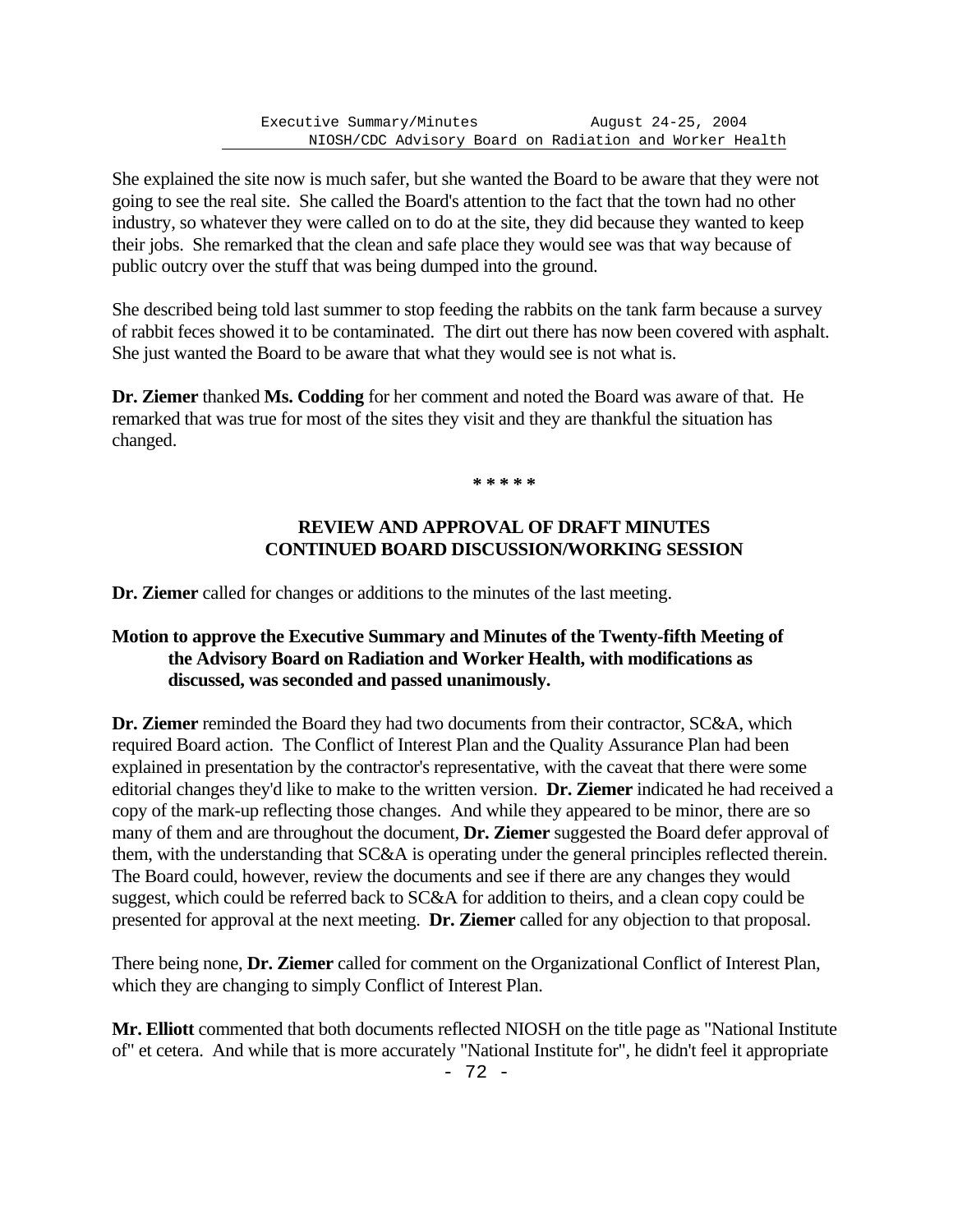for the NIOSH name to appear on either document. SC&A is the contractor for the Advisory Board.

**Dr. Ziemer** indicated that, without objection, SC&A would be asked to strike those references, and called for other comment.

There being none, **Dr. Ziemer** remarked he would ask SC&A to provide a clean copy after they make their changes. Without objection, action was deferred to the next meeting.

Moving to the Quality Assurance Project Plan, **Dr. Ziemer** indicated they would strike NIOSH's name from the title, and called on **Ms. Munn** for her comment.

**Ms. Munn** expressed concern for an audit function which may follow their activities being able to see what the quality assurance manager had done with regard to an item on page 6 of 15 under the heading of "Quality Assurance Manager", and called for more specificity. **Dr. Ziemer** inquired if she were suggesting SC&A be asked to specify the frequency where it says "regularly"? **Ms. Munn** suggested also specifying what reporting system would be used.

**Dr. Melius** remarked he read that as a job description. Those specifics should more appropriately be referenced in section six, Plans and Procedures, but commented he didn't see it covered there, either. He agreed a quality assurance plan should include a schedule, and it could go either place. **Ms. Munn** observed that under Plans and Procedures the specific procedure of having each individual sign off is described. What she was asking for on the preceding page was more specificity as to the manager's responsibility.

**Dr. Ziemer** suggested that in item (3) under Quality Assurance Manager they ask for specification of frequency and documentation, either there or in section six. He asked if that would be suitable, and both **Ms. Munn** and **Dr. Melius** were satisfied. **Dr. Ziemer** indicated he would take it by consent that change would be requested.

**Ms. Munn** observed that on page 12 of 15 under QAPP Training where it says the QA manager supervises training of each individual working on the contract, she was assuming documentation would fall as a part of that. **Dr. Ziemer** clarified she was referring to the previous section and asked if she felt something should be added. **Ms. Munn** simply noted that doesn't mention training documents specifically, one place or the other. She was suggesting a tracker.

**Dr. Ziemer** called for any objection to that clarification.

**Dr. Andrade** asked to go back to page 6 of 15 under Quality Assurance Manager where item (1) says the quality assurance manager establishes and implements quality policy. He commented that anyone who had done quality assurance would know the QAPP is the umbrella document for implementing procedures. His question is will the quality assurance manager be responsible for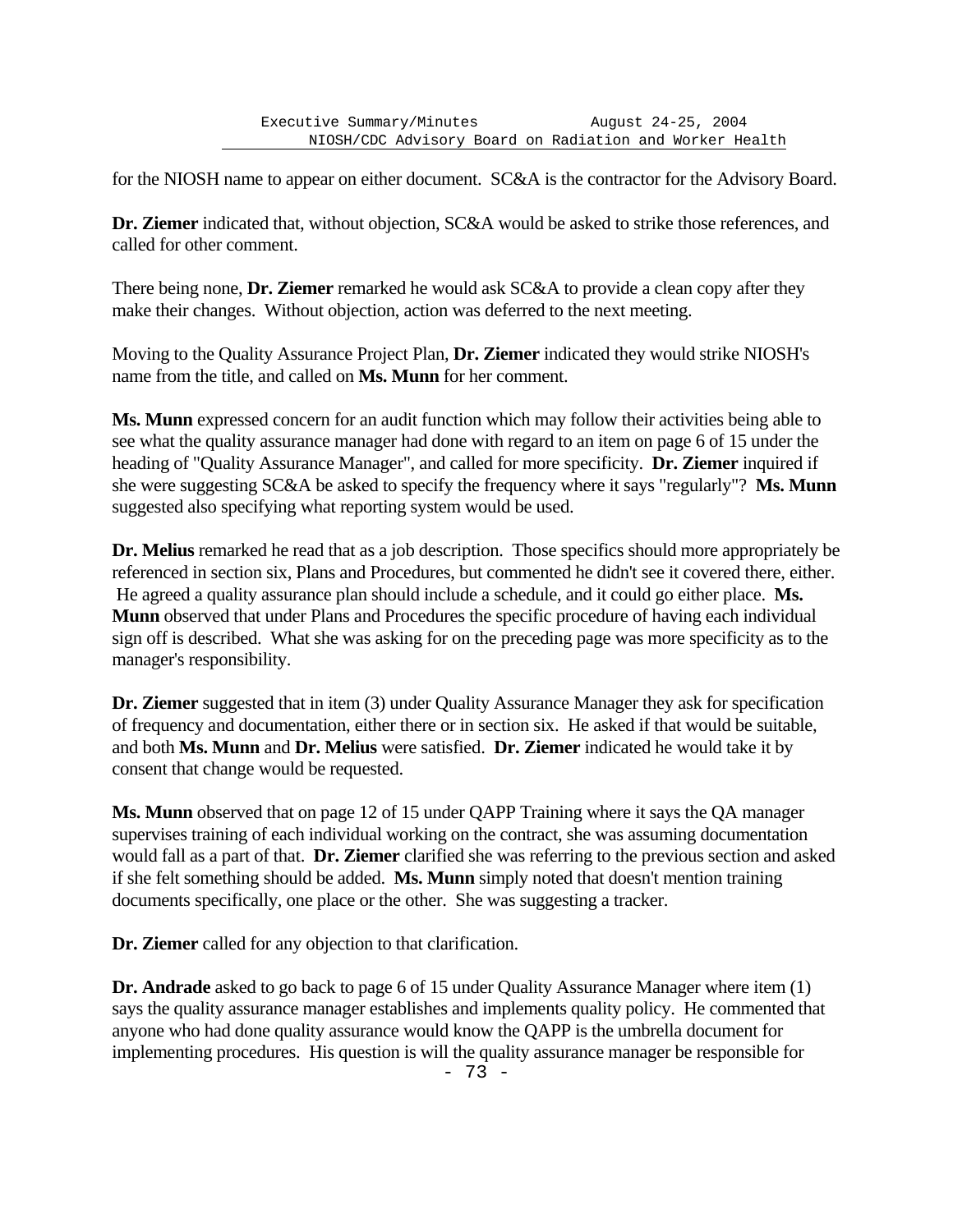writing the procedures or will written procedures be provided. He called attention to a reference to the procedures on the following page, but noted nobody knows who's responsible for writing them or having them written, and that should be clear. He called for clarification of whether the quality assurance manager has overall responsibility for development of quality implementing procedures.

**Dr. Ziemer** called for objections to asking for clarification. **Dr. Melius** confirmed SC&A would just have to expand duty (1) with more specificity, and agreed. **Dr. Ziemer** confirmed they would request clarification of whether the QA manager is responsible for development of quality implementing procedures.

**Mr. Elliott** commented that in the QAPP on page 4 of 15 under Scope, and in the Conflict of Interest Plan on page six under 5.3, second paragraph, there is mention of SEC reviews. He noted that is not within the contractor's scope, commenting that it had been struck from the tasks when they were developed, but it's coming back. **Dr. Ziemer** observed that early in the process of finding a contractor there had been mention of a possible role in SEC evaluations, but that is not currently a task.

**Mr. Griffon** contended it is still part of the overall contract that was bid on, but just hasn't been issued as a task. **Dr. Neton** offered he didn't think it was. **Mr. Griffon** argued he could cite the page number. **Mr. Elliott** said it was in the request for proposals. When the Board put out the RFP, nobody knew whether there would be a role. But as the rule and procedures were developed, the Department doesn't view that there's a role for the Board contractor on SEC. He explained the time line for processing petitions and evaluation reports calls for the Board to say yes, we agree a class should be added; or no, we don't agree with the evaluation report, send it back to NIOSH to work on it.

**Mr. Griffon** asked if someone could check because he thought they took out specific reference to a regulation because none existed, but left a placeholder that the contractor could provide technical assistance to the Board in the SEC review process. He added he believed it was a section (c) in the task order contract. **Mr. Elliott** asked what the Board envisioned for technical support, but **Mr. Griffon** indicated he didn't know.

**Dr. Ziemer** suggested the Board should have this discussion. He noted there are nine petitions in some stage of the process, and an indication had been made some of them may be fully ready for something by the next Board meeting, but ready for what? Ready for review or just that they'll be in the *Federal Register*?

**Mr. Elliott** replied that the public will be noticed in the *Federal Register* that some number of petitions have been qualified, briefly describing those petitions by what sites they represent. He hoped, but couldn't promise, to have a class or two defined, with a research evaluation report for Board review.

- 74 -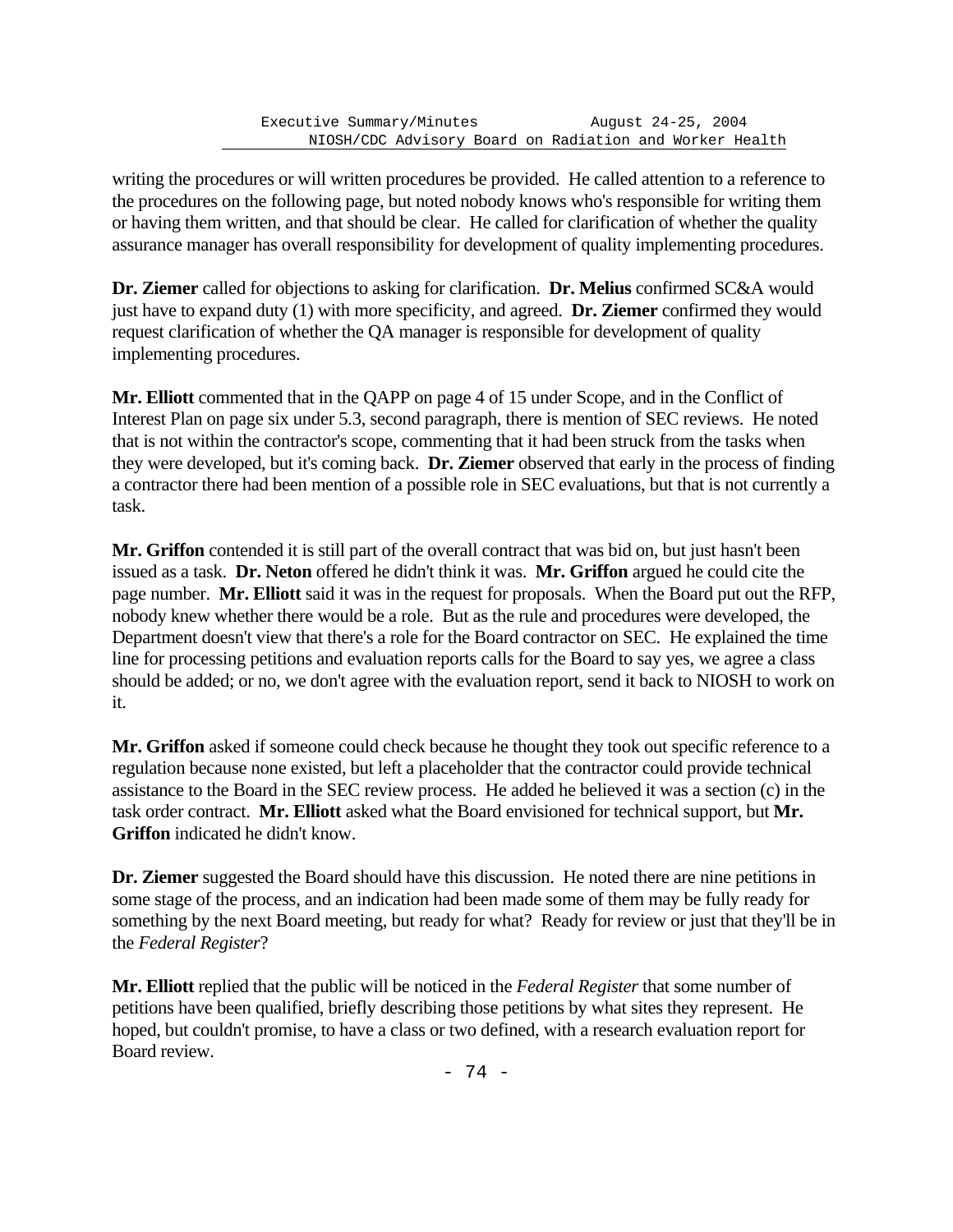**Mr. Elliott** explained that the Board's role, as statutorily mandated, is to review and evaluate the evaluation NIOSH does on petitions and advises whether to move them forward or send them back to NIOSH for more work. There is no audit or quality aspect to it. It's just accepted or not accepted, and it has to be a function of the Board.

**Dr. Ziemer** asked what the official petition and evaluation done by staff would look like in terms of its content. He suggested one question that arises is how much is technical information where some Board members may feel uncomfortable evaluating it without the assistance of a contractor. He commented that in this case they're in a different capacity because they're part of the decision now.

**Mr. Elliott** agreed, and noted they didn't have a lot of time. Commenting that they're not overseeing quality but are rather a part of the decision, **Dr. Ziemer** asked about the level of technical information the Board would have to evaluate. He cautioned the Board members would need to feel some comfort level in their ability to evaluate the document.

**Mr. Elliott** acknowledged that was an issue or concern the Board had. He indicated it was shared by NIOSH and explained they saw the Board, the petitioners and the public as an audience, so things will have to be couched in terms the public can understand. **Mr. Elliott** explained they envisioned a ten to 15-page document. A summary section encompasses the original petition, class definition, outlines the qualification process, presents a new or revised class definition, if necessary. In a case where they have multiple petitions for a given site, it may be a class definition that melds those together. A discussion section presents the case argument or rationale for either adding or not adding a class. Then there is a recommendation conclusion section.

**Dr. Ziemer** asked if there would be opportunity for public input, pro or con. **Mr. Elliott** confirmed that was correct, and the Board would hear that out in a manner similar to the rulemaking, but it would be public comment in the forum as an advisory body.

**Dr. Ziemer** called for comment or reaction from the Board. **Dr. Melius** remarked the issue was complicated by the issue of having site profile reviews and individual dose reconstruction reviews underway and parallel to this process which could cover some of the same sites. He noted **Mr. Elliott** had mentioned the day before that one site from which a petition might come up is Mallinckrodt. The site profile review on that is ongoing and could very well be ready for presentation at the next meeting for the Board's decision on approving that. **Dr. Melius** admitted he found it hard to figure out what, if any, technical help they might need, but stressed they are going to have to figure out how the two processes come together.

**Dr. Ziemer** observed they may have to go through the SEC process first, but at the moment there's no clear role for the contractor in that. He suggested that reference simply be removed from the conflict of interest and quality assurance plans, noting they can always be amended and added if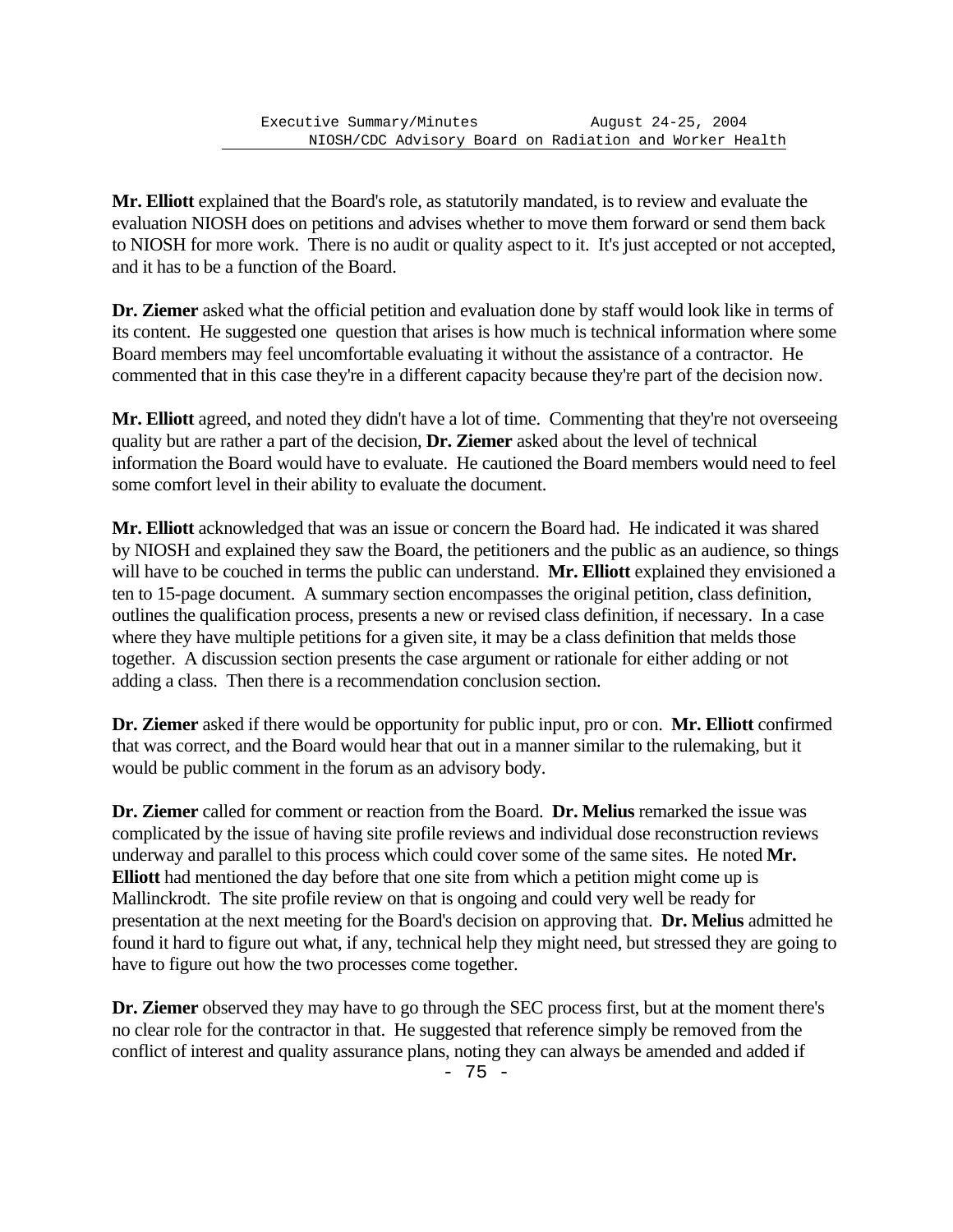necessary. But clearly the Board's role is different in the SEC process.

**Dr. Melius** expressed a concern about delaying a decision due to the timeliness issues related to the petition reviews. He declared he didn't want to be in a position of having NIOSH present ten or so petitions and all of a sudden the Board realizes it needs contractor assistance. He called for a more complete discussion at the next meeting, with NIOSH being able to provide more detail on the nature of the recommendation and what the report will be like, what kind of information they'll have to review.

**Mr. Elliott** suggested an agenda item where they present and walk through the procedures, highlighting the activities calling for direct Board involvement. He acknowledged those things needed to be shared with the Board in a presentational format. He added that if they didn't have a research report or petition, they should have a shell of one so the Board could see it and give NIOSH input on it. He noted they were also required to have an evaluation plan as part of the procedures, so there was a litany of things to be attended to for the purpose of better edifying the Board on the process.

For purposes of the record, **Dr. Ziemer** clarified that in the quality assurance plan at section 3.0, second sentence, the words "and SEC review" would be removed. In the conflict of interest plan on page six under section 5.3, second paragraph, the words "SEC petitions" would be removed.

**Dr. Andrade** called attention to the organization chart and the description of the SEC program manager. **Dr. Ziemer** asked if those were the only two places, noting that on page seven they refer to a sampling of petitions they're reviewing, which is something the Board has never specified.

**Dr. Ziemer** called for other recommended changes. **Mr. Espinosa** asked if there were any way to add monthly or quarterly reports to the Board on cost projections. **Dr. Ziemer** asked to address that separately in a moment because that is being done and probably didn't need to be added. He called for other changes.

**Mr. Griffon** wondered if the web site where they published conflicts of interest might be included in the conflict of interest plan. **Mr. Elliott** offered to add a hot link to the OCAS web site directing people to the SC&A web site.

On the issue **Mr. Espinosa** raised, **Dr. Ziemer** commented there were available documents pertaining to each of the four tasks. They are proprietary, have cost information so they're not available to the public. There are monthly reports, progress reports, individual monthly billings, and deliverables. He explained when monthly billings comes in, he has to approve them before they're paid. There are charts showing the total spent on the tasks so far, percent of award, and that is updated monthly. **Dr. Ziemer** indicated it was being provided to him and to the person NIOSH has designated to track expenditures in the contract.

- 76 -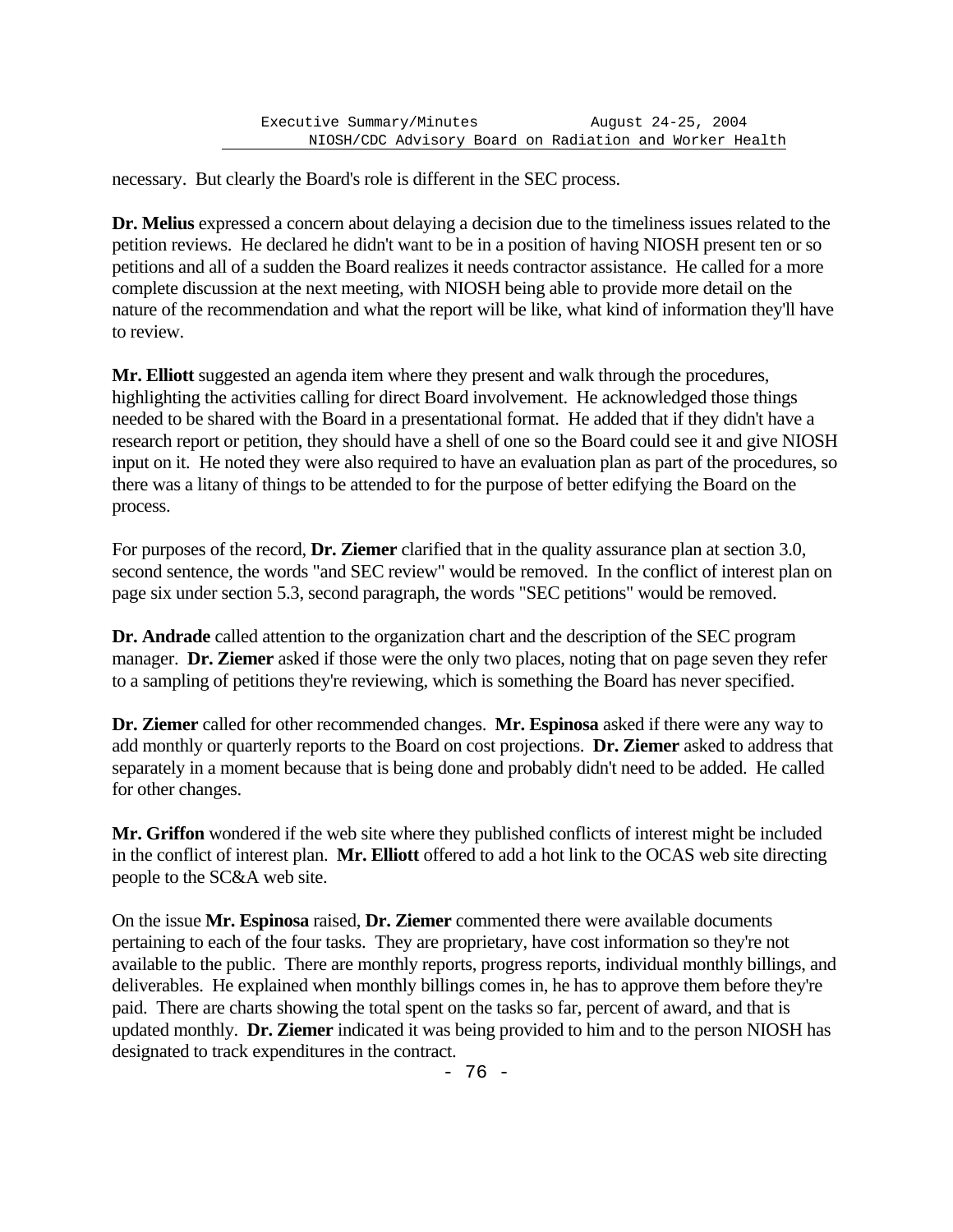**Mr. Elliott** explained the procurement office receives the billings, which are sent to **Martha DiMuzio** in his office. She then provides a copy to **Dr. Ziemer** to evaluate and sign off on or kick them back. **Mr. Elliott** commented if the Board wished they could have a presentation on each task and status of progress of expenditures. They can summarize in a report to the Board, either in a public presentation or in written summary for each meeting. **Mr. Espinosa** said he'd personally just like to see a general overview of what's being done. **Dr. Ziemer** suggested they make it a regular part of each meeting, commenting it would only take 15 minutes or so. **Ms. Munn** commented she hoped it would only be a very, very high level overview as she had been impressed with the amount of detail in the financial tracking of the QA plan already. **Dr. Ziemer** remarked he thought it was going to be a bird's eye view, and he would take it by consent that will be provided in the future.

**Dr. Ziemer** called for other items. **Mr. Espinosa** suggested that when they go to sites he wondered if they could get a site overview of what that site does. He commented it would be helpful when the public speaks to know what they'd done. **Dr. Ziemer** replied he didn't know what is planned for the tour, but it would be helpful for those going on it to have an overview of the primary facilities on the site, what the site's role has been in the past. **Mr. Griffon** commented it would make sense on the agenda, if a site profile's been complete for the location, to have a summary presentation of that to bring up questions from the audience in public comment, as well as a way for the Board to learn about the site.

**Dr. Ziemer** suggested perhaps a description of the main processes done in the past so when workers refer to working on some line you can relate that to a location or a process. He commented it was a good suggestion, but wasn't sure how to implement it. He asked if anyone knew to what extent they'll be given an overview of the site on the tour tomorrow. **Ms. Homer** replied they would be given packets containing maps and a CD, although she didn't know what was on it. In Idaho Falls they would attend a movie, and on the site out she was sure they would be able to pose questions, as they usually were. **Dr. Ziemer** said he hoped there would be some historical information that lays the groundwork for the site. **Ms. Homer** declared she suspected that was in the packets. **Dr. Ziemer** commented perhaps in the future, particularly somewhere like Pinellas, they could be provided information on what went on there.

**Mr. Espinosa** declared on the outreach he would like to see a schedule for the site profile and would like to make sure DOL resource centers also receive the schedule. There was an outreach meeting at Pantex and DOL for New Mexico didn't receive it. **Dr. Neton** replied that was a good idea, but the practicality of it is that the meetings get arranged very quickly. It takes a lot of negotiation with union people and they rarely have more than three or four weeks' notice so they can't put out a sixmonth schedule. The best they can do is notify the affected people. They always notify DOL at the national level and invite their participation if they want to. It isn't their call to require DOL's presence, but they find it helpful if they are there.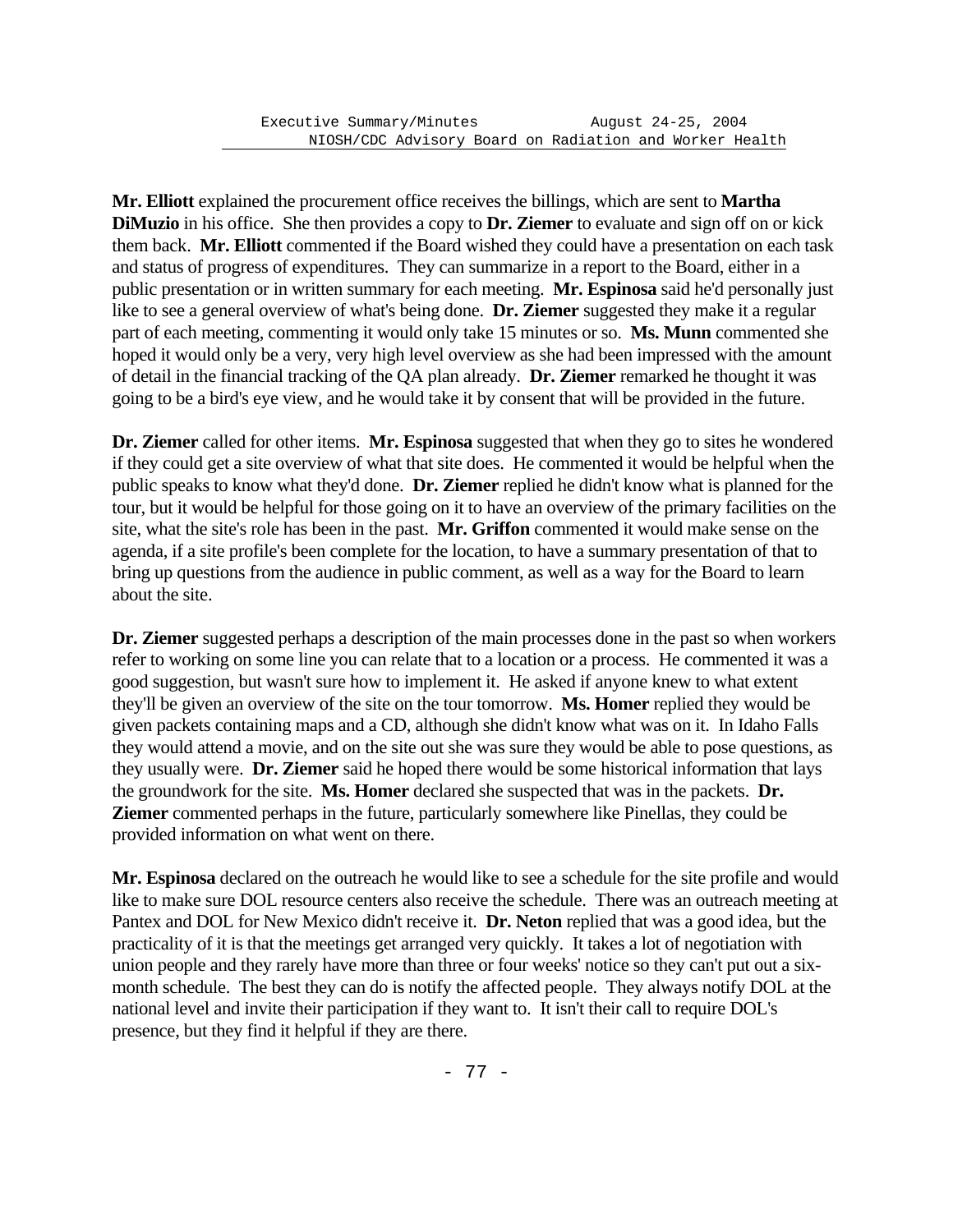**Dr. Neton** added that **Mark Lewis**, who used to be a union member at Portsmouth, has joined one of ORAU's contractors as the lead on this issue. One of his jobs is to do pre-meetings at sites. **Dr. Neton** commented they're doing a lot better job of groundwork now than they were even three or four months ago.

**Dr. Melius** observed that presumably by next meeting SC&A will have completed some of the site profile reviews. He queried the procedure for those being shared by the Board, as well as presented to the Board, if there is a format and approach for that. **Dr. Ziemer** replied there was not a set procedure for the site profiles, but believed it was in order to get a copy of the draft in advance. He asked if that could be done, from a legal perspective.

**Dr. Neton** reminded **Dr. Ziemer** he had been a part of the conversation with Sanford Cohen that NIOSH would be first afforded a review of the draft for factual accuracy before it was issued to the Board, commenting that at the time it's issued to the Board it becomes a public document. **Dr. Ziemer** replied that was his question, was it public or predecisional if it's distributed to the Board for review prior to a meeting. **Dr. Neton** remarked **Ms. Homoki-Titus**, who was sitting next to him, had said it was predecisional, so he presumed it was not publicly available until it is adopted by the Board. Which then became the Board's option on how to proceed with the predecisional draft, whether it would be closed session or have it vetted at a public session.

**Dr. Ziemer** asked the Board how they would prefer to proceed. He commented it would make sense to get a draft at some point when the contractor believes it's ready. They will have done a reality check with NIOSH on factual accuracy.

**Dr. Andrade** observed it is wholly appropriate for NIOSH to review for factual accuracy. After that, however, the review itself should be considered by the Board in closed session. **Dr. Ziemer** remarked it was his impression the reason for a closed session was Privacy Act issues on individual cases and didn't think that would be the case for a site profile. **Ms. Homoki-Titus** interjected she couldn't imagine that it would be. **Dr. Andrade** commented he could, especially if SC&A is going to do interviews with site personnel. **Dr. Neton** conceded there is the possibility that in order for the Board to understand what has been done, some Privacy Act information may need to be discussed to understand concerns or issues the Board might raise. **Dr. Ziemer** commented that what would have to happen is, once the draft document was ready, if the contractor had concerns that they had to identify individuals perhaps it could be in private session. Otherwise it's got to be in open session. **Mr. Presley** suggested if there are areas where the name of a person they went through was used, just leave it out and use the site. **Dr. Ziemer** declared it was going to be an evaluation of a site profile, so it was hard for him to envision why it would bring out individual issues.

**Mr. Elliott** offered that in their work NIOSH used personal communication when they consulted with people. And if they couldn't get a release from the individual, it is couched as a personal communication. He expressed hope that SC&A would use a similar approach, either obtaining a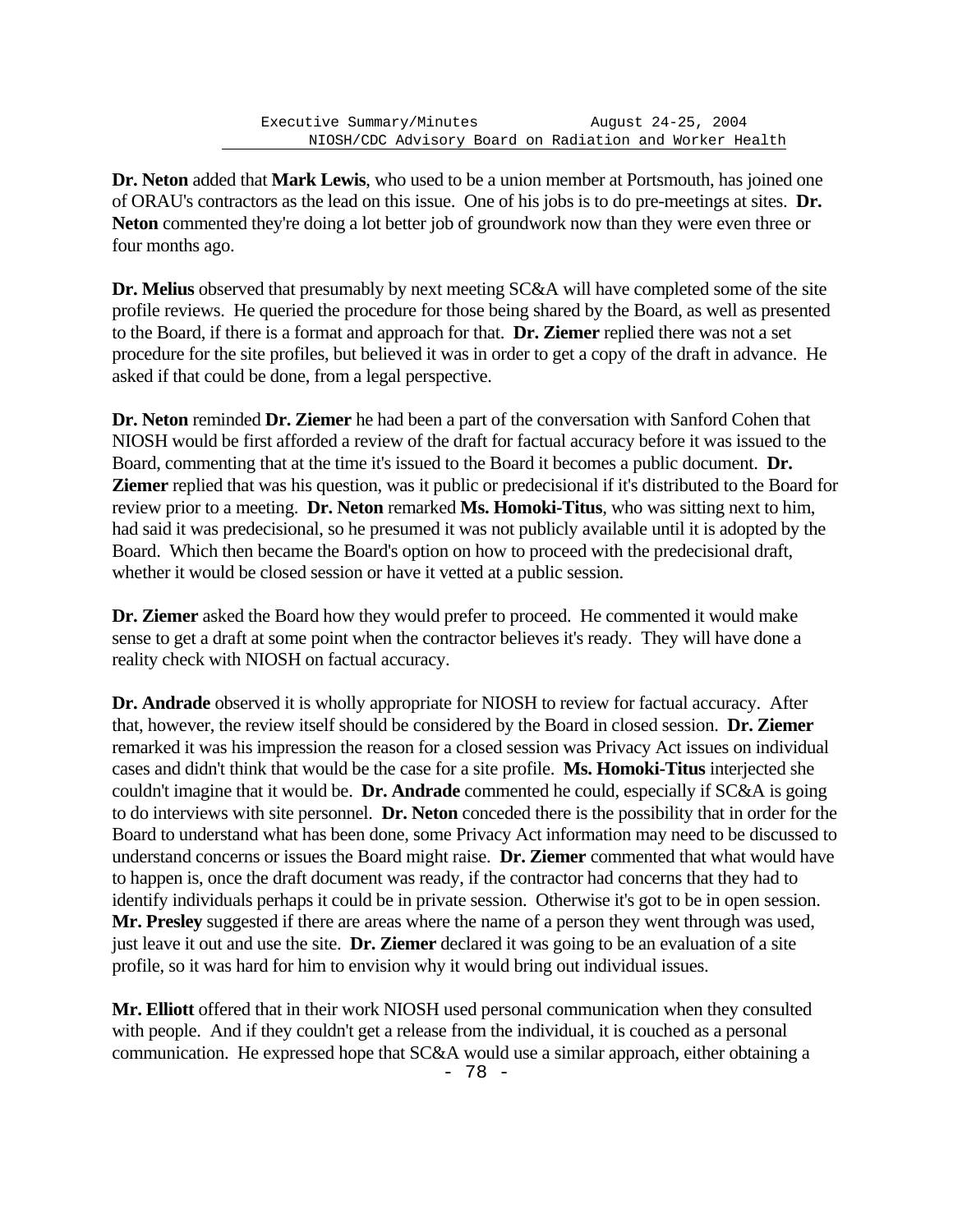release so they can use a person's name as a reference, or listing it as a personal communication. The only other thing would be if SC&A found a document NIOSH had not discovered which contained identifiable personal dose data, adding that in such a case he would hope they would redact it for public consumption.

**Dr. Ziemer** commented his sense of it is the document comes to the Board so they have a chance to see it before the meeting, but it is part of the open meeting. **Dr. Melius** expressed his concern about appearances, asking **Dr. Ziemer** if he would get a copy of it when it came to NIOSH for the factchecking, which he will not. **Dr. Melius** inquired how a dispute about the facts between SC&A and NIOSH might be resolved.

**Dr. Neton** explained that, having worked with SC&A to this point, he felt there would be documentation if there were any changes to a record file. He also indicated he didn't think there would be any problem with **Dr. Ziemer** receiving an advance copy while NIOSH does a factual accuracy check so a paper trail could be followed as to what had changed. However, SC&A is under no obligation to change anything. NIOSH has no control over the ability to edit the document. **Dr. Ziemer** observed NIOSH could only comment they didn't agree that SC&A had perhaps characterized something correctly.

**Mr. Elliott** commented he hoped it would be the Board's pleasure and insistence that someone on the Board see the NIOSH comments that were given for factual accuracy and clarification, and understand then from that point of view what changes did or didn't take effect. **Dr. Ziemer** observed that would track both sides of the issue, so they would also want a copy of the comments. **Dr. Melius** suggested that may help resolve any issues because the Board will decide what can be presented, and he didn't think they wanted to be in a position of point/counterpoint. So at the same time there is a paper trail and it protects everybody involved. **Dr. Ziemer** remarked it was a good suggestion and he was willing to do it that way if there were no objections from the Board. **Mr. Elliott** added he hoped the NIOSH comments would also become part of the public record.

**Dr. Neton** reminded **Dr. Ziemer** that in the discussion on this with SC&A where **Dr. Ziemer** had participated, **Dr. Mauro** had agreed to take on the task of writing this up as an internal procedure to improve the transparency of the process so it didn't appear to be arbitrary. **Dr. Neton** commented he hadn't seen that yet, but since **Dr. Mauro** had volunteered to do it, perhaps the Board might inquire if it's been done.

**Dr. Melius** queried if it would be helpful to have a working group to interface with NIOSH between now and the next meeting to make the Board's evaluation of an SEC petition go easier, assuming NIOSH is going to be ready to present such. **Dr. Ziemer** asked if they were likely to be evaluating a petition at the next meeting. **Mr. Elliott** replied he expected they would have an evaluation plan to look at. He also hoped they might have at least one class petition evaluation report to look at. He remarked they are working very hard to push those things through, recognizing it may be at the cost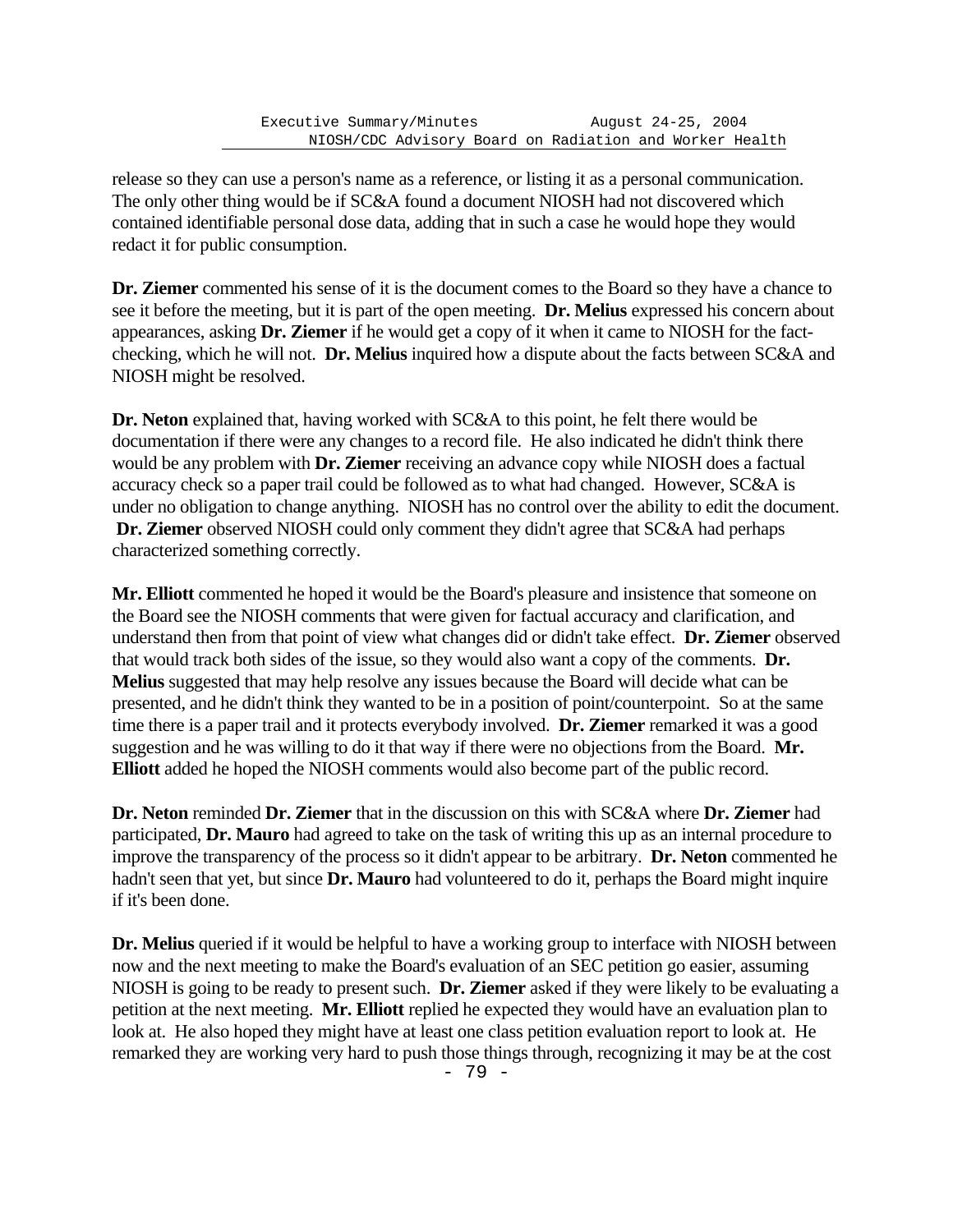of not bringing the Board along fast enough. So if the Board wants a working group, he's willing to work with them.

**Dr. Ziemer** mused that would mean whatever SEC petition were ready to go would have to be ready for a working group prior to a meeting. And while it could be the day before, they are already moving their timetable back for the subcommittee. But they could set up a working group on standby so they could be marshaled into action, if needed. He asked, and **Dr. Melius** confirmed, that is his suggestion.

**Mr. Elliott** commented they could meet separately from the subcommittee but on the same day, if necessary. **Dr. Melius** remarked it would be contingent on whether NIOSH were ready.

**Dr. Ziemer** reminded everyone they were envisioning the review of 20 dose reconstruction cases as a full Board in closed session, implying an encroaching need for a fourth work day. He also observed a working group can work by phone if necessary, if they have something to look at. He asked the Board for their wishes on a standby working group for this activity, if necessary.

**Mr. Presley** commented that since the Board members were supposed to get a copy of the evaluation plan, perhaps they could go through that and, if any reports were ready, go through them. If a working group were needed after they could see how much work and detail were involved, establish one then. **Dr. Melius** remarked he thought a working group had to be established at a meeting. **Mr. Presley** noted it could be done at the next meeting. **Dr. Melius** clarified his thought was to have the working group look at the plan.

**Mr. Elliott** indicated he saw no problem with that at all. He agreed it made sense for the Board to see what the evaluation plan looked like, commenting that it's nothing more than telling them where they're going to look and how far NIOSH is going and what they're using in the research. **Dr. Ziemer** remarked they could set up a working group on a standby basis and they would have to establish a date based on what happens at NIOSH.

Observing that there appeared to be support for having a working group on call, **Dr. Ziemer** called for at least three volunteers to be in the working group. **Mr. Espinosa**, **Dr. Melius**, **Ms. Munn** and Mr. Presley volunteered. Dr. Ziemer explained their task will be to evaluate and make a recommendation on the evaluation plan and, if necessary, on a petition should one be in a state for review. He called upon **Mr. Presley** to serve as the coordinator for time, effort, and receipt of materials, to report back to the Board at the next meeting. **Mr. Presley** agreed.

**Mr. Elliott** explained that NIOSH is handling the petitions on a first things first basis. Their first step is to qualify the petition, then provide the evaluation plan. So they cannot give the working group the plan today.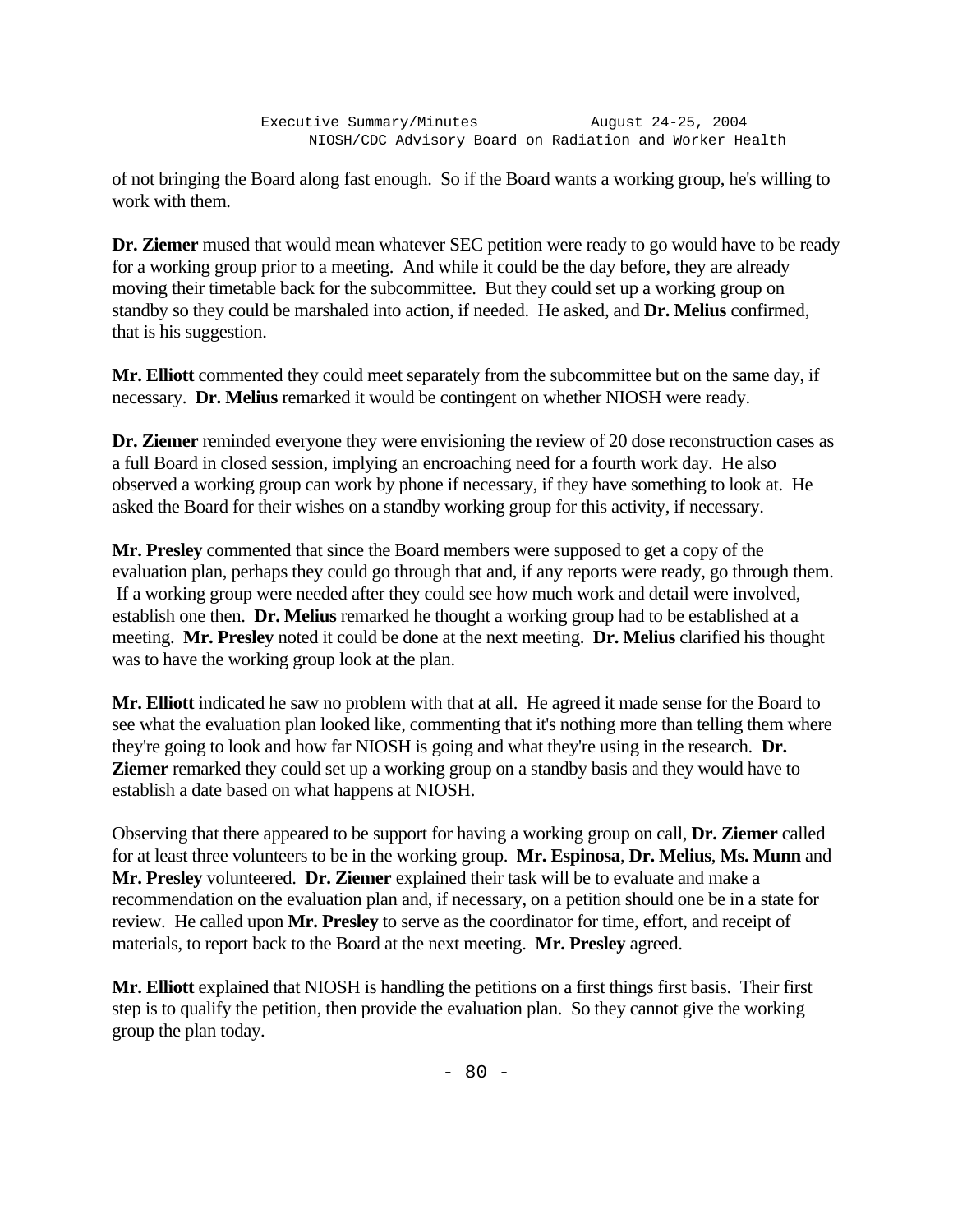**Dr. Ziemer** called for other comments, suggestions or recommendations. **Ms. Homer** reminded those attending the tour the next day they will need a photo ID and cash as they will be eating in the facility lunchroom.

Admitting that it was late in the day to be revisiting the issue, **Mr. Griffon** raised SC&A's question of final report versus interim report due to insufficient access. **Dr. Ziemer** interjected he had interpreted that as a heads-up issue of concern. He didn't think they were at the point of saying change the task, and the access issue has been taken care of and they're moving ahead. **Mr. Griffon** argued his understanding was they felt they were up against some deliverables. **Dr. Ziemer** reiterated his interpretation was that it had been a heads-up that they may get to a point where they aren't finished but can't proceed, but they aren't there yet. **Dr. Melius** agreed that was his recollection, as well, at least for the earliest deliverables, and they just have to see where things go with other issues later on.

**Dr. Ziemer** explained he thought SC&A was laying the groundwork to come back and say they can't go as far as they thought, and there isn't any action the Board could take now, although they may have to do something in the future. His thought was that SC&A didn't want to hit the Board cold with that at some point later on, and the Board may need to define what they consider a final report. **Mr. Griffon** suggested the Board may also need to make some interpretations as to technical scope.

## **With no further business to come before the Board, the meeting was concluded at 3:10 p.m.**

## **End of Summary Minutes**

 $\bullet$   $\bullet$   $\bullet$   $\bullet$ 

I hereby confirm these Summary Minutes are accurate, to the best of my knowledge.

\_\_\_\_\_\_\_\_\_\_\_\_\_\_\_\_\_\_\_\_\_\_\_\_\_\_\_\_\_\_\_\_\_\_\_\_\_\_\_

\_\_\_\_\_\_\_\_\_\_\_\_\_\_\_\_\_\_\_\_\_\_\_\_\_\_\_\_\_\_\_\_\_\_\_\_\_\_\_

Paul L. Ziemer, Ph.D., Chair

Date